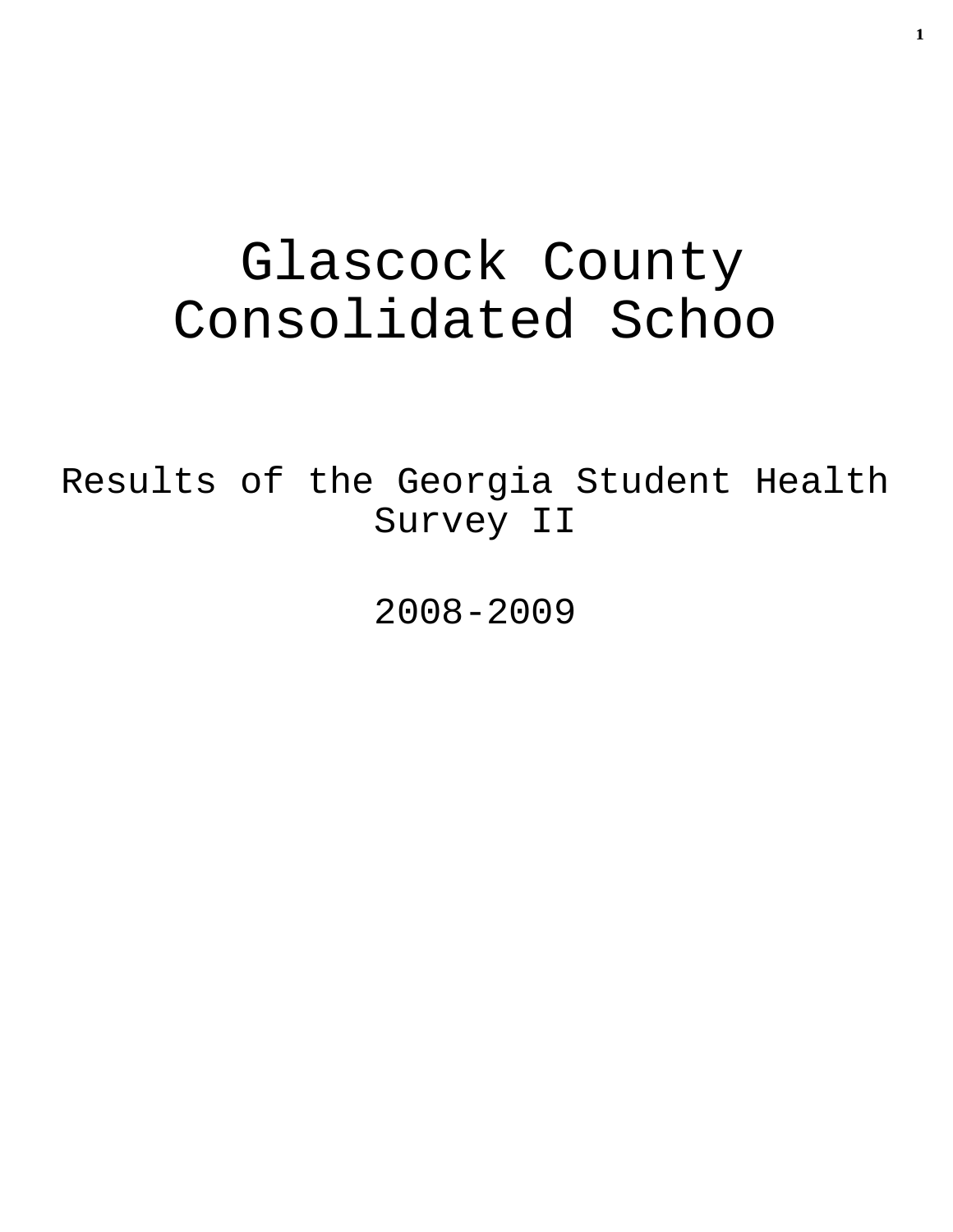# *Demographics* **2**

| <b>Grade</b>                     |    |  |  |  |  |  |
|----------------------------------|----|--|--|--|--|--|
| <b>Grade</b><br><b>Frequency</b> |    |  |  |  |  |  |
| 6                                | 36 |  |  |  |  |  |
| 8                                | 32 |  |  |  |  |  |
| 10                               | 42 |  |  |  |  |  |
| 12                               | 31 |  |  |  |  |  |

| <b>Frequency</b> | <b>Table of Gender by Grade</b> |              |                     |             |             |              |  |
|------------------|---------------------------------|--------------|---------------------|-------------|-------------|--------------|--|
| <b>Col Pct</b>   |                                 | Grade(Grade) |                     |             |             |              |  |
|                  | Gender(Gender)                  | 6            | 8                   | 10          | 12          | <b>Total</b> |  |
|                  | <b>Female</b>                   | 17<br>47.22  | 18<br>$56.25$ 59.52 | 25          | 12<br>38.71 | 72           |  |
|                  | <b>Male</b>                     | 19<br>52.78  | 14<br>43.75         | 17<br>40.48 | 19<br>61.29 | 69           |  |
|                  | <b>Total</b>                    | 36           | 32                  | 42          | 31          | 141          |  |

| <b>Frequency</b> | <b>Table of Ethnicity by Grade</b> |              |             |             |             |              |  |
|------------------|------------------------------------|--------------|-------------|-------------|-------------|--------------|--|
| <b>Col Pct</b>   |                                    | Grade(Grade) |             |             |             |              |  |
|                  | <b>Ethnicity</b> (Ethnicity)       | 6            | 8           | 10          | 12          | <b>Total</b> |  |
|                  | <b>Black</b>                       | 7<br>19.44   | 4<br>12.50  | 5<br>11.90  | 4<br>12.90  | 20           |  |
|                  | <b>Hispanic</b>                    | 0<br>0.00    | 3.13        | 2.38        | 3<br>9.68   | 5            |  |
|                  | <b>White</b>                       | 28<br>77.78  | 27<br>84.38 | 35<br>83.33 | 23<br>74.19 | 113          |  |
|                  | <b>Other</b>                       | 2.78         | ∩<br>0.00   | 2.38        | 3.23        | 3            |  |
|                  | <b>Total</b>                       | 36           | 32          | 42          | 31          | 141          |  |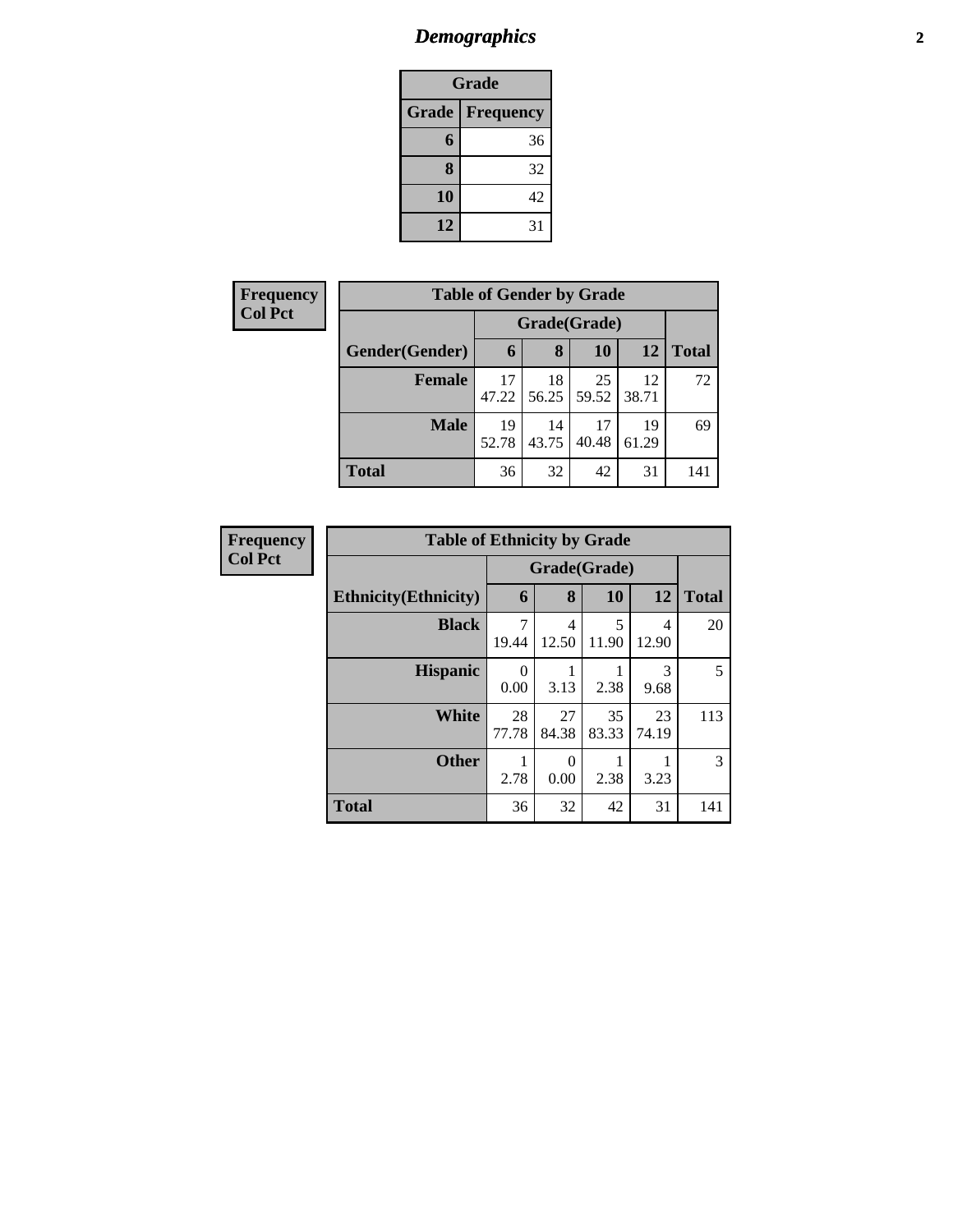#### *Title IV, Part A, Schedule A* **3** *Goal 1: Ensure that all schools are drug-free Baseline Data: Year 2008-2009 Prevalence of Drug Use*

| Frequency<br><b>Col Pct</b> | <b>Table of AlcoholAlt by Grade</b> |              |             |             |             |              |  |  |  |
|-----------------------------|-------------------------------------|--------------|-------------|-------------|-------------|--------------|--|--|--|
|                             | AlcoholAlt(Alcohol                  | Grade(Grade) |             |             |             |              |  |  |  |
|                             | use, past 30 days)                  | 6            | 8           | 10          | 12          | <b>Total</b> |  |  |  |
|                             | <b>Yes</b>                          | 0<br>0.00    | 4<br>12.50  | 6<br>14.29  | 8<br>25.81  | 18           |  |  |  |
|                             | N <sub>0</sub>                      | 36<br>100.00 | 28<br>87.50 | 36<br>85.71 | 23<br>74.19 | 123          |  |  |  |
|                             | <b>Total</b>                        | 36           | 32          | 42          | 31          | 141          |  |  |  |

| Frequency<br><b>Col Pct</b> | <b>Table of TobaccoAny by Grade</b> |              |              |             |             |              |  |
|-----------------------------|-------------------------------------|--------------|--------------|-------------|-------------|--------------|--|
|                             | TobaccoAny(Tobacco                  |              | Grade(Grade) |             |             |              |  |
|                             | use, past 30 days)                  | 6            | 8            | 10          | 12          | <b>Total</b> |  |
|                             | Yes                                 | 0.00         | 3<br>9.38    | 3<br>7.14   | 10<br>32.26 | 16           |  |
|                             | N <sub>0</sub>                      | 36<br>100.00 | 29<br>90.63  | 39<br>92.86 | 21<br>67.74 | 125          |  |
|                             | <b>Total</b>                        | 36           | 32           | 42          | 31          | 141          |  |

| Frequency<br><b>Col Pct</b> |                        | <b>Table of MarijuanaAlt by Grade</b> |             |                          |             |              |  |  |
|-----------------------------|------------------------|---------------------------------------|-------------|--------------------------|-------------|--------------|--|--|
|                             | MarijuanaAlt(Marijuana | Grade(Grade)                          |             |                          |             |              |  |  |
|                             | use, past 30 days)     | 6                                     | 8           | 10                       | 12          | <b>Total</b> |  |  |
|                             | <b>Yes</b>             | 0.00                                  | 3.13        | $\left( \right)$<br>0.00 | 3.23        | 2            |  |  |
|                             | N <sub>0</sub>         | 36<br>100.00                          | 31<br>96.88 | 42<br>100.00             | 30<br>96.77 | 139          |  |  |
|                             | <b>Total</b>           | 36                                    | 32          | 42                       | 31          | 141          |  |  |

| <b>Frequency</b> | <b>Table of OtherDrugAny by Grade</b>  |              |             |             |              |              |
|------------------|----------------------------------------|--------------|-------------|-------------|--------------|--------------|
| <b>Col Pct</b>   | <b>OtherDrugAny(Other</b><br>drug use, | Grade(Grade) |             |             |              |              |
|                  | past 30 days)                          | 6            | 8           | 10          | 12           | <b>Total</b> |
|                  | Yes                                    | 0.00         | 3<br>9.38   | 2.38        | 0.00         | 4            |
|                  | N <sub>o</sub>                         | 36<br>100.00 | 29<br>90.63 | 41<br>97.62 | 31<br>100.00 | 137          |
|                  | <b>Total</b>                           | 36           | 32          | 42          | 31           | 141          |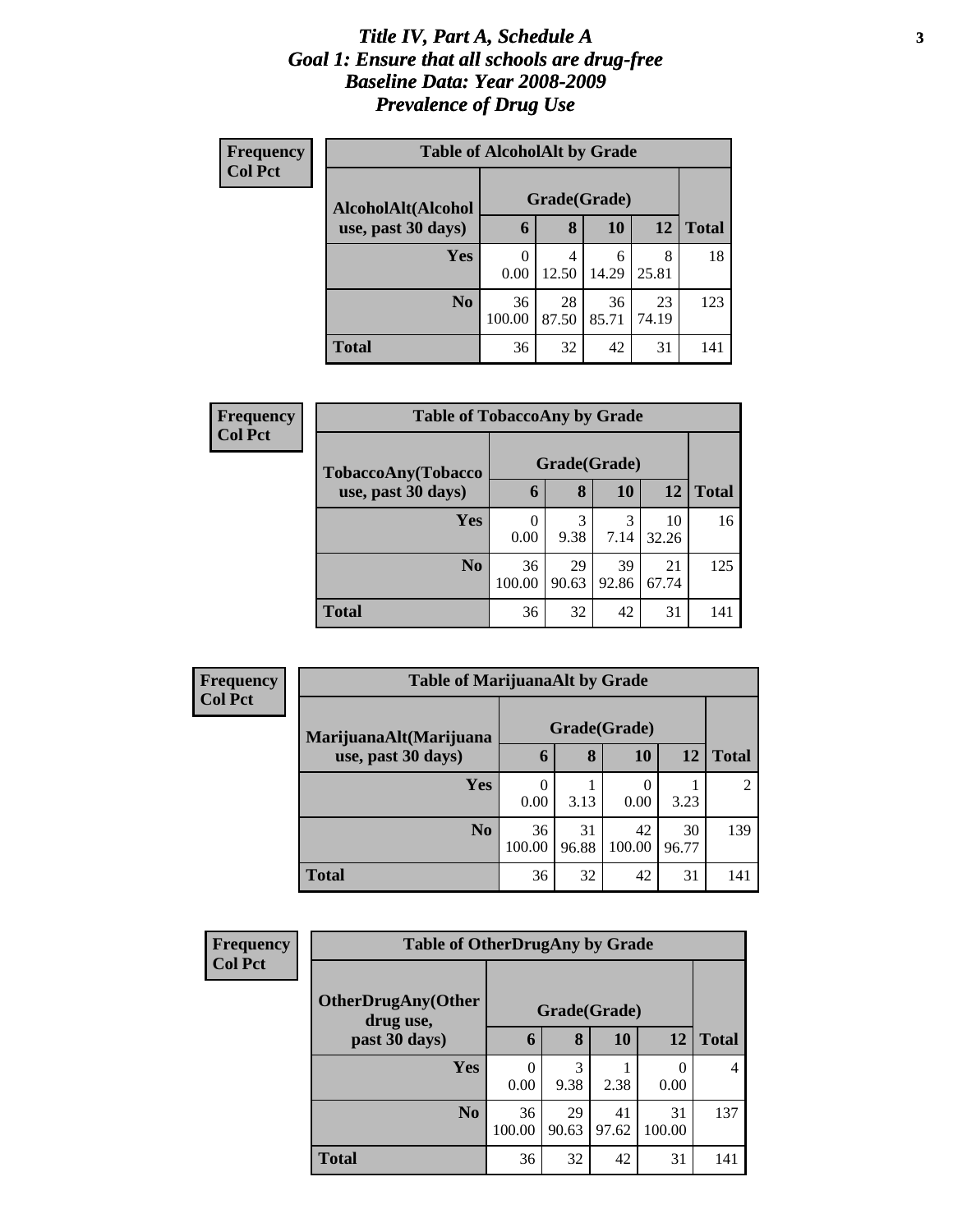#### *Average Age of Onset of Use* **4** *Results for "Average Age of Onset of Use" questions exclude students who said they did not use that substance*

| <b>Variable</b>       | Label                                                              | <b>Mean</b> |
|-----------------------|--------------------------------------------------------------------|-------------|
| Alcoholinit2          | I started using alcohol when I was                                 | 14.33       |
| Cigarettesinit2       | I started smoking tobacco when I was                               | 14.07       |
| Smokelessinit2        | I started chewing tobacco when I was                               | 14.18       |
| Marijuanainit2        | I started using marijuana when I was                               | 14.86       |
| Cocaineinit2          | I started using cocaine when I was                                 | 13.50       |
| Inhalantsinit2        | I started using inhalants when I was                               | 13.00       |
| Steroidsinit2         | I started using steroids when I was                                |             |
| Ecstasyinit2          | I started using ecstasy when I was                                 |             |
| Methinit <sub>2</sub> | I started using methamphetamines when I was                        | 14.00       |
| Hallucinogensinit2    | I started using hallucinogens when I was                           |             |
| Prescriptioninit2     | I started using prescription drugs not prescribed to me when I was | 13.00       |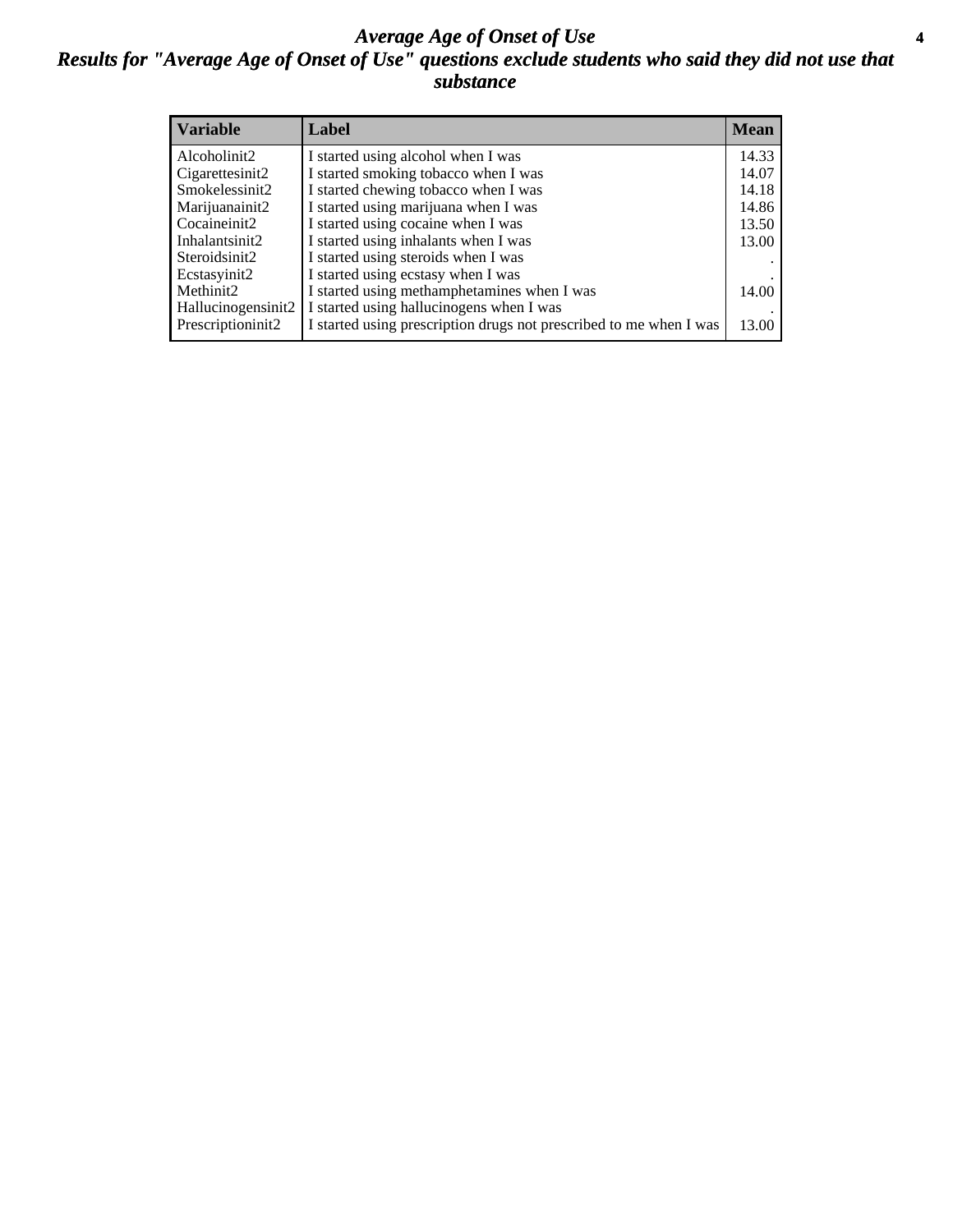## *Perception of Health Risk* **5**

| <b>Frequency</b> | <b>Table of Alcoholharmdich by Grade</b> |             |              |             |             |              |  |
|------------------|------------------------------------------|-------------|--------------|-------------|-------------|--------------|--|
| <b>Col Pct</b>   | Alcoholharmdich(I<br>think alcohol is    |             | Grade(Grade) |             |             |              |  |
|                  | harmful)                                 | 6           | 8            | 10          | 12          | <b>Total</b> |  |
|                  | <b>Yes</b>                               | 30<br>83.33 | 29<br>90.63  | 38<br>90.48 | 27<br>87.10 | 124          |  |
|                  | N <sub>0</sub>                           | 6<br>16.67  | 3<br>9.38    | 4<br>9.52   | 4<br>12.90  | 17           |  |
|                  | <b>Total</b>                             | 36          | 32           | 42          | 31          | 141          |  |

| Frequency      | <b>Table of Tobaccoharmdich by Grade</b> |             |              |             |             |              |  |
|----------------|------------------------------------------|-------------|--------------|-------------|-------------|--------------|--|
| <b>Col Pct</b> | Tobaccoharmdich(I                        |             | Grade(Grade) |             |             |              |  |
|                | think tobacco is<br>harmful)             | 6           | 8            | 10          | 12          | <b>Total</b> |  |
|                | <b>Yes</b>                               | 30<br>83.33 | 31<br>96.88  | 40<br>95.24 | 29<br>93.55 | 130          |  |
|                | N <sub>0</sub>                           | 6<br>16.67  | 3.13         | 2<br>4.76   | 6.45        | 11           |  |
|                | <b>Total</b>                             | 36          | 32           | 42          | 31          | 141          |  |

| Frequency      | <b>Table of Marijuanaharmdich by Grade</b> |             |              |             |             |              |
|----------------|--------------------------------------------|-------------|--------------|-------------|-------------|--------------|
| <b>Col Pct</b> | Marijuanaharmdich(I<br>think marijuana is  |             | Grade(Grade) |             |             |              |
|                | harmful)                                   | 6           | 8            | 10          | <b>12</b>   | <b>Total</b> |
|                | <b>Yes</b>                                 | 30<br>83.33 | 31<br>96.88  | 37<br>88.10 | 27<br>87.10 | 125          |
|                | N <sub>0</sub>                             | 6<br>16.67  | 3.13         | 5<br>11.90  | 4<br>12.90  | 16           |
|                | <b>Total</b>                               | 36          | 32           | 42          | 31          | 141          |

| Frequency      | <b>Table of Otherdrugharmdich by Grade</b>   |             |              |             |             |              |
|----------------|----------------------------------------------|-------------|--------------|-------------|-------------|--------------|
| <b>Col Pct</b> | Otherdrugharmdich(I<br>think other drugs are |             | Grade(Grade) |             |             |              |
|                | harmful)                                     | 6           | 8            | 10          | 12          | <b>Total</b> |
|                | <b>Yes</b>                                   | 30<br>83.33 | 31<br>96.88  | 41<br>97.62 | 30<br>96.77 | 132          |
|                | No.                                          | 6<br>16.67  | 3.13         | 2.38        | 3.23        | 9            |
|                | <b>Total</b>                                 | 36          | 32           | 42          | 31          | 141          |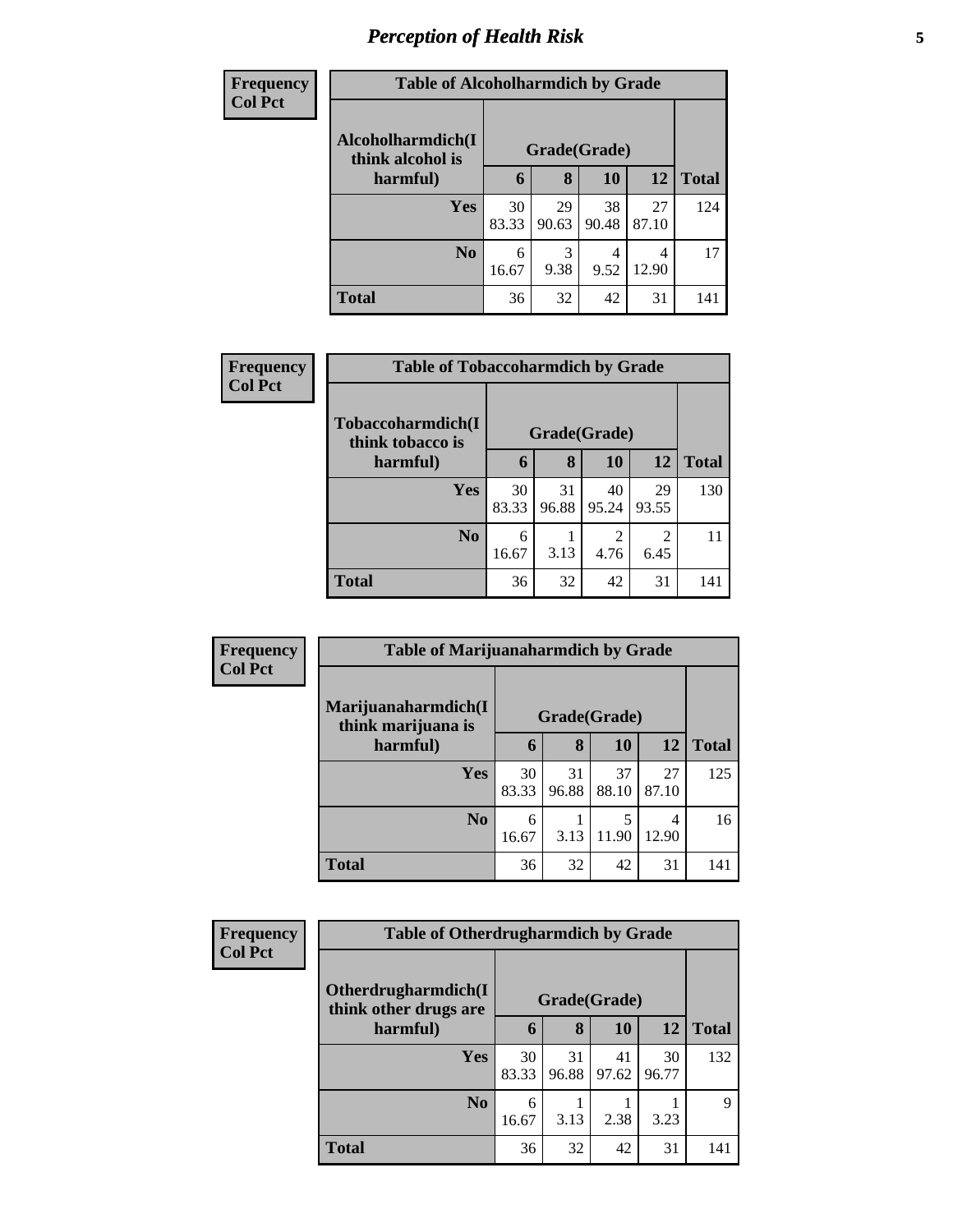#### *Social Disapproval* **6**

| <b>Frequency</b> | <b>Table of Alcoholpeerdich by Grade</b>                    |             |              |             |             |              |  |  |
|------------------|-------------------------------------------------------------|-------------|--------------|-------------|-------------|--------------|--|--|
| <b>Col Pct</b>   |                                                             |             |              |             |             |              |  |  |
|                  | Alcoholpeerdich(My<br>friends would<br>disapprove if I used |             | Grade(Grade) |             |             |              |  |  |
|                  | alcohol)                                                    | 6           | 8            | <b>10</b>   | 12          | <b>Total</b> |  |  |
|                  | Yes                                                         | 30<br>83.33 | 21<br>65.63  | 20<br>47.62 | 17<br>54.84 | 88           |  |  |
|                  | N <sub>0</sub>                                              | 6<br>16.67  | 11<br>34.38  | 22<br>52.38 | 14<br>45.16 | 53           |  |  |
|                  | <b>Total</b>                                                | 36          | 32           | 42          | 31          | 141          |  |  |

| <b>Frequency</b> |                                                                     | <b>Table of Tobaccopeerdich by Grade</b> |              |             |             |              |  |
|------------------|---------------------------------------------------------------------|------------------------------------------|--------------|-------------|-------------|--------------|--|
| <b>Col Pct</b>   | <b>Tobaccopeerdich</b> (My<br>friends would<br>disapprove if I used |                                          | Grade(Grade) |             |             |              |  |
|                  | tobacco)                                                            | 6                                        | 8            | 10          | <b>12</b>   | <b>Total</b> |  |
|                  | <b>Yes</b>                                                          | 30<br>83.33                              | 22<br>68.75  | 27<br>64.29 | 18<br>58.06 | 97           |  |
|                  | N <sub>0</sub>                                                      | 6<br>16.67                               | 10<br>31.25  | 15<br>35.71 | 13<br>41.94 | 44           |  |
|                  | <b>Total</b>                                                        | 36                                       | 32           | 42          | 31          | 141          |  |

| Frequency      | <b>Table of Marijuanapeerdich by Grade</b>                    |             |              |             |             |              |  |
|----------------|---------------------------------------------------------------|-------------|--------------|-------------|-------------|--------------|--|
| <b>Col Pct</b> | Marijuanapeerdich(My<br>friends would<br>disapprove if I used |             | Grade(Grade) |             |             |              |  |
|                | marijuana)                                                    | 6           | 8            | 10          | <b>12</b>   | <b>Total</b> |  |
|                | <b>Yes</b>                                                    | 30<br>83.33 | 28<br>87.50  | 33<br>78.57 | 24<br>77.42 | 115          |  |
|                | N <sub>o</sub>                                                | 6<br>16.67  | 4<br>12.50   | 9<br>21.43  | 22.58       | 26           |  |
|                | <b>Total</b>                                                  | 36          | 32           | 42          | 31          | 141          |  |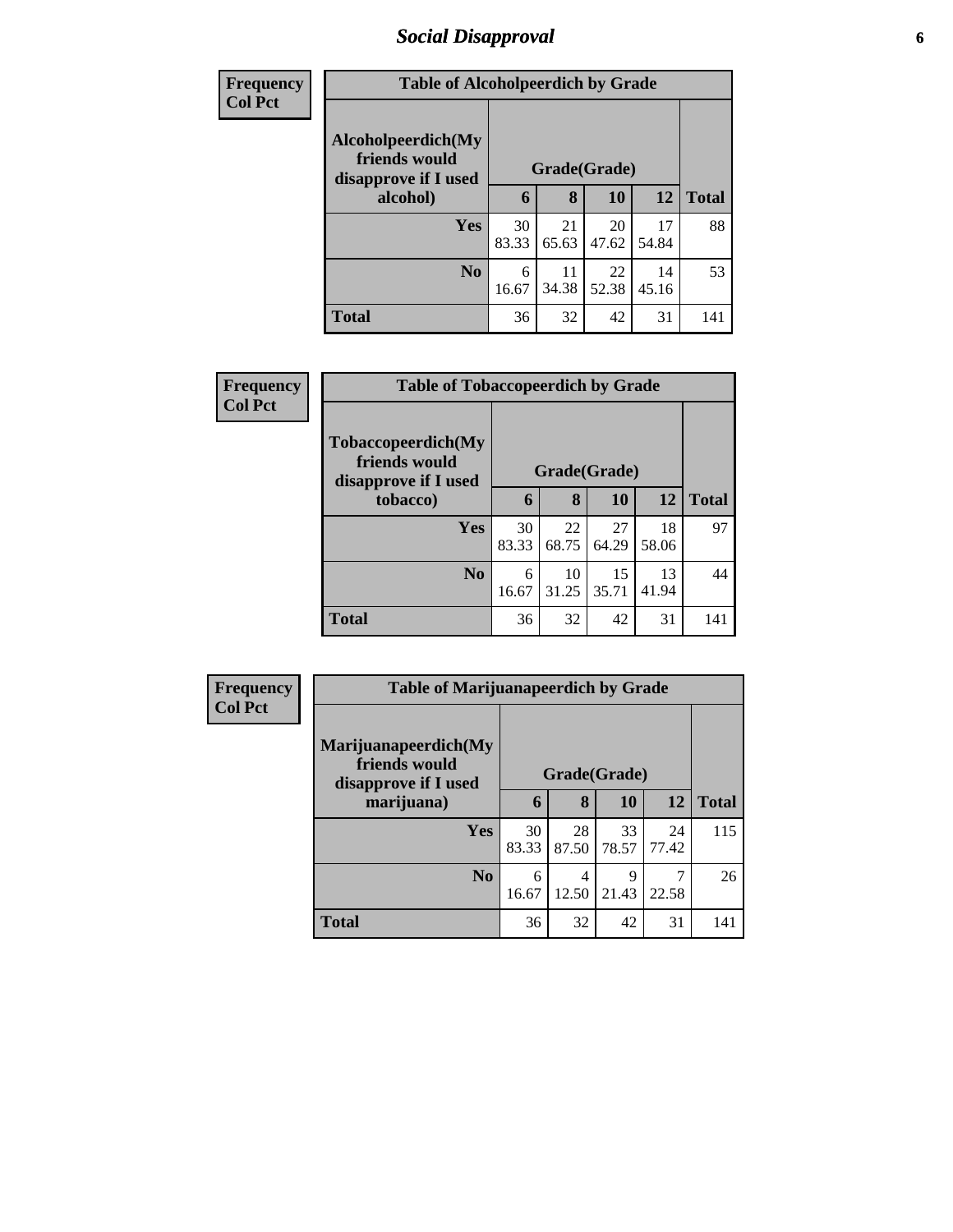### *Social Disapproval* **7**

| <b>Frequency</b> | <b>Table of Otherdrugpeerdich by Grade</b>                    |             |              |             |             |              |
|------------------|---------------------------------------------------------------|-------------|--------------|-------------|-------------|--------------|
| <b>Col Pct</b>   | Otherdrugpeerdich(My<br>friends would<br>disapprove if I used |             | Grade(Grade) |             |             |              |
|                  | other drugs)                                                  | 6           | 8            | <b>10</b>   | <b>12</b>   | <b>Total</b> |
|                  | Yes                                                           | 30<br>83.33 | 28<br>87.50  | 36<br>85.71 | 26<br>83.87 | 120          |
|                  | N <sub>0</sub>                                                | 6<br>16.67  | 4<br>12.50   | 6<br>14.29  | 5<br>16.13  | 21           |
|                  | <b>Total</b>                                                  | 36          | 32           | 42          | 31          | 141          |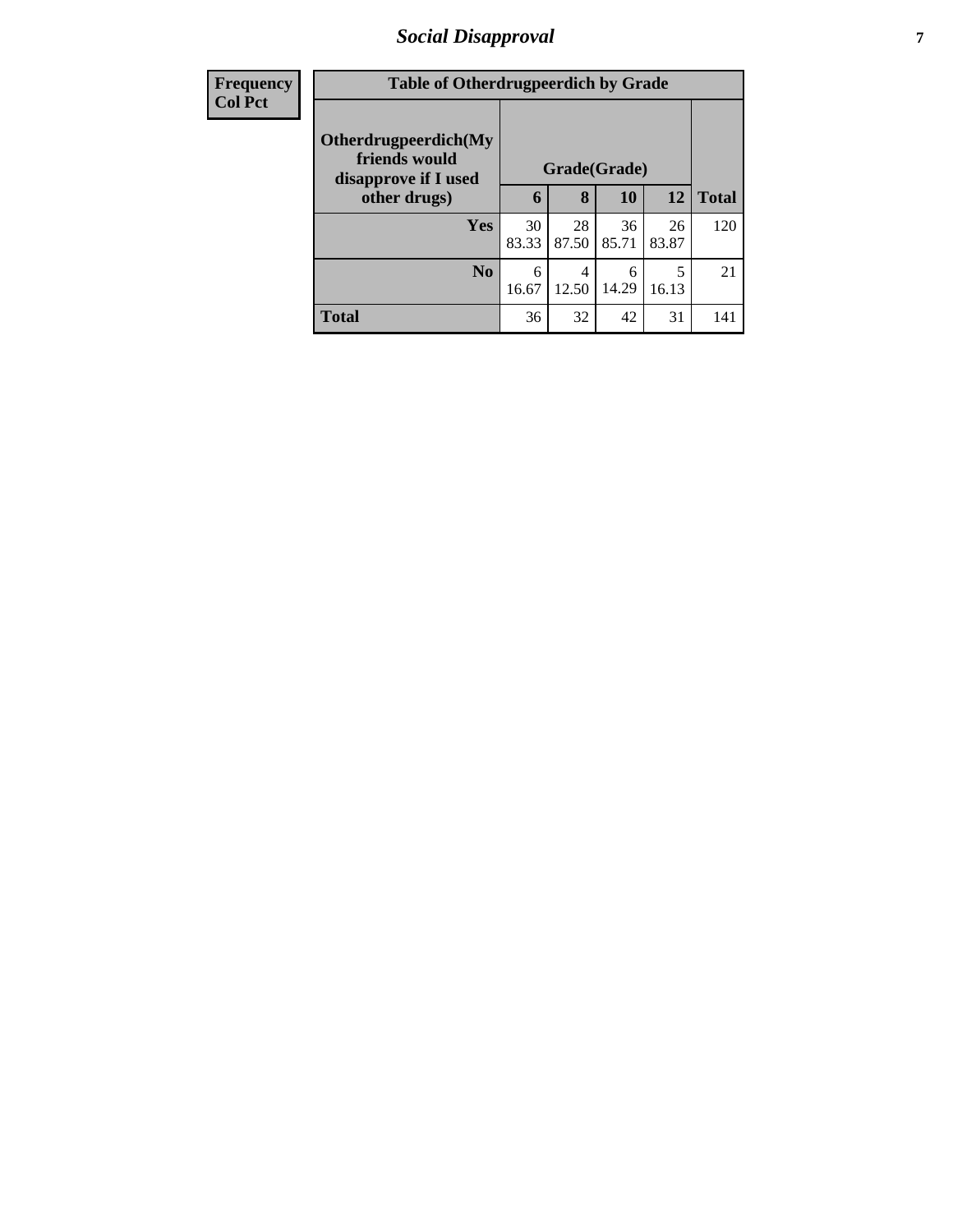#### Title IV, Part A, Schedule A **8** *Goal 2: To help ensure that all schools are safe and disciplined Baseline Data: Year 2008-2009 Student Involvement in Gang Activity*

| Frequency<br><b>Col Pct</b> | <b>Table of Gangself by Grade</b>                                                                 |                   |              |             |             |     |
|-----------------------------|---------------------------------------------------------------------------------------------------|-------------------|--------------|-------------|-------------|-----|
|                             | Gangself(I<br>have<br>participated<br>in illegal<br>gang<br>activities in<br>the past 30<br>days) | Grade(Grade)<br>6 | <b>Total</b> |             |             |     |
|                             | Yes                                                                                               | 2.78              | 2<br>6.25    | 2<br>4.76   | 3.23        | 6   |
|                             | N <sub>0</sub>                                                                                    | 35<br>97.22       | 30<br>93.75  | 40<br>95.24 | 30<br>96.77 | 135 |
|                             | <b>Total</b>                                                                                      | 36                | 32           | 42          | 31          | 141 |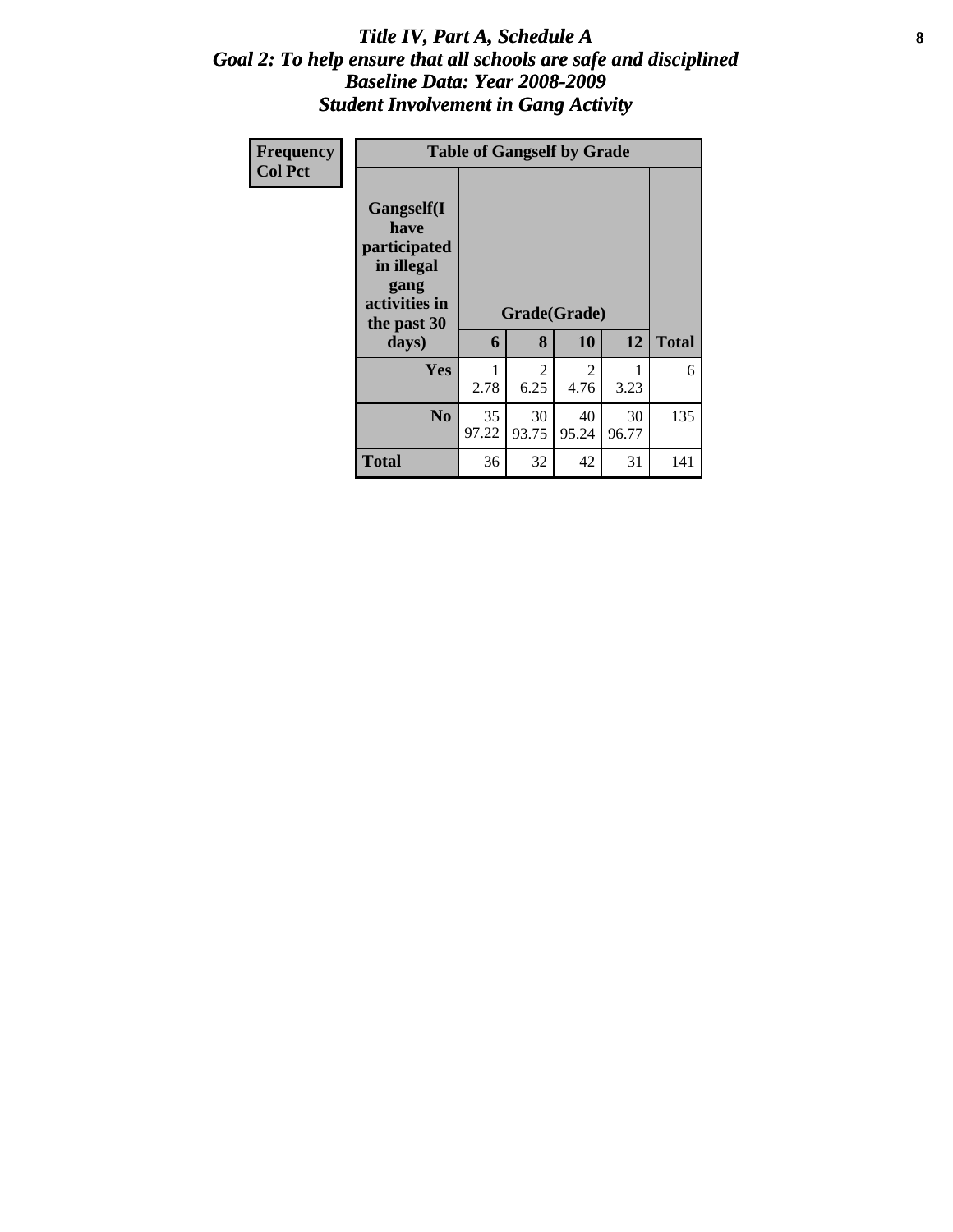## *Student Perception of School Safety* **9**

| <b>Frequency</b> |
|------------------|
| <b>Row Pct</b>   |

| <b>Table of Grade by Safeschool</b> |                          |                                                       |                                    |                                     |              |  |  |  |  |  |
|-------------------------------------|--------------------------|-------------------------------------------------------|------------------------------------|-------------------------------------|--------------|--|--|--|--|--|
|                                     |                          | Safeschool(School is a place at which I feel<br>safe) |                                    |                                     |              |  |  |  |  |  |
| Grade(Grade)                        | <b>Strongly</b><br>Agree | <b>Somewhat</b><br>Agree                              | <b>Somewhat</b><br><b>Disagree</b> | <b>Strongly</b><br><b>Disagree</b>  | <b>Total</b> |  |  |  |  |  |
| 6                                   | 17<br>47.22              | 13<br>36.11                                           | 4<br>11.11                         | $\mathcal{D}_{\mathcal{A}}$<br>5.56 | 36           |  |  |  |  |  |
| 8                                   | 8<br>25.00               | 18<br>56.25                                           | 5<br>15.63                         | 3.13                                | 32           |  |  |  |  |  |
| 10                                  | 20<br>47.62              | 16<br>38.10                                           | 3<br>7.14                          | 3<br>7.14                           | 42           |  |  |  |  |  |
| 12                                  | 15<br>48.39              | 13<br>$\mathfrak{D}$<br>41.94<br>6.45<br>3.23         |                                    |                                     |              |  |  |  |  |  |
| <b>Total</b>                        | 60                       | 60                                                    | 14                                 | 7                                   | 141          |  |  |  |  |  |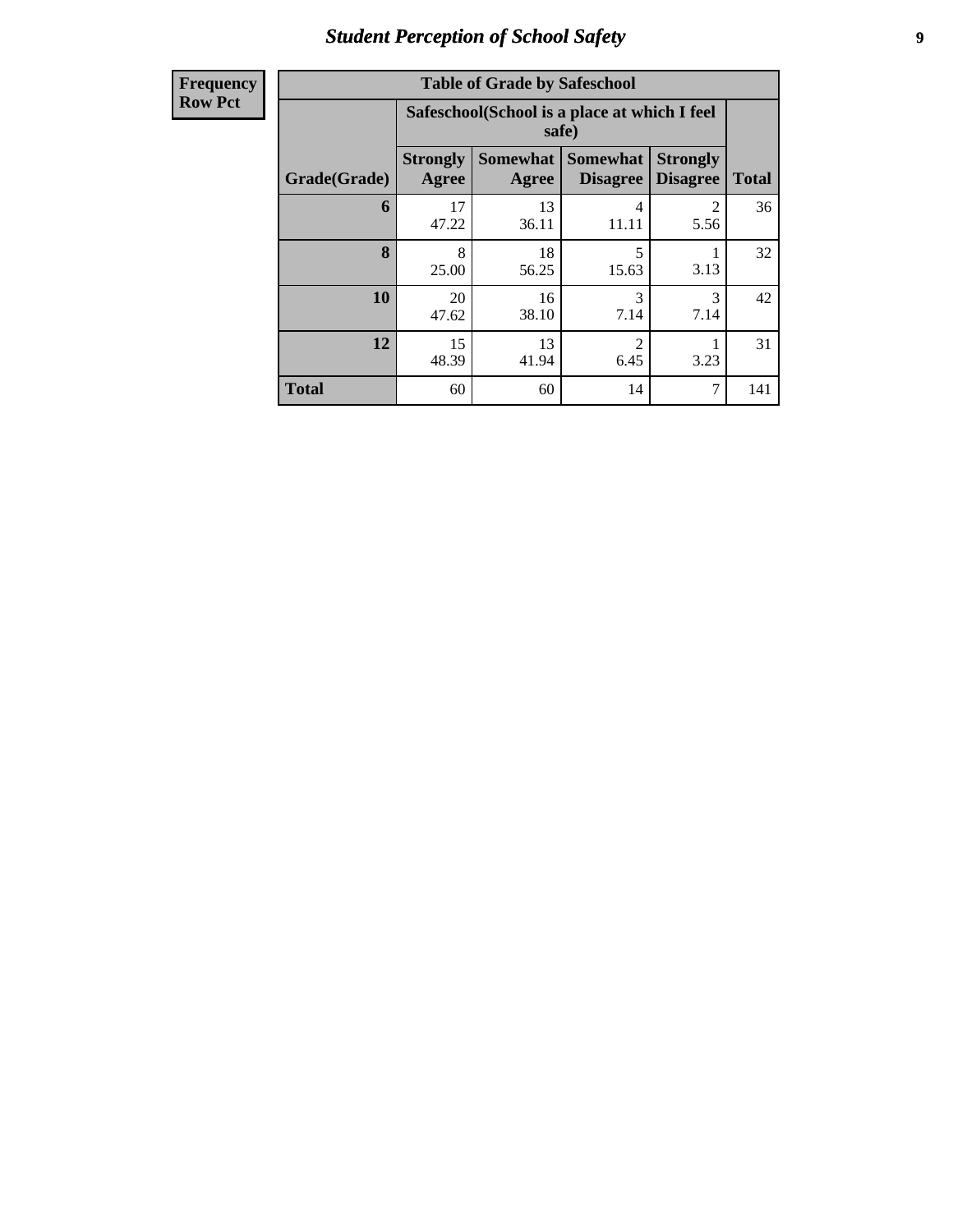#### *Students Who Have Been Bullied* **10**

| n<br>ш.<br>a l | £<br>ו ו |
|----------------|----------|
| к<br>٠         |          |
|                |          |

#### **Table of Grade by Bullied**

| <b>Frequency</b> | <b>Table of Grade by Bullied</b>                                              |                             |                        |                        |                        |                               |                   |              |  |  |
|------------------|-------------------------------------------------------------------------------|-----------------------------|------------------------|------------------------|------------------------|-------------------------------|-------------------|--------------|--|--|
| <b>Row Pct</b>   | <b>Bullied</b> (I have been bullied by other<br>students in the past 30 days) |                             |                        |                        |                        |                               |                   |              |  |  |
|                  | Grade(Grade)                                                                  | $\mathbf{0}$<br><b>Days</b> | 1 or<br>2<br>days      | 3 to<br>5<br>days      | 6 to<br>9<br>days      | <b>10</b><br>to<br>19<br>days | All<br>30<br>days | <b>Total</b> |  |  |
|                  | 6                                                                             | 23<br>63.89                 | 3<br>8.33              | 3<br>8.33              | $\overline{2}$<br>5.56 | $\overline{2}$<br>5.56        | 3<br>8.33         | 36           |  |  |
|                  | 8                                                                             | 26<br>81.25                 | $\Omega$<br>0.00       | $\mathcal{E}$<br>9.38  | 1<br>3.13              | $\mathfrak{D}$<br>6.25        | $\Omega$<br>0.00  | 32           |  |  |
|                  | 10                                                                            | 38<br>90.48                 | $\overline{2}$<br>4.76 | $\overline{2}$<br>4.76 | $\Omega$<br>0.00       | $\Omega$<br>0.00              | $\Omega$<br>0.00  | 42           |  |  |
|                  | 12                                                                            | 30<br>96.77                 | $\Omega$<br>0.00       | 3.23                   | $\Omega$<br>0.00       | $\Omega$<br>0.00              | $\Omega$<br>0.00  | 31           |  |  |
|                  | Total                                                                         | 117                         | 5                      | 9                      | 3                      | $\overline{4}$                | 3                 | 141          |  |  |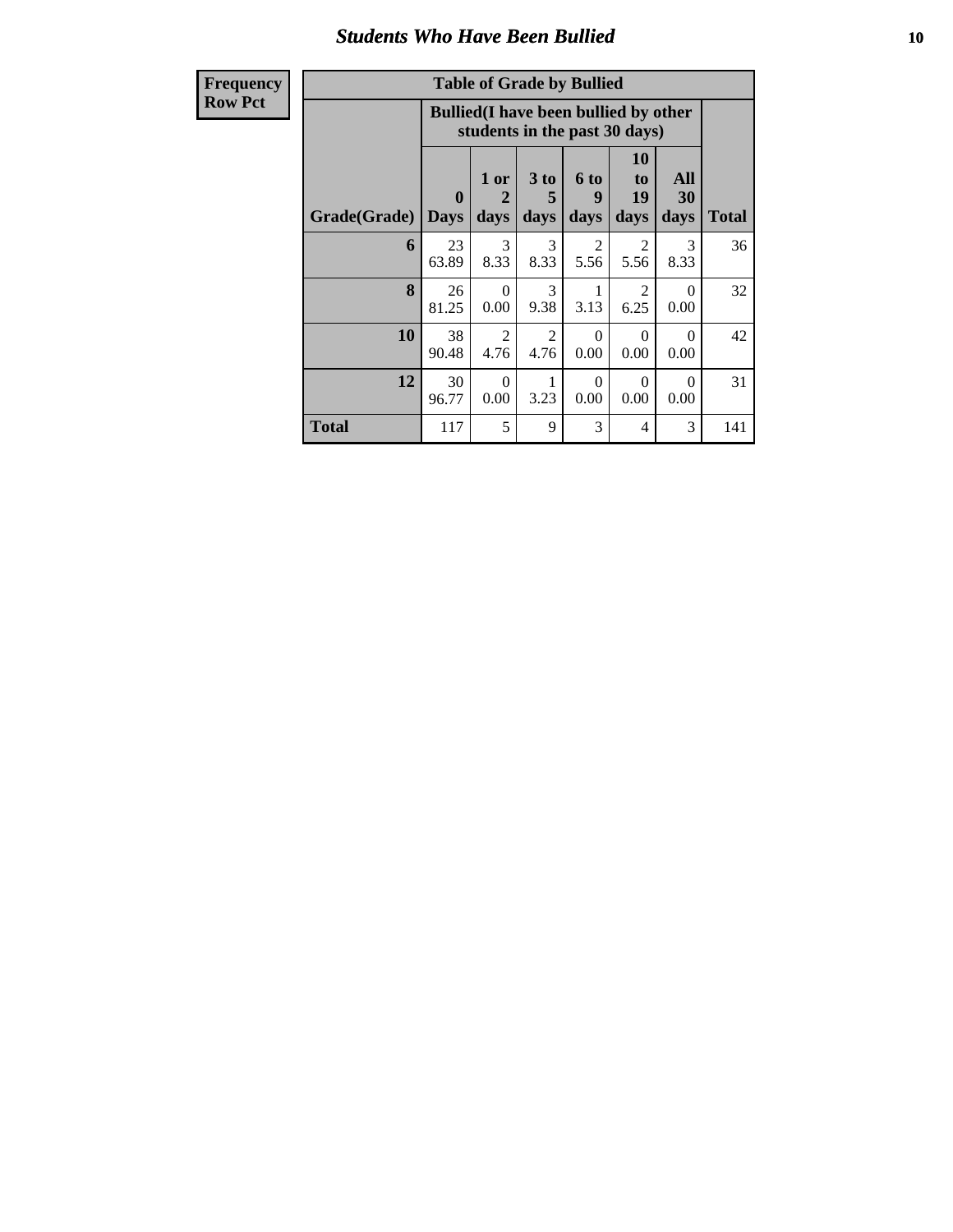#### *School Climate* **11**

| Frequency      | <b>Table of SchoolClimate1 by Grade</b> |                         |                         |                        |             |              |  |  |  |
|----------------|-----------------------------------------|-------------------------|-------------------------|------------------------|-------------|--------------|--|--|--|
| <b>Col Pct</b> | SchoolClimate1(I                        | Grade(Grade)            |                         |                        |             |              |  |  |  |
|                | like school)                            | 6                       | 8                       | 10                     | 12          | <b>Total</b> |  |  |  |
|                | <b>Strongly Agree</b>                   | $\mathbf Q$<br>25.00    | 11<br>34.38             | 16.67                  | 6<br>19.35  | 33           |  |  |  |
|                | <b>Somewhat Agree</b>                   | 18<br>50.00             | 14<br>43.75             | 25<br>59.52            | 22<br>70.97 | 79           |  |  |  |
|                | <b>Somewhat Disagree</b>                | $\overline{4}$<br>11.11 | $\overline{4}$<br>12.50 | 8<br>19.05             | 2<br>6.45   | 18           |  |  |  |
|                | <b>Strongly Disagree</b>                | 5<br>13.89              | 3<br>9.38               | $\mathfrak{D}$<br>4.76 | 3.23        | 11           |  |  |  |
|                | <b>Total</b>                            | 36                      | 32                      | 42                     | 31          | 141          |  |  |  |

| Frequency      | <b>Table of SchoolClimate2 by Grade</b>           |             |                   |             |                        |              |
|----------------|---------------------------------------------------|-------------|-------------------|-------------|------------------------|--------------|
| <b>Col Pct</b> | SchoolClimate2(I<br>feel successful at<br>school) | 6           | Grade(Grade)<br>8 | 10          | 12                     | <b>Total</b> |
|                | <b>Strongly Agree</b>                             | 16<br>44.44 | 12<br>37.50       | 13<br>30.95 | 12<br>38.71            | 53           |
|                | <b>Somewhat Agree</b>                             | 12<br>33.33 | 15<br>46.88       | 24<br>57.14 | 17<br>54.84            | 68           |
|                | <b>Somewhat Disagree</b>                          | 6<br>16.67  | 3<br>9.38         | 4<br>9.52   | $\mathfrak{D}$<br>6.45 | 15           |
|                | <b>Strongly Disagree</b>                          | 2<br>5.56   | 2<br>6.25         | 2.38        | ∩<br>0.00              | 5            |
|                | Total                                             | 36          | 32                | 42          | 31                     | 141          |

| <b>Frequency</b> | <b>Table of SchoolClimate3 by Grade</b>               |                  |                   |             |                        |                |  |  |  |
|------------------|-------------------------------------------------------|------------------|-------------------|-------------|------------------------|----------------|--|--|--|
| <b>Col Pct</b>   | SchoolClimate3(My<br>school has high<br>standards for | 6                | Grade(Grade)<br>8 | 10          | 12                     | <b>Total</b>   |  |  |  |
| achievement)     |                                                       |                  |                   |             |                        |                |  |  |  |
|                  | <b>Strongly Agree</b>                                 | 18<br>50.00      | 19<br>59.38       | 12<br>28.57 | 14<br>45.16            | 63             |  |  |  |
|                  | <b>Somewhat Agree</b>                                 | 11<br>30.56      | 12<br>37.50       | 23<br>54.76 | 14<br>45.16            | 60             |  |  |  |
|                  | <b>Somewhat Disagree</b>                              | 7<br>19.44       | 1<br>3.13         | 7<br>16.67  | 3.23                   | 16             |  |  |  |
|                  | <b>Strongly Disagree</b>                              | $\Omega$<br>0.00 | 0<br>0.00         | 0<br>0.00   | $\mathfrak{D}$<br>6.45 | $\overline{2}$ |  |  |  |
|                  | Total                                                 | 36               | 32                | 42          | 31                     | 141            |  |  |  |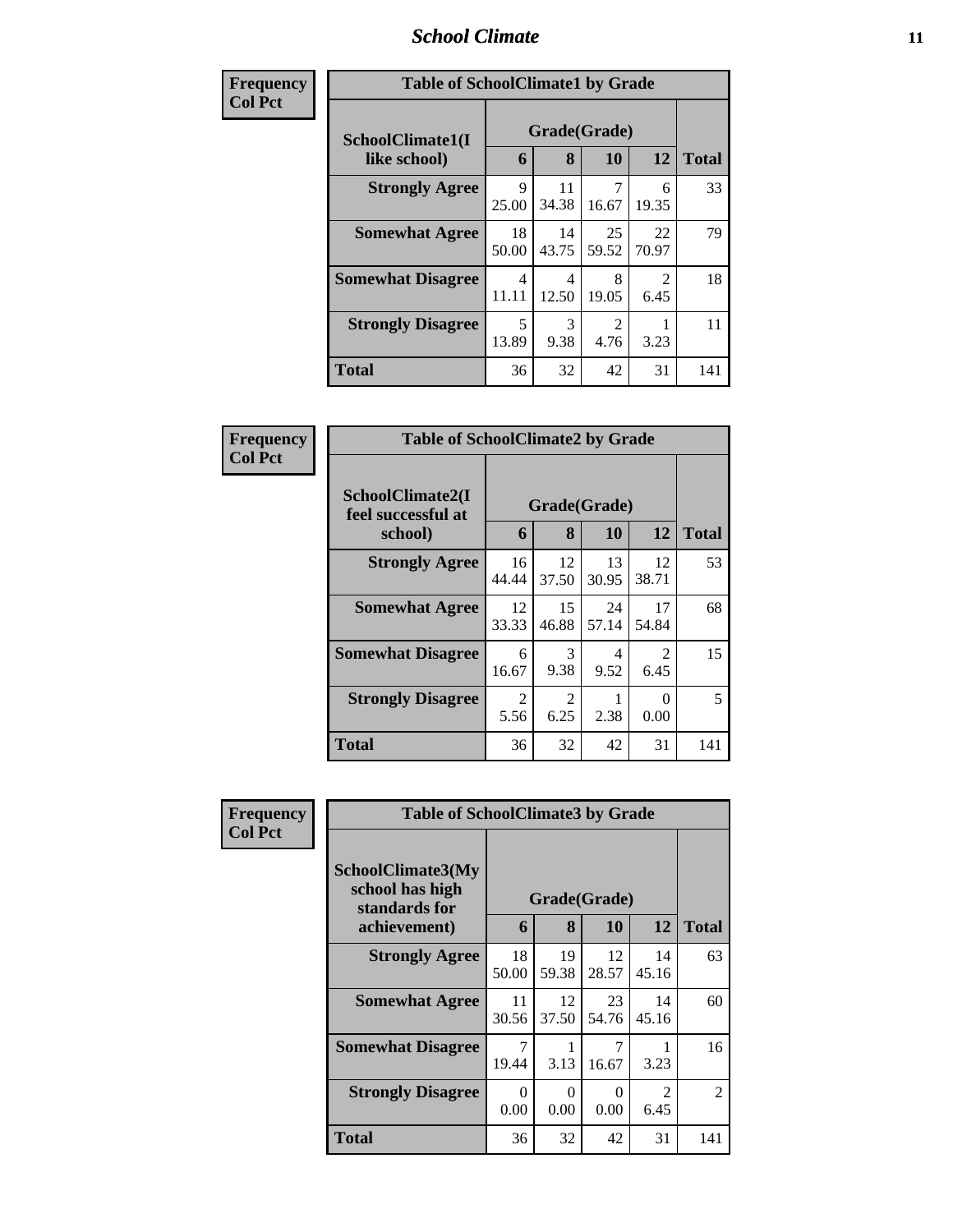#### *School Climate* **12**

 $\overline{\phantom{a}}$ 

| Frequency      | <b>Table of SchoolClimate4 by Grade</b>                              |                  |                         |                        |                        |              |
|----------------|----------------------------------------------------------------------|------------------|-------------------------|------------------------|------------------------|--------------|
| <b>Col Pct</b> | <b>SchoolClimate4(My</b><br>school sets clear<br>rules for behavior) | 6                | Grade(Grade)<br>8       | <b>10</b>              | 12                     | <b>Total</b> |
|                | <b>Strongly Agree</b>                                                | 24<br>66.67      | 19<br>59.38             | 27<br>64.29            | 17<br>54.84            | 87           |
|                | <b>Somewhat Agree</b>                                                | 8<br>22.22       | 8<br>25.00              | 11<br>26.19            | 11<br>35.48            | 38           |
|                | <b>Somewhat Disagree</b>                                             | 4<br>11.11       | $\overline{4}$<br>12.50 | $\mathfrak{D}$<br>4.76 | 3.23                   | 11           |
|                | <b>Strongly Disagree</b>                                             | $\Omega$<br>0.00 | 3.13                    | $\mathfrak{D}$<br>4.76 | $\mathfrak{D}$<br>6.45 | 5            |
|                | <b>Total</b>                                                         | 36               | 32                      | 42                     | 31                     | 141          |

| Frequency      |                                                           | <b>Table of SchoolClimate5 by Grade</b> |              |             |             |                |  |
|----------------|-----------------------------------------------------------|-----------------------------------------|--------------|-------------|-------------|----------------|--|
| <b>Col Pct</b> | SchoolClimate5(I<br>know what to do in<br>an emergency at |                                         | Grade(Grade) |             |             |                |  |
|                | school)                                                   | 6                                       | 8            | 10          | 12          | <b>Total</b>   |  |
|                | <b>Strongly Agree</b>                                     | 24<br>66.67                             | 19<br>59.38  | 25<br>59.52 | 22<br>70.97 | 90             |  |
|                | <b>Somewhat Agree</b>                                     | 11<br>30.56                             | 10<br>31.25  | 10<br>23.81 | 8<br>25.81  | 39             |  |
|                | <b>Somewhat Disagree</b>                                  | 2.78                                    | 3.13         | 4<br>9.52   | 3.23        | $\overline{7}$ |  |
|                | <b>Strongly Disagree</b>                                  | $\Omega$<br>0.00                        | 2<br>6.25    | 3<br>7.14   | 0<br>0.00   | 5              |  |
|                | Total                                                     | 36                                      | 32           | 42          | 31          | 141            |  |

| <b>Frequency</b> | <b>Table of SchoolClimate6 by Grade</b> |                         |                           |             |             |              |
|------------------|-----------------------------------------|-------------------------|---------------------------|-------------|-------------|--------------|
| <b>Col Pct</b>   | <b>SchoolClimate6(Teachers</b>          | Grade(Grade)            |                           |             |             |              |
|                  | treat me with respect)                  | 6                       | 8                         | 10          | 12          | <b>Total</b> |
|                  | <b>Strongly Agree</b>                   | 18<br>50.00             | 12<br>37.50               | 13<br>30.95 | 15<br>48.39 | 58           |
|                  | <b>Somewhat Agree</b>                   | 14<br>38.89             | 13<br>40.63               | 17<br>40.48 | 11<br>35.48 | 55           |
|                  | <b>Somewhat Disagree</b>                | $\overline{4}$<br>11.11 | 21.88                     | 6<br>14.29  | 4<br>12.90  | 21           |
|                  | <b>Strongly Disagree</b>                | $\Omega$<br>0.00        | $\mathbf{\Omega}$<br>0.00 | 6<br>14.29  | 3.23        |              |
|                  | <b>Total</b>                            | 36                      | 32                        | 42          | 31          | 141          |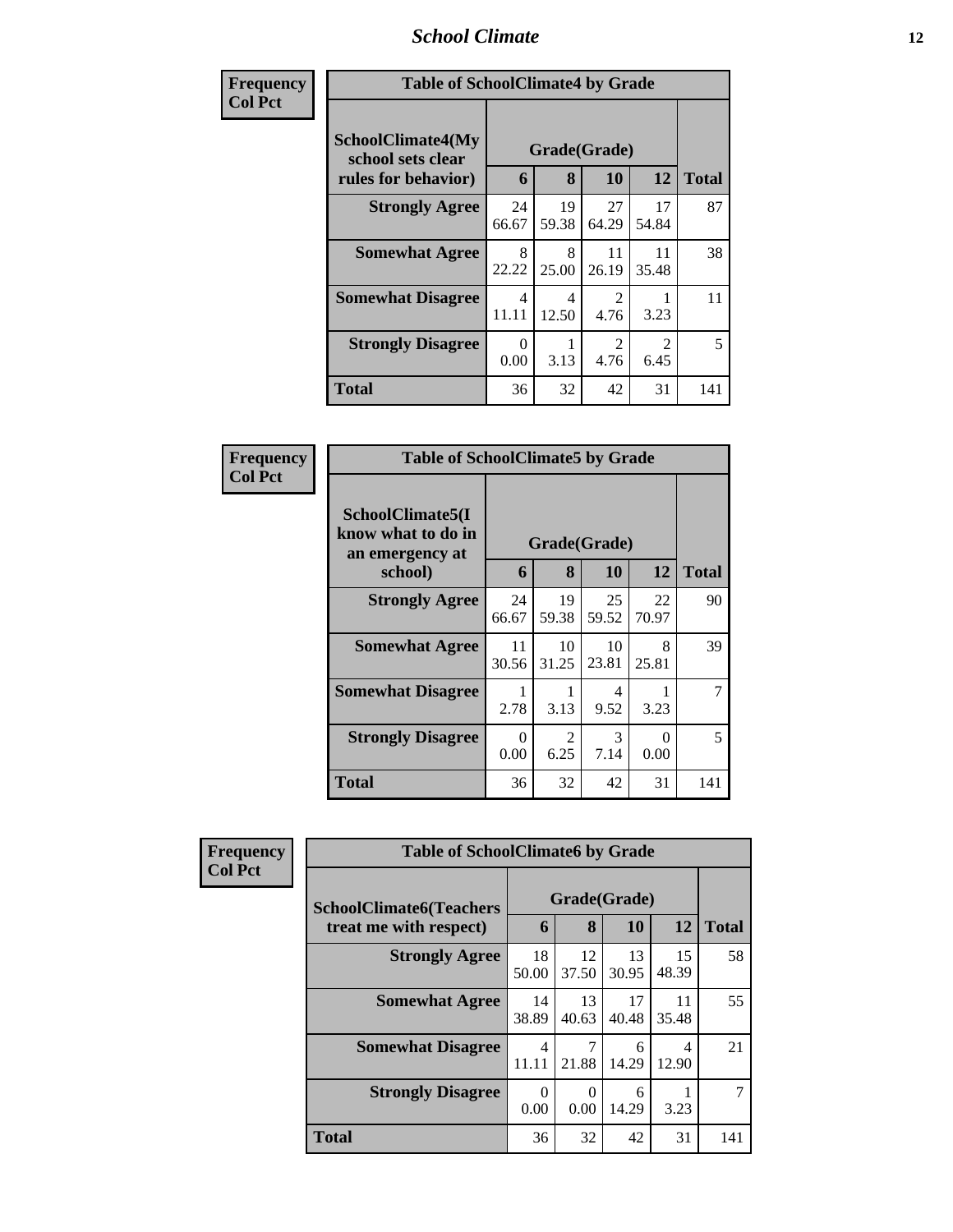# *School Climate* **13**

| <b>Frequency</b> |
|------------------|
| <b>Col Pct</b>   |

 $\mathbf{I}$ 

| ncy | <b>Table of SchoolClimate7 by Grade</b>                                       |             |             |                    |             |              |  |
|-----|-------------------------------------------------------------------------------|-------------|-------------|--------------------|-------------|--------------|--|
|     | <b>SchoolClimate7(Behaviors</b><br>in my class allow the<br>teacher to teach) | 6           | 8           | Grade(Grade)<br>10 | 12          | <b>Total</b> |  |
|     | <b>Strongly Agree</b>                                                         | 6           | 3           | 9                  | 5           | 23           |  |
|     |                                                                               | 16.67       | 9.38        | 21.43              | 16.13       |              |  |
|     | <b>Somewhat Agree</b>                                                         | 15<br>41.67 | 17<br>53.13 | 19<br>45.24        | 19<br>61.29 | 70           |  |
|     | <b>Somewhat Disagree</b>                                                      | 11<br>30.56 | 7<br>21.88  | 8<br>19.05         | 6<br>19.35  | 32           |  |
|     | <b>Strongly Disagree</b>                                                      | 4<br>11.11  | 5<br>15.63  | 6<br>14.29         | 3.23        | 16           |  |
|     | <b>Total</b>                                                                  | 36          | 32          | 42                 | 31          | 141          |  |

| Frequency      | <b>Table of SchoolClimate8 by Grade</b>                                              |             |                   |             |                        |              |
|----------------|--------------------------------------------------------------------------------------|-------------|-------------------|-------------|------------------------|--------------|
| <b>Col Pct</b> | <b>SchoolClimate8(Students</b><br>are frequently<br>recognized for good<br>behavior) | 6           | Grade(Grade)<br>8 | 10          | 12                     | <b>Total</b> |
|                | <b>Strongly Agree</b>                                                                | 14          | 8                 | 8           | 14                     | 44           |
|                |                                                                                      | 38.89       | 25.00             | 19.05       | 45.16                  |              |
|                | <b>Somewhat Agree</b>                                                                | 17<br>47.22 | 14<br>43.75       | 18<br>42.86 | 9<br>29.03             | 58           |
|                | <b>Somewhat Disagree</b>                                                             | 2<br>5.56   | 9<br>28.13        | 11<br>26.19 | 6<br>19.35             | 28           |
|                | <b>Strongly Disagree</b>                                                             | 3<br>8.33   | 3.13              | 5<br>11.90  | $\mathfrak{D}$<br>6.45 | 11           |
|                | <b>Total</b>                                                                         | 36          | 32                | 42          | 31                     | 141          |

| Frequency      | <b>Table of SchoolClimate9 by Grade</b>                            |             |              |             |             |              |
|----------------|--------------------------------------------------------------------|-------------|--------------|-------------|-------------|--------------|
| <b>Col Pct</b> | SchoolClimate9(School<br>counselor would be<br>helpful if I needed |             | Grade(Grade) |             |             |              |
|                | assistance)                                                        | 6           | 8            | 10          | 12          | <b>Total</b> |
|                | <b>Strongly Agree</b>                                              | 22<br>61.11 | 22<br>68.75  | 31<br>73.81 | 26<br>83.87 | 101          |
|                | <b>Somewhat Agree</b>                                              | 10<br>27.78 | 6<br>18.75   | 9<br>21.43  | 4<br>12.90  | 29           |
|                | <b>Somewhat Disagree</b>                                           | 3<br>8.33   | 3<br>9.38    | 2.38        | 3.23        | 8            |
|                | <b>Strongly Disagree</b>                                           | 2.78        | 3.13         | 2.38        | 0<br>0.00   | 3            |
|                | <b>Total</b>                                                       | 36          | 32           | 42          | 31          | 141          |

٦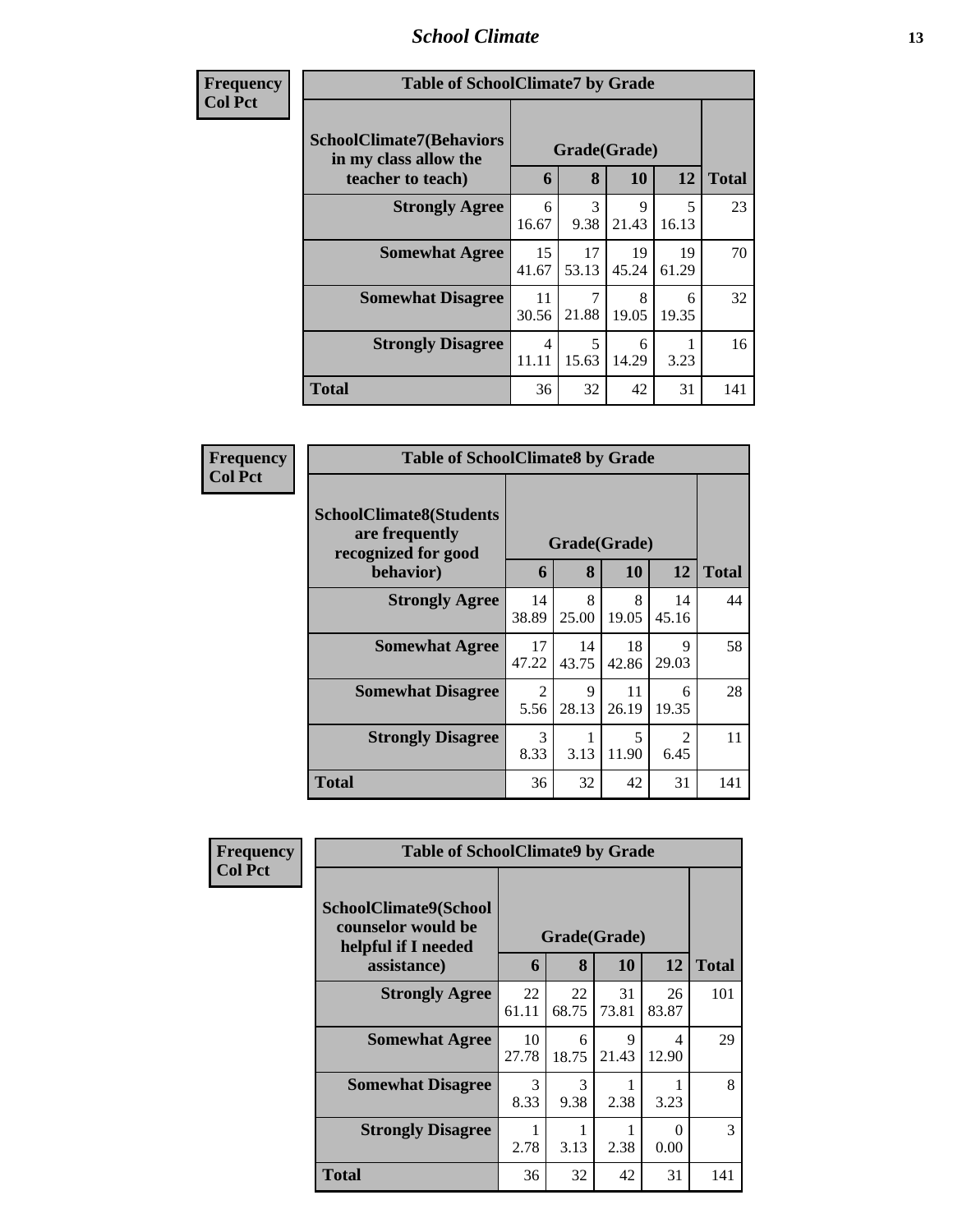## *Reasons for Dropping Out* **14**

| <b>Frequency</b><br><b>Col Pct</b> | <b>Table of Dropoutreason by Grade</b>                                   |                         |             |                           |             |              |
|------------------------------------|--------------------------------------------------------------------------|-------------------------|-------------|---------------------------|-------------|--------------|
|                                    | Dropoutreason(If<br>I dropped out the<br>reason would<br>most likely be) | 6                       | 8           | Grade(Grade)<br><b>10</b> | 12          | <b>Total</b> |
|                                    | <b>Won't Drop out</b>                                                    | 18<br>50.00             | 17<br>53.13 | 30<br>71.43               | 22<br>70.97 | 87           |
|                                    | <b>Bored</b>                                                             | 2<br>5.56               | 6<br>18.75  | 2<br>4.76                 | 5<br>16.13  | 15           |
|                                    | <b>Family Reasons</b>                                                    | $\overline{4}$<br>11.11 | 1<br>3.13   | 4<br>9.52                 | 1<br>3.23   | 10           |
|                                    | <b>Being Bullied</b>                                                     | $\overline{7}$<br>19.44 | 3<br>9.38   | 0<br>0.00                 | 0<br>0.00   | 10           |
|                                    | <b>Other</b>                                                             | 5<br>13.89              | 5<br>15.63  | 6<br>14.29                | 3<br>9.68   | 19           |
|                                    | Total                                                                    | 36                      | 32          | 42                        | 31          | 141          |

| Frequency<br><b>Col Pct</b> |                                                             |                         | <b>Table of Dropout by Grade</b> |             |             |              |  |  |  |
|-----------------------------|-------------------------------------------------------------|-------------------------|----------------------------------|-------------|-------------|--------------|--|--|--|
|                             | Dropout(I<br>have<br>thought<br>about<br>dropping<br>out of |                         | Grade(Grade)                     |             |             |              |  |  |  |
|                             | school)                                                     | 6                       | 8                                | 10          | 12          | <b>Total</b> |  |  |  |
|                             | Yes                                                         | $\overline{7}$<br>19.44 | 7<br>21.88                       | 10<br>23.81 | 8<br>25.81  | 32           |  |  |  |
|                             | N <sub>0</sub>                                              | 29<br>80.56             | 25<br>78.13                      | 32<br>76.19 | 23<br>74.19 | 109          |  |  |  |
|                             | <b>Total</b>                                                | 36                      | 32                               | 42          | 31          | 141          |  |  |  |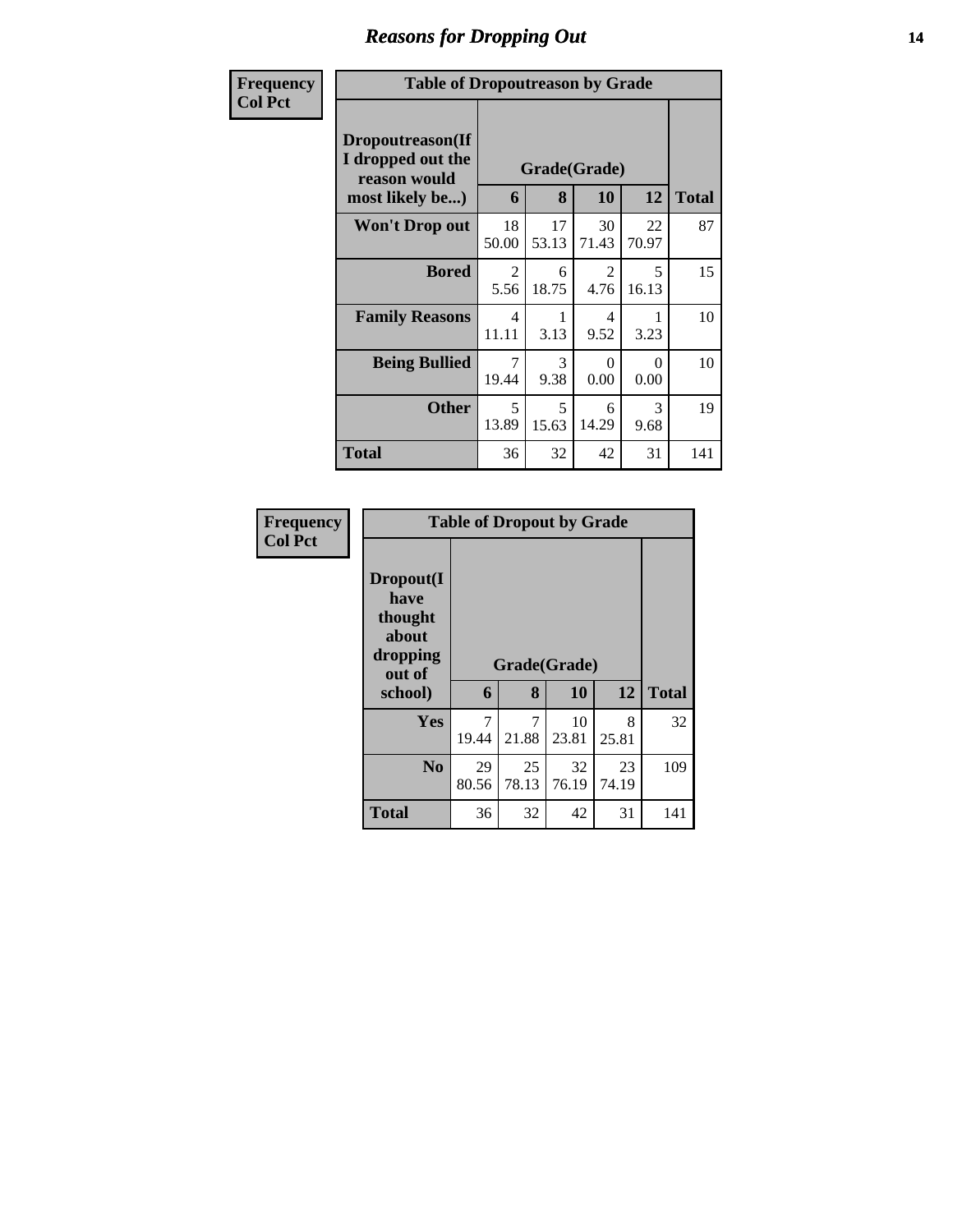*School Safety* **15**

| Frequency<br><b>Col Pct</b> |                                                                                          | <b>Table of Gangself by Grade</b> |             |              |             |              |  |  |
|-----------------------------|------------------------------------------------------------------------------------------|-----------------------------------|-------------|--------------|-------------|--------------|--|--|
|                             | Gangself(I<br>have<br>participated<br>in illegal<br>gang<br>activities in<br>the past 30 |                                   |             | Grade(Grade) |             |              |  |  |
|                             | days)                                                                                    | 6                                 | 8           | 10           | 12          | <b>Total</b> |  |  |
|                             | Yes                                                                                      | 2.78                              | 2<br>6.25   | 2<br>4.76    | 3.23        | 6            |  |  |
|                             | N <sub>0</sub>                                                                           | 35<br>97.22                       | 30<br>93.75 | 40<br>95.24  | 30<br>96.77 | 135          |  |  |
|                             | <b>Total</b>                                                                             | 36                                | 32          | 42           | 31          | 141          |  |  |

| Frequency<br>Col Pct |
|----------------------|
|                      |

| <b>Table of Gangpeers by Grade</b>                                                                                    |             |             |              |             |              |  |  |
|-----------------------------------------------------------------------------------------------------------------------|-------------|-------------|--------------|-------------|--------------|--|--|
| <b>Gangpeers</b> (I<br>have friends<br>who have<br>participated<br>in illegal<br>gang<br>activities in<br>the past 30 |             |             | Grade(Grade) |             |              |  |  |
| days)                                                                                                                 | 6           | 8           | 10           | 12          | <b>Total</b> |  |  |
|                                                                                                                       |             |             |              |             |              |  |  |
| Yes                                                                                                                   | 3<br>8.33   | 5<br>15.63  | 4<br>9.52    | 4<br>12.90  | 16           |  |  |
| N <sub>0</sub>                                                                                                        | 33<br>91.67 | 27<br>84.38 | 38<br>90.48  | 27<br>87.10 | 125          |  |  |

| Frequency<br><b>Col Pct</b> | <b>Table of Pickedon by Grade</b>                                   |                                     |             |             |            |              |
|-----------------------------|---------------------------------------------------------------------|-------------------------------------|-------------|-------------|------------|--------------|
|                             | <b>Pickedon</b> (I have<br>been picked on or<br>teased at school in | Grade(Grade)                        |             |             |            |              |
|                             | the past 30 days)                                                   | 6                                   | 8           | 10          | 12         | <b>Total</b> |
|                             | <b>Strongly Agree</b>                                               | 13<br>36.11                         | 4<br>12.50  | 6<br>14.29  | 5<br>16.13 | 28           |
|                             | <b>Somewhat Agree</b>                                               | 10<br>27.78                         | 12<br>37.50 | 14<br>33.33 | 6<br>19.35 | 42           |
|                             | <b>Somewhat Disagree</b>                                            | $\mathcal{D}_{\mathcal{L}}$<br>5.56 | 4<br>12.50  | 6<br>14.29  | 5<br>16.13 | 17           |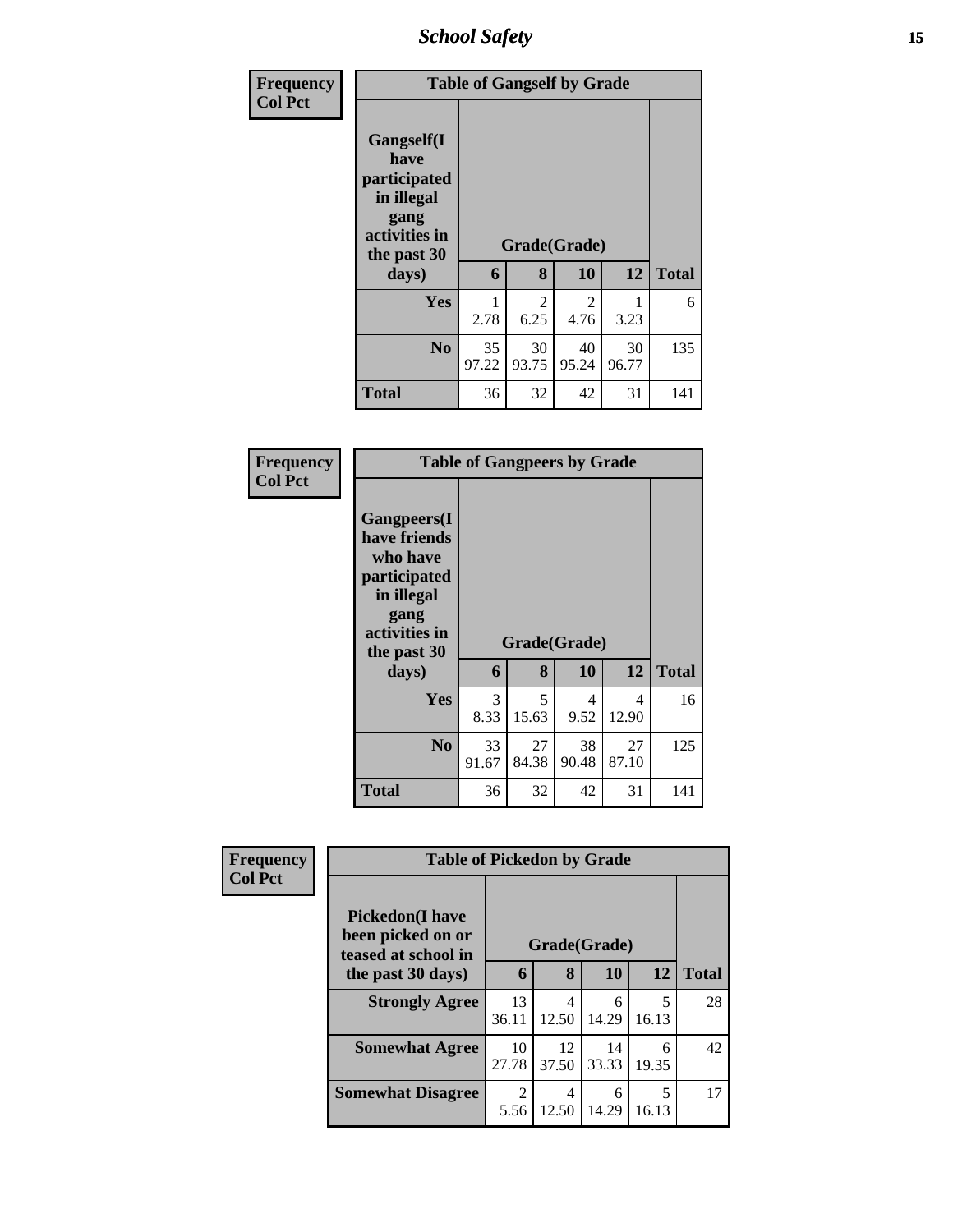### *School Safety* **16**

| Frequency      |                                              | <b>Table of Pickedon by Grade</b> |       |       |       |              |  |  |  |  |
|----------------|----------------------------------------------|-----------------------------------|-------|-------|-------|--------------|--|--|--|--|
| <b>Col Pct</b> | <b>Pickedon</b> (I have<br>been picked on or |                                   |       |       |       |              |  |  |  |  |
|                | teased at school in                          | Grade(Grade)                      |       |       |       |              |  |  |  |  |
|                | the past 30 days)                            | 6                                 | 8     | 10    | 12    | <b>Total</b> |  |  |  |  |
|                | <b>Strongly Disagree</b>                     | 11                                | 12    | 16    | 15    | 54           |  |  |  |  |
|                |                                              | 30.56                             | 37.50 | 38.10 | 48.39 |              |  |  |  |  |
|                | <b>Total</b>                                 | 36                                | 32    | 42    | 31    | 141          |  |  |  |  |

| Frequency      | <b>Table of Safeschool by Grade</b>        |             |              |             |                        |              |  |
|----------------|--------------------------------------------|-------------|--------------|-------------|------------------------|--------------|--|
| <b>Col Pct</b> | Safeschool(School<br>is a place at which I |             | Grade(Grade) |             |                        |              |  |
|                | feel safe)                                 | 6           | 8            | 10          | 12                     | <b>Total</b> |  |
|                | <b>Strongly Agree</b>                      | 17<br>47.22 | 8<br>25.00   | 20<br>47.62 | 15<br>48.39            | 60           |  |
|                | <b>Somewhat Agree</b>                      | 13<br>36.11 | 18<br>56.25  | 16<br>38.10 | 13<br>41.94            | 60           |  |
|                | <b>Somewhat Disagree</b>                   | 4<br>11.11  | 5<br>15.63   | 3<br>7.14   | $\mathfrak{D}$<br>6.45 | 14           |  |
|                | <b>Strongly Disagree</b>                   | 2<br>5.56   | 3.13         | 3<br>7.14   | 3.23                   |              |  |
|                | Total                                      | 36          | 32           | 42          | 31                     | 141          |  |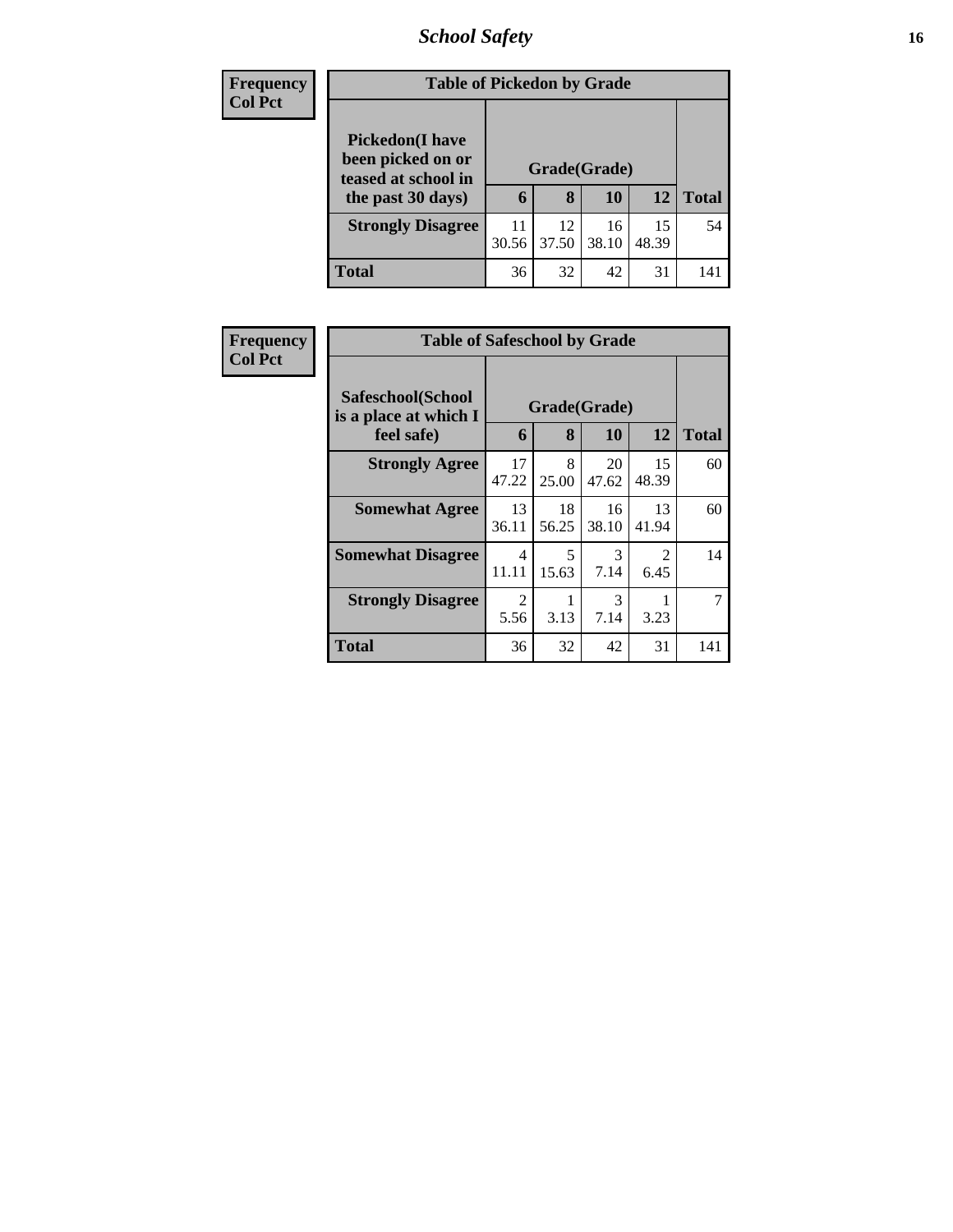*School Safety* **17**

| <b>Frequency</b> |                     |              |                                                                               |                              |                          |                               |                   |              |
|------------------|---------------------|--------------|-------------------------------------------------------------------------------|------------------------------|--------------------------|-------------------------------|-------------------|--------------|
| <b>Row Pct</b>   |                     |              | <b>Bullied</b> (I have been bullied by other<br>students in the past 30 days) |                              |                          |                               |                   |              |
|                  | Grade(Grade)   Days | $\mathbf{0}$ | 1 or<br>2<br>days                                                             | 3 <sub>to</sub><br>5<br>days | <b>6 to</b><br>9<br>days | <b>10</b><br>to<br>19<br>days | All<br>30<br>days | <b>Total</b> |
|                  | 6                   | 23<br>63.89  | 3<br>8.33                                                                     | 3<br>8.33                    | $\overline{2}$<br>5.56   | 2<br>5.56                     | 3<br>8.33         | 36           |
|                  | 8                   | 26<br>81.25  | $\Omega$<br>0.00                                                              | 3<br>9.38                    | 3.13                     | 2<br>6.25                     | $\Omega$<br>0.00  | 32           |
|                  | 10                  | 38<br>90.48  | $\overline{2}$<br>4.76                                                        | $\mathfrak{D}$<br>4.76       | $\Omega$<br>0.00         | $\Omega$<br>0.00              | $\Omega$<br>0.00  | 42           |
|                  | 12                  | 30<br>96.77  | $\Omega$<br>0.00                                                              | 3.23                         | $\Omega$<br>0.00         | $\Omega$<br>0.00              | $\Omega$<br>0.00  | 31           |
|                  | <b>Total</b>        | 117          | 5                                                                             | 9                            | 3                        | 4                             | 3                 | 141          |

| <b>Frequency</b> |              | <b>Table of Grade by Bulliedothers</b> |                                                                |                   |                   |                        |              |
|------------------|--------------|----------------------------------------|----------------------------------------------------------------|-------------------|-------------------|------------------------|--------------|
| <b>Row Pct</b>   |              |                                        | <b>Bulliedothers</b> (I bullied others<br>in the past 30 days) |                   |                   |                        |              |
|                  | Grade(Grade) | 0<br><b>Days</b>                       | 1 or<br>2<br>days                                              | 3 to<br>5<br>days | 6 to<br>9<br>days | 10<br>to<br>19<br>days | <b>Total</b> |
|                  | 6            | 31<br>86.11                            | 2<br>5.56                                                      | 2.78              | 2.78              | 2.78                   | 36           |
|                  | 8            | 29<br>90.63                            | 3.13                                                           | 1<br>3.13         | 3.13              | $\Omega$<br>0.00       | 32           |
|                  | 10           | 41<br>97.62                            | $\Omega$<br>0.00                                               | 2.38              | $\Omega$<br>0.00  | $\Omega$<br>0.00       | 42           |
|                  | 12           | 30<br>96.77                            | 1<br>3.23                                                      | $\Omega$<br>0.00  | $\Omega$<br>0.00  | $\Omega$<br>0.00       | 31           |
|                  | <b>Total</b> | 131                                    | $\overline{4}$                                                 | 3                 | $\overline{2}$    | 1                      | 141          |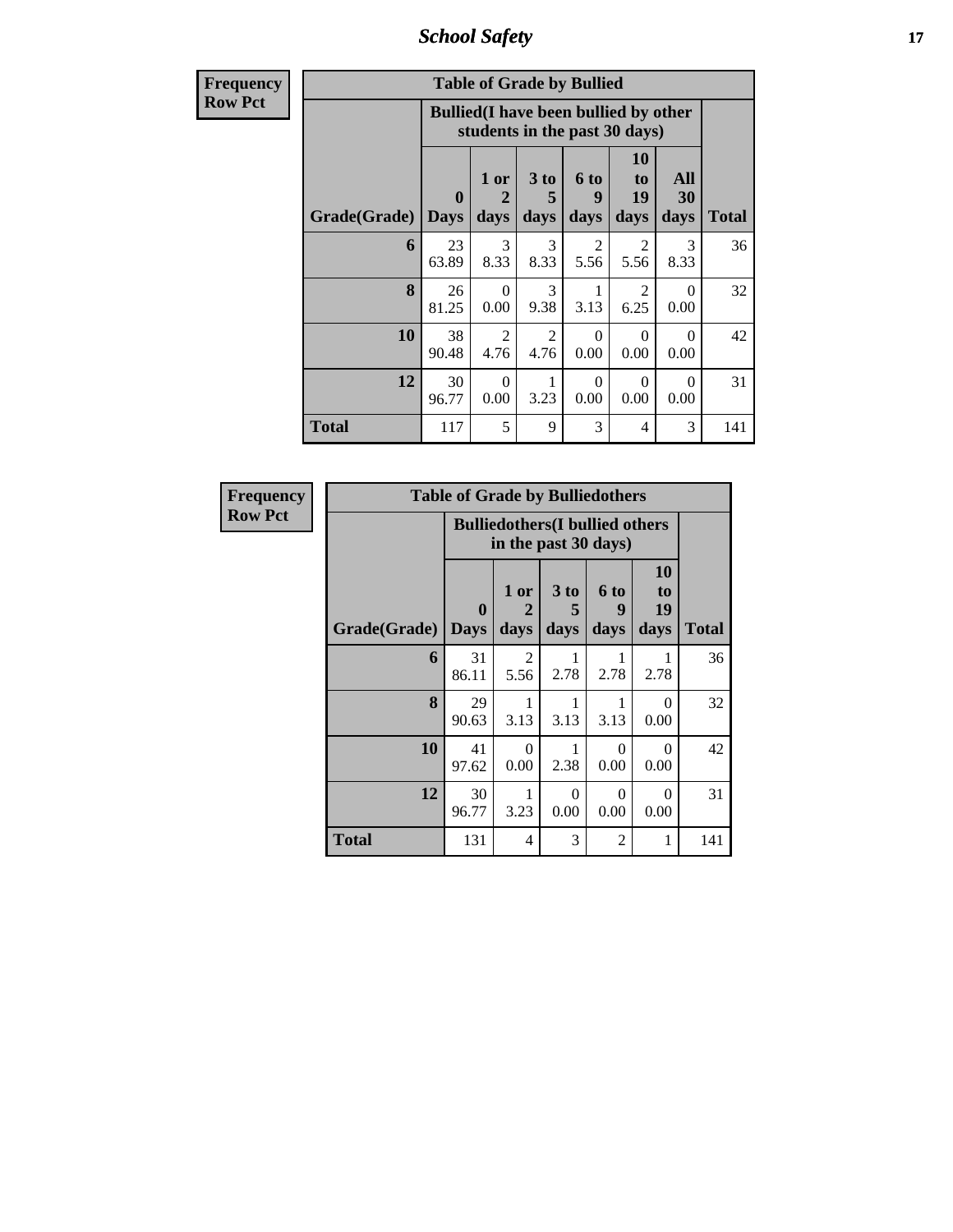*School Safety* **18**

| Frequency      | <b>Table of Grade by Weaponschool</b> |                                                                                 |                                |                |              |
|----------------|---------------------------------------|---------------------------------------------------------------------------------|--------------------------------|----------------|--------------|
| <b>Row Pct</b> |                                       | <b>Weaponschool</b> (I<br>brought a weapon<br>to school in the past<br>30 days) |                                |                |              |
|                | Grade(Grade)                          | $\bf{0}$<br><b>Days</b>                                                         | 1 or<br>$\overline{2}$<br>days | 6 to 9<br>days | <b>Total</b> |
|                | 6                                     | 35<br>97.22                                                                     | 0<br>0.00                      | 2.78           | 36           |
|                | 8                                     | 32<br>100.00                                                                    | $\theta$<br>0.00               | 0<br>0.00      | 32           |
|                | 10                                    | 42<br>100.00                                                                    | $\theta$<br>0.00               | 0<br>0.00      | 42           |
|                | 12                                    | 30<br>96.77                                                                     | 1<br>3.23                      | 0<br>0.00      | 31           |
|                | Total                                 | 139                                                                             | 1                              | 1              | 141          |

| <b>Frequency</b> | <b>Table of Grade by Absentunsafe</b> |                                                                                           |                  |                      |              |  |  |  |  |
|------------------|---------------------------------------|-------------------------------------------------------------------------------------------|------------------|----------------------|--------------|--|--|--|--|
| <b>Row Pct</b>   |                                       | Absentunsafe(I)<br>have missed school<br>because I felt<br>unsafe in the past<br>30 days) |                  |                      |              |  |  |  |  |
|                  |                                       | $\mathbf{0}$                                                                              | 1 or<br>2        | 6 <sub>to</sub><br>9 |              |  |  |  |  |
|                  | Grade(Grade)                          | <b>Days</b>                                                                               | days             | days                 | <b>Total</b> |  |  |  |  |
|                  | 6                                     | 35<br>97.22                                                                               | 0<br>0.00        | 2.78                 | 36           |  |  |  |  |
|                  | 8                                     | 31<br>96.88                                                                               | 1<br>3.13        | $\Omega$<br>0.00     | 32           |  |  |  |  |
|                  | 10                                    | 42<br>100.00                                                                              | $\Omega$<br>0.00 | $\Omega$<br>0.00     | 42           |  |  |  |  |
|                  | 12                                    | 31<br>100.00                                                                              | $\Omega$<br>0.00 | $\Omega$<br>0.00     | 31           |  |  |  |  |
|                  | <b>Total</b>                          | 139                                                                                       | 1                | 1                    | 141          |  |  |  |  |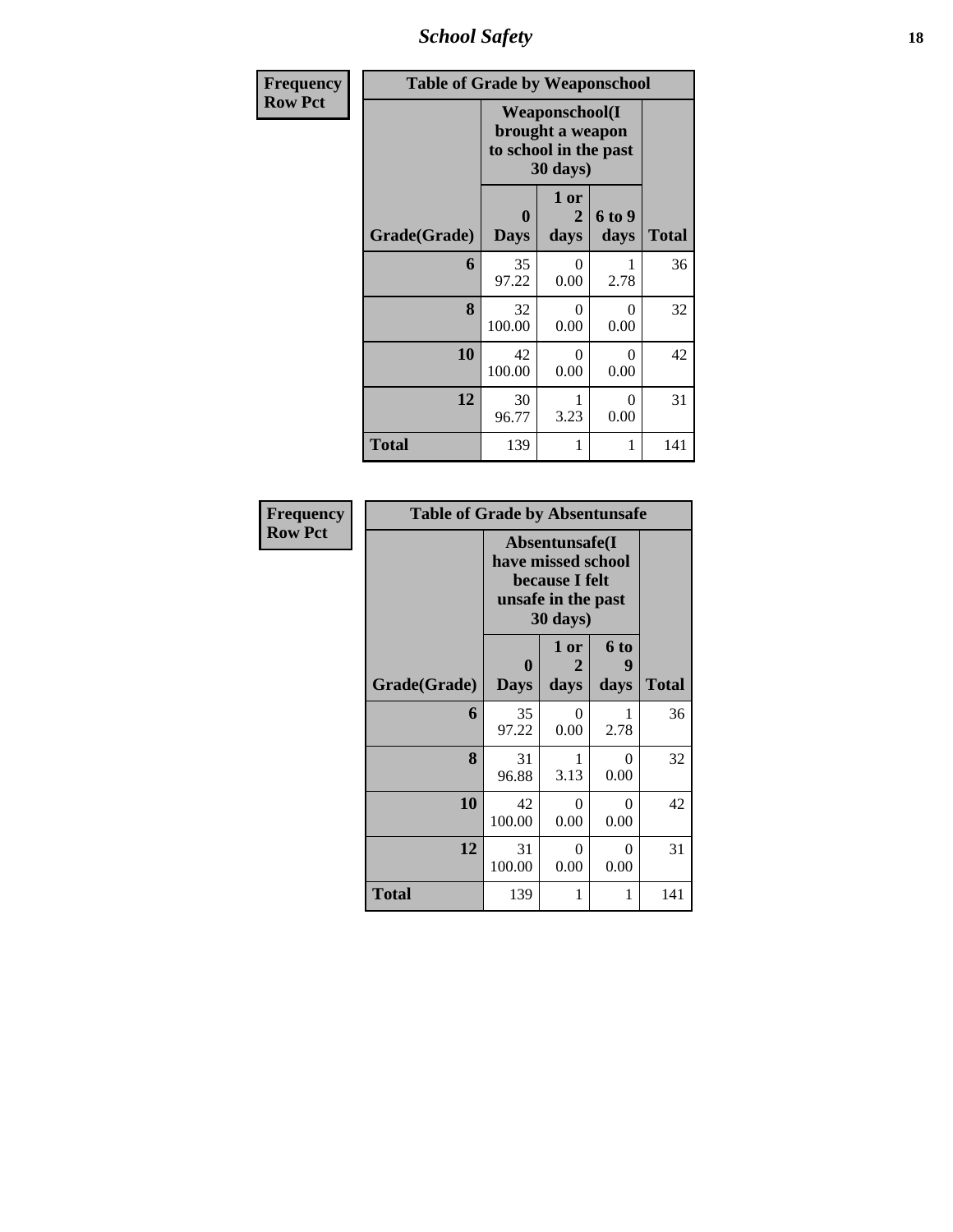#### **Frequency Row Pct**

| <b>Table of Grade by Alcohol</b> |                                 |                                    |                        |                  |                        |                        |                     |              |  |  |  |
|----------------------------------|---------------------------------|------------------------------------|------------------------|------------------|------------------------|------------------------|---------------------|--------------|--|--|--|
|                                  |                                 | Alcohol(Alcohol use, past 30 days) |                        |                  |                        |                        |                     |              |  |  |  |
| Grade(Grade)                     | <b>Did</b><br>not<br><b>use</b> | $1 - 2$<br>days                    | $3 - 5$<br>days        | $6 - 9$<br>days  | $10-19$<br>days        | 20-29<br>days          | <b>Every</b><br>day | <b>Total</b> |  |  |  |
| 6                                | 36<br>100.00                    | $\Omega$<br>0.00                   | 0<br>0.00              | $\Omega$<br>0.00 | $\theta$<br>0.00       | 0<br>0.00              | $\Omega$<br>0.00    | 36           |  |  |  |
| 8                                | 28<br>87.50                     | 1<br>3.13                          | 0<br>0.00              | 3.13             | 1<br>3.13              | 0<br>0.00              | 3.13                | 32           |  |  |  |
| 10                               | 36<br>85.71                     | 3<br>7.14                          | $\overline{2}$<br>4.76 | 2.38             | $\Omega$<br>0.00       | $\Omega$<br>0.00       | $\Omega$<br>0.00    | 42           |  |  |  |
| 12                               | 23<br>74.19                     | 2<br>6.45                          | $\Omega$<br>0.00       | 3.23             | $\overline{2}$<br>6.45 | $\overline{2}$<br>6.45 | 3.23                | 31           |  |  |  |
| <b>Total</b>                     | 123                             | 6                                  | $\overline{2}$         | 3                | 3                      | $\overline{c}$         | $\overline{2}$      | 141          |  |  |  |

| Frequency      |              | <b>Table of Grade by Cigarettes</b> |                                                             |                  |              |  |  |
|----------------|--------------|-------------------------------------|-------------------------------------------------------------|------------------|--------------|--|--|
| <b>Row Pct</b> |              |                                     | <b>Cigarettes</b> (Smoking<br>tobacco use,<br>past 30 days) |                  |              |  |  |
|                | Grade(Grade) | Did<br>not<br><b>use</b>            | $1 - 2$<br>days                                             | 20-29<br>days    | <b>Total</b> |  |  |
|                | 6            | 36<br>100.00                        | 0<br>0.00                                                   | $\Omega$<br>0.00 | 36           |  |  |
|                | 8            | 30<br>93.75                         | 2<br>6.25                                                   | 0<br>0.00        | 32           |  |  |
|                | 10           | 41<br>97.62                         | 1<br>2.38                                                   | 0<br>0.00        | 42           |  |  |
|                | 12           | 26<br>83.87                         | 3<br>9.68                                                   | 2<br>6.45        | 31           |  |  |
|                | <b>Total</b> | 133                                 | 6                                                           | $\overline{c}$   | 141          |  |  |

| Frequency      |              | <b>Table of Grade by Smokeless</b>                     |                 |                  |                 |                          |              |  |  |  |
|----------------|--------------|--------------------------------------------------------|-----------------|------------------|-----------------|--------------------------|--------------|--|--|--|
| <b>Row Pct</b> |              | <b>Smokeless</b> (Chewing tobaccouse,<br>past 30 days) |                 |                  |                 |                          |              |  |  |  |
|                | Grade(Grade) | <b>Did</b><br>not<br><b>use</b>                        | $1 - 2$<br>days | $6 - 9$<br>days  | $10-19$<br>days | <b>Every</b><br>day      | <b>Total</b> |  |  |  |
|                | 6            | 36<br>100.00                                           | 0.00            | $\Omega$<br>0.00 | 0.00            | $\left( \right)$<br>0.00 | 36           |  |  |  |
|                | 8            | 31<br>96.88                                            | 0.00            | 0<br>0.00        | 0.00            | 3.13                     | 32           |  |  |  |
|                | 10           | 40<br>95.24                                            | 2.38            | 0<br>0.00        | 0<br>0.00       | 2.38                     | 42           |  |  |  |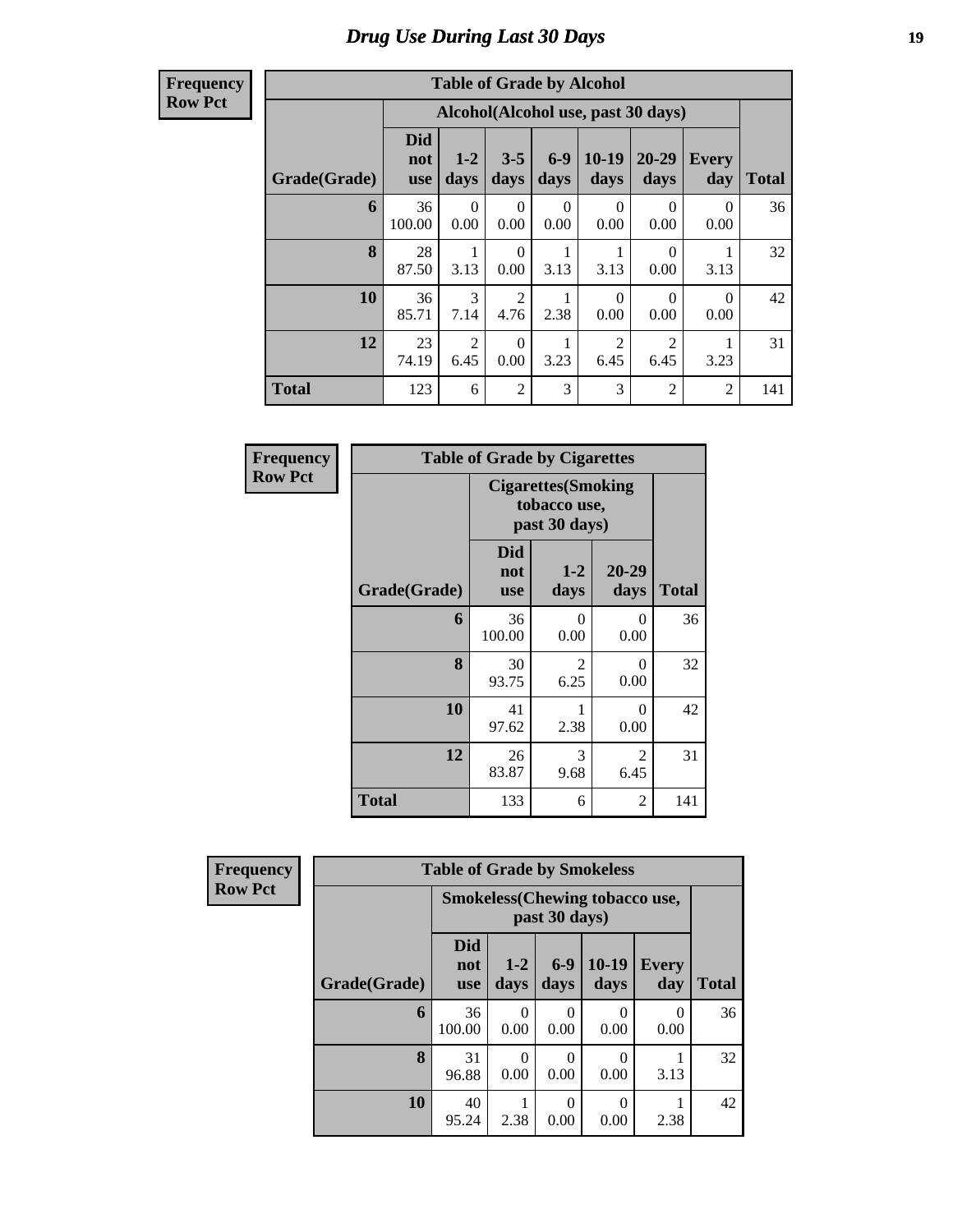#### *Drug Use During Last 30 Days* 20

#### **Frequency Row Pct**

| <b>Table of Grade by Smokeless</b> |                                 |                                                        |                 |                 |              |              |  |  |  |
|------------------------------------|---------------------------------|--------------------------------------------------------|-----------------|-----------------|--------------|--------------|--|--|--|
|                                    |                                 | <b>Smokeless</b> (Chewing tobaccouse,<br>past 30 days) |                 |                 |              |              |  |  |  |
| Grade(Grade)                       | <b>Did</b><br>not<br><b>use</b> | $1 - 2$<br>days                                        | $6 - 9$<br>days | $10-19$<br>days | Every<br>day | <b>Total</b> |  |  |  |
| 12                                 | 24<br>77.42                     | 4<br>12.90                                             | 3.23            | 3.23            | 3.23         | 31           |  |  |  |
| <b>Total</b>                       | 131                             | 5                                                      |                 |                 | 3            | 141          |  |  |  |

| Frequency      |              | <b>Table of Grade by Marijuana</b>         |                 |                     |              |
|----------------|--------------|--------------------------------------------|-----------------|---------------------|--------------|
| <b>Row Pct</b> |              | Marijuana (Marijuana<br>use, past 30 days) |                 |                     |              |
|                | Grade(Grade) | <b>Did</b><br>not use                      | $10-19$<br>days | <b>Every</b><br>day | <b>Total</b> |
|                | 6            | 36<br>100.00                               | ∩<br>0.00       | 0<br>0.00           | 36           |
|                | 8            | 31<br>96.88                                | 0<br>0.00       | 3.13                | 32           |
|                | 10           | 42<br>100.00                               | 0<br>0.00       | 0<br>0.00           | 42           |
|                | 12           | 30<br>96.77                                | 3.23            | 0<br>0.00           | 31           |
|                | <b>Total</b> | 139                                        | 1               |                     | 141          |

| <b>Frequency</b> | <b>Table of Grade by Cocaine</b> |                                                 |              |  |
|------------------|----------------------------------|-------------------------------------------------|--------------|--|
| <b>Row Pct</b>   |                                  | <b>Cocaine(Cocaine</b><br>use,<br>past 30 days) |              |  |
|                  | Grade(Grade)                     | Did not use                                     | <b>Total</b> |  |
|                  | 6                                | 36<br>100.00                                    | 36           |  |
|                  | 8                                | 32<br>100.00                                    | 32           |  |
|                  | 10                               | 42<br>100.00                                    | 42           |  |
|                  | 12                               | 31<br>100.00                                    | 31           |  |
|                  | <b>Total</b>                     | 141                                             | 141          |  |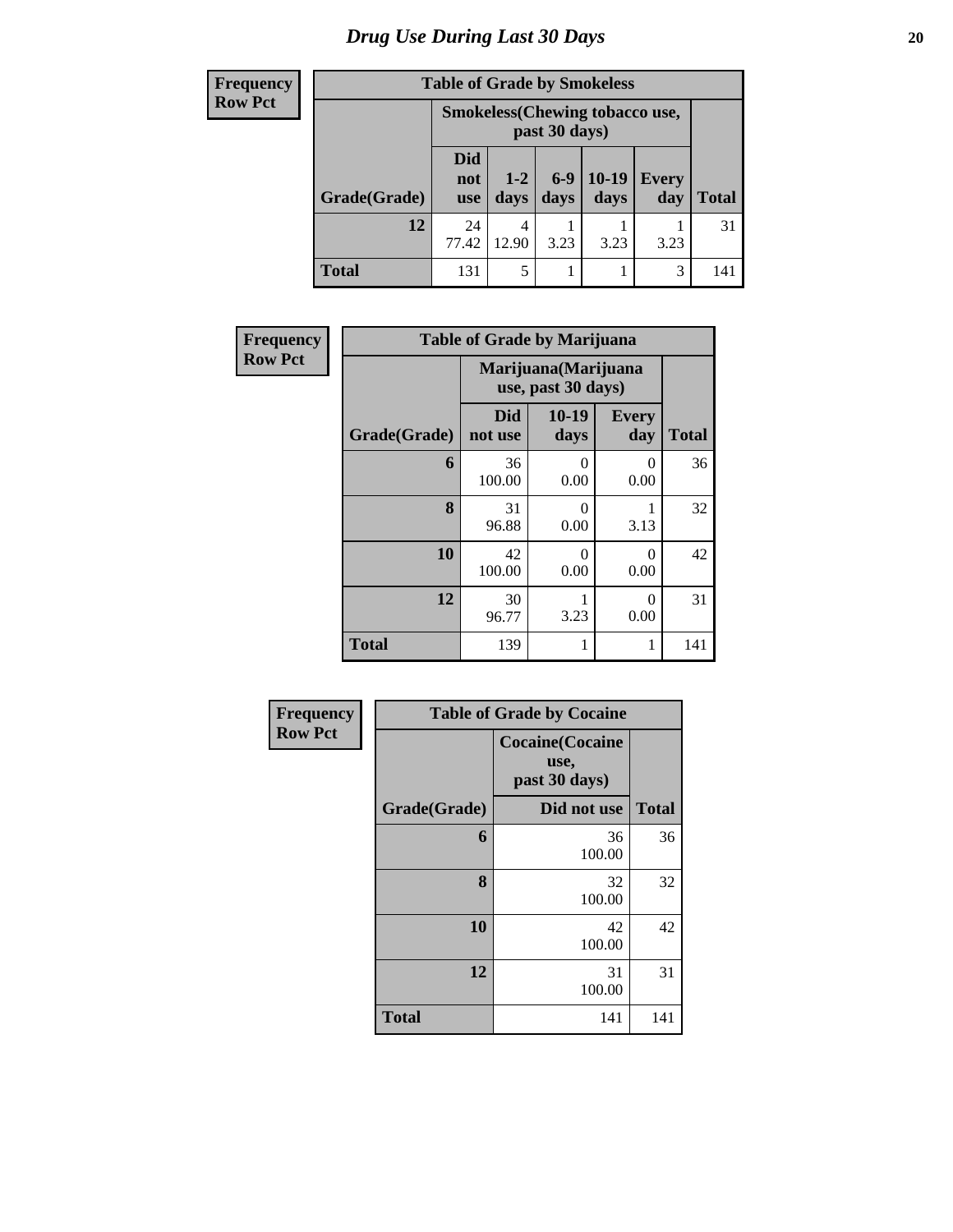| Frequency      | <b>Table of Grade by Inhalants</b> |                                                  |                  |              |  |  |
|----------------|------------------------------------|--------------------------------------------------|------------------|--------------|--|--|
| <b>Row Pct</b> |                                    | <b>Inhalants</b> (Inhalant<br>use, past 30 days) |                  |              |  |  |
|                | Grade(Grade)                       | Did not<br><b>use</b>                            | $10-19$<br>days  | <b>Total</b> |  |  |
|                | 6                                  | 36<br>100.00                                     | 0<br>0.00        | 36           |  |  |
|                | 8                                  | 31<br>96.88                                      | 3.13             | 32           |  |  |
|                | 10                                 | 42<br>100.00                                     | $\Omega$<br>0.00 | 42           |  |  |
|                | 12                                 | 31<br>100.00                                     | $\Omega$<br>0.00 | 31           |  |  |
|                | <b>Total</b>                       | 140                                              |                  | 141          |  |  |

| Frequency      | <b>Table of Grade by Steroids</b> |                                                |                     |              |  |  |
|----------------|-----------------------------------|------------------------------------------------|---------------------|--------------|--|--|
| <b>Row Pct</b> |                                   | <b>Steroids</b> (Steroid<br>use, past 30 days) |                     |              |  |  |
|                | Grade(Grade)                      | Did not<br><b>use</b>                          | <b>Every</b><br>day | <b>Total</b> |  |  |
|                | 6                                 | 36<br>100.00                                   | 0<br>0.00           | 36           |  |  |
|                | 8                                 | 31<br>96.88                                    | 3.13                | 32           |  |  |
|                | 10                                | 42<br>100.00                                   | 0<br>0.00           | 42           |  |  |
|                | 12                                | 31<br>100.00                                   | 0<br>0.00           | 31           |  |  |
|                | <b>Total</b>                      | 140                                            | 1                   | 141          |  |  |

| Frequency      | <b>Table of Grade by Ecstasy</b> |                                                  |              |  |
|----------------|----------------------------------|--------------------------------------------------|--------------|--|
| <b>Row Pct</b> |                                  | <b>Ecstasy</b> (Ecstasy<br>use,<br>past 30 days) |              |  |
|                | Grade(Grade)                     | Did not use                                      | <b>Total</b> |  |
|                | 6                                | 36<br>100.00                                     | 36           |  |
|                | 8                                | 32<br>100.00                                     | 32           |  |
|                | 10                               | 42<br>100.00                                     | 42           |  |
|                | 12                               | 31<br>100.00                                     | 31           |  |
|                | <b>Total</b>                     | 141                                              | 141          |  |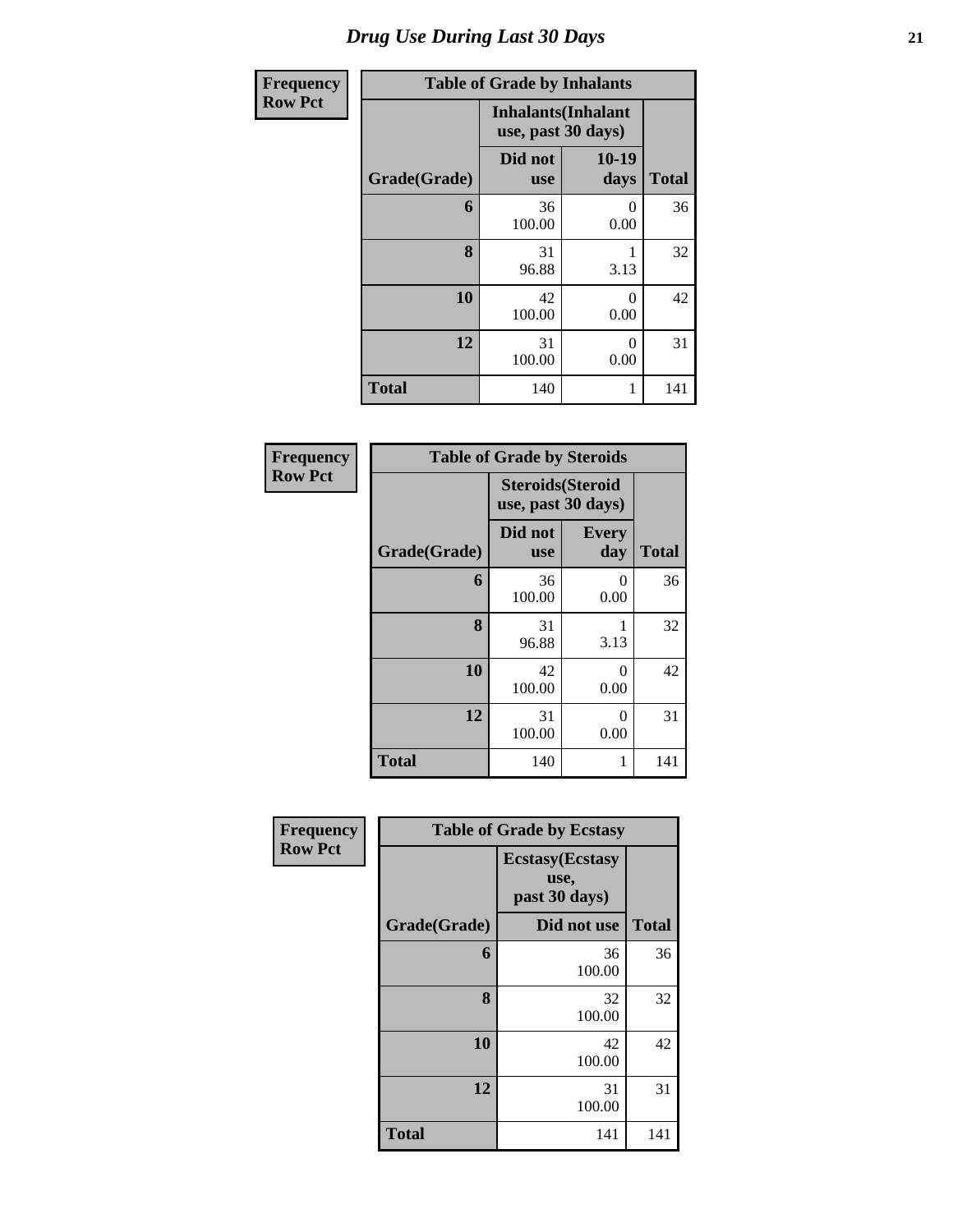| <b>Frequency</b> | <b>Table of Grade by Meth</b> |                                                    |              |  |
|------------------|-------------------------------|----------------------------------------------------|--------------|--|
| <b>Row Pct</b>   |                               | <b>Meth</b> (Methamphetamine<br>use, past 30 days) |              |  |
|                  | Grade(Grade)                  | Did not use                                        | <b>Total</b> |  |
|                  | 6                             | 36<br>100.00                                       | 36           |  |
|                  | 8                             | 32<br>100.00                                       | 32           |  |
|                  | 10                            | 42<br>100.00                                       | 42           |  |
|                  | 12                            | 31<br>100.00                                       | 31           |  |
|                  | <b>Total</b>                  | 141                                                | 141          |  |

| Frequency      | <b>Table of Grade by Hallucinogens</b> |                                                  |              |  |  |  |
|----------------|----------------------------------------|--------------------------------------------------|--------------|--|--|--|
| <b>Row Pct</b> |                                        | Hallucinogens(Hallucinogen<br>use, past 30 days) |              |  |  |  |
|                | Grade(Grade)                           | Did not use                                      | <b>Total</b> |  |  |  |
|                | 6                                      | 36<br>100.00                                     | 36           |  |  |  |
|                | 8                                      | 32<br>100.00                                     | 32           |  |  |  |
|                | 10                                     | 42<br>100.00                                     | 42           |  |  |  |
|                | 12                                     | 31<br>100.00                                     | 31           |  |  |  |
|                | <b>Total</b>                           | 141                                              | 141          |  |  |  |

| <b>Frequency</b> | <b>Table of Grade by Prescription</b> |                                 |                                                                                   |                  |                   |              |  |  |
|------------------|---------------------------------------|---------------------------------|-----------------------------------------------------------------------------------|------------------|-------------------|--------------|--|--|
| <b>Row Pct</b>   |                                       |                                 | <b>Prescription</b> (Prescription<br>drugs not prescribed to me,<br>past 30 days) |                  |                   |              |  |  |
|                  | Grade(Grade)                          | <b>Did</b><br>not<br><b>use</b> | $1 - 2$<br>days                                                                   | $10-19$<br>days  | $20 - 29$<br>days | <b>Total</b> |  |  |
|                  | 6                                     | 36<br>100.00                    | 0<br>0.00                                                                         | $\Omega$<br>0.00 | 0<br>0.00         | 36           |  |  |
|                  | 8                                     | 30<br>93.75                     | 3.13                                                                              | 3.13             | 0<br>0.00         | 32           |  |  |
|                  | 10                                    | 41<br>97.62                     | $\Omega$<br>0.00                                                                  | $\Omega$<br>0.00 | 2.38              | 42           |  |  |
|                  | 12                                    | 31<br>100.00                    | $\Omega$<br>0.00                                                                  | $\Omega$<br>0.00 | 0<br>0.00         | 31           |  |  |
|                  | Total                                 | 138                             | 1                                                                                 |                  |                   | 141          |  |  |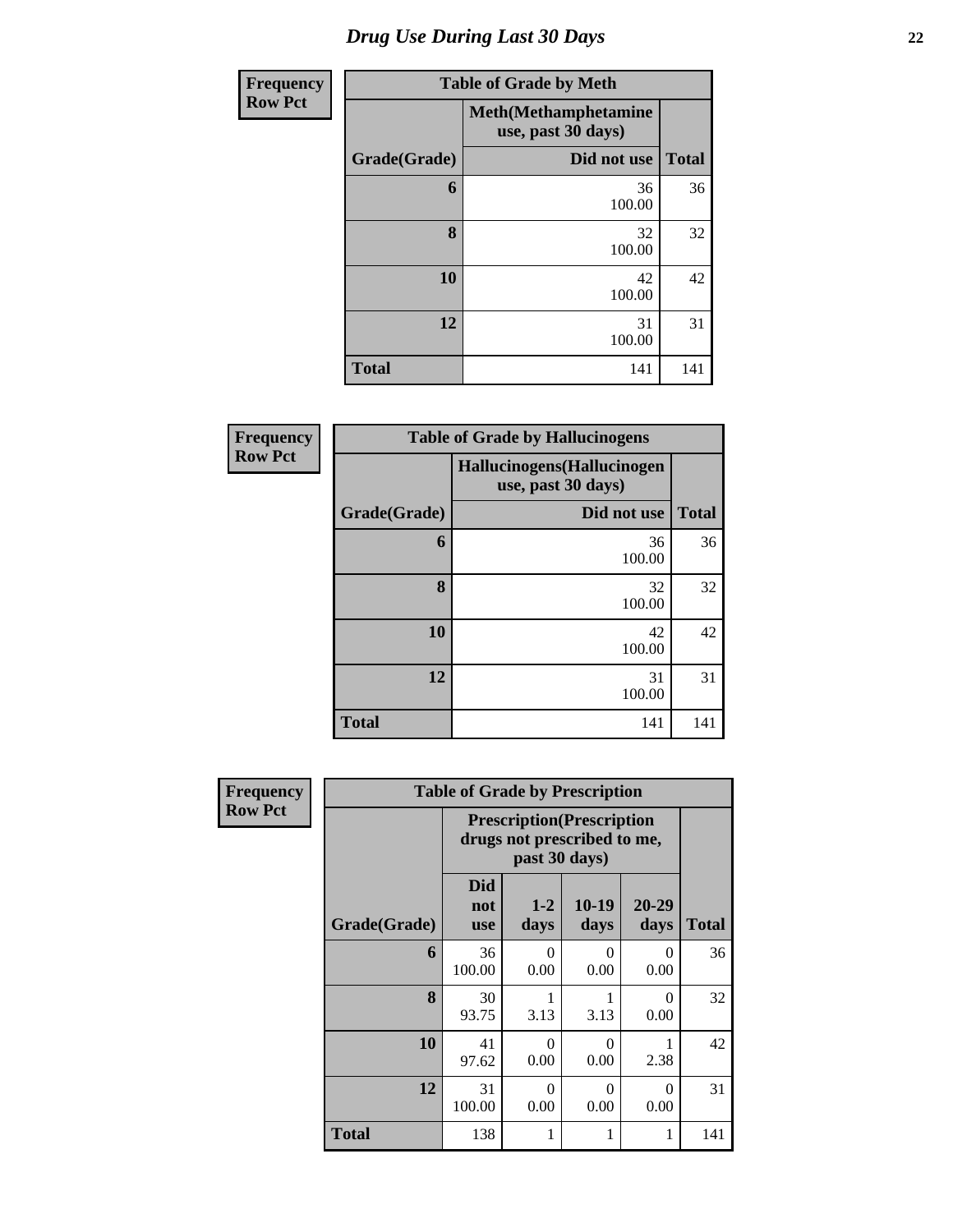#### **Frequency Col Pct**

| <b>ncy</b> | <b>Table of Alcoholease by Grade</b> |              |             |             |             |              |  |  |  |
|------------|--------------------------------------|--------------|-------------|-------------|-------------|--------------|--|--|--|
|            | Alcoholease(It is                    | Grade(Grade) |             |             |             |              |  |  |  |
|            | easy to get alcohol)                 | 6            | 8           | 10          | 12          | <b>Total</b> |  |  |  |
|            | <b>Strongly Agree</b>                | 2.78         | 5<br>15.63  | 13<br>30.95 | 11<br>35.48 | 30           |  |  |  |
|            | <b>Somewhat Agree</b>                | 3<br>8.33    | 9<br>28.13  | 13<br>30.95 | 13<br>41.94 | 38           |  |  |  |
|            | <b>Somewhat Disagree</b>             | 2<br>5.56    | 5<br>15.63  | 9<br>21.43  | 3<br>9.68   | 19           |  |  |  |
|            | <b>Strongly Disagree</b>             | 30<br>83.33  | 13<br>40.63 | 16.67       | 4<br>12.90  | 54           |  |  |  |
|            | <b>Total</b>                         | 36           | 32          | 42          | 31          | 141          |  |  |  |

| Frequency      | <b>Table of Cigarettesease by Grade</b>                 |                        |             |                    |             |              |
|----------------|---------------------------------------------------------|------------------------|-------------|--------------------|-------------|--------------|
| <b>Col Pct</b> | Cigarettesease(It is<br>easy to get smoking<br>tobacco) | 6                      | 8           | Grade(Grade)<br>10 | 12          | <b>Total</b> |
|                | <b>Strongly Agree</b>                                   | 2<br>5.56              | 21.88       | 15<br>35.71        | 18<br>58.06 | 42           |
|                | <b>Somewhat Agree</b>                                   | $\mathfrak{D}$<br>5.56 | 7<br>21.88  | 13<br>30.95        | 6<br>19.35  | 28           |
|                | <b>Somewhat Disagree</b>                                | 2<br>5.56              | 6<br>18.75  | 4<br>9.52          | 4<br>12.90  | 16           |
|                | <b>Strongly Disagree</b>                                | 30<br>83.33            | 12<br>37.50 | 10<br>23.81        | 3<br>9.68   | 55           |
|                | Total                                                   | 36                     | 32          | 42                 | 31          | 141          |

| <b>Frequency</b> | <b>Table of Smokelessease by Grade</b>                         |                        |             |                    |                       |              |
|------------------|----------------------------------------------------------------|------------------------|-------------|--------------------|-----------------------|--------------|
| <b>Col Pct</b>   | <b>Smokelessease</b> (It is<br>easy to get chewing<br>tobacco) | 6                      | 8           | Grade(Grade)<br>10 | 12                    | <b>Total</b> |
|                  | <b>Strongly Agree</b>                                          | $\overline{2}$<br>5.56 | 7<br>21.88  | 20<br>47.62        | 20<br>64.52           | 49           |
|                  | <b>Somewhat Agree</b>                                          | 3<br>8.33              | 8<br>25.00  | 11<br>26.19        | 5<br>16.13            | 27           |
|                  | <b>Somewhat Disagree</b>                                       | 2<br>5.56              | 6<br>18.75  | 2<br>4.76          | 3<br>9.68             | 13           |
|                  | <b>Strongly Disagree</b>                                       | 29<br>80.56            | 11<br>34.38 | 9<br>21.43         | $\mathcal{R}$<br>9.68 | 52           |
|                  | <b>Total</b>                                                   | 36                     | 32          | 42                 | 31                    | 141          |

٦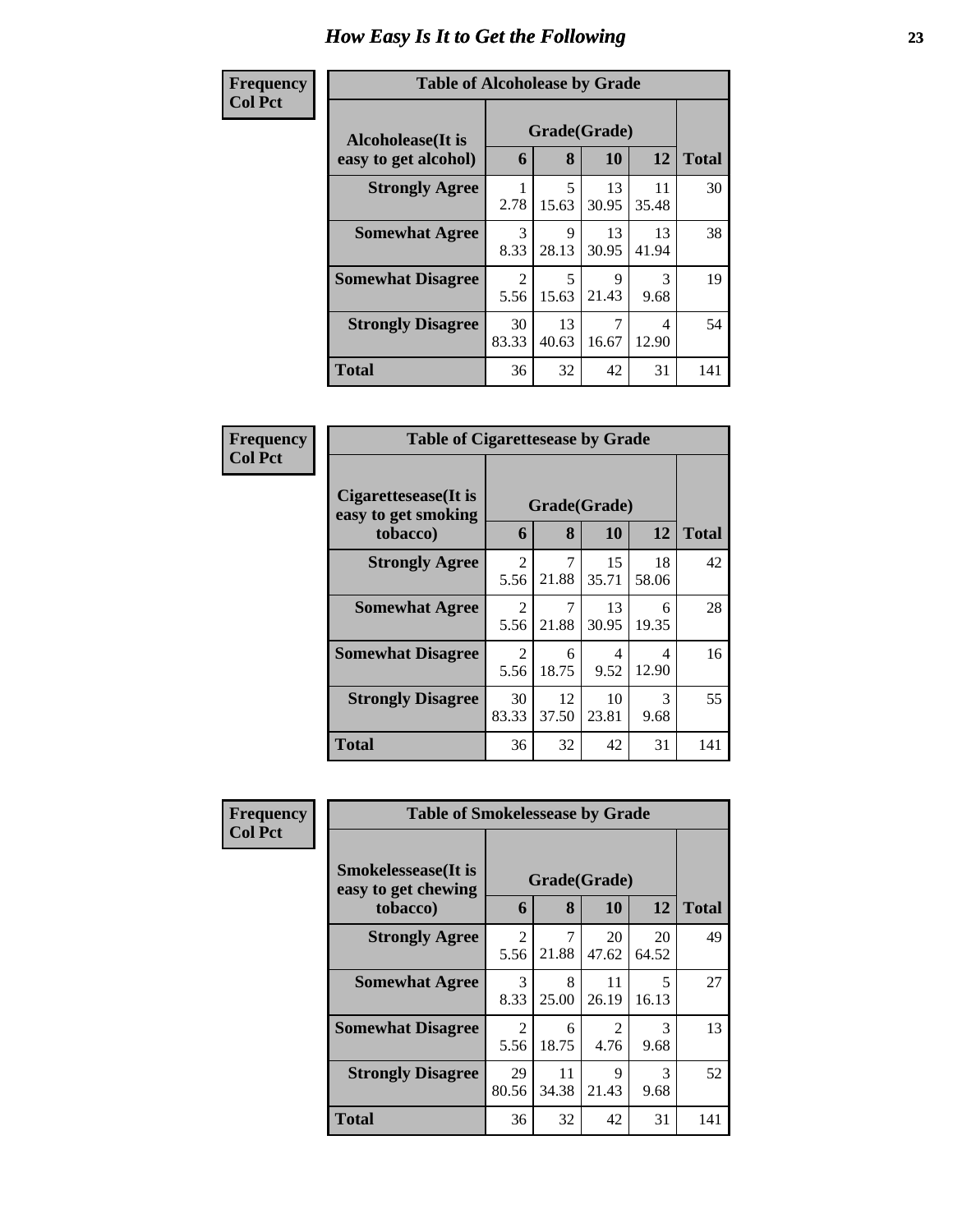| Frequency<br><b>Col Pct</b> | <b>Table of Marijuanaease by Grade</b>           |             |             |                    |             |              |
|-----------------------------|--------------------------------------------------|-------------|-------------|--------------------|-------------|--------------|
|                             | Marijuanaease(It is<br>easy to get<br>marijuana) | 6           | 8           | Grade(Grade)<br>10 | 12          | <b>Total</b> |
|                             | <b>Strongly Agree</b>                            |             | 4           |                    |             | 7            |
|                             |                                                  | 2.78        | 12.50       | 2.38               | 3.23        |              |
|                             | <b>Somewhat Agree</b>                            | 2.78        | 5<br>15.63  | 11<br>26.19        | 10<br>32.26 | 27           |
|                             | <b>Somewhat Disagree</b>                         | 2.78        | 2<br>6.25   | 13<br>30.95        | 11<br>35.48 | 27           |
|                             | <b>Strongly Disagree</b>                         | 33<br>91.67 | 21<br>65.63 | 17<br>40.48        | 9<br>29.03  | 80           |
|                             | <b>Total</b>                                     | 36          | 32          | 42                 | 31          | 141          |

| Frequency      | <b>Table of Cocaineease by Grade</b>              |             |                        |             |                       |              |
|----------------|---------------------------------------------------|-------------|------------------------|-------------|-----------------------|--------------|
| <b>Col Pct</b> | <b>Cocaineease</b> (It is<br>easy to get cocaine) | 6           | Grade(Grade)<br>8      | 10          | 12                    | <b>Total</b> |
|                | <b>Strongly Agree</b>                             | 2.78        | $\overline{2}$<br>6.25 | 3<br>7.14   | 3.23                  |              |
|                | <b>Somewhat Agree</b>                             | 2.78        | 5<br>15.63             | 4<br>9.52   | $\mathcal{R}$<br>9.68 | 13           |
|                | <b>Somewhat Disagree</b>                          | 2.78        | 3<br>9.38              | 12<br>28.57 | Q<br>29.03            | 25           |
|                | <b>Strongly Disagree</b>                          | 33<br>91.67 | 22<br>68.75            | 23<br>54.76 | 18<br>58.06           | 96           |
|                | <b>Total</b>                                      | 36          | 32                     | 42          | 31                    | 141          |

| <b>Frequency</b> | <b>Table of Inhalantsease by Grade</b>           |             |                   |             |                                  |              |  |  |  |  |  |  |
|------------------|--------------------------------------------------|-------------|-------------------|-------------|----------------------------------|--------------|--|--|--|--|--|--|
| <b>Col Pct</b>   | Inhalantsease(It is<br>easy to get<br>inhalants) | 6           | Grade(Grade)<br>8 | 10          | 12                               | <b>Total</b> |  |  |  |  |  |  |
|                  | <b>Strongly Agree</b>                            | 2.78        | 9<br>28.13        | 19<br>45.24 | 7<br>22.58                       | 36           |  |  |  |  |  |  |
|                  | <b>Somewhat Agree</b>                            | 2<br>5.56   | 3<br>9.38         | 6<br>14.29  | $\overline{\mathbf{z}}$<br>16.13 | 16           |  |  |  |  |  |  |
|                  | <b>Somewhat Disagree</b>                         | 2<br>5.56   | 3.13              | 4<br>9.52   | 7<br>22.58                       | 14           |  |  |  |  |  |  |
|                  | <b>Strongly Disagree</b>                         | 31<br>86.11 | 19<br>59.38       | 13<br>30.95 | 12<br>38.71                      | 75           |  |  |  |  |  |  |
|                  | <b>Total</b>                                     | 36          | 32                | 42          | 31                               | 141          |  |  |  |  |  |  |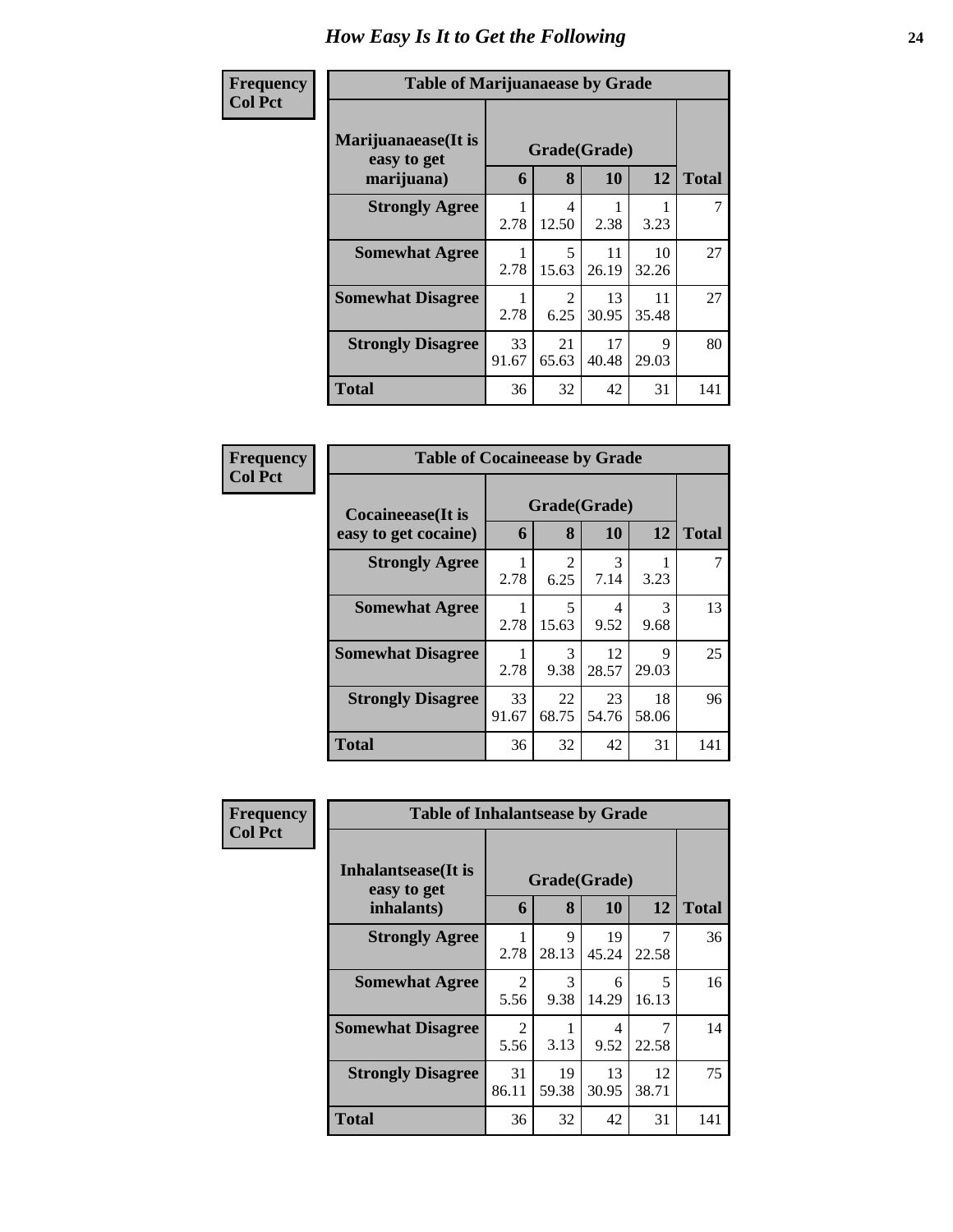| Frequency      | <b>Table of Steroidsease by Grade</b>               |             |                   |             |                        |              |  |  |  |  |  |  |
|----------------|-----------------------------------------------------|-------------|-------------------|-------------|------------------------|--------------|--|--|--|--|--|--|
| <b>Col Pct</b> | <b>Steroidsease</b> (It is<br>easy to get steroids) | 6           | Grade(Grade)<br>8 | 10          | 12                     | <b>Total</b> |  |  |  |  |  |  |
|                | <b>Strongly Agree</b>                               | 2.78        | 4<br>12.50        | 2.38        | $\mathfrak{D}$<br>6.45 | 8            |  |  |  |  |  |  |
|                | <b>Somewhat Agree</b>                               | 2<br>5.56   | 4<br>12.50        | 10<br>23.81 | 22.58                  | 23           |  |  |  |  |  |  |
|                | <b>Somewhat Disagree</b>                            | 2<br>5.56   | 4<br>12.50        | 10<br>23.81 | Q<br>29.03             | 25           |  |  |  |  |  |  |
|                | <b>Strongly Disagree</b>                            | 31<br>86.11 | 20<br>62.50       | 21<br>50.00 | 13<br>41.94            | 85           |  |  |  |  |  |  |
|                | <b>Total</b>                                        | 36          | 32                | 42          | 31                     | 141          |  |  |  |  |  |  |

| Frequency      | <b>Table of Ecstasyease by Grade</b>              |             |                        |                    |                                     |              |  |  |  |  |  |  |
|----------------|---------------------------------------------------|-------------|------------------------|--------------------|-------------------------------------|--------------|--|--|--|--|--|--|
| <b>Col Pct</b> | <b>Ecstasyease</b> (It is<br>easy to get ecstasy) | 6           | 8                      | Grade(Grade)<br>10 | 12                                  | <b>Total</b> |  |  |  |  |  |  |
|                | <b>Strongly Agree</b>                             | 2.78        | 6.25                   | 2.38               | 3.23                                | 5            |  |  |  |  |  |  |
|                | <b>Somewhat Agree</b>                             | 2.78        | $\mathfrak{D}$<br>6.25 | 4<br>9.52          | $\mathcal{D}_{\mathcal{L}}$<br>6.45 | 9            |  |  |  |  |  |  |
|                | <b>Somewhat Disagree</b>                          | 2<br>5.56   | 21.88                  | 9<br>21.43         | 6<br>19.35                          | 24           |  |  |  |  |  |  |
|                | <b>Strongly Disagree</b>                          | 32<br>88.89 | 21<br>65.63            | 28<br>66.67        | 22<br>70.97                         | 103          |  |  |  |  |  |  |
|                | Total                                             | 36          | 32                     | 42                 | 31                                  | 141          |  |  |  |  |  |  |

| <b>Frequency</b> | <b>Table of Methease by Grade</b>                          |             |                       |             |                        |     |
|------------------|------------------------------------------------------------|-------------|-----------------------|-------------|------------------------|-----|
| <b>Col Pct</b>   | <b>Methease</b> (It is easy<br>to get<br>methamphetamines) | 6           | Grade(Grade)<br>8     | 12          | <b>Total</b>           |     |
|                  | <b>Strongly Agree</b>                                      | 1<br>2.78   | $\mathcal{R}$<br>9.38 | 3<br>7.14   | $\mathfrak{D}$<br>6.45 | 9   |
|                  | <b>Somewhat Agree</b>                                      | 1<br>2.78   | 5<br>15.63            | 4<br>9.52   | $\mathfrak{D}$<br>6.45 | 12  |
|                  | <b>Somewhat Disagree</b>                                   | 3<br>8.33   | 2<br>6.25             | 8<br>19.05  | 22.58                  | 20  |
|                  | <b>Strongly Disagree</b>                                   | 31<br>86.11 | 22<br>68.75           | 27<br>64.29 | 20<br>64.52            | 100 |
|                  | <b>Total</b>                                               | 36          | 32                    | 42          | 31                     | 141 |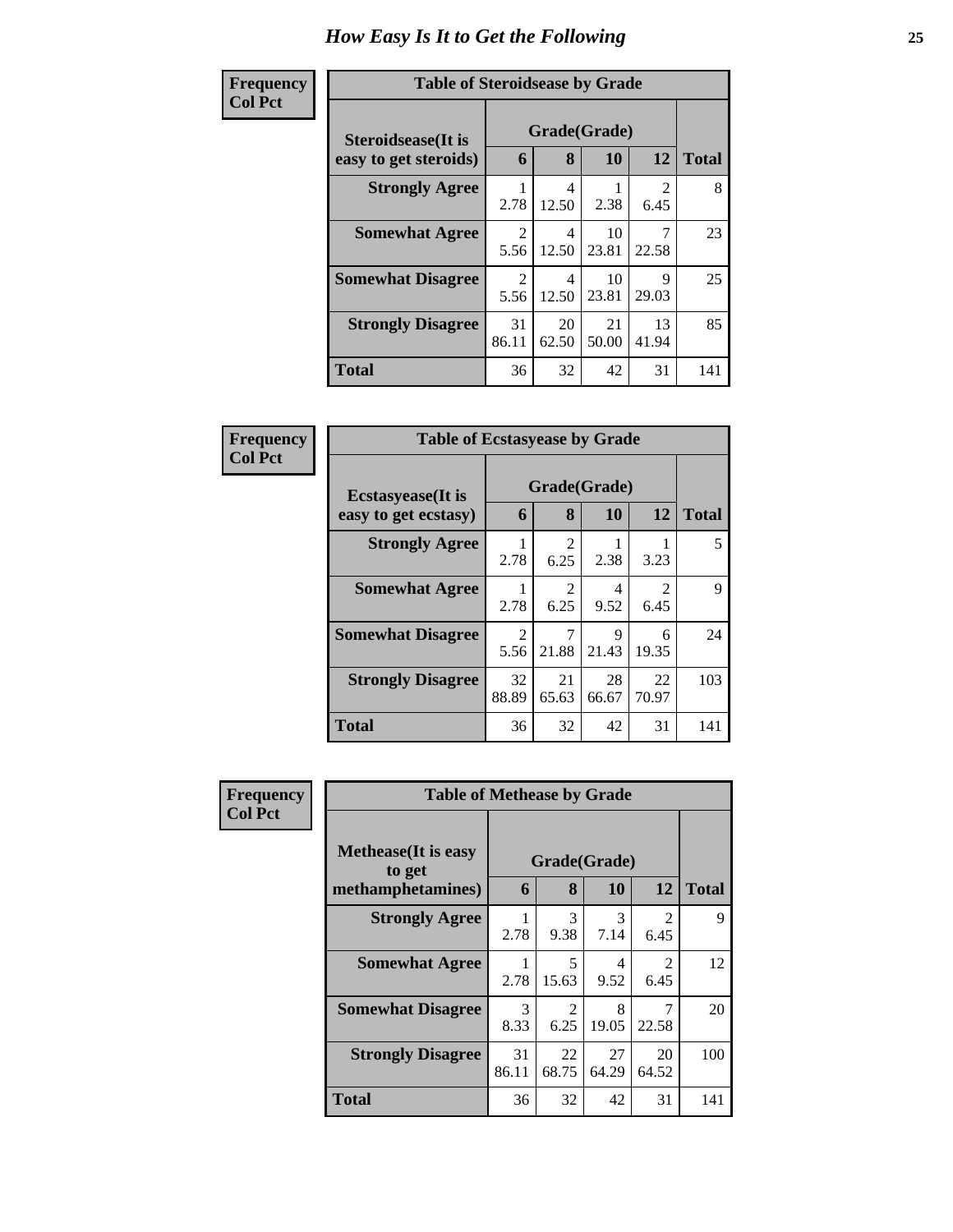| <b>Frequency</b> | <b>Table of Hallucinogensease by Grade</b>               |                        |                        |                        |                                   |              |  |  |  |  |  |
|------------------|----------------------------------------------------------|------------------------|------------------------|------------------------|-----------------------------------|--------------|--|--|--|--|--|
| <b>Col Pct</b>   | Hallucinogensease(It<br>is easy to get<br>hallucinogens) | 6                      | Grade(Grade)<br>8      | <b>10</b>              | 12                                | <b>Total</b> |  |  |  |  |  |
|                  | <b>Strongly Agree</b>                                    | $\mathfrak{D}$<br>5.56 | $\mathfrak{D}$<br>6.25 | $\mathfrak{D}$<br>4.76 | 3.23                              |              |  |  |  |  |  |
|                  | <b>Somewhat Agree</b>                                    | $\Omega$<br>0.00       | 5<br>15.63             | 4<br>9.52              | 4<br>12.90                        | 13           |  |  |  |  |  |
|                  | <b>Somewhat Disagree</b>                                 | $\mathfrak{D}$<br>5.56 | 4<br>12.50             | 11<br>26.19            | $\overline{\mathcal{L}}$<br>16.13 | 22           |  |  |  |  |  |
|                  | <b>Strongly Disagree</b>                                 | 32<br>88.89            | 21<br>65.63            | 25<br>59.52            | 21<br>67.74                       | 99           |  |  |  |  |  |
|                  | <b>Total</b>                                             | 36                     | 32                     | 42                     | 31                                | 141          |  |  |  |  |  |

| Frequency<br><b>Col Pct</b> | <b>Table of Prescriptionease by Grade</b>                                                |                       |             |             |             |              |
|-----------------------------|------------------------------------------------------------------------------------------|-----------------------|-------------|-------------|-------------|--------------|
|                             | <b>Prescriptionease</b> (It<br>is easy to get<br>prescription drugs<br>not prescribed to | Grade(Grade)          |             |             |             |              |
|                             | me)                                                                                      | 6                     | 8           | 10          | 12          | <b>Total</b> |
|                             | <b>Strongly Agree</b>                                                                    | 2<br>5.56             | 9<br>28.13  | 10<br>23.81 | 22.58       | 28           |
|                             | <b>Somewhat Agree</b>                                                                    | 1<br>2.78             | 4<br>12.50  | 10<br>23.81 | 6<br>19.35  | 21           |
|                             | <b>Somewhat Disagree</b>                                                                 | $\mathcal{L}$<br>5.56 | 3<br>9.38   | 6<br>14.29  | 6<br>19.35  | 17           |
|                             | <b>Strongly Disagree</b>                                                                 | 31<br>86.11           | 16<br>50.00 | 16<br>38.10 | 12<br>38.71 | 75           |
|                             | Total                                                                                    | 36                    | 32          | 42          | 31          | 141          |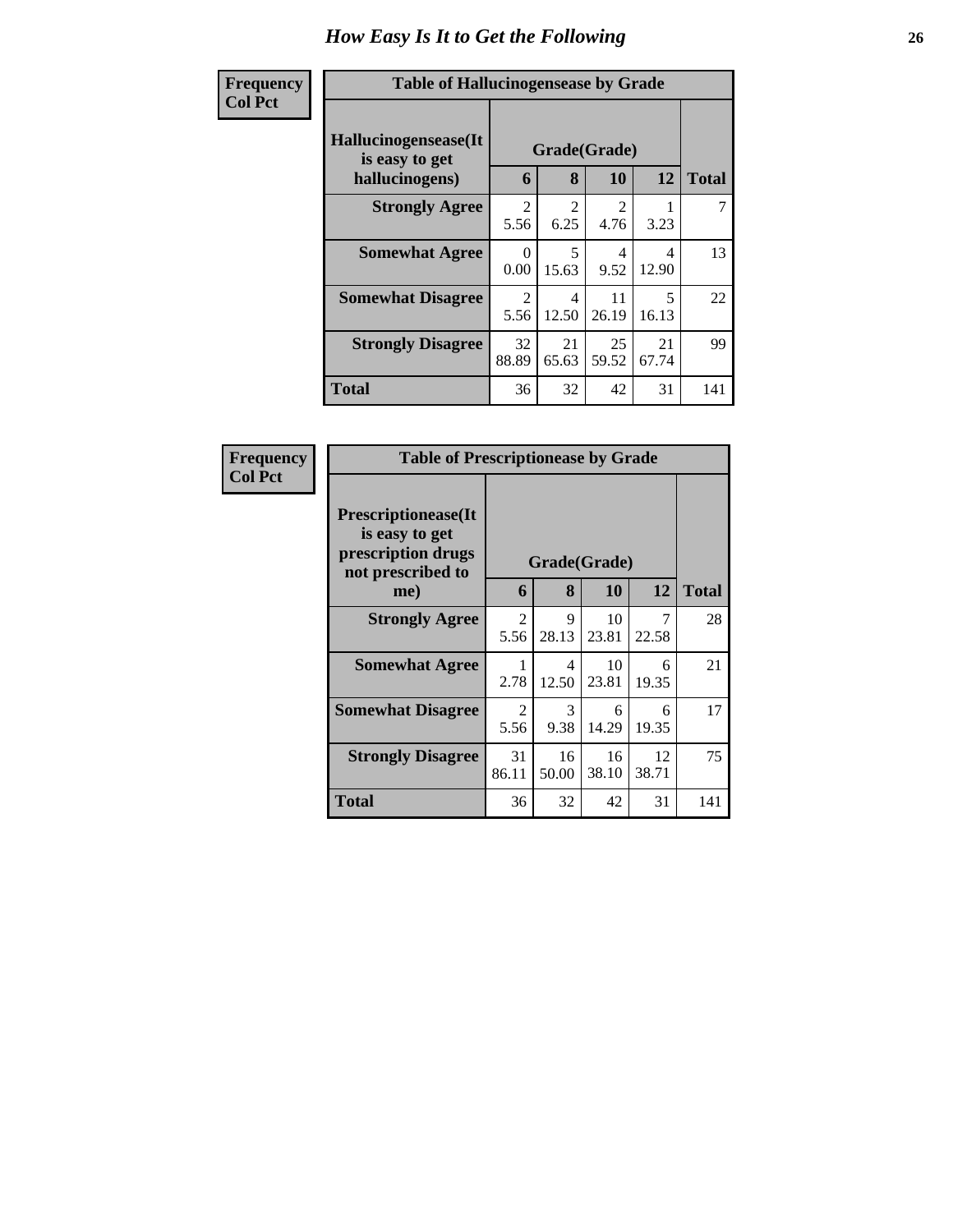#### *Age at Onset of Use* **27** *Results for "Age at Onset of Use" questions exclude students who said they did not use that substance*

| <b>Frequency</b> |
|------------------|
| <b>Row Pct</b>   |

|              | <b>Table of Grade by Alcoholinit</b> |                                                  |                  |                                |                         |                         |                         |                  |                       |              |  |  |  |
|--------------|--------------------------------------|--------------------------------------------------|------------------|--------------------------------|-------------------------|-------------------------|-------------------------|------------------|-----------------------|--------------|--|--|--|
|              |                                      | Alcoholinit (I started using alcohol when I was) |                  |                                |                         |                         |                         |                  |                       |              |  |  |  |
| Grade(Grade) | 8 or<br>younger                      | <b>11</b>                                        | <b>12</b>        | 13                             | <b>14</b>               | 15                      | <b>16</b>               | 17               | <b>18 or</b><br>older | <b>Total</b> |  |  |  |
| 6            | $\theta$                             | $\Omega$<br>٠                                    | $\Omega$         | $\Omega$                       | $\Omega$                | $\Omega$                | $\Omega$                | $\Omega$         | $\Omega$              | $\left($     |  |  |  |
| 8            | 14.29                                | 2<br>28.57                                       | 14.29            | 2<br>28.57                     | $\Omega$<br>0.00        | $\Omega$<br>0.00        | $\Omega$<br>0.00        | $\Omega$<br>0.00 | 14.29                 |              |  |  |  |
| <b>10</b>    | $\Omega$<br>0.00                     | $\Omega$<br>0.00                                 | 3<br>21.43       | 7.14                           | $\overline{4}$<br>28.57 | $\overline{4}$<br>28.57 | $\mathfrak{D}$<br>14.29 | $\Omega$<br>0.00 | $\Omega$<br>0.00      | 14           |  |  |  |
| 12           | $\Omega$<br>0.00                     | $\Omega$<br>0.00                                 | $\Omega$<br>0.00 | 8.33                           | 2<br>16.67              | 1<br>8.33               | 3<br>25.00              | 4<br>33.33       | 8.33                  | 12           |  |  |  |
| <b>Total</b> | 1                                    | $\overline{2}$                                   | $\overline{4}$   | $\overline{4}$                 | 6                       | 5                       | 5                       | 4                | $\overline{c}$        | 33           |  |  |  |
|              |                                      |                                                  |                  | <b>Frequency Missing = 108</b> |                         |                         |                         |                  |                       |              |  |  |  |

**Frequency Row Pct**

| <b>Table of Grade by Cigarettesinit</b> |                  |                                                      |                                |                         |                  |                         |                  |                  |                       |              |  |  |  |
|-----------------------------------------|------------------|------------------------------------------------------|--------------------------------|-------------------------|------------------|-------------------------|------------------|------------------|-----------------------|--------------|--|--|--|
|                                         |                  | Cigarettesinit(I started smoking tobacco when I was) |                                |                         |                  |                         |                  |                  |                       |              |  |  |  |
| Grade(Grade)                            | <b>10</b>        | <b>11</b>                                            | 12                             | 13                      | <b>14</b>        | 15                      | <b>16</b>        | 17               | <b>18 or</b><br>older | <b>Total</b> |  |  |  |
| 6                                       | $\Omega$         | $\Omega$                                             | $\Omega$                       | $\Omega$                | $\Omega$         | $\Omega$                | $\Omega$         | $\Omega$         | $\left( \right)$      | $\Omega$     |  |  |  |
| 8                                       | $\Omega$<br>0.00 | 50.00                                                | 50.00                          | 0<br>0.00               | $\Omega$<br>0.00 | $\Omega$<br>0.00        | $\Omega$<br>0.00 | $\Omega$<br>0.00 | 0.00                  | 2            |  |  |  |
| 10                                      | $\Omega$<br>0.00 | $\Omega$<br>0.00                                     | 16.67                          | $\mathfrak{D}$<br>33.33 | $\Omega$<br>0.00 | $\mathfrak{D}$<br>33.33 | 16.67            | 0<br>0.00        | 0.00                  | 6            |  |  |  |
| 12                                      | 14.29            | $\Omega$<br>0.00                                     | 14.29                          | $\mathcal{O}$<br>0.00   | 14.29            | $\Omega$<br>0.00        | 14.29            | 2<br>28.57       | 14.29                 | 7            |  |  |  |
| Total                                   |                  |                                                      | 3                              | $\overline{2}$          |                  | $\overline{2}$          | $\overline{2}$   | $\overline{2}$   |                       | 15           |  |  |  |
|                                         |                  |                                                      | <b>Frequency Missing = 126</b> |                         |                  |                         |                  |                  |                       |              |  |  |  |

| <b>Frequency</b> | <b>Table of Grade by Smokelessinit</b> |                          |                                                         |                  |                  |                         |                         |                  |                         |                |  |  |
|------------------|----------------------------------------|--------------------------|---------------------------------------------------------|------------------|------------------|-------------------------|-------------------------|------------------|-------------------------|----------------|--|--|
| <b>Row Pct</b>   |                                        |                          | Smokelessinit (I started chewing tobacco when I<br>was) |                  |                  |                         |                         |                  |                         |                |  |  |
|                  | Grade(Grade)                           | <b>10</b>                | <b>11</b>                                               | <b>13</b>        | 14               | <b>15</b>               | <b>16</b>               | <b>17</b>        | <b>18 or</b><br>older   | <b>Total</b>   |  |  |
|                  | 6                                      | $\overline{2}$<br>100.00 | $\theta$<br>0.00                                        | $\theta$<br>0.00 | $\Omega$<br>0.00 | $\theta$<br>0.00        | $\theta$<br>0.00        | $\Omega$<br>0.00 | 0<br>0.00               | $\overline{2}$ |  |  |
|                  | 8                                      | $\theta$<br>0.00         | 50.00                                                   | 50.00            | $\Omega$<br>0.00 | $\theta$<br>0.00        | $\Omega$<br>0.00        | $\Omega$<br>0.00 | 0<br>0.00               | $\overline{2}$ |  |  |
|                  | 10                                     | $\Omega$<br>0.00         | $\Omega$<br>0.00                                        | 33.33            | 2<br>66.67       | $\theta$<br>0.00        | $\Omega$<br>0.00        | $\Omega$<br>0.00 | 0<br>0.00               | 3              |  |  |
|                  | 12                                     | $\Omega$<br>0.00         | $\Omega$<br>0.00                                        | 10.00            | 2<br>20.00       | $\overline{2}$<br>20.00 | $\overline{2}$<br>20.00 | 10.00            | $\mathfrak{D}$<br>20.00 | 10             |  |  |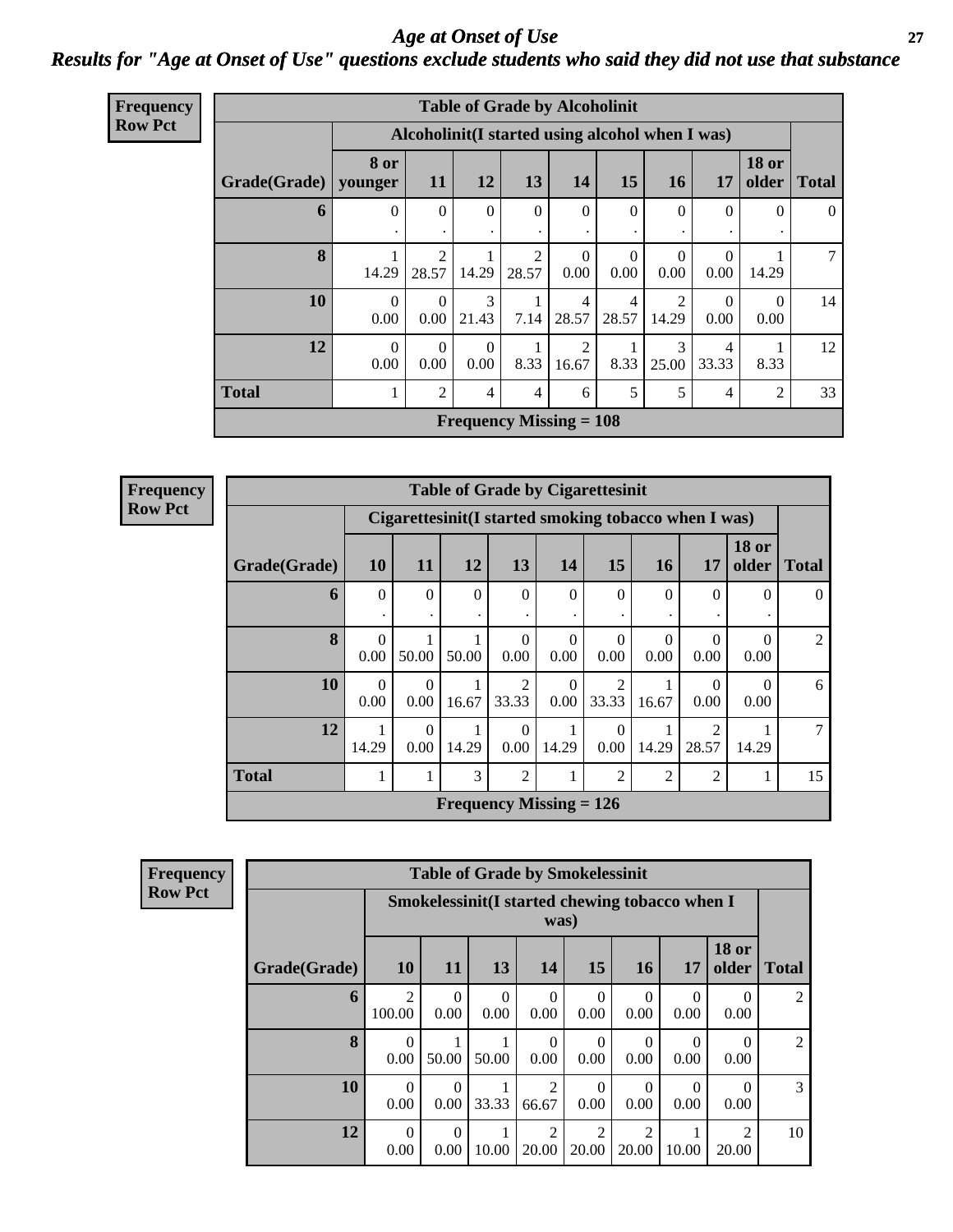#### *Age at Onset of Use* **28**

#### *Results for "Age at Onset of Use" questions exclude students who said they did not use that substance*

| <b>Frequency</b> |  |
|------------------|--|
| <b>Row Pct</b>   |  |

| <b>Table of Grade by Smokelessinit</b>      |    |                                                         |    |    |    |    |    |                       |              |  |  |
|---------------------------------------------|----|---------------------------------------------------------|----|----|----|----|----|-----------------------|--------------|--|--|
|                                             |    | Smokelessinit (I started chewing tobacco when I<br>was) |    |    |    |    |    |                       |              |  |  |
| Grade(Grade)                                | 10 | 11                                                      | 13 | 14 | 15 | 16 | 17 | <b>18 or</b><br>older | <b>Total</b> |  |  |
| <b>Total</b>                                | 2  |                                                         | 3  | 4  | 2  | 2  |    | ∍                     | 17           |  |  |
| <b>Frequency Missing <math>= 124</math></b> |    |                                                         |    |    |    |    |    |                       |              |  |  |

| Frequency      | <b>Table of Grade by Marijuanainit</b> |                                                    |                                             |                         |                           |                |
|----------------|----------------------------------------|----------------------------------------------------|---------------------------------------------|-------------------------|---------------------------|----------------|
| <b>Row Pct</b> |                                        | Marijuanainit (I started<br>using marijuana when I |                                             |                         |                           |                |
|                | Grade(Grade)                           | 12                                                 | 13                                          | 16                      | 17                        | <b>Total</b>   |
|                | 6                                      | $\Omega$                                           | $\Omega$                                    | $\Omega$                | 0                         | $\Omega$       |
|                |                                        |                                                    |                                             |                         |                           |                |
|                | 8                                      | 0<br>0.00                                          | 100.00                                      | 0<br>0.00               | $\mathbf{\Omega}$<br>0.00 | 1              |
|                | 10                                     | 50.00                                              | 50.00                                       | 0<br>0.00               | 0<br>0.00                 | $\overline{2}$ |
|                | 12                                     | $\Omega$<br>0.00                                   | 0<br>0.00                                   | $\mathfrak{D}$<br>50.00 | 2<br>50.00                | $\overline{4}$ |
|                | <b>Total</b>                           | 1                                                  | 2                                           | 2                       | 2                         | 7              |
|                |                                        |                                                    | <b>Frequency Missing <math>= 134</math></b> |                         |                           |                |

| <b>Frequency</b> | <b>Table of Grade by Cocaineinit</b> |                        |                                |              |
|------------------|--------------------------------------|------------------------|--------------------------------|--------------|
| <b>Row Pct</b>   |                                      | cocaine when I<br>was) | Cocaineinit(I<br>started using |              |
|                  | Grade(Grade)                         | 13                     | 14                             | <b>Total</b> |
|                  | 6                                    | 0                      | 0                              | $\theta$     |
|                  | 8                                    | 100.00                 | 0<br>0.00                      | 1            |
|                  | 10                                   | 0                      | 0                              | $\theta$     |
|                  | 12                                   | 0<br>0.00              | 100.00                         | 1            |
|                  | <b>Total</b>                         | 1                      | 1                              | 2            |
|                  | <b>Frequency Missing = 139</b>       |                        |                                |              |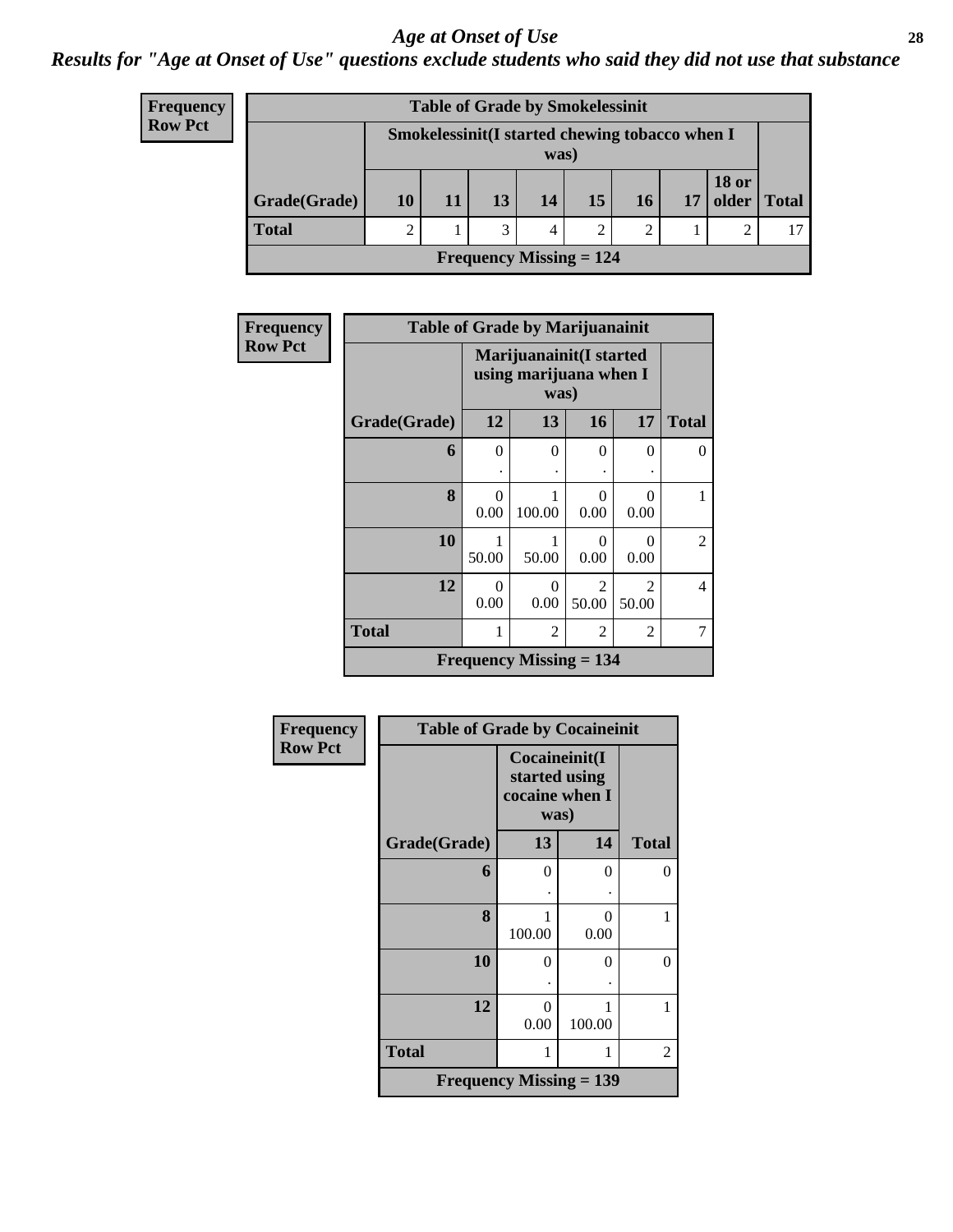#### *Age at Onset of Use* **29**

*Results for "Age at Onset of Use" questions exclude students who said they did not use that substance*

| Frequency      |              | <b>Table of Grade by Inhalantsinit</b>                       |              |
|----------------|--------------|--------------------------------------------------------------|--------------|
| <b>Row Pct</b> |              | Inhalantsinit(I<br>started using<br>inhalants<br>when I was) |              |
|                | Grade(Grade) | 13                                                           | <b>Total</b> |
|                | 6            | 0                                                            | 0            |
|                |              |                                                              |              |
|                | 8            | 1<br>100.00                                                  |              |
|                | 10           | $\theta$                                                     | 0            |
|                | 12           | 0                                                            | 0            |
|                | <b>Total</b> | 1                                                            |              |
|                |              | <b>Frequency Missing <math>= 140</math></b>                  |              |

*For Grade \* Steroidsinit all data are missing since all the levels of variable Steroidsinit are missing.*

*For Grade \* Ecstasyinit all data are missing since all the levels of variable Ecstasyinit are missing.*

| Frequency      |              | <b>Table of Grade by Methinit</b>                                     |                |
|----------------|--------------|-----------------------------------------------------------------------|----------------|
| <b>Row Pct</b> |              | <b>Methinit(I started</b><br>using<br>methamphetamines<br>when I was) |                |
|                | Grade(Grade) | 14                                                                    | <b>Total</b>   |
|                | 6            | 0                                                                     | $\theta$       |
|                | 8            | 1<br>100.00                                                           | 1              |
|                | 10           | $\theta$                                                              | $\theta$       |
|                | 12           | 0                                                                     | $\overline{0}$ |
|                | <b>Total</b> | 1                                                                     | 1              |
|                |              | <b>Frequency Missing <math>= 140</math></b>                           |                |

*For Grade \* Hallucinogensinit all data are missing since all the levels of variable Hallucinogensinit are missing.*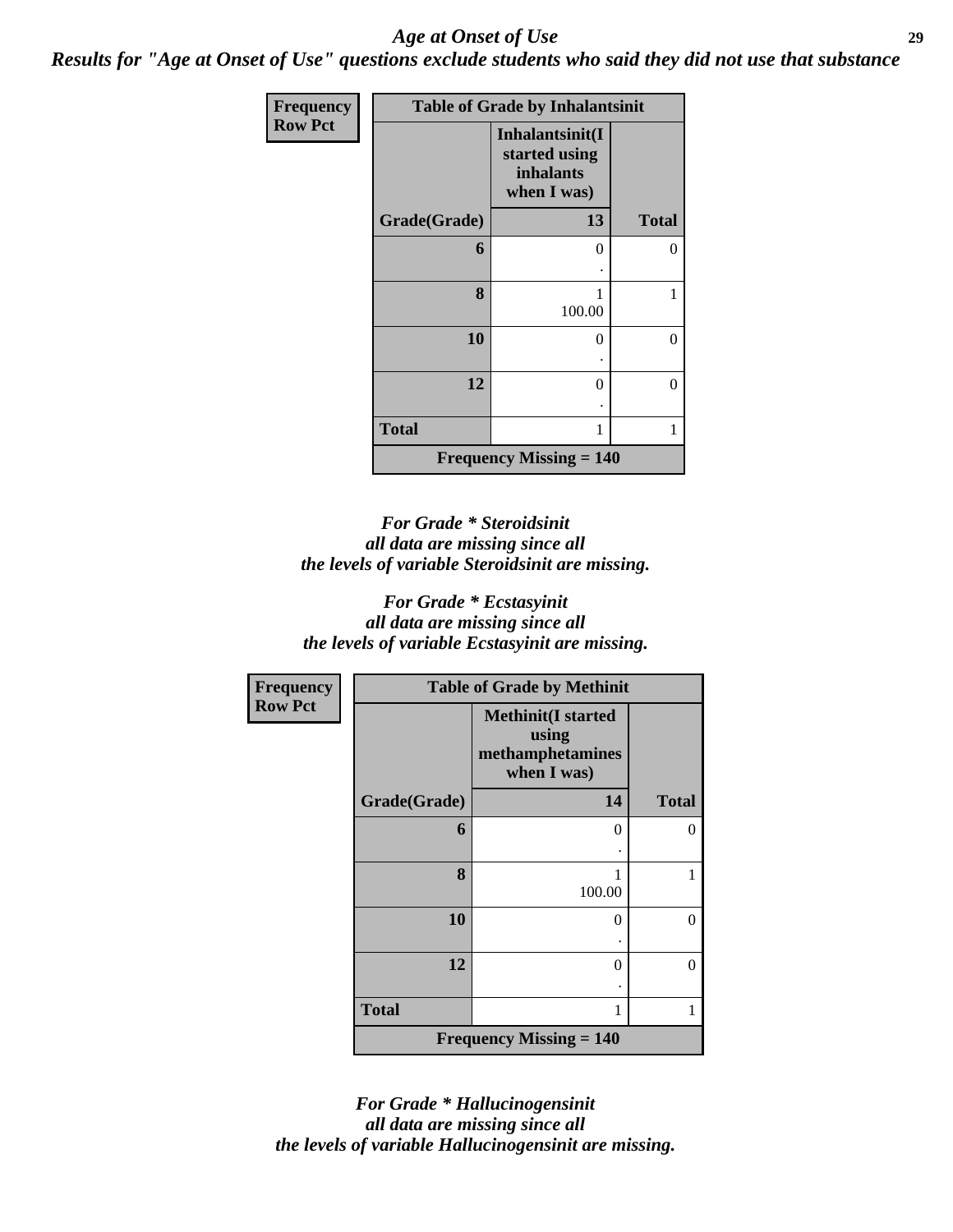#### Age at Onset of Use **30**

*Results for "Age at Onset of Use" questions exclude students who said they did not use that substance*

| Frequency      | <b>Table of Grade by Prescriptioninit</b>                  |                                                                                       |       |                           |           |              |  |  |  |
|----------------|------------------------------------------------------------|---------------------------------------------------------------------------------------|-------|---------------------------|-----------|--------------|--|--|--|
| <b>Row Pct</b> |                                                            | <b>Prescriptioninit(I started</b><br>using prescription drugs<br>not prescribed to me |       |                           |           |              |  |  |  |
|                | Grade(Grade)                                               | 10                                                                                    | 12    | 14                        | 16        | <b>Total</b> |  |  |  |
|                | 6                                                          | 0                                                                                     | 0     | 0                         | $\theta$  | 0            |  |  |  |
|                | 8                                                          | 1<br>33.33                                                                            | 33.33 | 33.33                     | 0<br>0.00 | 3            |  |  |  |
|                | 10                                                         | $\Omega$                                                                              | 0     | 0                         | $\Omega$  | $\Omega$     |  |  |  |
|                | 12<br>$\Omega$<br>0<br>0<br>0.00<br>0.00<br>0.00<br>100.00 |                                                                                       |       |                           |           |              |  |  |  |
|                | <b>Total</b><br>1<br>1<br>1<br>1                           |                                                                                       |       |                           |           |              |  |  |  |
|                |                                                            |                                                                                       |       | Frequency Missing $= 137$ |           |              |  |  |  |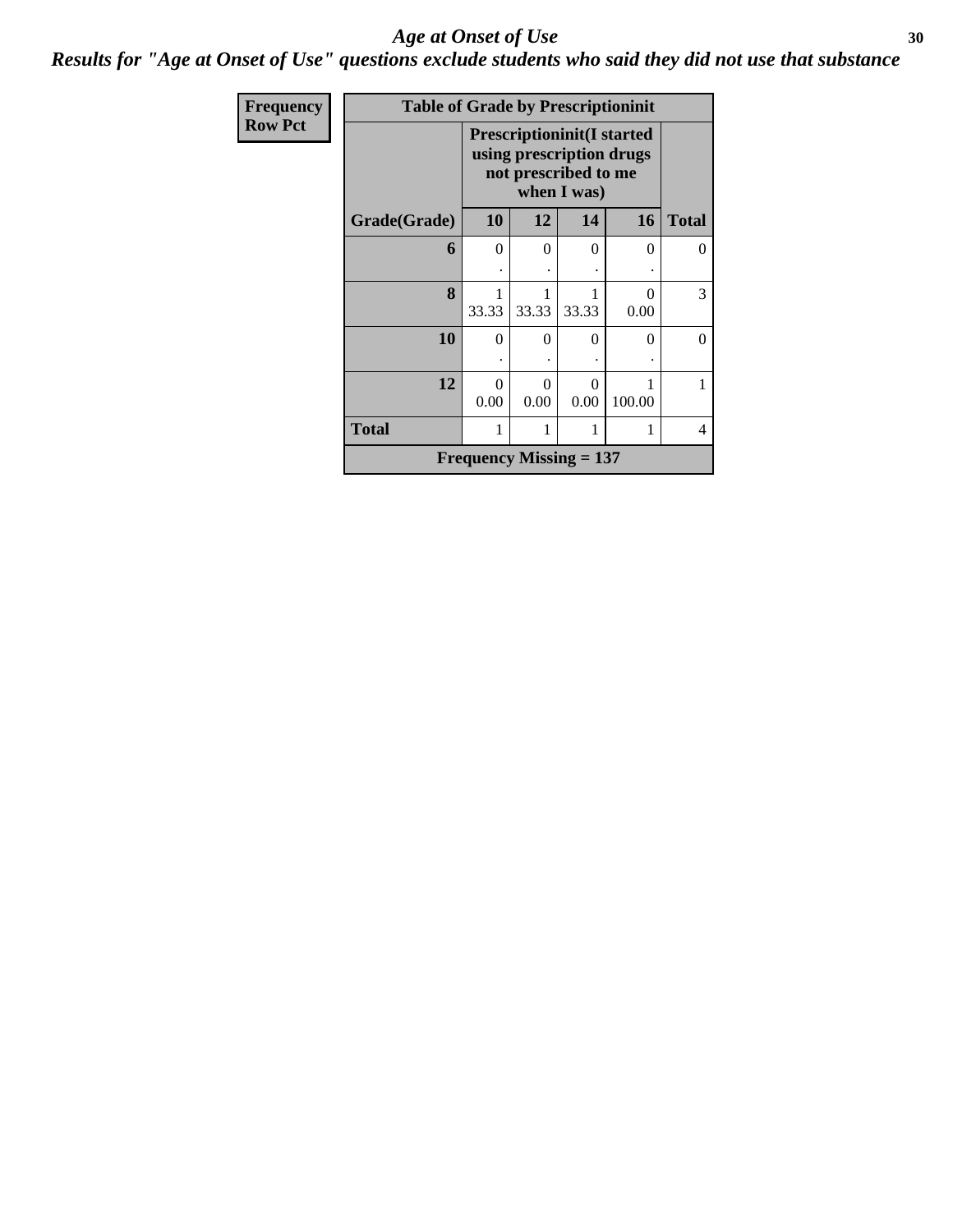| Frequency<br><b>Col Pct</b> | <b>Table of Alcoholharm by Grade</b>          |                       |                        |             |                        |              |
|-----------------------------|-----------------------------------------------|-----------------------|------------------------|-------------|------------------------|--------------|
|                             | Alcoholharm(I<br>think alcohol is<br>harmful) | 6                     | Grade(Grade)<br>8      | <b>10</b>   | 12                     | <b>Total</b> |
|                             | <b>Strongly Agree</b>                         | 27<br>75.00           | 25<br>78.13            | 25<br>59.52 | 18<br>58.06            | 95           |
|                             | <b>Somewhat Agree</b>                         | $\mathcal{R}$<br>8.33 | 4<br>12.50             | 13<br>30.95 | 9<br>29.03             | 29           |
|                             | <b>Somewhat Disagree</b>                      | 2.78                  | 3.13                   | 2.38        | $\mathfrak{D}$<br>6.45 | 5            |
|                             | <b>Strongly Disagree</b>                      | 5<br>13.89            | $\mathfrak{D}$<br>6.25 | 3<br>7.14   | $\mathfrak{D}$<br>6.45 | 12           |
|                             | Total                                         | 36                    | 32                     | 42          | 31                     | 141          |

| Frequency      | <b>Table of Cigarettesharm by Grade</b>                  |             |                        |                    |                                   |              |
|----------------|----------------------------------------------------------|-------------|------------------------|--------------------|-----------------------------------|--------------|
| <b>Col Pct</b> | Cigarettesharm(I<br>think smoking<br>tobacco is harmful) | 6           | 8                      | Grade(Grade)<br>10 | 12                                | <b>Total</b> |
|                | <b>Strongly Agree</b>                                    | 29<br>80.56 | 29<br>90.63            | 33<br>78.57        | 24<br>77.42                       | 115          |
|                | <b>Somewhat Agree</b>                                    | 2.78        | $\mathfrak{D}$<br>6.25 | 7<br>16.67         | $\overline{\phantom{0}}$<br>16.13 | 15           |
|                | <b>Somewhat Disagree</b>                                 | 0<br>0.00   | 0<br>0.00              | 2.38               | 3.23                              | 2            |
|                | <b>Strongly Disagree</b>                                 | 6<br>16.67  | 3.13                   | 2.38               | 3.23                              | 9            |
|                | <b>Total</b>                                             | 36          | 32                     | 42                 | 31                                | 141          |

| Frequency<br><b>Col Pct</b> | <b>Table of Smokelessharm by Grade</b> |             |              |             |                       |              |
|-----------------------------|----------------------------------------|-------------|--------------|-------------|-----------------------|--------------|
|                             | Smokelessharm(I<br>think chewing       |             | Grade(Grade) |             |                       |              |
|                             | tobacco is harmful)                    | 6           | 8            | 10          | 12                    | <b>Total</b> |
|                             | <b>Strongly Agree</b>                  | 29<br>80.56 | 28<br>87.50  | 31<br>73.81 | 23<br>74.19           | 111          |
|                             | <b>Somewhat Agree</b>                  | 2.78        | 3<br>9.38    | 16.67       | $\mathcal{R}$<br>9.68 | 14           |
|                             | <b>Somewhat Disagree</b>               | 0<br>0.00   | 0<br>0.00    | 3<br>7.14   | 4<br>12.90            |              |
|                             | <b>Strongly Disagree</b>               | 6<br>16.67  | 3.13         | 2.38        | 3.23                  | 9            |
|                             | <b>Total</b>                           | 36          | 32           | 42          | 31                    | 141          |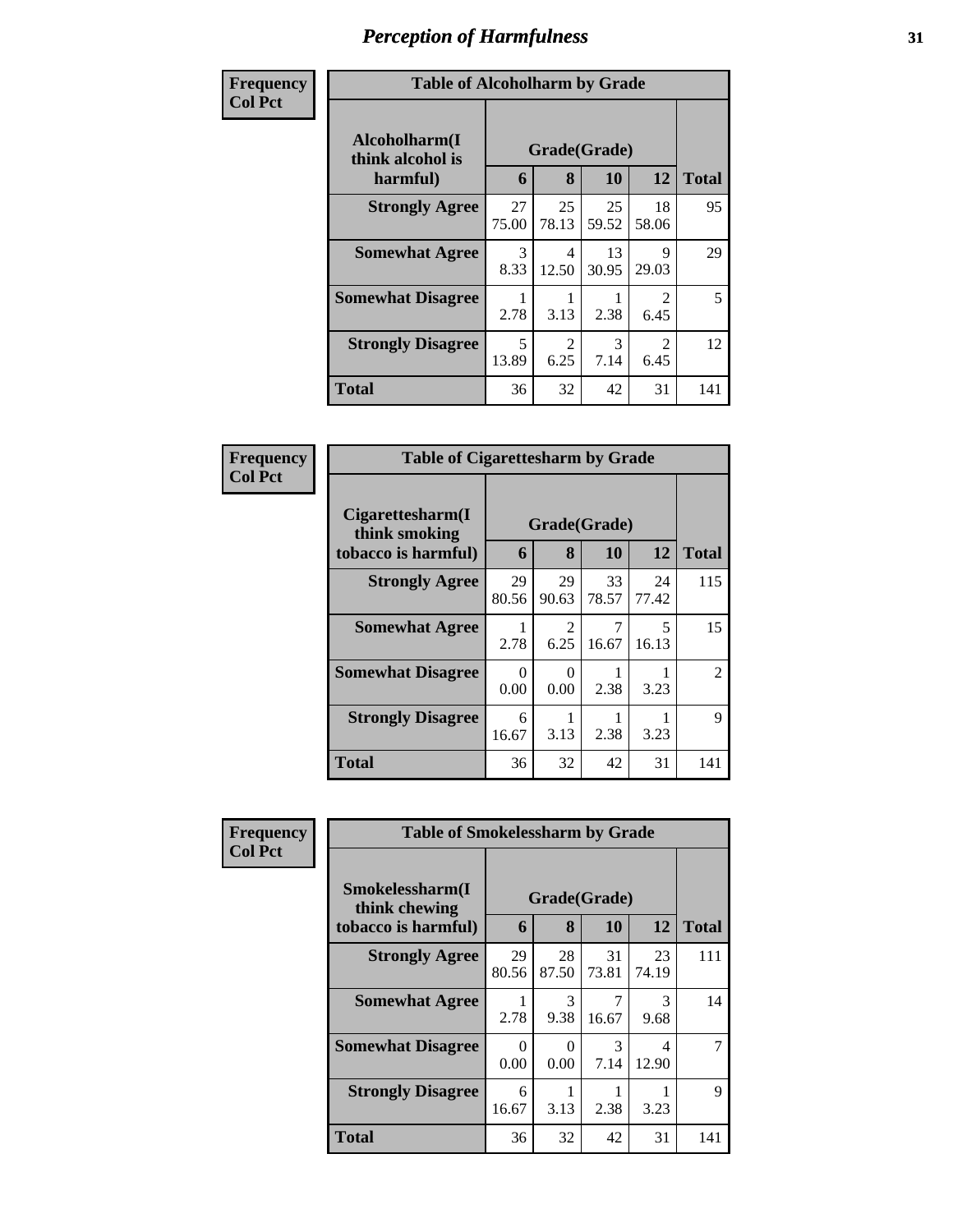| Frequency      | <b>Table of Marijuanaharm by Grade</b>            |             |                   |                        |                       |                |
|----------------|---------------------------------------------------|-------------|-------------------|------------------------|-----------------------|----------------|
| <b>Col Pct</b> | Marijuanaharm(I<br>think marijuana is<br>harmful) | 6           | Grade(Grade)<br>8 | 10                     | 12                    | <b>Total</b>   |
|                | <b>Strongly Agree</b>                             | 30<br>83.33 | 30<br>93.75       | 35<br>83.33            | 26<br>83.87           | 121            |
|                | <b>Somewhat Agree</b>                             | 0<br>0.00   | 3.13              | $\mathfrak{D}$<br>4.76 | 3.23                  | $\overline{4}$ |
|                | <b>Somewhat Disagree</b>                          | 0<br>0.00   | 0<br>0.00         | 4<br>9.52              | 3.23                  | 5              |
|                | <b>Strongly Disagree</b>                          | 6<br>16.67  | 3.13              | 2.38                   | $\mathcal{R}$<br>9.68 | 11             |
|                | <b>Total</b>                                      | 36          | 32                | 42                     | 31                    | 141            |

| Frequency      | <b>Table of Cocaineharm by Grade</b>          |             |                   |                        |             |               |
|----------------|-----------------------------------------------|-------------|-------------------|------------------------|-------------|---------------|
| <b>Col Pct</b> | Cocaineharm(I<br>think cocaine is<br>harmful) | 6           | Grade(Grade)<br>8 | 10                     | 12          | <b>Total</b>  |
|                | <b>Strongly Agree</b>                         | 30<br>83.33 | 30<br>93.75       | 37<br>88.10            | 30<br>96.77 | 127           |
|                | <b>Somewhat Agree</b>                         | 0<br>0.00   | 3.13              | $\mathfrak{D}$<br>4.76 | 0.00        | $\mathcal{R}$ |
|                | <b>Somewhat Disagree</b>                      | 0<br>0.00   | 0<br>0.00         | 2<br>4.76              | 0.00        | 2             |
|                | <b>Strongly Disagree</b>                      | 6<br>16.67  | 3.13              | 2.38                   | 3.23        | $\mathbf Q$   |
|                | Total                                         | 36          | 32                | 42                     | 31          | 141           |

| Frequency      | <b>Table of Inhalantsharm by Grade</b>  |             |              |             |                           |              |
|----------------|-----------------------------------------|-------------|--------------|-------------|---------------------------|--------------|
| <b>Col Pct</b> | Inhalantsharm(I)<br>think inhalants are |             | Grade(Grade) |             |                           |              |
|                | harmful)                                | 6           | 8            | 10          | 12                        | <b>Total</b> |
|                | <b>Strongly Agree</b>                   | 30<br>83.33 | 29<br>90.63  | 36<br>85.71 | 29<br>93.55               | 124          |
|                | <b>Somewhat Agree</b>                   | 0<br>0.00   | 3.13         | 5<br>11.90  | 3.23                      |              |
|                | <b>Somewhat Disagree</b>                | 0<br>0.00   | 3.13         | 0<br>0.00   | $\mathbf{\Omega}$<br>0.00 |              |
|                | <b>Strongly Disagree</b>                | 6<br>16.67  | 3.13         | 2.38        | 3.23                      | 9            |
|                | <b>Total</b>                            | 36          | 32           | 42          | 31                        | 141          |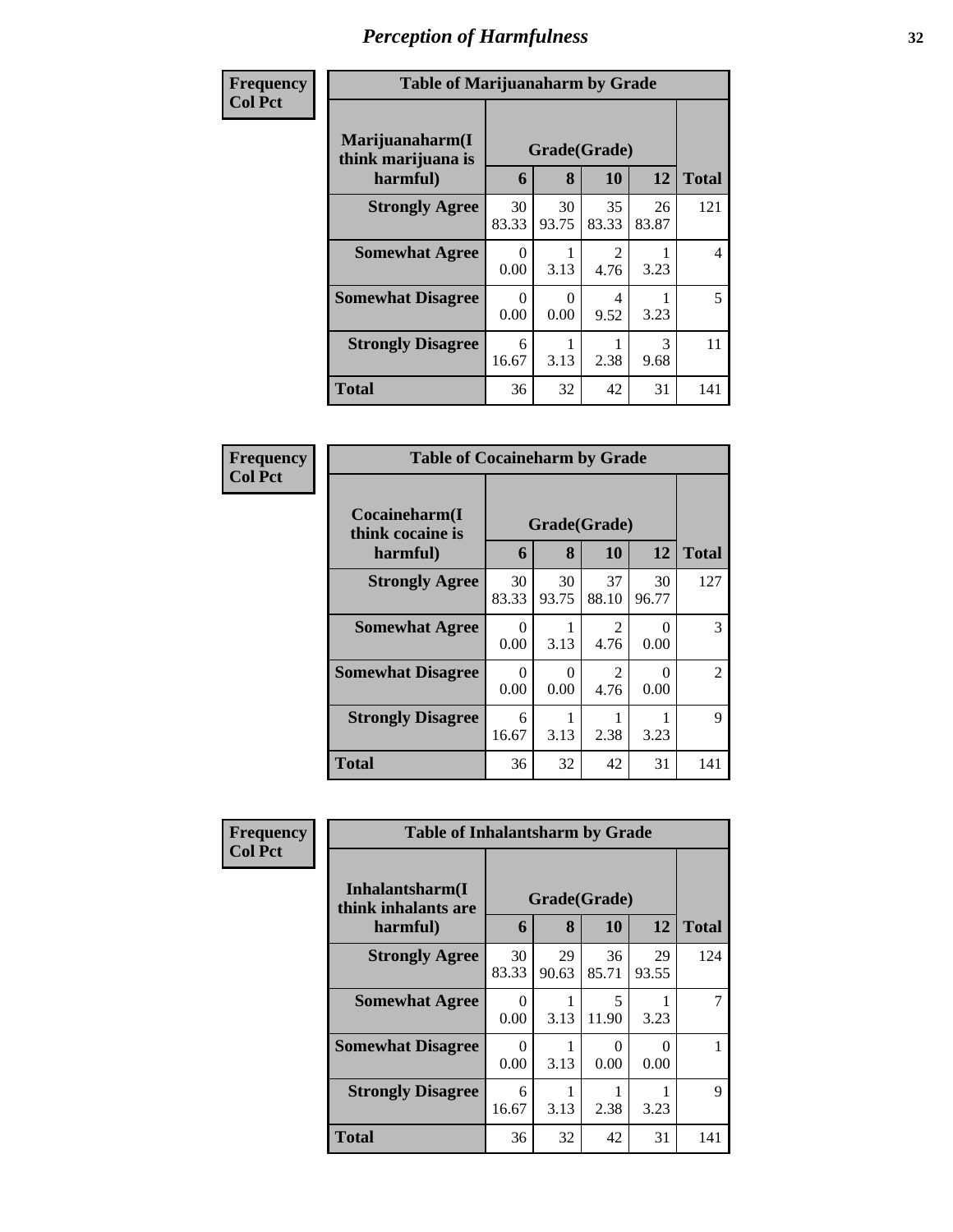| Frequency      | <b>Table of Steroidsharm by Grade</b>            |             |                   |                       |             |              |
|----------------|--------------------------------------------------|-------------|-------------------|-----------------------|-------------|--------------|
| <b>Col Pct</b> | Steroidsharm(I<br>think steroids are<br>harmful) | 6           | Grade(Grade)<br>8 | <b>10</b>             | 12          | <b>Total</b> |
|                | <b>Strongly Agree</b>                            | 29<br>80.56 | 30<br>93.75       | 35<br>83.33           | 29<br>93.55 | 123          |
|                | <b>Somewhat Agree</b>                            | 2.78        | 3.13              | $\mathcal{D}$<br>4.76 | 3.23        | 5            |
|                | <b>Somewhat Disagree</b>                         | 0<br>0.00   | 0<br>0.00         | 4<br>9.52             | 0<br>0.00   | 4            |
|                | <b>Strongly Disagree</b>                         | 6<br>16.67  | 3.13              | 2.38                  | 3.23        | 9            |
|                | Total                                            | 36          | 32                | 42                    | 31          | 141          |

| Frequency      | <b>Table of Ecstasyharm by Grade</b> |              |             |             |                  |              |  |  |  |
|----------------|--------------------------------------|--------------|-------------|-------------|------------------|--------------|--|--|--|
| <b>Col Pct</b> | Ecstasyharm(I<br>think ecstasy is    | Grade(Grade) |             |             |                  |              |  |  |  |
|                | harmful)                             | 6            | 8           | 10          | 12               | <b>Total</b> |  |  |  |
|                | <b>Strongly Agree</b>                | 29<br>80.56  | 30<br>93.75 | 36<br>85.71 | 30<br>96.77      | 125          |  |  |  |
|                | <b>Somewhat Agree</b>                | 2.78         | 3.13        | 5<br>11.90  | $\Omega$<br>0.00 | 7            |  |  |  |
|                | <b>Strongly Disagree</b>             | 6<br>16.67   | 3.13        | 2.38        | 3.23             | 9            |  |  |  |
|                | <b>Total</b>                         | 36           | 32          | 42          | 31               | 141          |  |  |  |

| <b>Frequency</b> | <b>Table of Methharm by Grade</b>            |                  |             |             |             |              |  |  |  |
|------------------|----------------------------------------------|------------------|-------------|-------------|-------------|--------------|--|--|--|
| <b>Col Pct</b>   | <b>Methharm</b> (I think<br>methamphetamines | Grade(Grade)     |             |             |             |              |  |  |  |
|                  | are harmful)                                 | 6                | 8           | 10          | 12          | <b>Total</b> |  |  |  |
|                  | <b>Strongly Agree</b>                        | 30<br>83.33      | 30<br>93.75 | 37<br>88.10 | 30<br>96.77 | 127          |  |  |  |
|                  | <b>Somewhat Agree</b>                        | $\theta$<br>0.00 | 3.13        | 4<br>9.52   | 0.00        | 5            |  |  |  |
|                  | <b>Strongly Disagree</b>                     | 6<br>16.67       | 3.13        | 2.38        | 3.23        | 9            |  |  |  |
|                  | <b>Total</b>                                 | 36               | 32          | 42          | 31          | 141          |  |  |  |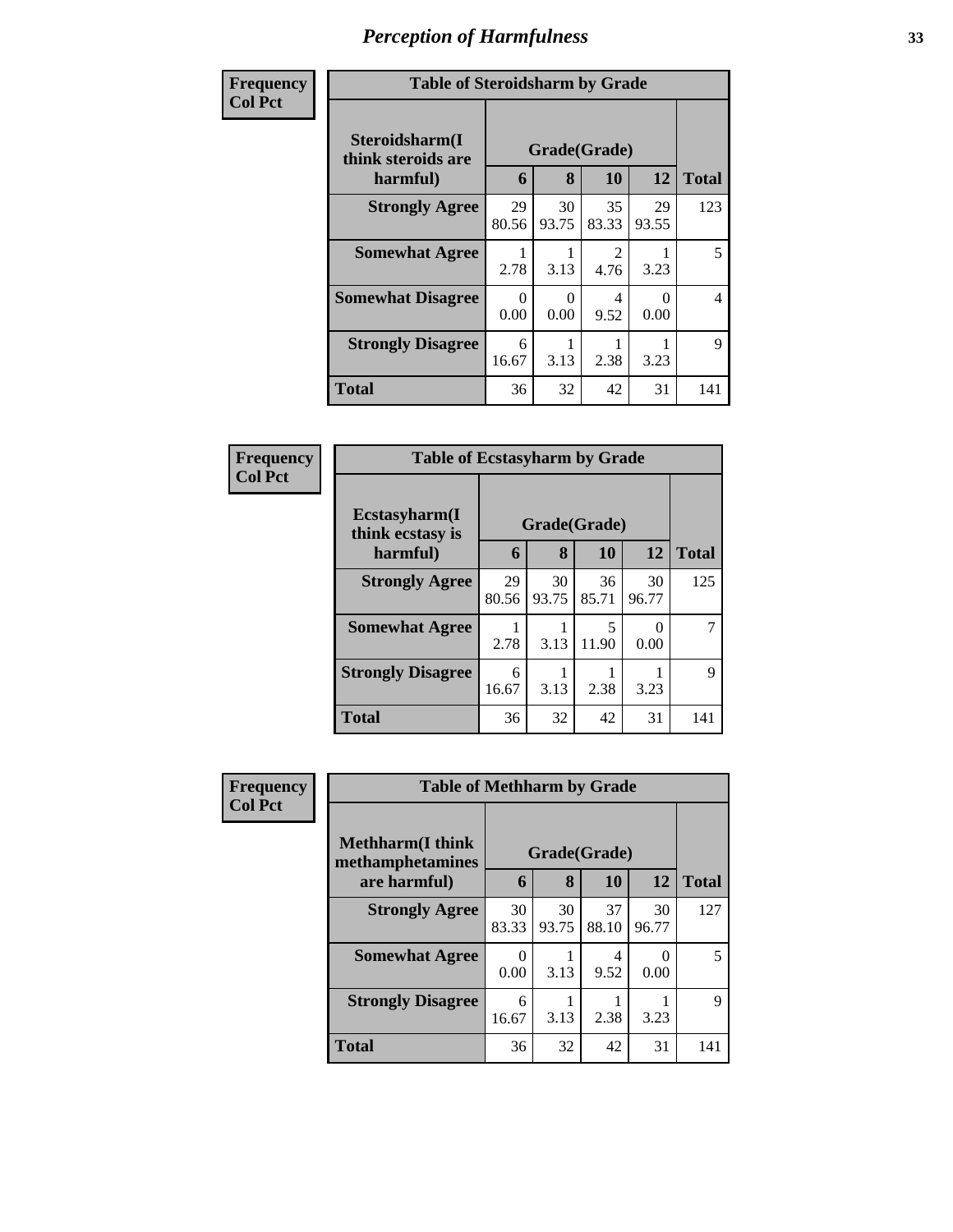| Frequency<br><b>Col Pct</b> | <b>Table of Hallucinogensharm by Grade</b>                                                                       |             |             |                        |             |                |  |  |  |
|-----------------------------|------------------------------------------------------------------------------------------------------------------|-------------|-------------|------------------------|-------------|----------------|--|--|--|
|                             | Hallucinogensharm(I<br>Grade(Grade)<br>think hallucinogens<br>12<br>10<br><b>Total</b><br>are harmful)<br>8<br>6 |             |             |                        |             |                |  |  |  |
|                             | <b>Strongly Agree</b>                                                                                            | 30<br>83.33 | 30<br>93.75 | 36<br>85.71            | 30<br>96.77 | 126            |  |  |  |
|                             | <b>Somewhat Agree</b>                                                                                            | 0<br>0.00   | 3.13        | 3<br>7.14              | ∩<br>0.00   | 4              |  |  |  |
|                             | <b>Somewhat Disagree</b>                                                                                         | 0<br>0.00   | 0.00        | $\mathfrak{D}$<br>4.76 | 0.00        | $\overline{2}$ |  |  |  |
|                             | <b>Strongly Disagree</b>                                                                                         | 6<br>16.67  | 3.13        | 2.38                   | 3.23        | 9              |  |  |  |
|                             | <b>Total</b>                                                                                                     | 36          | 32          | 42                     | 31          | 141            |  |  |  |

| Frequency      | <b>Table of Prescriptionharm by Grade</b>                                         |              |             |             |                        |                     |  |  |  |
|----------------|-----------------------------------------------------------------------------------|--------------|-------------|-------------|------------------------|---------------------|--|--|--|
| <b>Col Pct</b> | <b>Prescriptionharm(I)</b><br>think prescription<br>drugs not<br>prescribed to me | Grade(Grade) |             |             |                        |                     |  |  |  |
|                | are harmful)                                                                      | 6            | 8           | <b>10</b>   | 12                     | <b>Total</b><br>114 |  |  |  |
|                | <b>Strongly Agree</b>                                                             | 29<br>80.56  | 26<br>81.25 | 33<br>78.57 | 26<br>83.87            |                     |  |  |  |
|                | <b>Somewhat Agree</b>                                                             | 2.78         | 3<br>9.38   | 6<br>14.29  | $\mathfrak{D}$<br>6.45 | 12                  |  |  |  |
|                | <b>Somewhat Disagree</b>                                                          | 0<br>0.00    | 2<br>6.25   | 0<br>0.00   | $\mathfrak{D}$<br>6.45 | $\overline{4}$      |  |  |  |
|                | <b>Strongly Disagree</b>                                                          | 6<br>16.67   | 3.13        | 3<br>7.14   | 3.23                   | 11                  |  |  |  |
|                | Total                                                                             | 36           | 32          | 42          | 31                     | 141                 |  |  |  |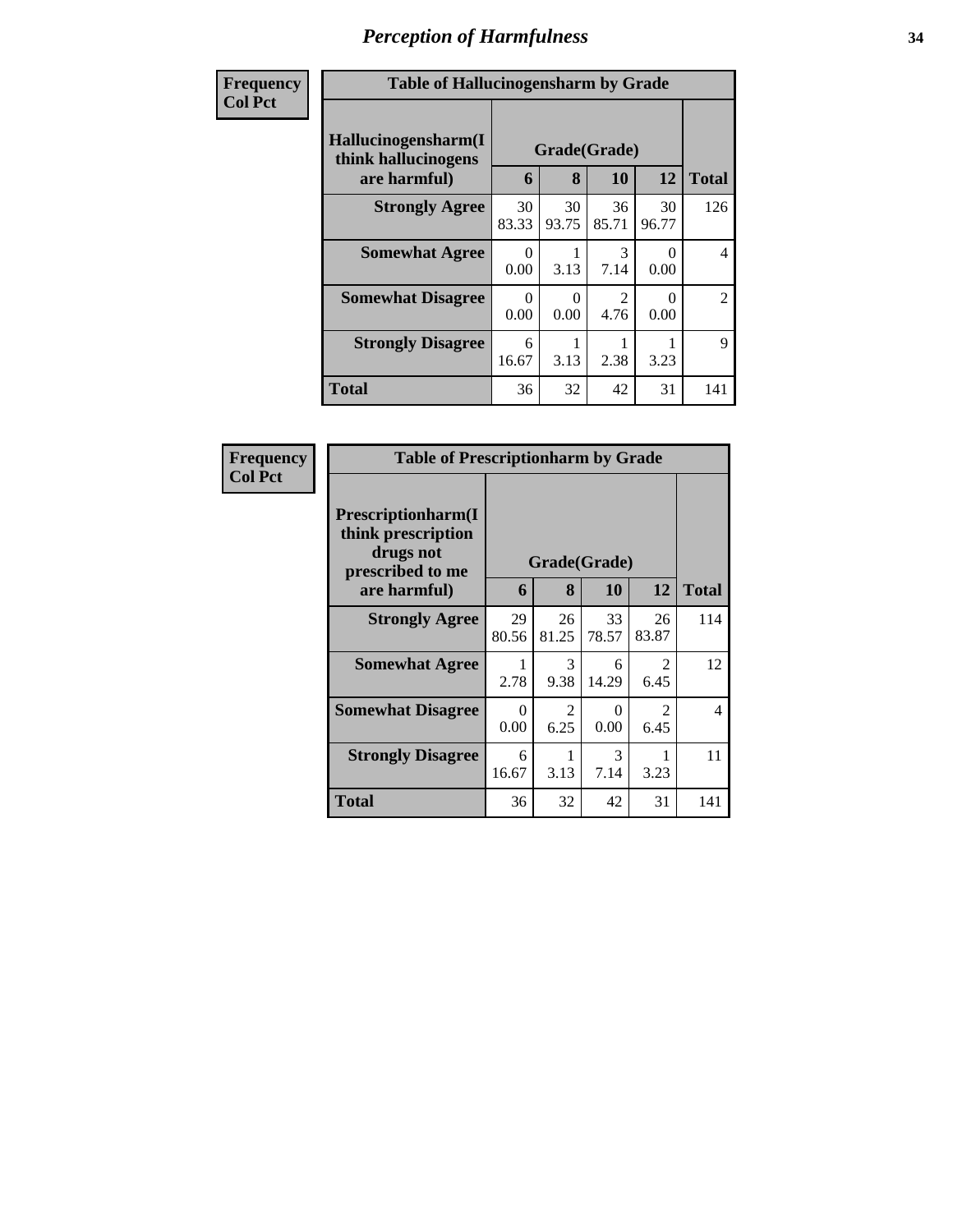## *Disapproval by Adults* **35**

| <b>Frequency</b> | <b>Table of Alcoholadult by Grade</b>              |                         |                        |                       |             |              |  |
|------------------|----------------------------------------------------|-------------------------|------------------------|-----------------------|-------------|--------------|--|
| <b>Col Pct</b>   | <b>Alcoholadult</b> (Adults<br>would disapprove if | Grade(Grade)            |                        |                       |             |              |  |
|                  | I used alcohol)                                    | 6                       | 8                      | 10                    | 12          | <b>Total</b> |  |
|                  | <b>Strongly Agree</b>                              | 32<br>88.89             | 25<br>78.13            | 31<br>73.81           | 20<br>64.52 | 108          |  |
|                  | <b>Somewhat Agree</b>                              | $\Omega$<br>0.00        | 4<br>12.50             | 6<br>14.29            | 6<br>19.35  | 16           |  |
|                  | <b>Somewhat Disagree</b>                           | 0<br>0.00               | $\mathfrak{D}$<br>6.25 | $\mathcal{D}$<br>4.76 | 4<br>12.90  | 8            |  |
|                  | <b>Strongly Disagree</b>                           | $\overline{4}$<br>11.11 | 3.13                   | 3<br>7.14             | 3.23        | 9            |  |
|                  | <b>Total</b>                                       | 36                      | 32                     | 42                    | 31          | 141          |  |

| Frequency      | <b>Table of Tobaccoadult by Grade</b>                                |                   |              |             |             |     |  |  |
|----------------|----------------------------------------------------------------------|-------------------|--------------|-------------|-------------|-----|--|--|
| <b>Col Pct</b> | <b>Tobaccoadult(Adults</b><br>would disapprove if<br>I used tobacco) | Grade(Grade)<br>6 | <b>Total</b> |             |             |     |  |  |
|                | <b>Strongly Agree</b>                                                | 32<br>88.89       | 23<br>71.88  | 35<br>83.33 | 21<br>67.74 | 111 |  |  |
|                | <b>Somewhat Agree</b>                                                | 0<br>0.00         | 21.88        | 5<br>11.90  | 3<br>9.68   | 15  |  |  |
|                | <b>Somewhat Disagree</b>                                             | 0<br>0.00         | 3.13         | 0<br>0.00   | 4<br>12.90  | 5   |  |  |
|                | <b>Strongly Disagree</b>                                             | 4<br>11.11        | 3.13         | 2<br>4.76   | 3<br>9.68   | 10  |  |  |
|                | <b>Total</b>                                                         | 36                | 32           | 42          | 31          | 141 |  |  |

| Frequency      | <b>Table of Marijuanaadult by Grade</b>        |                                   |             |                        |                  |                |  |
|----------------|------------------------------------------------|-----------------------------------|-------------|------------------------|------------------|----------------|--|
| <b>Col Pct</b> | Marijuanaadult(Adults<br>would disapprove if I | Grade(Grade)                      |             |                        |                  |                |  |
|                | used marijuana)                                | 6                                 | 8           | 10                     | 12               | <b>Total</b>   |  |
|                | <b>Strongly Agree</b>                          | 31<br>86.11                       | 30<br>93.75 | 39<br>92.86            | 29<br>93.55      | 129            |  |
|                | <b>Somewhat Agree</b>                          | $\Omega$<br>0.00                  | 3.13        | 2.38                   | $\theta$<br>0.00 | $\overline{2}$ |  |
|                | <b>Somewhat Disagree</b>                       | 0<br>0.00                         | 0<br>0.00   | $\Omega$<br>0.00       | 3.23             |                |  |
|                | <b>Strongly Disagree</b>                       | $\overline{\phantom{0}}$<br>13.89 | 3.13        | $\overline{2}$<br>4.76 | 3.23             | 9              |  |
|                | <b>Total</b>                                   | 36                                | 32          | 42                     | 31               | 141            |  |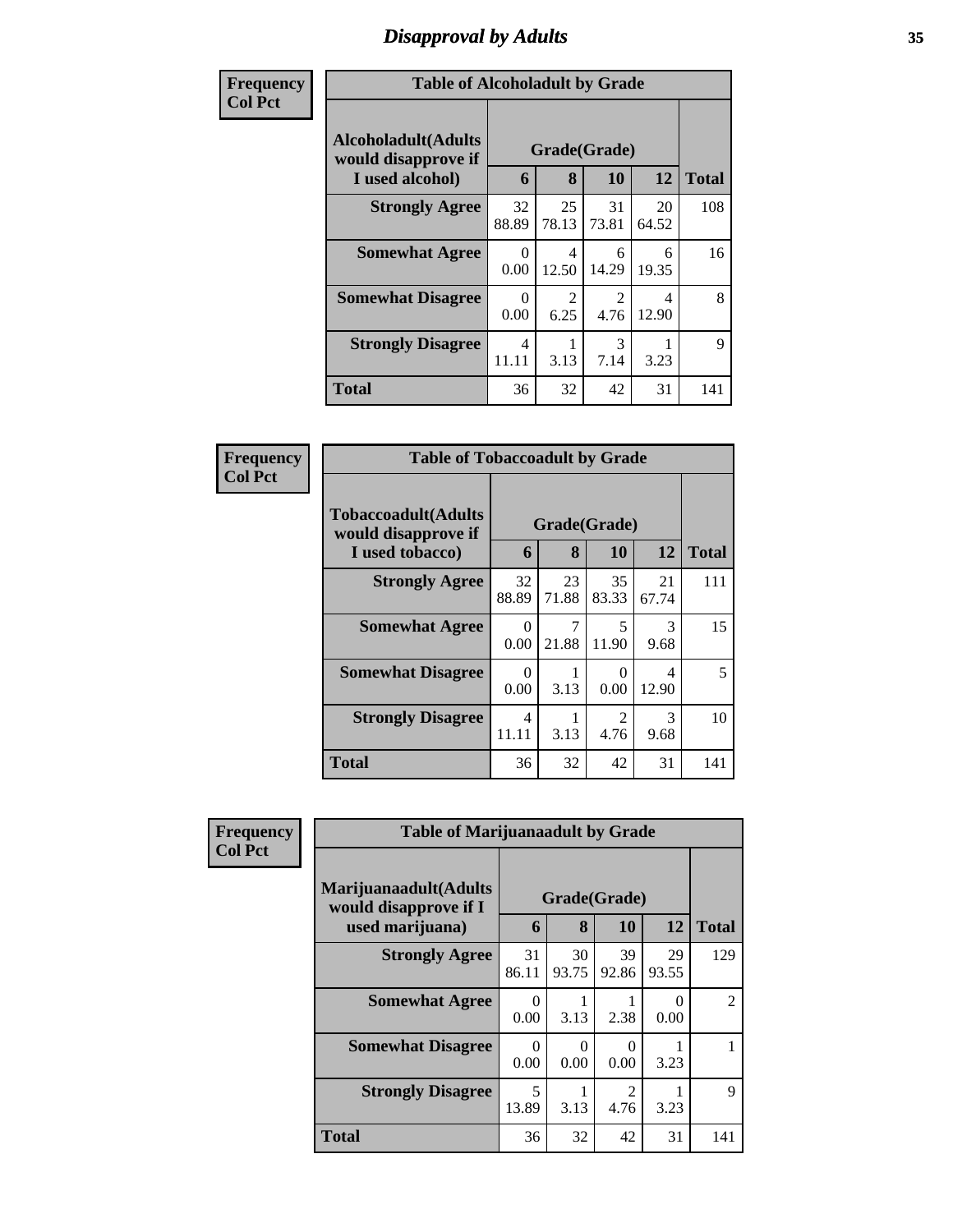### *Disapproval by Adults* **36**

| <b>Frequency</b> | <b>Table of Otherdrugadult by Grade</b>                |             |                  |             |                  |                |
|------------------|--------------------------------------------------------|-------------|------------------|-------------|------------------|----------------|
| <b>Col Pct</b>   | <b>Otherdrugadult</b> (Adults<br>would disapprove if I |             | Grade(Grade)     |             |                  |                |
|                  | used other drugs)                                      | 6           | 8                | 10          | 12               | <b>Total</b>   |
|                  | <b>Strongly Agree</b>                                  | 31<br>86.11 | 30<br>93.75      | 39<br>92.86 | 29<br>93.55      | 129            |
|                  | <b>Somewhat Agree</b>                                  | 0<br>0.00   | 3.13             | 2.38        | $\Omega$<br>0.00 | $\overline{2}$ |
|                  | <b>Somewhat Disagree</b>                               | 0<br>0.00   | $\Omega$<br>0.00 | 0.00        | 3.23             |                |
|                  | <b>Strongly Disagree</b>                               | 5<br>13.89  | 3.13             | っ<br>4.76   | 3.23             | 9              |
|                  | <b>Total</b>                                           | 36          | 32               | 42          | 31               | 141            |
|                  |                                                        |             |                  |             |                  |                |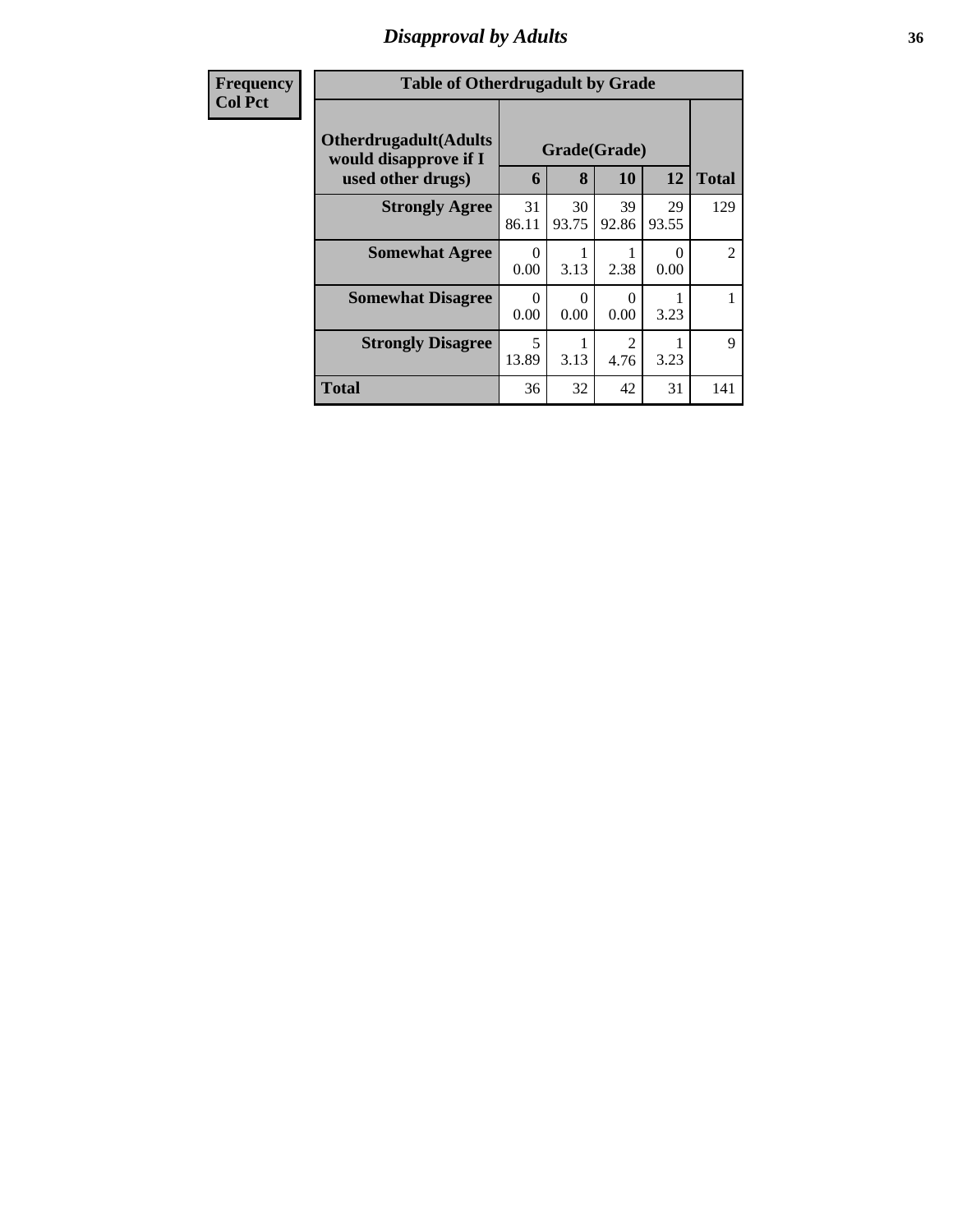# *Disapproval by Peers* **37**

| Frequency      | <b>Table of Alcoholpeer by Grade</b>                    |                                   |             |             |            |              |
|----------------|---------------------------------------------------------|-----------------------------------|-------------|-------------|------------|--------------|
| <b>Col Pct</b> | Alcoholpeer(My<br>friends would<br>disapprove if I used | Grade(Grade)                      |             |             |            |              |
|                | alcohol)                                                | 6                                 | 8           | 10          | 12         | <b>Total</b> |
|                | <b>Strongly Agree</b>                                   | 26<br>72.22                       | 10<br>31.25 | 12<br>28.57 | 8<br>25.81 | 56           |
|                | <b>Somewhat Agree</b>                                   | 4<br>11.11                        | 11<br>34.38 | 8<br>19.05  | 9<br>29.03 | 32           |
|                | <b>Somewhat Disagree</b>                                | 2.78                              | 5<br>15.63  | 13<br>30.95 | 6<br>19.35 | 25           |
|                | <b>Strongly Disagree</b>                                | $\overline{\mathcal{L}}$<br>13.89 | 6<br>18.75  | 9<br>21.43  | 8<br>25.81 | 28           |
|                | Total                                                   | 36                                | 32          | 42          | 31         | 141          |

| Frequency      | <b>Table of Tobaccopeer by Grade</b>                    |                       |             |             |                                   |              |
|----------------|---------------------------------------------------------|-----------------------|-------------|-------------|-----------------------------------|--------------|
| <b>Col Pct</b> | Tobaccopeer(My<br>friends would<br>disapprove if I used | Grade(Grade)          |             |             |                                   |              |
|                | tobacco)                                                | 6                     | 8           | 10          | 12                                | <b>Total</b> |
|                | <b>Strongly Agree</b>                                   | 27<br>75.00           | 13<br>40.63 | 16<br>38.10 | 11<br>35.48                       | 67           |
|                | <b>Somewhat Agree</b>                                   | $\mathcal{E}$<br>8.33 | 9<br>28.13  | 11<br>26.19 | 7<br>22.58                        | 30           |
|                | <b>Somewhat Disagree</b>                                | 2.78                  | 5<br>15.63  | 6<br>14.29  | $\overline{\phantom{1}}$<br>16.13 | 17           |
|                | <b>Strongly Disagree</b>                                | 5<br>13.89            | 5<br>15.63  | 9<br>21.43  | 8<br>25.81                        | 27           |
|                | Total                                                   | 36                    | 32          | 42          | 31                                | 141          |

| <b>Frequency</b> |                                                           | <b>Table of Marijuanapeer by Grade</b> |             |             |             |              |  |  |  |
|------------------|-----------------------------------------------------------|----------------------------------------|-------------|-------------|-------------|--------------|--|--|--|
| <b>Col Pct</b>   | Marijuanapeer(My<br>friends would<br>disapprove if I used | Grade(Grade)                           |             |             |             |              |  |  |  |
|                  | marijuana)                                                | 6                                      | 8           | 10          | 12          | <b>Total</b> |  |  |  |
|                  | <b>Strongly Agree</b>                                     | 28<br>77.78                            | 24<br>75.00 | 25<br>59.52 | 18<br>58.06 | 95           |  |  |  |
|                  | <b>Somewhat Agree</b>                                     | $\mathcal{D}_{\mathcal{L}}$<br>5.56    | 4<br>12.50  | 8<br>19.05  | 6<br>19.35  | 20           |  |  |  |
|                  | <b>Somewhat Disagree</b>                                  | 2.78                                   | 3.13        | 4.76        | 4<br>12.90  | 8            |  |  |  |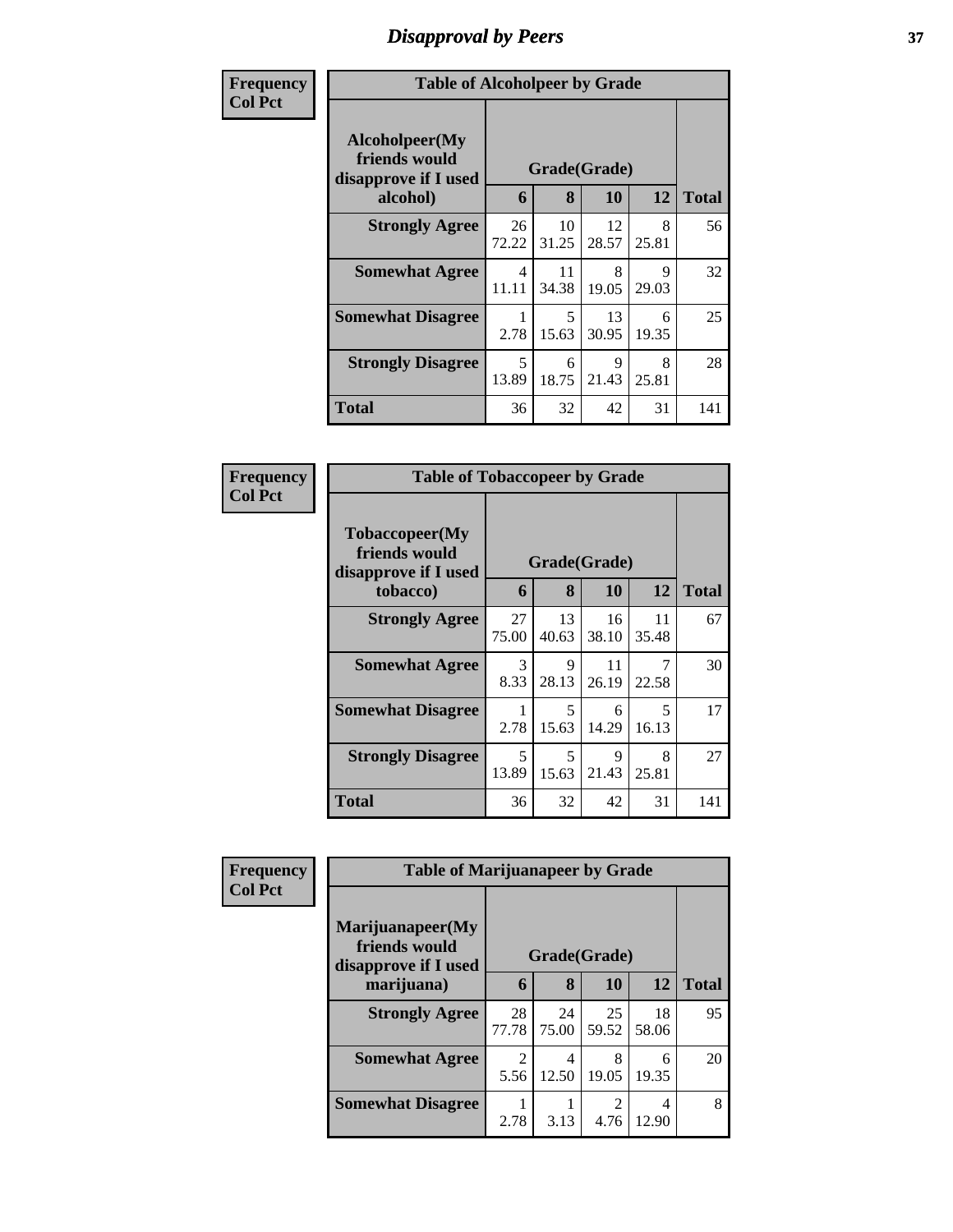# *Disapproval by Peers* **38**

| <b>Frequency</b> | <b>Table of Marijuanapeer by Grade</b>                    |              |      |       |      |              |
|------------------|-----------------------------------------------------------|--------------|------|-------|------|--------------|
| <b>Col Pct</b>   |                                                           |              |      |       |      |              |
|                  | Marijuanapeer(My<br>friends would<br>disapprove if I used | Grade(Grade) |      |       |      |              |
|                  | marijuana)                                                | 6            | 8    | 10    | 12   | <b>Total</b> |
|                  | <b>Strongly Disagree</b>                                  | 5            | 3    | ⇁     | 3    | 18           |
|                  |                                                           | 13.89        | 9.38 | 16.67 | 9.68 |              |
|                  | <b>Total</b>                                              | 36           | 32   | 42    | 31   | 141          |

| <b>Frequency</b> | <b>Table of Otherdrugpeer by Grade</b>                                    |             |                                   |                  |                        |                |
|------------------|---------------------------------------------------------------------------|-------------|-----------------------------------|------------------|------------------------|----------------|
| <b>Col Pct</b>   | Otherdrugpeer(My<br>friends would<br>disapprove if I used<br>other drugs) | 6           | Grade(Grade)<br>8                 | 10               | 12                     | <b>Total</b>   |
|                  | <b>Strongly Agree</b>                                                     | 28<br>77.78 | 23<br>71.88                       | 31<br>73.81      | 23<br>74.19            | 105            |
|                  | <b>Somewhat Agree</b>                                                     | 2<br>5.56   | $\overline{\phantom{0}}$<br>15.63 | 5<br>11.90       | 3<br>9.68              | 15             |
|                  | <b>Somewhat Disagree</b>                                                  | 2.78        | 3.13                              | $\Omega$<br>0.00 | $\mathfrak{D}$<br>6.45 | $\overline{4}$ |
|                  | <b>Strongly Disagree</b>                                                  | 5<br>13.89  | 3<br>9.38                         | 6<br>14.29       | 3<br>9.68              | 17             |
|                  | Total                                                                     | 36          | 32                                | 42               | 31                     | 141            |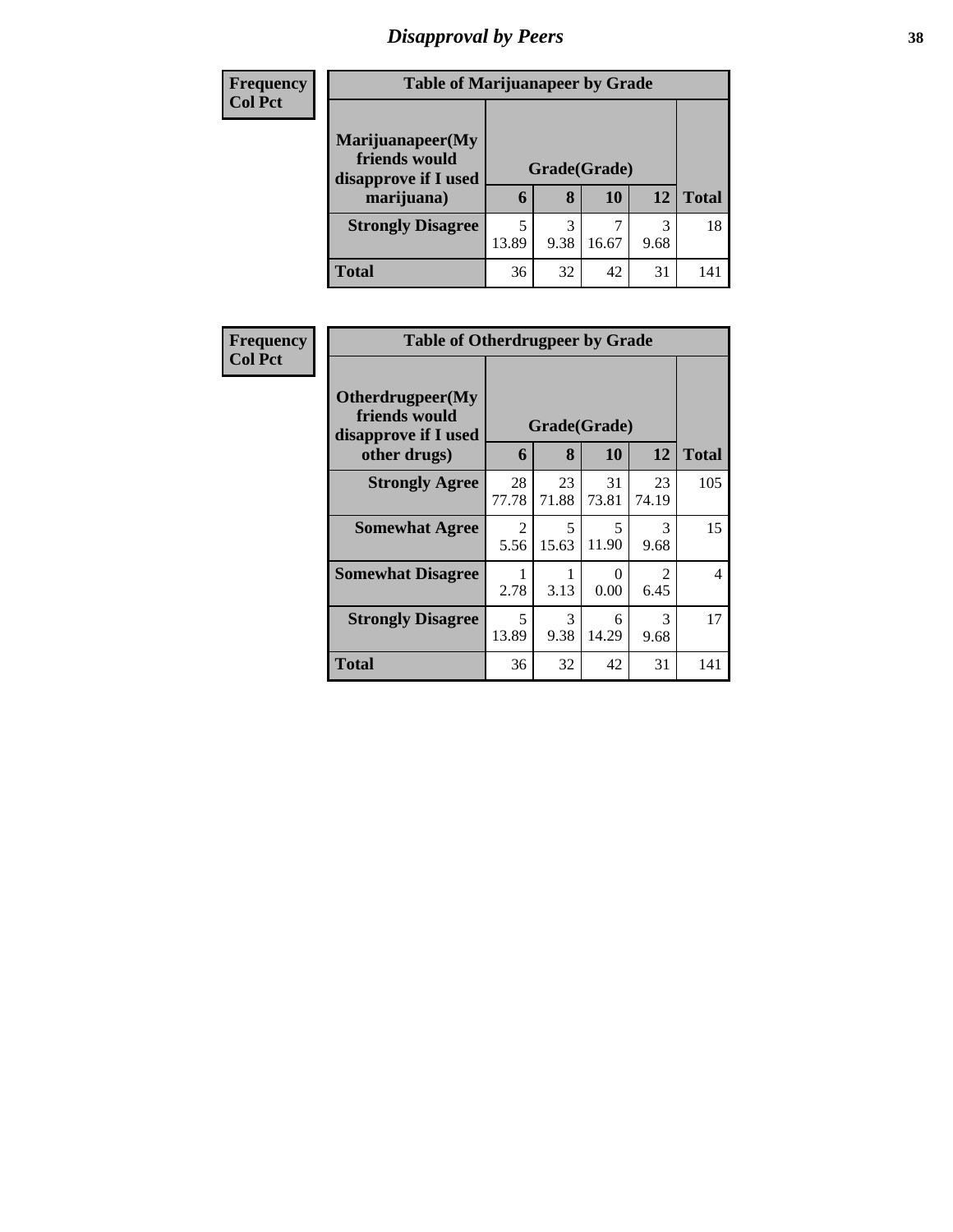| Frequency<br><b>Col Pct</b> | <b>Table of Alcohollocation1 by Grade</b> |              |             |             |             |              |  |  |
|-----------------------------|-------------------------------------------|--------------|-------------|-------------|-------------|--------------|--|--|
|                             | <b>Alcohollocation1(Places</b>            | Grade(Grade) |             |             |             |              |  |  |
|                             | <b>Friends Use Alcohol)</b>               | 6            | 8           | <b>10</b>   | <b>12</b>   | <b>Total</b> |  |  |
|                             |                                           | 2.78         | 14<br>43.75 | 32<br>76.19 | 24<br>77.42 | 71           |  |  |
|                             | Do Not Use                                | 35<br>97.22  | 18<br>56.25 | 10<br>23.81 | 7<br>22.58  | 70           |  |  |
|                             | <b>Total</b>                              | 36           | 32          | 42          | 31          | 141          |  |  |

| Frequency      | <b>Table of Alcohollocation2 by Grade</b> |              |             |                   |             |              |  |
|----------------|-------------------------------------------|--------------|-------------|-------------------|-------------|--------------|--|
| <b>Col Pct</b> | <b>Alcohollocation2(Places</b>            | Grade(Grade) |             |                   |             |              |  |
|                | <b>Friends Use Alcohol)</b>               | 6            | 8           | <b>10</b>         | <b>12</b>   | <b>Total</b> |  |
|                |                                           | 35<br>97.22  | 18          | 25<br>56.25 59.52 | 17<br>54.84 | 95           |  |
|                | Home                                      | 2.78         | 14<br>43.75 | 17<br>40.48       | 14<br>45.16 | 46           |  |
|                | <b>Total</b>                              | 36           | 32          | 42                | 31          | 141          |  |

| Frequency      | <b>Table of Alcohollocation3 by Grade</b> |              |              |              |             |              |  |  |
|----------------|-------------------------------------------|--------------|--------------|--------------|-------------|--------------|--|--|
| <b>Col Pct</b> | <b>Alcohollocation3(Places</b>            | Grade(Grade) |              |              |             |              |  |  |
|                | <b>Friends Use Alcohol)</b>               | b            | 8            | 10           | 12          | <b>Total</b> |  |  |
|                |                                           | 36<br>100.00 | 32<br>100.00 | 42<br>100.00 | 30<br>96.77 | 140          |  |  |
|                | <b>School</b>                             | 0<br>0.00    | 0<br>0.00    | 0.00         | 3.23        |              |  |  |
|                | <b>Total</b>                              | 36           | 32           | 42           | 31          | 141          |  |  |

| <b>Frequency</b><br><b>Col Pct</b> | <b>Table of Alcohollocation4 by Grade</b> |              |              |             |                        |              |  |  |
|------------------------------------|-------------------------------------------|--------------|--------------|-------------|------------------------|--------------|--|--|
|                                    | <b>Alcohollocation4(Places</b>            | Grade(Grade) |              |             |                        |              |  |  |
|                                    | <b>Friends Use Alcohol)</b>               | b            | 8            | <b>10</b>   | 12                     | <b>Total</b> |  |  |
|                                    |                                           | 36<br>100.00 | 32<br>100.00 | 41<br>97.62 | 29<br>93.55            | 138          |  |  |
|                                    | Car                                       | 0.00         | 0<br>0.00    | 2.38        | $\mathfrak{D}$<br>6.45 | 3            |  |  |
|                                    | <b>Total</b>                              | 36           | 32           | 42          | 31                     | 141          |  |  |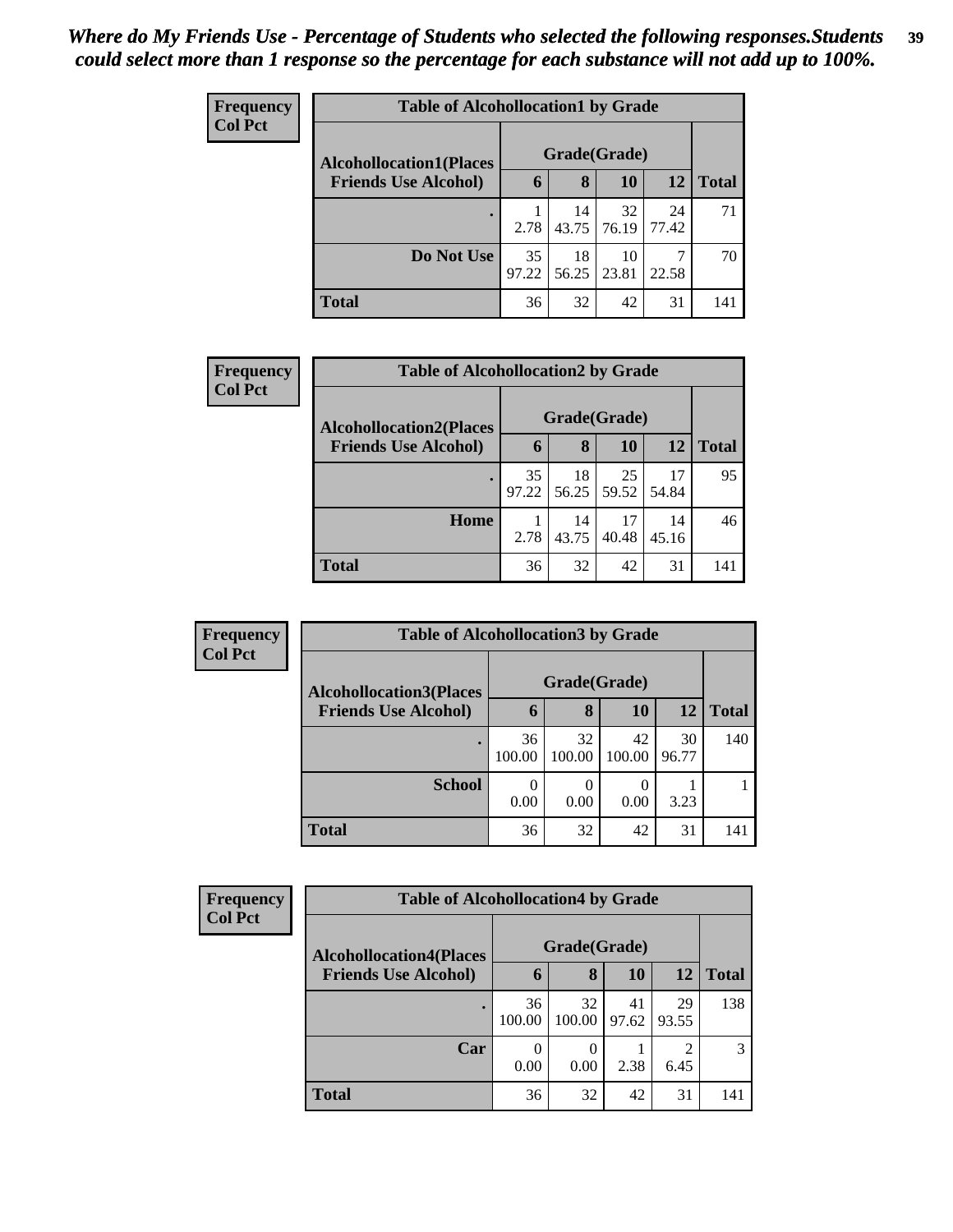| <b>Frequency</b><br><b>Col Pct</b> | <b>Table of Alcohollocation5 by Grade</b> |              |             |             |             |              |  |
|------------------------------------|-------------------------------------------|--------------|-------------|-------------|-------------|--------------|--|
|                                    | <b>Alcohollocation5(Places</b>            | Grade(Grade) |             |             |             |              |  |
|                                    | <b>Friends Use Alcohol)</b>               | 6            | 8           | 10          | 12          | <b>Total</b> |  |
|                                    |                                           | 35<br>97.22  | 24<br>75.00 | 17<br>40.48 | 14<br>45.16 | 90           |  |
|                                    | <b>Friend's House</b>                     | 2.78         | 8<br>25.00  | 25<br>59.52 | 17<br>54.84 | 51           |  |
|                                    | <b>Total</b>                              | 36           | 32          | 42          | 31          | 141          |  |

I

| Frequency      | <b>Table of Alcohollocation6 by Grade</b> |              |             |             |             |              |  |
|----------------|-------------------------------------------|--------------|-------------|-------------|-------------|--------------|--|
| <b>Col Pct</b> | <b>Alcohollocation6(Places</b>            | Grade(Grade) |             |             |             |              |  |
|                | <b>Friends Use Alcohol)</b>               | 6            | 8           | <b>10</b>   | <b>12</b>   | <b>Total</b> |  |
|                |                                           | 35<br>97.22  | 26<br>81.25 | 31<br>73.81 | 21<br>67.74 | 113          |  |
|                | <b>Other</b>                              | 2.78         | 6<br>18.75  | 11<br>26.19 | 10<br>32.26 | 28           |  |
|                | <b>Total</b>                              | 36           | 32          | 42          | 31          | 141          |  |

| Frequency      |                                | <b>Table of Tobaccolocation1 by Grade</b> |             |             |             |              |  |  |  |
|----------------|--------------------------------|-------------------------------------------|-------------|-------------|-------------|--------------|--|--|--|
| <b>Col Pct</b> | <b>Tobaccolocation1(Places</b> | Grade(Grade)                              |             |             |             |              |  |  |  |
|                | <b>Friends Use Tobacco)</b>    | 6                                         | 8           | 10          | 12          | <b>Total</b> |  |  |  |
|                |                                | 6<br>16.67                                | 13<br>40.63 | 29<br>69.05 | 21<br>67.74 | 69           |  |  |  |
|                | Do Not Use                     | 30<br>83.33                               | 19<br>59.38 | 13<br>30.95 | 10<br>32.26 | 72           |  |  |  |
|                | <b>Total</b>                   | 36                                        | 32          | 42          | 31          | 141          |  |  |  |

| <b>Frequency</b> |                                | <b>Table of Tobaccolocation2 by Grade</b> |             |             |             |              |  |  |  |  |
|------------------|--------------------------------|-------------------------------------------|-------------|-------------|-------------|--------------|--|--|--|--|
| <b>Col Pct</b>   | <b>Tobaccolocation2(Places</b> | Grade(Grade)                              |             |             |             |              |  |  |  |  |
|                  | <b>Friends Use Tobacco)</b>    | 6                                         | 8           | 10          | 12          | <b>Total</b> |  |  |  |  |
|                  |                                | 34<br>94.44                               | 19<br>59.38 | 25<br>59.52 | 12<br>38.71 | 90           |  |  |  |  |
|                  | Home                           | 2<br>5.56                                 | 13<br>40.63 | 17<br>40.48 | 19<br>61.29 | 51           |  |  |  |  |
|                  | <b>Total</b>                   | 36                                        | 32          | 42          | 31          | 141          |  |  |  |  |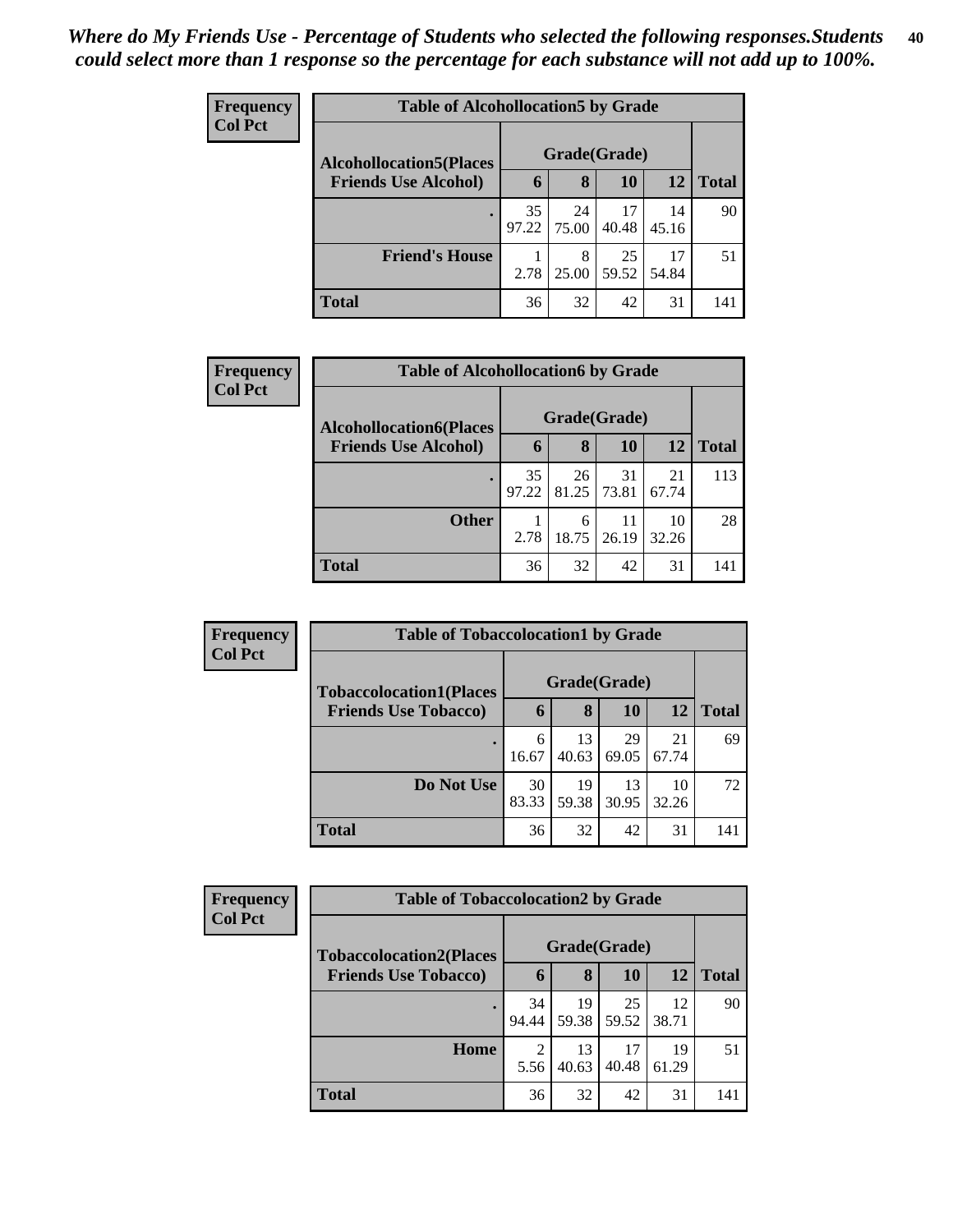| <b>Frequency</b><br><b>Col Pct</b> | <b>Table of Tobaccolocation 3 by Grade</b> |              |             |             |             |              |  |  |  |
|------------------------------------|--------------------------------------------|--------------|-------------|-------------|-------------|--------------|--|--|--|
|                                    | <b>Tobaccolocation3(Places</b>             | Grade(Grade) |             |             |             |              |  |  |  |
|                                    | <b>Friends Use Tobacco)</b>                | 6            | 8           | 10          | 12          | <b>Total</b> |  |  |  |
|                                    |                                            | 35<br>97.22  | 30<br>93.75 | 29<br>69.05 | 23<br>74.19 | 117          |  |  |  |
|                                    | <b>School</b>                              | 2.78         | 2<br>6.25   | 13<br>30.95 | 8<br>25.81  | 24           |  |  |  |
|                                    | <b>Total</b>                               | 36           | 32          | 42          | 31          | 141          |  |  |  |

| Frequency      |                                | <b>Table of Tobaccolocation4 by Grade</b> |             |             |             |              |  |  |  |
|----------------|--------------------------------|-------------------------------------------|-------------|-------------|-------------|--------------|--|--|--|
| <b>Col Pct</b> | <b>Tobaccolocation4(Places</b> | Grade(Grade)                              |             |             |             |              |  |  |  |
|                | <b>Friends Use Tobacco)</b>    | 6                                         | 8           | 10          | 12          | <b>Total</b> |  |  |  |
|                |                                | 36<br>100.00                              | 27<br>84.38 | 28<br>66.67 | 21<br>67.74 | 112          |  |  |  |
|                | Car                            | 0<br>0.00                                 | 5<br>15.63  | 14<br>33.33 | 10<br>32.26 | 29           |  |  |  |
|                | <b>Total</b>                   | 36                                        | 32          | 42          | 31          | 141          |  |  |  |

| Frequency      |                                | <b>Table of Tobaccolocation5 by Grade</b> |             |             |             |              |  |  |  |  |
|----------------|--------------------------------|-------------------------------------------|-------------|-------------|-------------|--------------|--|--|--|--|
| <b>Col Pct</b> | <b>Tobaccolocation5(Places</b> | Grade(Grade)                              |             |             |             |              |  |  |  |  |
|                | <b>Friends Use Tobacco)</b>    | 6                                         | 8           | 10          | 12          | <b>Total</b> |  |  |  |  |
|                |                                | 33<br>91.67                               | 26<br>81.25 | 27<br>64.29 | 17<br>54.84 | 103          |  |  |  |  |
|                | <b>Friend's House</b>          | 3<br>8.33                                 | 6<br>18.75  | 15<br>35.71 | 14<br>45.16 | 38           |  |  |  |  |
|                | <b>Total</b>                   | 36                                        | 32          | 42          | 31          | 141          |  |  |  |  |

| <b>Frequency</b> |                                | <b>Table of Tobaccolocation6 by Grade</b> |             |             |             |              |  |  |  |  |
|------------------|--------------------------------|-------------------------------------------|-------------|-------------|-------------|--------------|--|--|--|--|
| <b>Col Pct</b>   | <b>Tobaccolocation6(Places</b> | Grade(Grade)                              |             |             |             |              |  |  |  |  |
|                  | <b>Friends Use Tobacco)</b>    | 6                                         | 8           | 10          | 12          | <b>Total</b> |  |  |  |  |
|                  |                                | 33<br>91.67                               | 25<br>78.13 | 28<br>66.67 | 19<br>61.29 | 105          |  |  |  |  |
|                  | <b>Other</b>                   | 3<br>8.33                                 | 7<br>21.88  | 14<br>33.33 | 12<br>38.71 | 36           |  |  |  |  |
|                  | <b>Total</b>                   | 36                                        | 32          | 42          | 31          | 141          |  |  |  |  |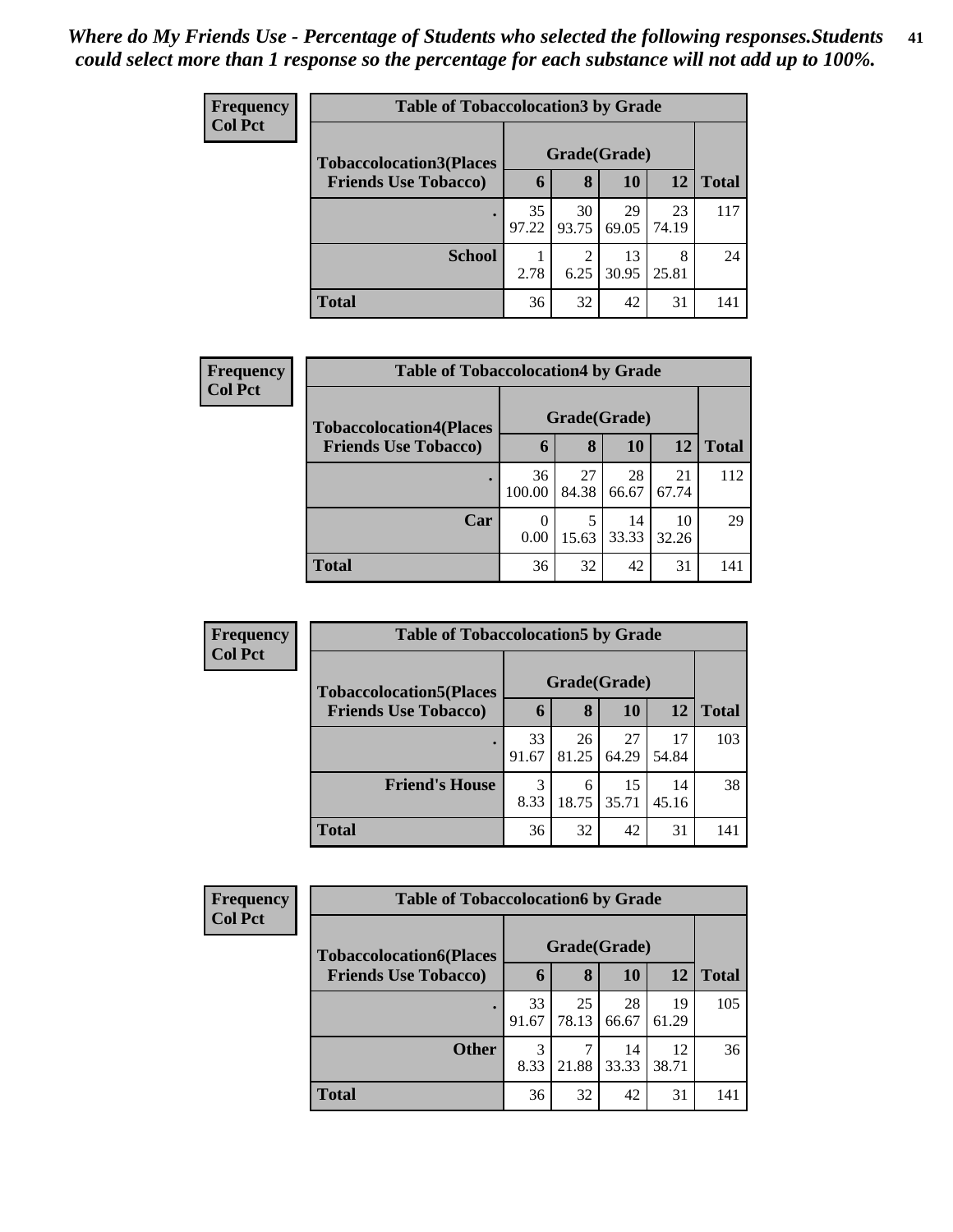| <b>Frequency</b> | <b>Table of Marijuanalocation1 by Grade</b> |                  |             |             |             |              |  |  |  |
|------------------|---------------------------------------------|------------------|-------------|-------------|-------------|--------------|--|--|--|
| <b>Col Pct</b>   | <b>Marijuanalocation1(Places)</b>           | Grade(Grade)     |             |             |             |              |  |  |  |
|                  | <b>Friends Use Marijuana</b> )              | 6                | 8           | 10          | 12          | <b>Total</b> |  |  |  |
|                  | $\bullet$                                   | $\theta$<br>0.00 | 6<br>18.75  | 13<br>30.95 | 5<br>16.13  | 24           |  |  |  |
|                  | Do Not Use                                  | 36<br>100.00     | 26<br>81.25 | 29<br>69.05 | 26<br>83.87 | 117          |  |  |  |
|                  | <b>Total</b>                                | 36               | 32          | 42          | 31          | 141          |  |  |  |

| Frequency      | <b>Table of Marijuanalocation2 by Grade</b> |        |              |       |       |              |  |  |  |
|----------------|---------------------------------------------|--------|--------------|-------|-------|--------------|--|--|--|
| <b>Col Pct</b> | <b>Marijuanalocation2(Places)</b>           |        | Grade(Grade) |       |       |              |  |  |  |
|                | <b>Friends Use Marijuana</b> )              | 6      | 8            | 10    | 12    | <b>Total</b> |  |  |  |
|                |                                             | 36     | 29           | 39    | 29    | 133          |  |  |  |
|                |                                             | 100.00 | 90.63        | 92.86 | 93.55 |              |  |  |  |
|                | Home                                        | 0      | 3            |       | 2     | 8            |  |  |  |
|                |                                             | 0.00   | 9.38         | 7.14  | 6.45  |              |  |  |  |
|                | <b>Total</b>                                | 36     | 32           | 42    | 31    | 141          |  |  |  |

| <b>Frequency</b> |                                   | <b>Table of Marijuanalocation3 by Grade</b> |             |              |             |                |  |  |  |
|------------------|-----------------------------------|---------------------------------------------|-------------|--------------|-------------|----------------|--|--|--|
| <b>Col Pct</b>   | <b>Marijuanalocation3(Places)</b> | Grade(Grade)                                |             |              |             |                |  |  |  |
|                  | <b>Friends Use Marijuana</b> )    | 6                                           | 8           | 10           | 12          | <b>Total</b>   |  |  |  |
|                  |                                   | 36<br>100.00                                | 31<br>96.88 | 42<br>100.00 | 30<br>96.77 | 139            |  |  |  |
|                  | <b>School</b>                     | 0<br>0.00                                   | 3.13        | 0.00         | 3.23        | $\overline{2}$ |  |  |  |
|                  | <b>Total</b>                      | 36                                          | 32          | 42           | 31          | 141            |  |  |  |

| Frequency<br><b>Col Pct</b> |                                  | <b>Table of Marijuanalocation4 by Grade</b> |                        |             |             |              |  |  |  |  |
|-----------------------------|----------------------------------|---------------------------------------------|------------------------|-------------|-------------|--------------|--|--|--|--|
|                             | <b>Marijuanalocation4(Places</b> | Grade(Grade)                                |                        |             |             |              |  |  |  |  |
|                             | <b>Friends Use Marijuana</b> )   | h                                           | 8                      | 10          | 12          | <b>Total</b> |  |  |  |  |
|                             |                                  | 36<br>100.00                                | 30<br>93.75            | 41<br>97.62 | 29<br>93.55 | 136          |  |  |  |  |
|                             | Car                              | 0<br>0.00                                   | $\overline{2}$<br>6.25 | 2.38        | っ<br>6.45   | 5            |  |  |  |  |
|                             | <b>Total</b>                     | 36                                          | 32                     | 42          | 31          | 141          |  |  |  |  |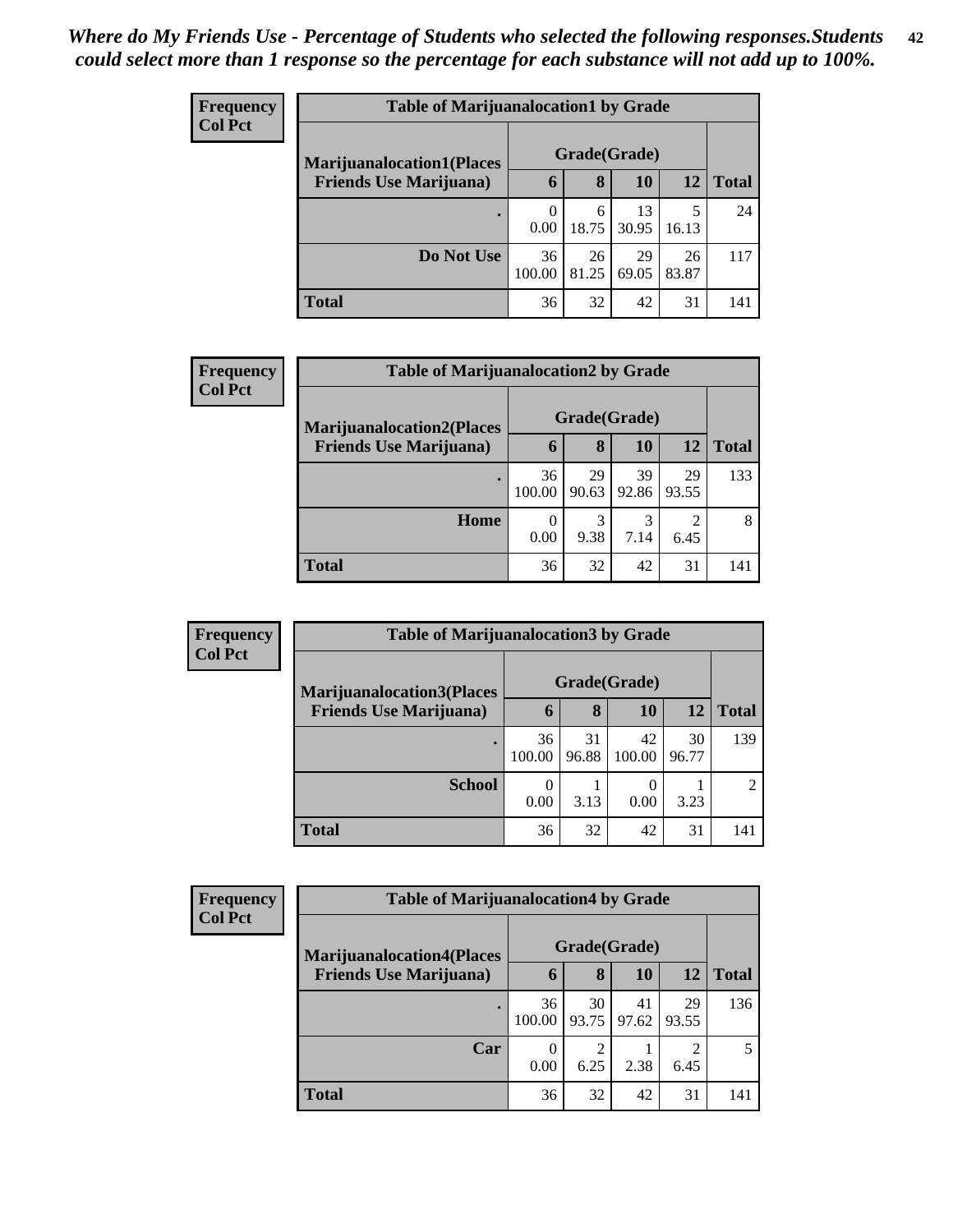| <b>Frequency</b> |                                   | <b>Table of Marijuanalocation5 by Grade</b> |             |             |             |              |  |  |  |  |
|------------------|-----------------------------------|---------------------------------------------|-------------|-------------|-------------|--------------|--|--|--|--|
| <b>Col Pct</b>   | <b>Marijuanalocation5</b> (Places | Grade(Grade)                                |             |             |             |              |  |  |  |  |
|                  | <b>Friends Use Marijuana</b> )    | 6                                           | 8           | 10          | 12          | <b>Total</b> |  |  |  |  |
|                  | $\bullet$                         | 36<br>100.00                                | 29<br>90.63 | 32<br>76.19 | 27<br>87.10 | 124          |  |  |  |  |
|                  | <b>Friend's House</b>             | $\theta$<br>0.00                            | 3<br>9.38   | 10<br>23.81 | 4<br>12.90  | 17           |  |  |  |  |
|                  | <b>Total</b>                      | 36                                          | 32          | 42          | 31          | 141          |  |  |  |  |

| Frequency      | <b>Table of Marijuanalocation6 by Grade</b> |              |       |       |           |              |
|----------------|---------------------------------------------|--------------|-------|-------|-----------|--------------|
| <b>Col Pct</b> | <b>Marijuanalocation6(Places)</b>           | Grade(Grade) |       |       |           |              |
|                | <b>Friends Use Marijuana</b> )              | 6            | 8     | 10    | <b>12</b> | <b>Total</b> |
|                |                                             | 36           | 29    | 37    | 26        | 128          |
|                |                                             | 100.00       | 90.63 | 88.10 | 83.87     |              |
|                | <b>Other</b>                                | $\Omega$     | 3     |       | 5         | 13           |
|                |                                             | 0.00         | 9.38  | 11.90 | 16.13     |              |
|                | <b>Total</b>                                | 36           | 32    | 42    | 31        | 141          |

| <b>Frequency</b> | <b>Table of Otherdruglocation1 by Grade</b>                          |              |             |             |             |       |  |  |  |
|------------------|----------------------------------------------------------------------|--------------|-------------|-------------|-------------|-------|--|--|--|
| <b>Col Pct</b>   | <b>Otherdruglocation1(Places</b><br><b>Friends Use Other Illegal</b> | Grade(Grade) |             |             |             |       |  |  |  |
|                  | Drugs)                                                               | 6            | 8           | <b>10</b>   | 12          | Total |  |  |  |
|                  | ٠                                                                    | 2.78         | 15.63       | 12<br>28.57 | 3<br>9.68   | 21    |  |  |  |
|                  | Do Not Use                                                           | 35<br>97.22  | 27<br>84.38 | 30<br>71.43 | 28<br>90.32 | 120   |  |  |  |
|                  | <b>Total</b>                                                         | 36           | 32          | 42          | 31          | 141   |  |  |  |

| <b>Frequency</b> |                                                                       | <b>Table of Otherdruglocation2 by Grade</b> |             |             |             |              |  |
|------------------|-----------------------------------------------------------------------|---------------------------------------------|-------------|-------------|-------------|--------------|--|
| <b>Col Pct</b>   | <b>Otherdruglocation2(Places)</b><br><b>Friends Use Other Illegal</b> | Grade(Grade)                                |             |             |             |              |  |
|                  | Drugs)                                                                |                                             | 8           | 10          | 12          | <b>Total</b> |  |
|                  |                                                                       | 36<br>100.00                                | 29<br>90.63 | 40<br>95.24 | 30<br>96.77 | 135          |  |
|                  | Home                                                                  | $\Omega$<br>0.00                            | 3<br>9.38   | っ<br>4.76   | 3.23        | 6            |  |
|                  | <b>Total</b>                                                          | 36                                          | 32          | 42          | 31          | 141          |  |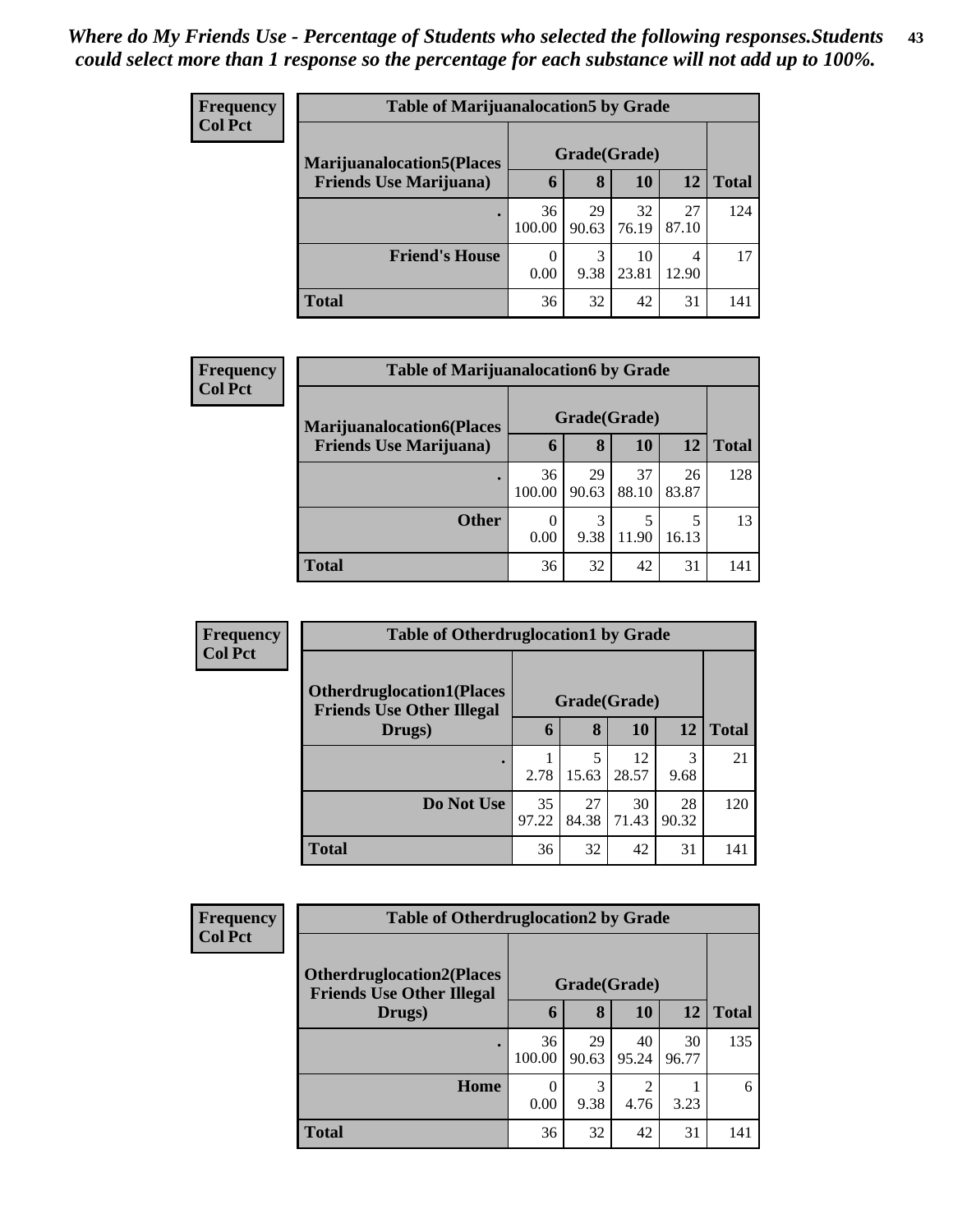| <b>Frequency</b> |                                                                                      | <b>Table of Otherdruglocation 3 by Grade</b> |             |                  |             |                |  |  |
|------------------|--------------------------------------------------------------------------------------|----------------------------------------------|-------------|------------------|-------------|----------------|--|--|
| <b>Col Pct</b>   | <b>Otherdruglocation3(Places</b><br>Grade(Grade)<br><b>Friends Use Other Illegal</b> |                                              |             |                  |             |                |  |  |
|                  | Drugs)                                                                               | $\mathbf b$                                  | 8           | 10               | 12          | <b>Total</b>   |  |  |
|                  |                                                                                      | 36<br>100.00                                 | 31<br>96.88 | 42<br>100.00     | 30<br>96.77 | 139            |  |  |
|                  | <b>School</b>                                                                        | $\Omega$<br>0.00                             | 3.13        | $\theta$<br>0.00 | 3.23        | $\overline{2}$ |  |  |
|                  | <b>Total</b>                                                                         | 36                                           | 32          | 42               | 31          | 141            |  |  |

| <b>Frequency</b> |                                                                       | <b>Table of Otherdruglocation4 by Grade</b> |             |             |             |              |  |  |
|------------------|-----------------------------------------------------------------------|---------------------------------------------|-------------|-------------|-------------|--------------|--|--|
| <b>Col Pct</b>   | <b>Otherdruglocation4(Places)</b><br><b>Friends Use Other Illegal</b> | Grade(Grade)                                |             |             |             |              |  |  |
|                  | Drugs)                                                                | 6                                           | 8           | 10          | 12          | <b>Total</b> |  |  |
|                  |                                                                       | 36<br>100.00                                | 30<br>93.75 | 40<br>95.24 | 30<br>96.77 | 136          |  |  |
|                  | Car                                                                   | $\Omega$<br>0.00                            | 6.25        | 4.76        | 3.23        |              |  |  |
|                  | <b>Total</b>                                                          | 36                                          | 32          | 42          | 31          | 141          |  |  |

| Frequency<br><b>Col Pct</b> | <b>Table of Otherdruglocation5 by Grade</b>                          |                  |                       |             |             |              |  |
|-----------------------------|----------------------------------------------------------------------|------------------|-----------------------|-------------|-------------|--------------|--|
|                             | <b>Otherdruglocation5(Places</b><br><b>Friends Use Other Illegal</b> | Grade(Grade)     |                       |             |             |              |  |
|                             | Drugs)                                                               | 6                | 8                     | 10          | 12          | <b>Total</b> |  |
|                             |                                                                      | 36<br>100.00     | 29<br>90.63           | 37<br>88.10 | 28<br>90.32 | 130          |  |
|                             | <b>Friend's House</b>                                                | $\Omega$<br>0.00 | $\mathcal{R}$<br>9.38 | 11.90       | 3<br>9.68   | 11           |  |
|                             | <b>Total</b>                                                         | 36               | 32                    | 42          | 31          | 141          |  |

| Frequency      | <b>Table of Otherdruglocation6 by Grade</b>                          |              |             |             |             |              |  |
|----------------|----------------------------------------------------------------------|--------------|-------------|-------------|-------------|--------------|--|
| <b>Col Pct</b> | <b>Otherdruglocation6(Places</b><br><b>Friends Use Other Illegal</b> | Grade(Grade) |             |             |             |              |  |
|                | Drugs)                                                               | 6            | 8           | 10          | <b>12</b>   | <b>Total</b> |  |
|                |                                                                      | 35<br>97.22  | 28<br>87.50 | 36<br>85.71 | 28<br>90.32 | 127          |  |
|                | <b>Other</b>                                                         | 2.78         | 4<br>12.50  | 6<br>14.29  | 3<br>9.68   | 14           |  |
|                | <b>Total</b>                                                         | 36           | 32          | 42          | 31          | 141          |  |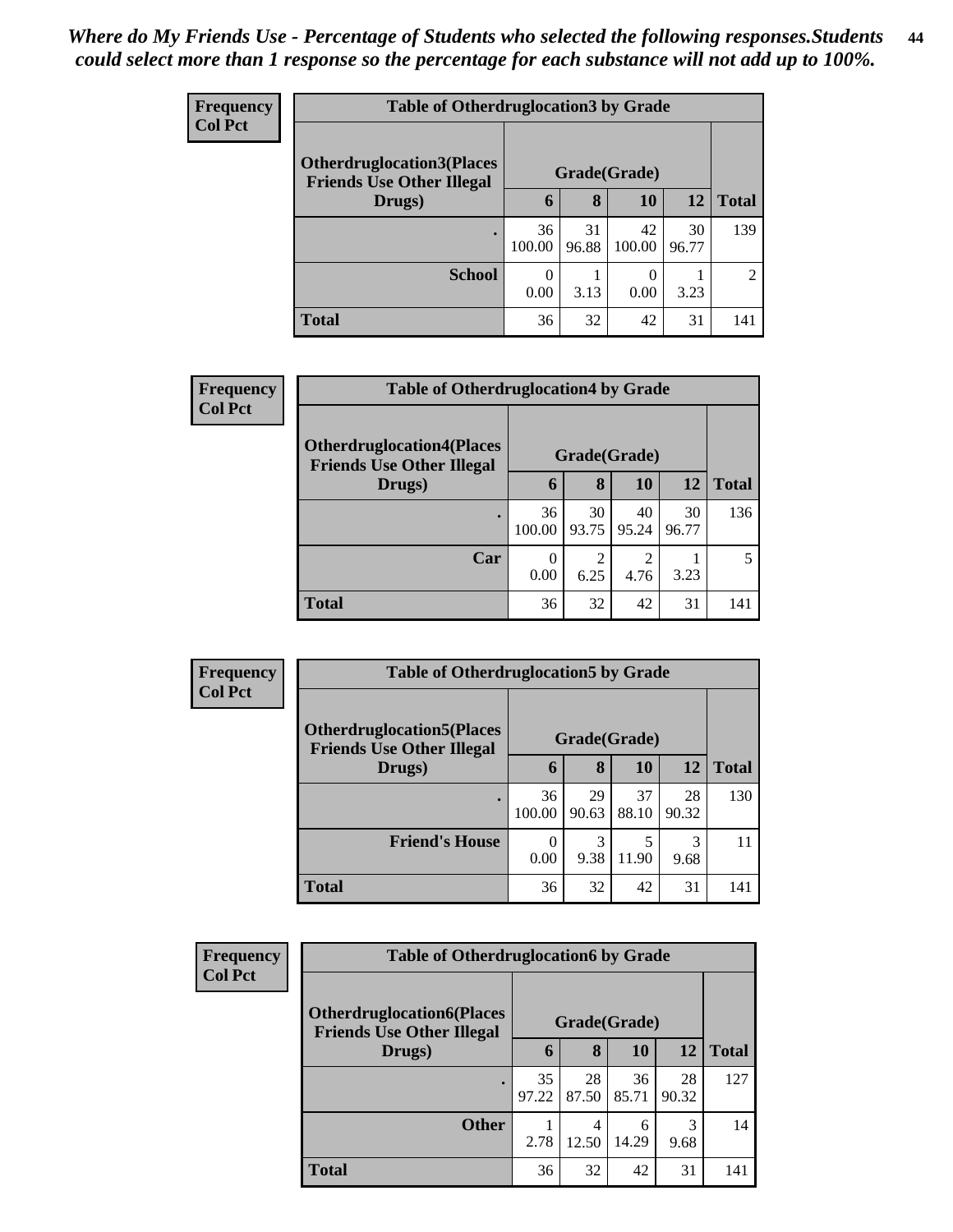| <b>Frequency</b> | <b>Table of Alcoholtime1 by Grade</b>           |             |              |             |             |              |  |  |
|------------------|-------------------------------------------------|-------------|--------------|-------------|-------------|--------------|--|--|
| <b>Col Pct</b>   | <b>Alcoholtime1(Times</b><br><b>Friends Use</b> |             | Grade(Grade) |             |             |              |  |  |
|                  | Alcohol)                                        | 6           | 8            | 10          | 12          | <b>Total</b> |  |  |
|                  |                                                 | 3<br>8.33   | 13<br>40.63  | 34<br>80.95 | 24<br>77.42 | 74           |  |  |
|                  | Do Not Use                                      | 33<br>91.67 | 19<br>59.38  | 8<br>19.05  | 22.58       | 67           |  |  |
|                  | <b>Total</b>                                    | 36          | 32           | 42          | 31          | 141          |  |  |

| Frequency      |                                                                 | <b>Table of Alcoholtime2 by Grade</b> |             |              |              |              |  |  |  |
|----------------|-----------------------------------------------------------------|---------------------------------------|-------------|--------------|--------------|--------------|--|--|--|
| <b>Col Pct</b> | <b>Alcoholtime2(Times</b><br>Grade(Grade)<br><b>Friends Use</b> |                                       |             |              |              |              |  |  |  |
|                | <b>Alcohol</b> )                                                | 6                                     | 8           | 10           | 12           | <b>Total</b> |  |  |  |
|                |                                                                 | 36<br>100.00                          | 31<br>96.88 | 42<br>100.00 | 31<br>100.00 | 140          |  |  |  |
|                | <b>On Way to School</b>                                         | 0.00                                  | 3.13        | 0<br>0.00    | 0.00         |              |  |  |  |
|                | <b>Total</b>                                                    | 36                                    | 32          | 42           | 31           | 141          |  |  |  |

| <b>Frequency</b><br><b>Col Pct</b> | <b>Table of Alcoholtime3 by Grade</b>           |              |              |              |              |              |  |
|------------------------------------|-------------------------------------------------|--------------|--------------|--------------|--------------|--------------|--|
|                                    | <b>Alcoholtime3(Times</b><br><b>Friends Use</b> |              | Grade(Grade) |              |              |              |  |
|                                    | Alcohol)                                        | 6            | 8            | 10           | 12           | <b>Total</b> |  |
|                                    | ٠                                               | 36<br>100.00 | 32<br>100.00 | 42<br>100.00 | 31<br>100.00 | 141          |  |
|                                    | <b>Total</b>                                    | 36           | 32           | 42           | 31           | 141          |  |

| Frequency      |                                | <b>Table of Alcoholtime4 by Grade</b> |             |              |             |              |  |  |
|----------------|--------------------------------|---------------------------------------|-------------|--------------|-------------|--------------|--|--|
| <b>Col Pct</b> | <b>Alcoholtime4(Times</b>      | Grade(Grade)                          |             |              |             |              |  |  |
|                | <b>Friends Use Alcohol)</b>    | 6                                     | 8           | 10           | 12          | <b>Total</b> |  |  |
|                | $\bullet$                      | 35<br>97.22                           | 31<br>96.88 | 42<br>100.00 | 30<br>96.77 | 138          |  |  |
|                | <b>On Way Home From School</b> | 2.78                                  | 3.13        | 0.00         | 3.23        | 3            |  |  |
|                | <b>Total</b>                   | 36                                    | 32          | 42           | 31          | 141          |  |  |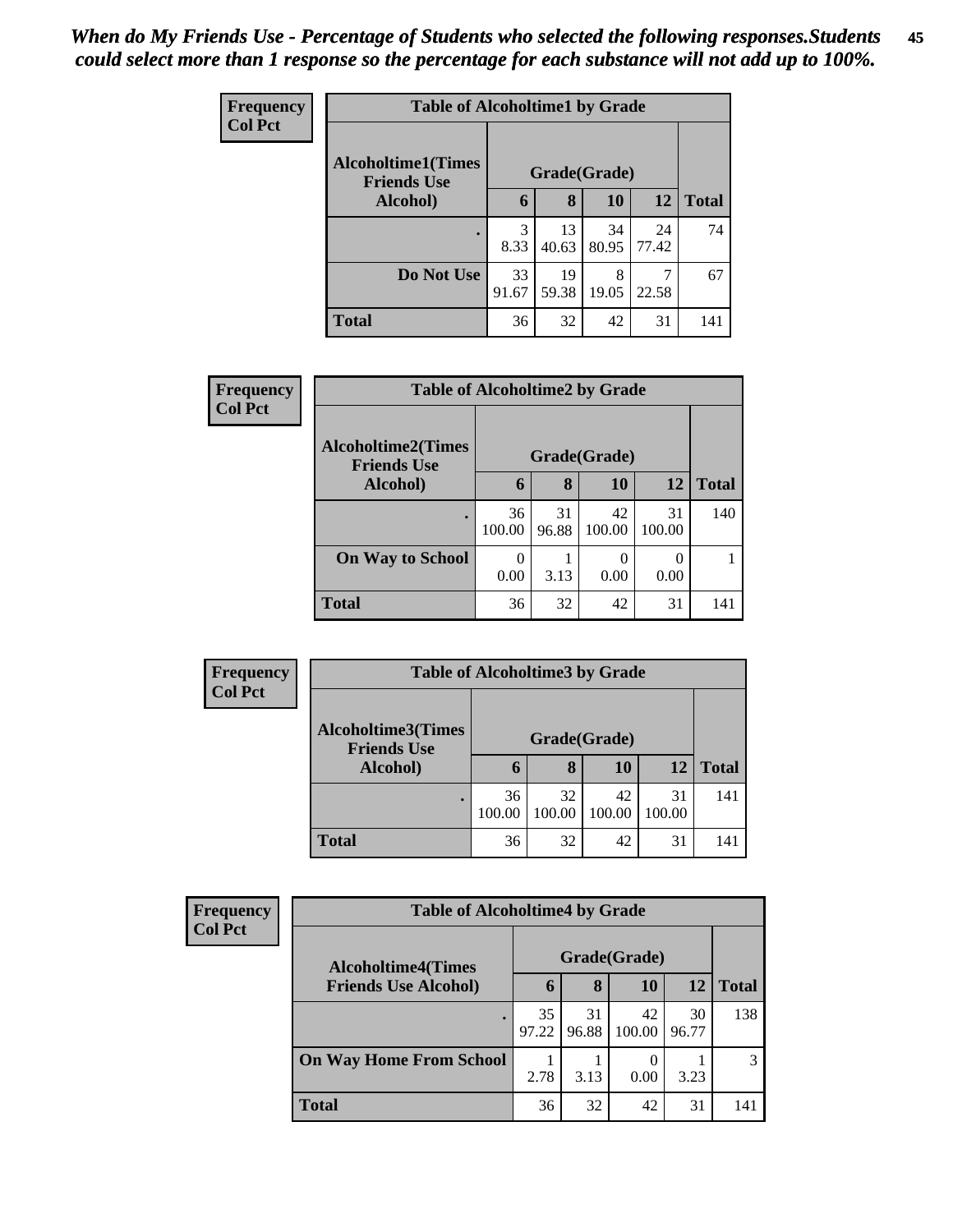| Frequency      | <b>Table of Alcoholtime5 by Grade</b>           |              |             |             |             |              |
|----------------|-------------------------------------------------|--------------|-------------|-------------|-------------|--------------|
| <b>Col Pct</b> | <b>Alcoholtime5(Times</b><br><b>Friends Use</b> | Grade(Grade) |             |             |             |              |
|                | Alcohol)                                        | 6            | 8           | 10          | 12          | <b>Total</b> |
|                |                                                 | 35<br>97.22  | 29<br>90.63 | 35<br>83.33 | 26<br>83.87 | 125          |
|                | <b>Weeknights</b>                               | 2.78         | 3<br>9.38   | 16.67       | 5<br>16.13  | 16           |
|                | <b>Total</b>                                    | 36           | 32          | 42          | 31          | 141          |

| Frequency      | <b>Table of Alcoholtime6 by Grade</b>           |              |             |             |             |              |  |  |
|----------------|-------------------------------------------------|--------------|-------------|-------------|-------------|--------------|--|--|
| <b>Col Pct</b> | <b>Alcoholtime6(Times</b><br><b>Friends Use</b> | Grade(Grade) |             |             |             |              |  |  |
|                | Alcohol)                                        | 6            | 8           | 10          | 12          | <b>Total</b> |  |  |
|                |                                                 | 33<br>91.67  | 17<br>53.13 | 6<br>14.29  | 22.58       | 63           |  |  |
|                | Weekends                                        | 3<br>8.33    | 15<br>46.88 | 36<br>85.71 | 24<br>77.42 | 78           |  |  |
|                | <b>Total</b>                                    | 36           | 32          | 42          | 31          | 141          |  |  |

| Frequency<br><b>Col Pct</b> | <b>Table of Tobaccotime1 by Grade</b>           |              |             |             |             |              |
|-----------------------------|-------------------------------------------------|--------------|-------------|-------------|-------------|--------------|
|                             | <b>Tobaccotime1(Times</b><br><b>Friends Use</b> | Grade(Grade) |             |             |             |              |
|                             | <b>Tobacco</b> )                                | 6            | 8           | 10          | 12          | <b>Total</b> |
|                             |                                                 | 5<br>13.89   | 13<br>40.63 | 31<br>73.81 | 20<br>64.52 | 69           |
|                             | Do Not Use                                      | 31<br>86.11  | 19<br>59.38 | 11<br>26.19 | 11<br>35.48 | 72           |
|                             | <b>Total</b>                                    | 36           | 32          | 42          | 31          | 141          |

| Frequency      | <b>Table of Tobaccotime2 by Grade</b>                           |             |             |             |             |              |  |  |  |
|----------------|-----------------------------------------------------------------|-------------|-------------|-------------|-------------|--------------|--|--|--|
| <b>Col Pct</b> | <b>Tobaccotime2(Times</b><br>Grade(Grade)<br><b>Friends Use</b> |             |             |             |             |              |  |  |  |
|                | <b>Tobacco</b> )                                                | 6           | 8           | 10          | 12          | <b>Total</b> |  |  |  |
|                |                                                                 | 35<br>97.22 | 27<br>84.38 | 30<br>71.43 | 18<br>58.06 | 110          |  |  |  |
|                | <b>On Way to School</b>                                         | 2.78        | 5<br>15.63  | 12<br>28.57 | 13<br>41.94 | 31           |  |  |  |
|                | <b>Total</b>                                                    | 36          | 32          | 42          | 31          | 141          |  |  |  |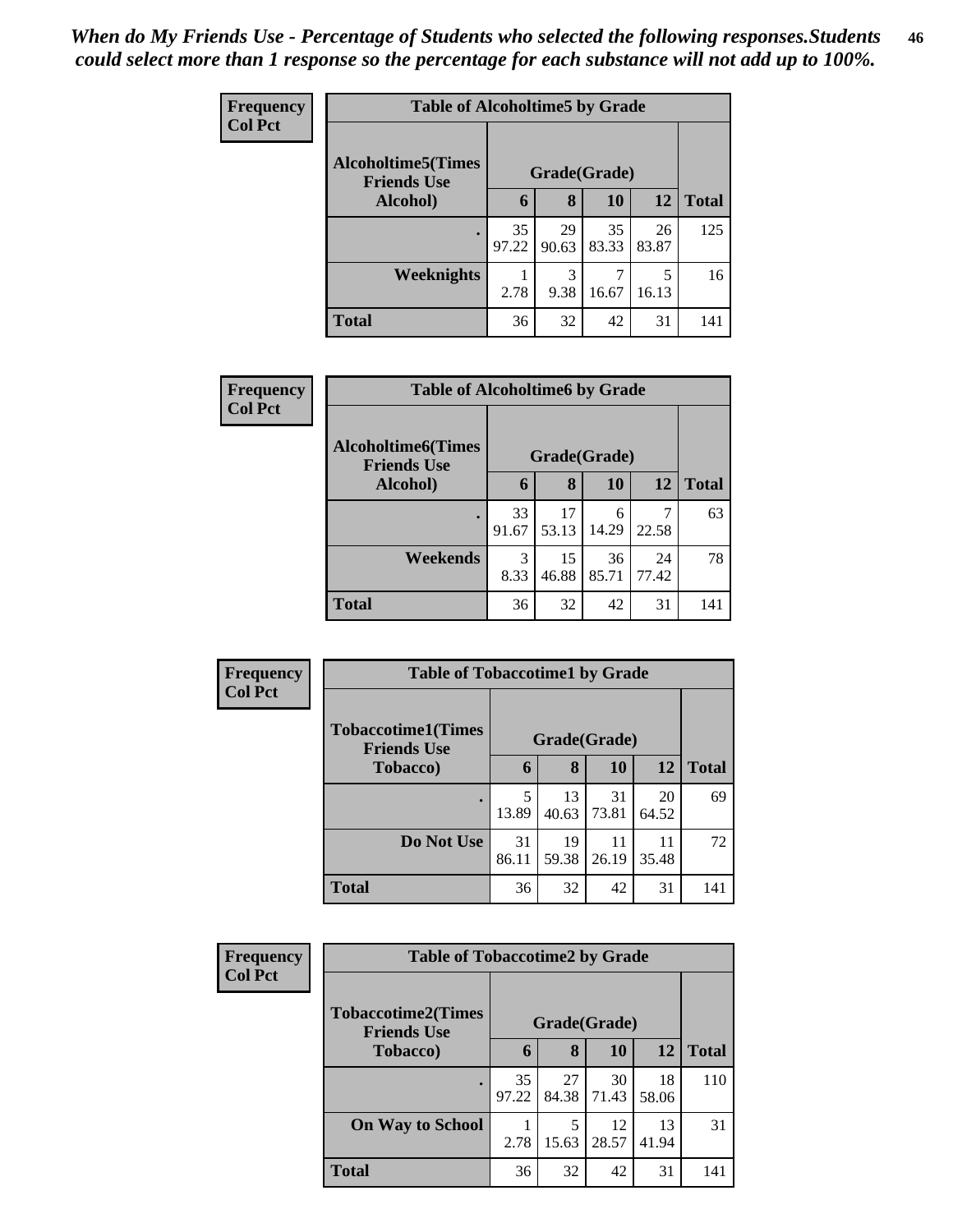| <b>Frequency</b> | <b>Table of Tobaccotime3 by Grade</b>                           |             |                        |             |             |              |  |  |  |
|------------------|-----------------------------------------------------------------|-------------|------------------------|-------------|-------------|--------------|--|--|--|
| <b>Col Pct</b>   | <b>Tobaccotime3(Times</b><br>Grade(Grade)<br><b>Friends Use</b> |             |                        |             |             |              |  |  |  |
|                  | Tobacco)                                                        | 6           | 8                      | 10          | 12          | <b>Total</b> |  |  |  |
|                  |                                                                 | 35<br>97.22 | 30<br>93.75            | 25<br>59.52 | 22<br>70.97 | 112          |  |  |  |
|                  | <b>During School</b>                                            | 2.78        | $\mathfrak{D}$<br>6.25 | 17<br>40.48 | 9<br>29.03  | 29           |  |  |  |
|                  | <b>Total</b>                                                    | 36          | 32                     | 42          | 31          | 141          |  |  |  |

| Frequency      | <b>Table of Tobaccotime4 by Grade</b> |              |             |              |             |              |  |
|----------------|---------------------------------------|--------------|-------------|--------------|-------------|--------------|--|
| <b>Col Pct</b> | <b>Tobaccotime4(Times</b>             | Grade(Grade) |             |              |             |              |  |
|                | <b>Friends Use Tobacco)</b>           | 6            | 8           | 10           | 12          | <b>Total</b> |  |
|                |                                       | 35<br>97.22  | 31<br>96.88 | 42<br>100.00 | 30<br>96.77 | 138          |  |
|                | <b>On Way Home From School</b>        | 2.78         | 3.13        | 0.00         | 3.23        | 3            |  |
|                | <b>Total</b>                          | 36           | 32          | 42           | 31          | 141          |  |

| <b>Frequency</b> | <b>Table of Tobaccotime5 by Grade</b>                           |             |             |             |             |              |
|------------------|-----------------------------------------------------------------|-------------|-------------|-------------|-------------|--------------|
| <b>Col Pct</b>   | <b>Tobaccotime5(Times</b><br>Grade(Grade)<br><b>Friends Use</b> |             |             |             |             |              |
|                  | <b>Tobacco</b> )                                                | 6           | 8           | 10          | 12          | <b>Total</b> |
|                  |                                                                 | 34<br>94.44 | 22<br>68.75 | 24<br>57.14 | 15<br>48.39 | 95           |
|                  | <b>Weeknights</b>                                               | 2<br>5.56   | 10<br>31.25 | 18<br>42.86 | 16<br>51.61 | 46           |
|                  | <b>Total</b>                                                    | 36          | 32          | 42          | 31          | 141          |

| <b>Frequency</b> | <b>Table of Tobaccotime6 by Grade</b>           |              |             |             |             |              |
|------------------|-------------------------------------------------|--------------|-------------|-------------|-------------|--------------|
| <b>Col Pct</b>   | <b>Tobaccotime6(Times</b><br><b>Friends Use</b> | Grade(Grade) |             |             |             |              |
|                  | Tobacco)                                        | 6            | 8           | 10          | 12          | <b>Total</b> |
|                  |                                                 | 32<br>88.89  | 19<br>59.38 | 21<br>50.00 | 15<br>48.39 | 87           |
|                  | Weekends                                        | 4<br>11.11   | 13<br>40.63 | 21<br>50.00 | 16<br>51.61 | 54           |
|                  | <b>Total</b>                                    | 36           | 32          | 42          | 31          | 141          |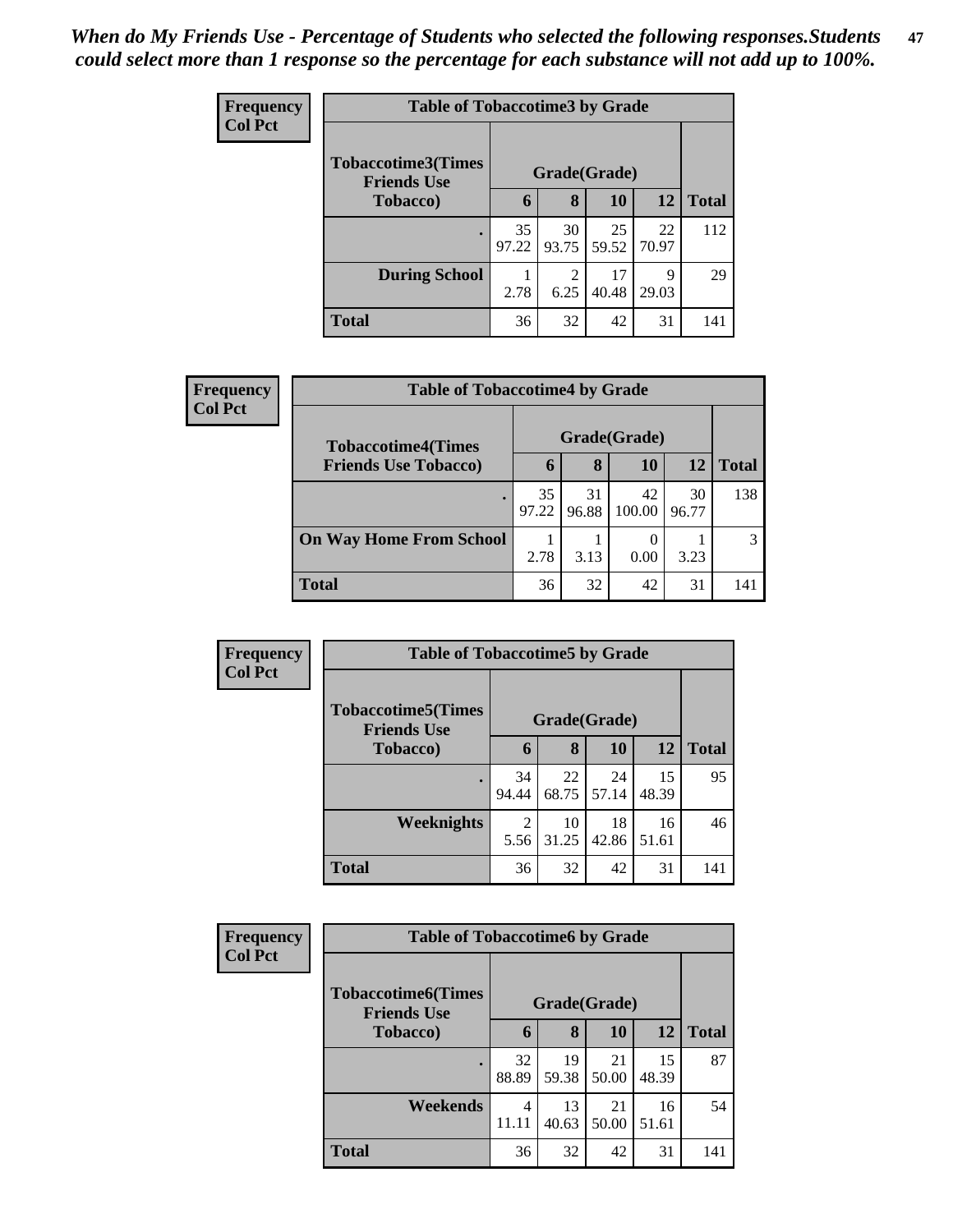| <b>Frequency</b> | <b>Table of Marijuanatime1 by Grade</b>                           |                  |             |             |             |              |  |  |
|------------------|-------------------------------------------------------------------|------------------|-------------|-------------|-------------|--------------|--|--|
| <b>Col Pct</b>   | <b>Marijuanatime1(Times</b><br>Grade(Grade)<br><b>Friends Use</b> |                  |             |             |             |              |  |  |
|                  | Marijuana)                                                        | 6                | 8           | <b>10</b>   | <b>12</b>   | <b>Total</b> |  |  |
|                  | $\bullet$                                                         | $\Omega$<br>0.00 | 4<br>12.50  | 11<br>26.19 | 5<br>16.13  | 20           |  |  |
|                  | Do Not Use                                                        | 36<br>100.00     | 28<br>87.50 | 31<br>73.81 | 26<br>83.87 | 121          |  |  |
|                  | <b>Total</b>                                                      | 36               | 32          | 42          | 31          | 141          |  |  |

| Frequency      | <b>Table of Marijuanatime2 by Grade</b>           |              |             |             |             |              |  |  |
|----------------|---------------------------------------------------|--------------|-------------|-------------|-------------|--------------|--|--|
| <b>Col Pct</b> | <b>Marijuanatime2(Times</b><br><b>Friends Use</b> | Grade(Grade) |             |             |             |              |  |  |
|                | Marijuana)                                        | 6            | 8           | 10          | 12          | <b>Total</b> |  |  |
|                |                                                   | 36<br>100.00 | 30<br>93.75 | 41<br>97.62 | 30<br>96.77 | 137          |  |  |
|                | <b>On Way to School</b>                           | 0<br>0.00    | 2<br>6.25   | 2.38        | 3.23        | 4            |  |  |
|                | <b>Total</b>                                      | 36           | 32          | 42          | 31          | 141          |  |  |

| <b>Frequency</b> | <b>Table of Marijuanatime3 by Grade</b>    |              |              |              |             |              |  |  |
|------------------|--------------------------------------------|--------------|--------------|--------------|-------------|--------------|--|--|
| <b>Col Pct</b>   | Marijuanatime3(Times<br><b>Friends Use</b> | Grade(Grade) |              |              |             |              |  |  |
|                  | Marijuana)                                 | 6            | 8            | 10           | 12          | <b>Total</b> |  |  |
|                  |                                            | 36<br>100.00 | 32<br>100.00 | 42<br>100.00 | 30<br>96.77 | 140          |  |  |
|                  | <b>During School</b>                       | 0<br>0.00    | 0.00         | 0.00         | 3.23        |              |  |  |
|                  | <b>Total</b>                               | 36           | 32           | 42           | 31          | 141          |  |  |

| <b>Frequency</b><br><b>Col Pct</b> | <b>Table of Marijuanatime4 by Grade</b> |              |             |             |             |              |  |
|------------------------------------|-----------------------------------------|--------------|-------------|-------------|-------------|--------------|--|
|                                    | <b>Marijuanatime4(Times</b>             | Grade(Grade) |             |             |             |              |  |
|                                    | <b>Friends Use Marijuana</b> )          | 6            | 8           | 10          | 12          | <b>Total</b> |  |
|                                    |                                         | 36<br>100.00 | 30<br>93.75 | 41<br>97.62 | 30<br>96.77 | 137          |  |
|                                    | <b>On Way Home From School</b>          | 0<br>0.00    | 6.25        | 2.38        | 3.23        | 4            |  |
|                                    | <b>Total</b>                            | 36           | 32          | 42          | 31          | 141          |  |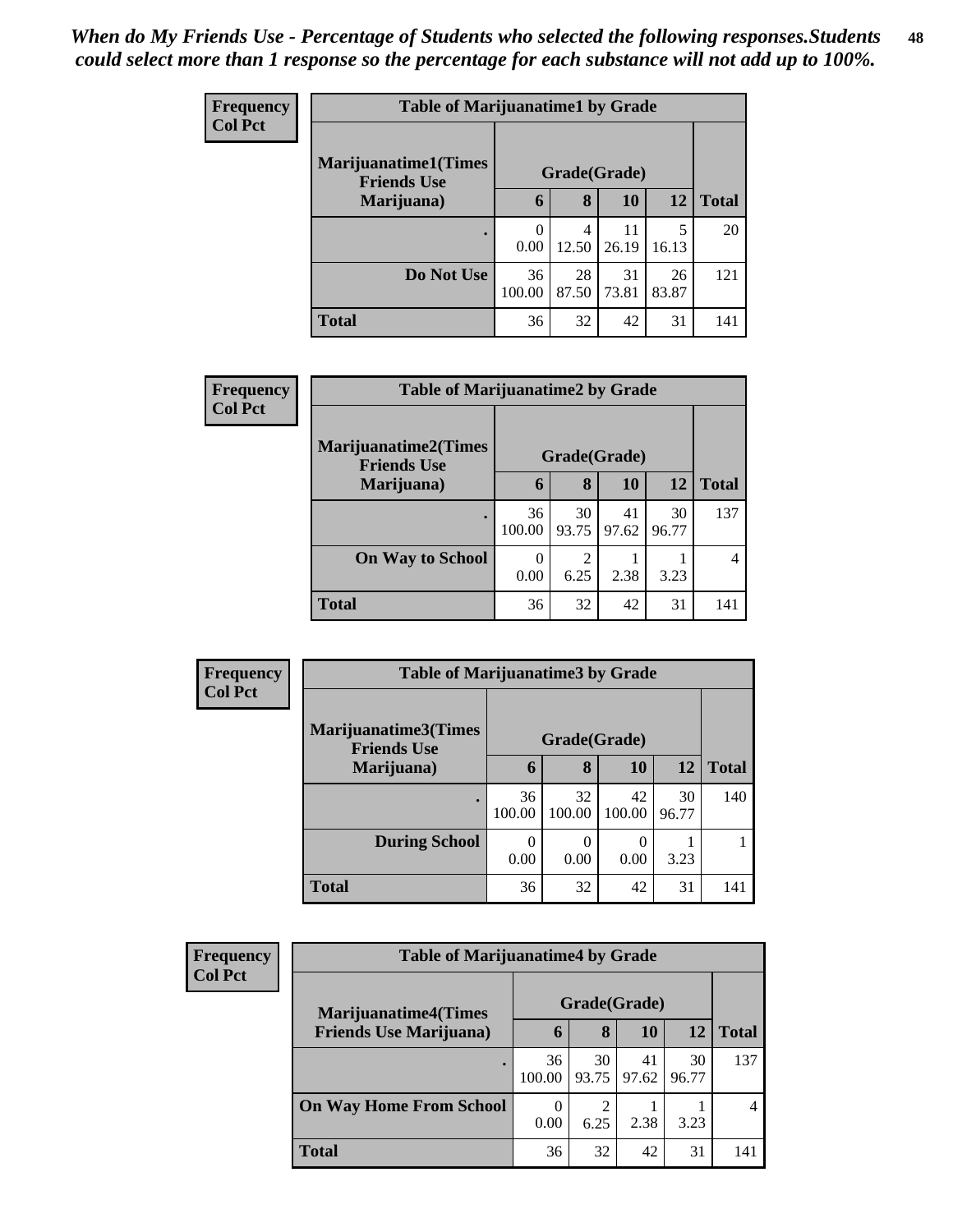| <b>Frequency</b> | <b>Table of Marijuanatime5 by Grade</b>                            |              |                        |             |             |              |  |
|------------------|--------------------------------------------------------------------|--------------|------------------------|-------------|-------------|--------------|--|
| <b>Col Pct</b>   | <b>Marijuanatime5</b> (Times<br>Grade(Grade)<br><b>Friends Use</b> |              |                        |             |             |              |  |
|                  | Marijuana)                                                         | 6            | 8                      | <b>10</b>   | <b>12</b>   | <b>Total</b> |  |
|                  | $\bullet$                                                          | 36<br>100.00 | 30<br>93.75            | 37<br>88.10 | 28<br>90.32 | 131          |  |
|                  | <b>Weeknights</b>                                                  | 0<br>0.00    | $\overline{c}$<br>6.25 | 5<br>11.90  | 3<br>9.68   | 10           |  |
|                  | <b>Total</b>                                                       | 36           | 32                     | 42          | 31          | 141          |  |

| Frequency | <b>Table of Marijuanatime6 by Grade</b>           |              |             |             |             |              |  |  |
|-----------|---------------------------------------------------|--------------|-------------|-------------|-------------|--------------|--|--|
| Col Pct   | <b>Marijuanatime6(Times</b><br><b>Friends Use</b> | Grade(Grade) |             |             |             |              |  |  |
|           | Marijuana)                                        | 6            | 8           | <b>10</b>   | 12          | <b>Total</b> |  |  |
|           | $\bullet$                                         | 36<br>100.00 | 28<br>87.50 | 32<br>76.19 | 26<br>83.87 | 122          |  |  |
|           | Weekends                                          | 0<br>0.00    | 4<br>12.50  | 10<br>23.81 | 5<br>16.13  | 19           |  |  |
|           | <b>Total</b>                                      | 36           | 32          | 42          | 31          | 141          |  |  |

| <b>Frequency</b> | <b>Table of Otherdrugtime1 by Grade</b>                 |             |             |              |             |              |  |
|------------------|---------------------------------------------------------|-------------|-------------|--------------|-------------|--------------|--|
| <b>Col Pct</b>   | <b>Otherdrugtime1(Times</b><br><b>Friends Use Other</b> |             |             | Grade(Grade) |             |              |  |
|                  | <b>Illegal Drugs</b> )                                  | 6           | 8           | <b>10</b>    | 12          | <b>Total</b> |  |
|                  |                                                         | 2.78        | 4<br>12.50  | 10<br>23.81  | 3<br>9.68   | 18           |  |
|                  | Do Not Use                                              | 35<br>97.22 | 28<br>87.50 | 32<br>76.19  | 28<br>90.32 | 123          |  |
|                  | <b>Total</b>                                            | 36          | 32          | 42           | 31          | 141          |  |

| <b>Frequency</b> |                                                         | <b>Table of Otherdrugtime2 by Grade</b> |             |                          |              |                |  |  |
|------------------|---------------------------------------------------------|-----------------------------------------|-------------|--------------------------|--------------|----------------|--|--|
| <b>Col Pct</b>   | <b>Otherdrugtime2(Times</b><br><b>Friends Use Other</b> | Grade(Grade)                            |             |                          |              |                |  |  |
|                  | <b>Illegal Drugs</b> )                                  | 6                                       | 8           | 10                       | 12           | <b>Total</b>   |  |  |
|                  |                                                         | 36<br>100.00                            | 30<br>93.75 | 42<br>100.00             | 31<br>100.00 | 139            |  |  |
|                  | <b>On Way to School</b>                                 | $\Omega$<br>0.00                        | 2<br>6.25   | $\left( \right)$<br>0.00 | 0.00         | $\mathfrak{D}$ |  |  |
|                  | <b>Total</b>                                            | 36                                      | 32          | 42                       | 31           | 141            |  |  |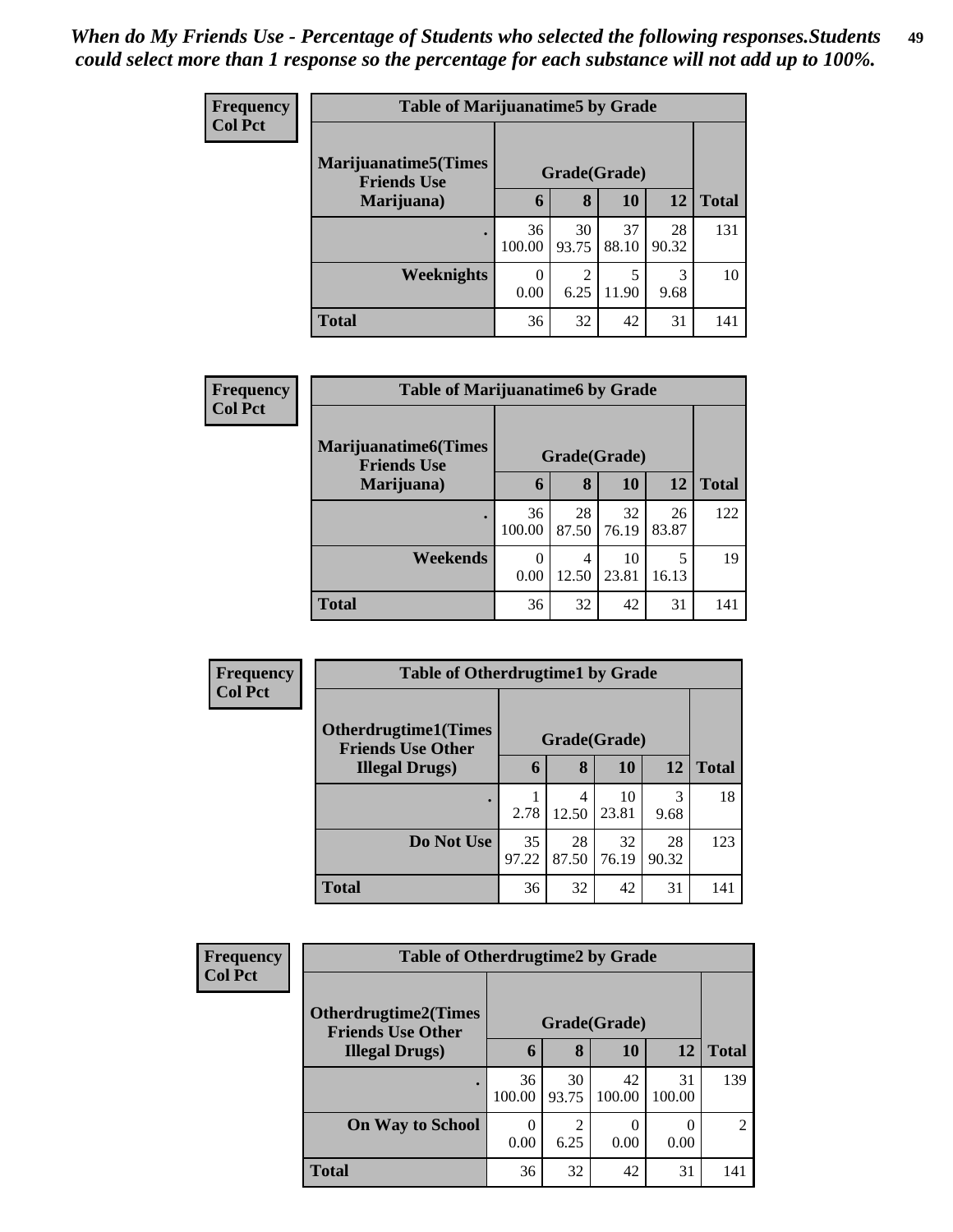| <b>Frequency</b> | <b>Table of Otherdrugtime3 by Grade</b>                  |              |             |              |              |              |
|------------------|----------------------------------------------------------|--------------|-------------|--------------|--------------|--------------|
| <b>Col Pct</b>   | <b>Otherdrugtime3</b> (Times<br><b>Friends Use Other</b> |              |             | Grade(Grade) |              |              |
|                  | <b>Illegal Drugs</b> )                                   | $\mathbf b$  | 8           | 10           | 12           | <b>Total</b> |
|                  |                                                          | 36<br>100.00 | 31<br>96.88 | 42<br>100.00 | 31<br>100.00 | 140          |
|                  | <b>During School</b>                                     | 0.00         | 3.13        | 0<br>0.00    | 0<br>0.00    |              |
|                  | <b>Total</b>                                             | 36           | 32          | 42           | 31           | 141          |

| Frequency      |                                                                 | <b>Table of Otherdrugtime4 by Grade</b> |             |              |                  |                |  |  |
|----------------|-----------------------------------------------------------------|-----------------------------------------|-------------|--------------|------------------|----------------|--|--|
| <b>Col Pct</b> | <b>Otherdrugtime4(Times</b><br><b>Friends Use Other Illegal</b> | Grade(Grade)                            |             |              |                  |                |  |  |
|                | Drugs)                                                          |                                         | 8           | <b>10</b>    | 12               | <b>Total</b>   |  |  |
|                |                                                                 | 36<br>100.00                            | 30<br>93.75 | 42<br>100.00 | 31<br>100.00     | 139            |  |  |
|                | <b>On Way Home From School</b>                                  | $\theta$<br>0.00                        | 2<br>6.25   | 0.00         | $\Omega$<br>0.00 | $\overline{2}$ |  |  |
|                | <b>Total</b>                                                    | 36                                      | 32          | 42           | 31               | 141            |  |  |

| <b>Frequency</b> | <b>Table of Otherdrugtime5 by Grade</b>                  |              |                        |             |             |              |
|------------------|----------------------------------------------------------|--------------|------------------------|-------------|-------------|--------------|
| <b>Col Pct</b>   | <b>Otherdrugtime5</b> (Times<br><b>Friends Use Other</b> | Grade(Grade) |                        |             |             |              |
|                  | <b>Illegal Drugs</b> )                                   | 6            | 8                      | 10          | 12          | <b>Total</b> |
|                  |                                                          | 35<br>97.22  | 30<br>93.75            | 41<br>97.62 | 29<br>93.55 | 135          |
|                  | Weeknights                                               | 2.78         | $\overline{c}$<br>6.25 | 2.38        | 2<br>6.45   | 6            |
|                  | <b>Total</b>                                             | 36           | 32                     | 42          | 31          | 141          |

| Frequency      | <b>Table of Otherdrugtime6 by Grade</b>                  |              |             |             |             |              |
|----------------|----------------------------------------------------------|--------------|-------------|-------------|-------------|--------------|
| <b>Col Pct</b> | <b>Otherdrugtime6</b> (Times<br><b>Friends Use Other</b> | Grade(Grade) |             |             |             |              |
|                | <b>Illegal Drugs</b> )                                   | $\mathbf b$  | 8           | 10          | 12          | <b>Total</b> |
|                | $\bullet$                                                | 35<br>97.22  | 28<br>87.50 | 32<br>76.19 | 28<br>90.32 | 123          |
|                | Weekends                                                 | 2.78         | 4<br>12.50  | 10<br>23.81 | 3<br>9.68   | 18           |
|                | <b>Total</b>                                             | 36           | 32          | 42          | 31          | 141          |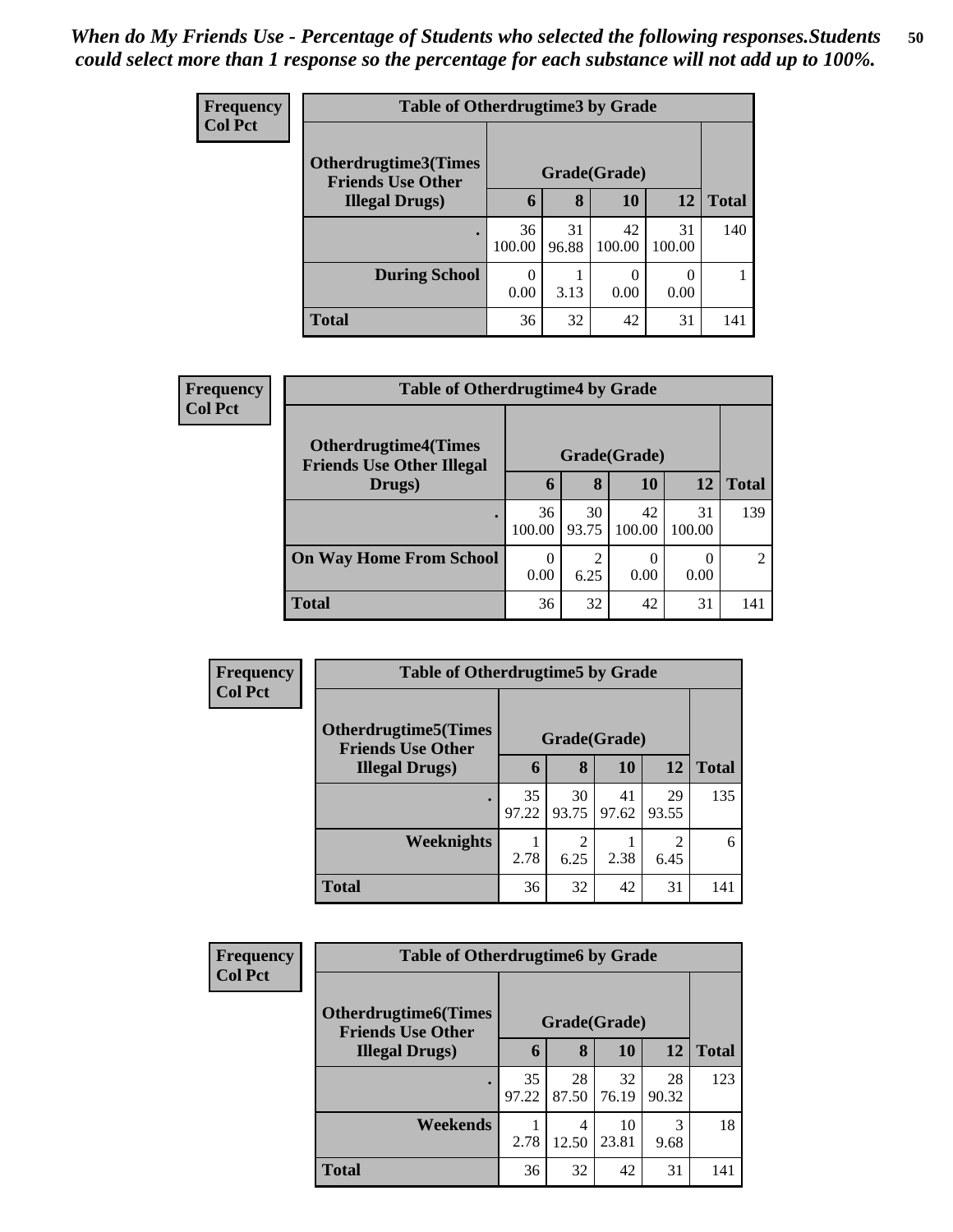| <b>Frequency</b> | <b>Table of Educationalcohol by Grade</b>                                                                                     |             |             |                    |             |              |
|------------------|-------------------------------------------------------------------------------------------------------------------------------|-------------|-------------|--------------------|-------------|--------------|
| <b>Col Pct</b>   | Educationalcohol(I<br>have been taught<br>about alcohol,<br>tobacco,<br>and other drugs<br>within the last<br>year at school) | 6           | 8           | Grade(Grade)<br>10 | 12          | <b>Total</b> |
|                  | Yes                                                                                                                           | 31<br>86.11 | 27<br>84.38 | 29<br>69.05        | 21<br>67.74 | 108          |
|                  | N <sub>0</sub>                                                                                                                | 5<br>13.89  | 5<br>15.63  | 13<br>30.95        | 10<br>32.26 | 33           |
|                  | <b>Total</b>                                                                                                                  | 36          | 32          | 42                 | 31          | 141          |

| <b>Frequency</b> |                              | <b>Table of Eversmoked by Grade</b> |              |             |             |              |  |  |
|------------------|------------------------------|-------------------------------------|--------------|-------------|-------------|--------------|--|--|
| <b>Col Pct</b>   | Eversmoked(I)<br>have smoked |                                     | Grade(Grade) |             |             |              |  |  |
|                  | a cigarette)                 | 6                                   | 8            | 10          | 12          | <b>Total</b> |  |  |
|                  | <b>Yes</b>                   | 0<br>0.00                           | 9<br>28.13   | 13<br>30.95 | 15<br>48.39 | 37           |  |  |
|                  | N <sub>0</sub>               | 36<br>100.00                        | 23<br>71.88  | 29<br>69.05 | 16<br>51.61 | 104          |  |  |
|                  | <b>Total</b>                 | 36                                  | 32           | 42          | 31          | 141          |  |  |

| <b>Frequency</b> | <b>Table of Drovedrinking by Grade</b>                                          |               |                                  |                          |             |                |
|------------------|---------------------------------------------------------------------------------|---------------|----------------------------------|--------------------------|-------------|----------------|
| <b>Col Pct</b>   | Drovedrinking(In<br>the past 30 days I<br>have driven a car<br>or other vehicle |               | Grade(Grade)                     |                          |             |                |
|                  | while I was<br>drinking alcohol)                                                | 6             | 8                                | 10                       | 12          | <b>Total</b>   |
|                  | Yes                                                                             | $\Omega$<br>٠ | $\theta$<br>٠                    | 2.38                     | 3.23        | $\mathfrak{D}$ |
|                  | N <sub>0</sub>                                                                  | $\Omega$<br>٠ | $\Omega$<br>$\ddot{\phantom{0}}$ | 41<br>97.62              | 30<br>96.77 | 71             |
|                  | <b>Total</b>                                                                    | $\Omega$      | 0                                | 42                       | 31          | 73             |
|                  |                                                                                 |               |                                  | Frequency Missing $= 68$ |             |                |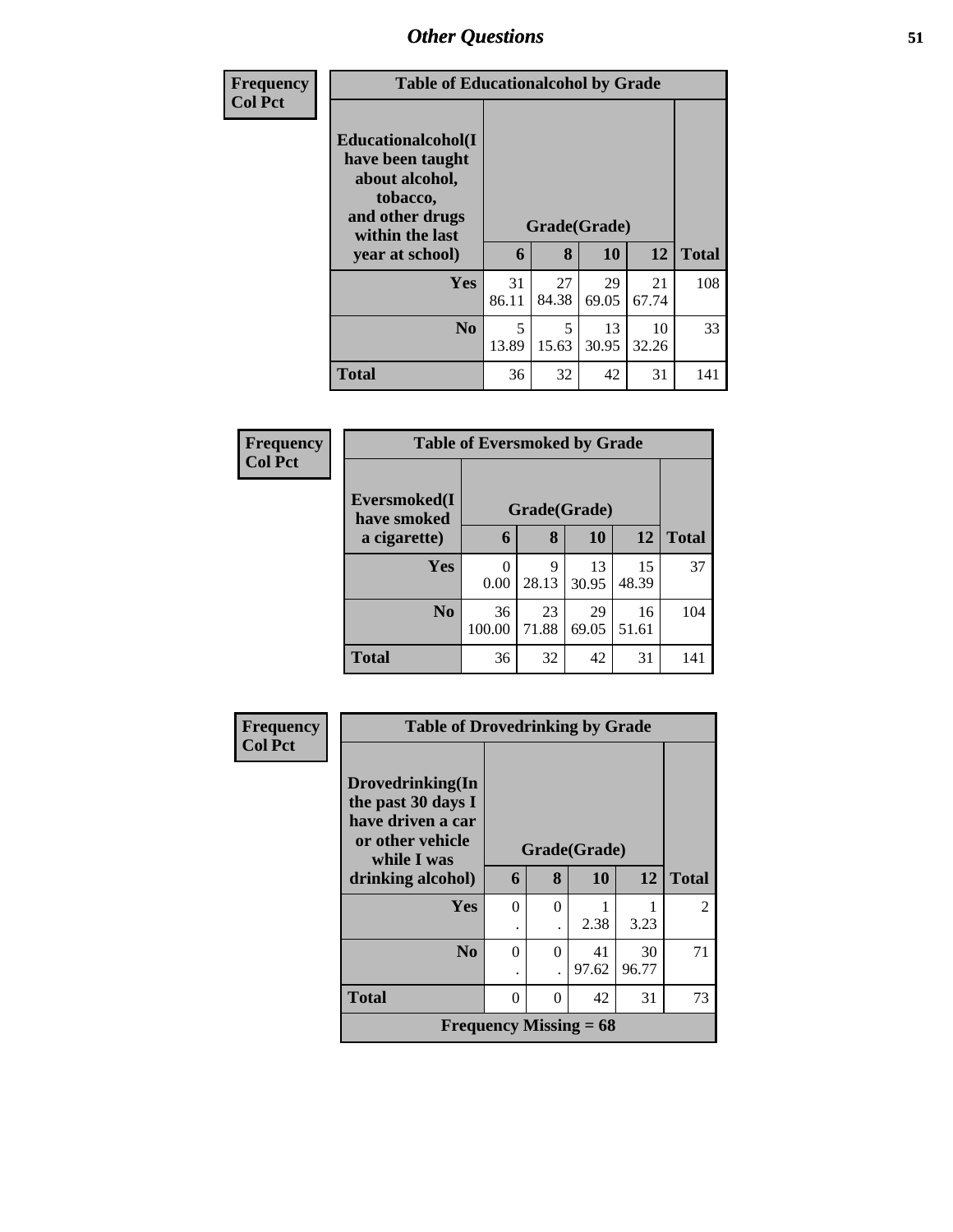| <b>Frequency</b> |                                                                                                                        | <b>Table of Rodedrinking by Grade</b> |             |                    |             |              |  |  |  |
|------------------|------------------------------------------------------------------------------------------------------------------------|---------------------------------------|-------------|--------------------|-------------|--------------|--|--|--|
| <b>Col Pct</b>   | Rodedrinking(In<br>the past 30 days<br>I have ridden in<br>a car with a<br>driver who had<br>been drinking<br>alcohol) | 6                                     | 8           | Grade(Grade)<br>10 | 12          | <b>Total</b> |  |  |  |
|                  | <b>Yes</b>                                                                                                             | 2<br>5.56                             | 5<br>15.63  | 7<br>16.67         | 3<br>9.68   | 17           |  |  |  |
|                  | N <sub>0</sub>                                                                                                         | 34<br>94.44                           | 27<br>84.38 | 35<br>83.33        | 28<br>90.32 | 124          |  |  |  |
|                  | <b>Total</b>                                                                                                           | 36                                    | 32          | 42                 | 31          | 141          |  |  |  |

| <b>Frequency</b> | <b>Table of Drugsschool by Grade</b>                                                                                                   |             |                   |                                     |              |              |
|------------------|----------------------------------------------------------------------------------------------------------------------------------------|-------------|-------------------|-------------------------------------|--------------|--------------|
| <b>Col Pct</b>   | <b>Drugsschool</b> (During<br>the past 12 months,<br>I have been offered,<br>sold,<br>or given illegal<br>drugs on school<br>property) | 6           | Grade(Grade)<br>8 | <b>10</b>                           | 12           | <b>Total</b> |
|                  | <b>Yes</b>                                                                                                                             | 2.78        | 0<br>0.00         | $\mathcal{D}_{\mathcal{L}}$<br>4.76 | 0<br>0.00    | 3            |
|                  | No.                                                                                                                                    | 35<br>97.22 | 32<br>100.00      | 40<br>95.24                         | 31<br>100.00 | 138          |
|                  | <b>Total</b>                                                                                                                           | 36          | 32                | 42                                  | 31           | 141          |

| <b>Frequency</b> | <b>Table of Helpbullied by Grade</b>                              |                       |                                    |                  |                  |                    |  |
|------------------|-------------------------------------------------------------------|-----------------------|------------------------------------|------------------|------------------|--------------------|--|
| <b>Col Pct</b>   | Helpbullied(I)<br>would help<br>someone who was<br>being bullied) |                       | Grade(Grade)<br>8<br>10<br>12<br>6 |                  |                  |                    |  |
|                  | <b>Strongly Agree</b>                                             | 25                    | 19                                 | 26               | 22               | <b>Total</b><br>92 |  |
|                  |                                                                   | 69.44                 | 59.38                              | 61.90            | 70.97            |                    |  |
|                  | <b>Somewhat Agree</b>                                             | 8<br>22.22            | 11<br>34.38                        | 14<br>33.33      | 9<br>29.03       | 42                 |  |
|                  | <b>Somewhat Disagree</b>                                          | 0<br>0.00             | 3.13                               | $\Omega$<br>0.00 | $\Omega$<br>0.00 |                    |  |
|                  | <b>Strongly Disagree</b>                                          | $\mathcal{F}$<br>8.33 | 3.13                               | 2<br>4.76        | 0<br>0.00        | 6                  |  |
|                  | Total                                                             | 36                    | 32                                 | 42               | 31               | 141                |  |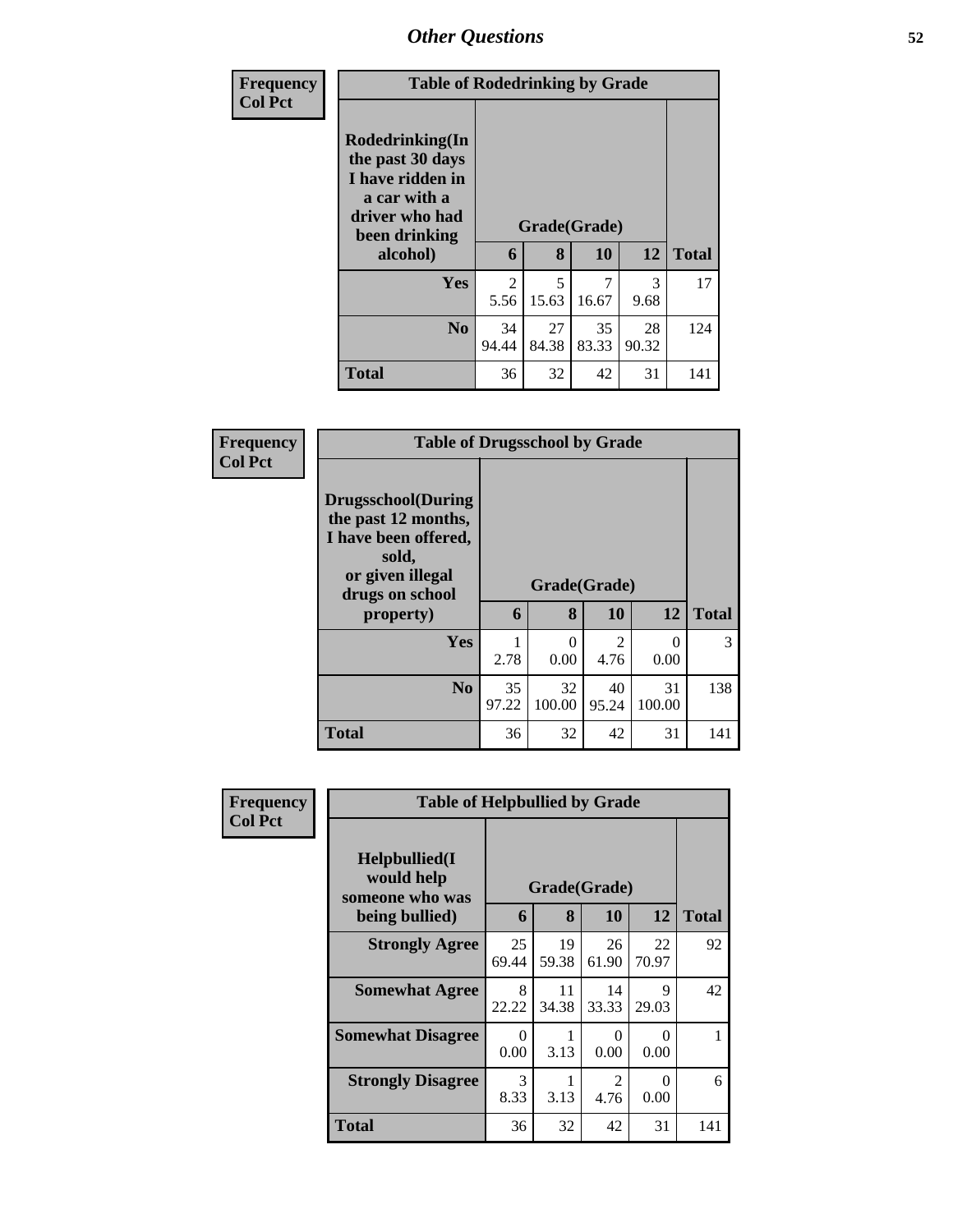| <b>Frequency</b> |              |                             | <b>Table of Grade by Bingedrinking</b>                                                 |                              |                   |                        |                        |                        |              |
|------------------|--------------|-----------------------------|----------------------------------------------------------------------------------------|------------------------------|-------------------|------------------------|------------------------|------------------------|--------------|
| <b>Row Pct</b>   |              |                             | Bingedrinking(I have drunk five or more<br>drinks of alcohol at one sitting during the |                              | last 30 days)     |                        |                        |                        |              |
|                  | Grade(Grade) | $\mathbf{0}$<br><b>Days</b> | 1 or<br>$\overline{2}$<br>days                                                         | 3 <sub>to</sub><br>5<br>days | 6 to<br>9<br>days | 10<br>to<br>19<br>days | 20<br>to<br>29<br>days | All<br>30<br>days      | <b>Total</b> |
|                  | 6            | 35<br>97.22                 | 1<br>2.78                                                                              | $\Omega$<br>0.00             | $\Omega$<br>0.00  | $\Omega$<br>0.00       | $\Omega$<br>0.00       | $\Omega$<br>0.00       | 36           |
|                  | 8            | 29<br>90.63                 | $\Omega$<br>0.00                                                                       | $\Omega$<br>0.00             | 1<br>3.13         | $\Omega$<br>0.00       | $\Omega$<br>0.00       | $\mathfrak{D}$<br>6.25 | 32           |
|                  | 10           | 40<br>95.24                 | $\Omega$<br>0.00                                                                       | $\Omega$<br>0.00             | 1<br>2.38         | $\Omega$<br>0.00       | $\Omega$<br>0.00       | 1<br>2.38              | 42           |
|                  | 12           | 26<br>83.87                 | $\Omega$<br>0.00                                                                       | 1<br>3.23                    | $\Omega$<br>0.00  | 3.23                   | $\overline{2}$<br>6.45 | 3.23                   | 31           |
|                  | <b>Total</b> | 130                         | 1                                                                                      | 1                            | $\overline{2}$    | 1                      | 2                      | 4                      | 141          |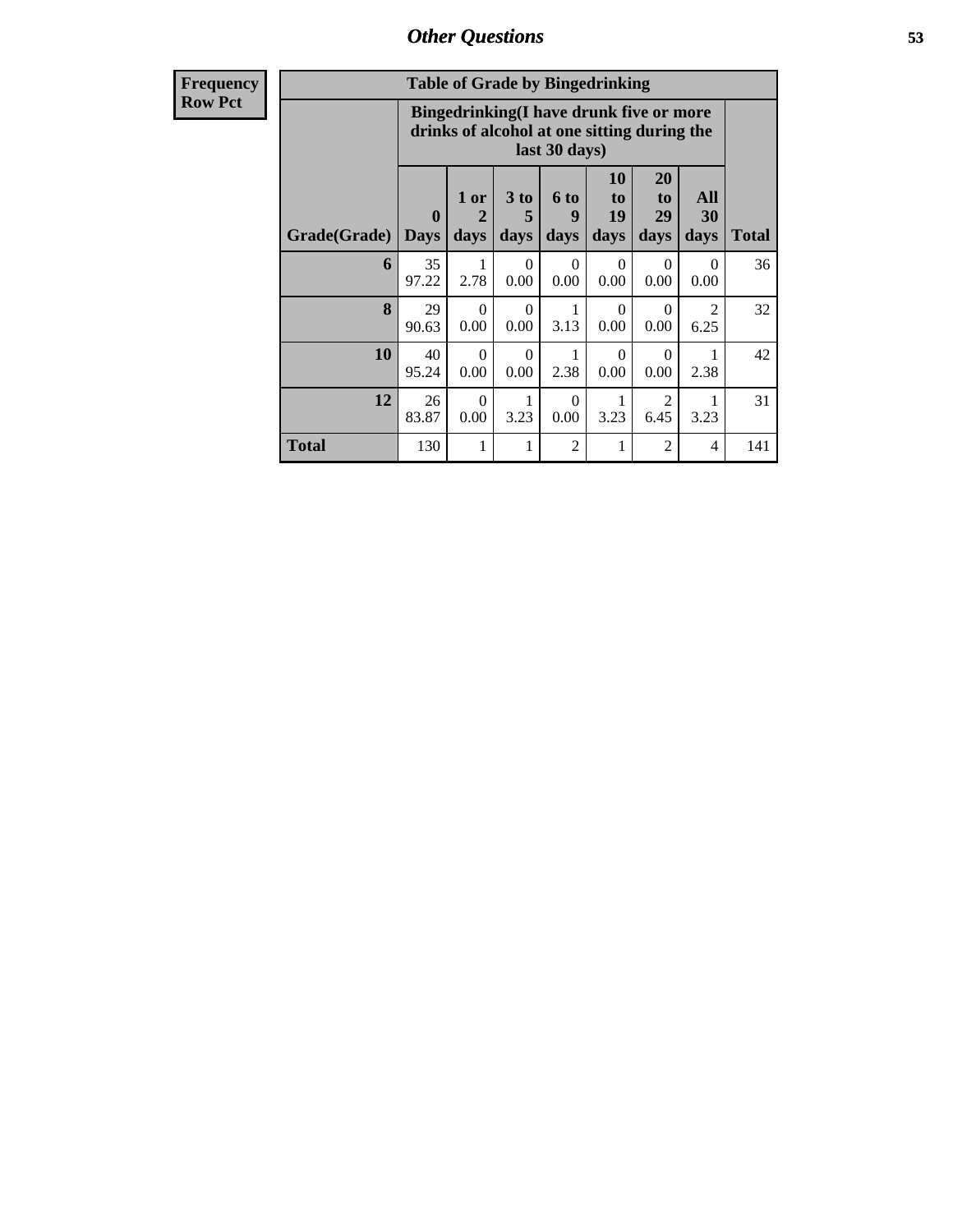**Frequency Row Pct**

| <b>Table of Grade by Dairy</b> |                          |                                                                 |                                    |                                    |              |  |  |
|--------------------------------|--------------------------|-----------------------------------------------------------------|------------------------------------|------------------------------------|--------------|--|--|
|                                |                          | Dairy (I eat at least 3 servings of dairy<br>products each day) |                                    |                                    |              |  |  |
| Grade(Grade)                   | <b>Strongly</b><br>Agree | <b>Somewhat</b><br>Agree                                        | <b>Somewhat</b><br><b>Disagree</b> | <b>Strongly</b><br><b>Disagree</b> | <b>Total</b> |  |  |
| 6                              | 16<br>44.44              | 12<br>33.33                                                     | 3<br>8.33                          | 5<br>13.89                         | 36           |  |  |
| 8                              | 9<br>28.13               | 18<br>56.25                                                     | 4<br>12.50                         | 3.13                               | 32           |  |  |
| 10                             | 14<br>33.33              | 17<br>40.48                                                     | 6<br>14.29                         | 5<br>11.90                         | 42           |  |  |
| 12                             | 13<br>41.94              | 13<br>41.94                                                     | 5<br>16.13                         | 0<br>0.00                          | 31           |  |  |
| <b>Total</b>                   | 52                       | 60                                                              | 18                                 | 11                                 | 141          |  |  |

**Frequency Row Pct**

Г

| <b>Table of Grade by Fruitveg</b> |                          |                                                                          |                                    |                                    |              |  |  |  |
|-----------------------------------|--------------------------|--------------------------------------------------------------------------|------------------------------------|------------------------------------|--------------|--|--|--|
|                                   |                          | Fruitveg(I eat at least 5 servings of fruits<br>and vegetables each day) |                                    |                                    |              |  |  |  |
| Grade(Grade)                      | <b>Strongly</b><br>Agree | Somewhat<br>Agree                                                        | <b>Somewhat</b><br><b>Disagree</b> | <b>Strongly</b><br><b>Disagree</b> | <b>Total</b> |  |  |  |
| 6                                 | 6<br>16.67               | 17<br>47.22                                                              | 9<br>25.00                         | 4<br>11.11                         | 36           |  |  |  |
| 8                                 | 5<br>15.63               | 14<br>43.75                                                              | 8<br>25.00                         | 5<br>15.63                         | 32           |  |  |  |
| 10                                | 7<br>16.67               | 16<br>38.10                                                              | 14<br>33.33                        | $\overline{\phantom{0}}$<br>11.90  | 42           |  |  |  |
| 12                                | 9<br>29.03               | 8<br>25.81                                                               | 11<br>35.48                        | $\mathcal{R}$<br>9.68              | 31           |  |  |  |
| <b>Total</b>                      | 27                       | 55                                                                       | 42                                 | 17                                 | 141          |  |  |  |

| <b>Table of Grade by Cafeteriahealthy</b> |                          |                                                                      |                                    |                                    |              |  |  |  |
|-------------------------------------------|--------------------------|----------------------------------------------------------------------|------------------------------------|------------------------------------|--------------|--|--|--|
|                                           |                          | Cafeteriahealthy(School meals in my<br>school cafeteria are healthy) |                                    |                                    |              |  |  |  |
| Grade(Grade)                              | <b>Strongly</b><br>Agree | <b>Somewhat</b><br>Agree                                             | <b>Somewhat</b><br><b>Disagree</b> | <b>Strongly</b><br><b>Disagree</b> | <b>Total</b> |  |  |  |
| 6                                         | 17<br>47.22              | 13<br>36.11                                                          | 5<br>13.89                         | 2.78                               | 36           |  |  |  |
| 8                                         | 6<br>18.75               | 13<br>40.63                                                          | 4<br>12.50                         | 9<br>28.13                         | 32           |  |  |  |
| 10                                        | 5<br>11.90               | 20<br>47.62                                                          | 4<br>9.52                          | 13<br>30.95                        | 42           |  |  |  |
| 12                                        | 6<br>19.35               | 11<br>35.48                                                          | 4<br>12.90                         | 10<br>32.26                        | 31           |  |  |  |
| <b>Total</b>                              | 34                       | 57                                                                   | 17                                 | 33                                 | 141          |  |  |  |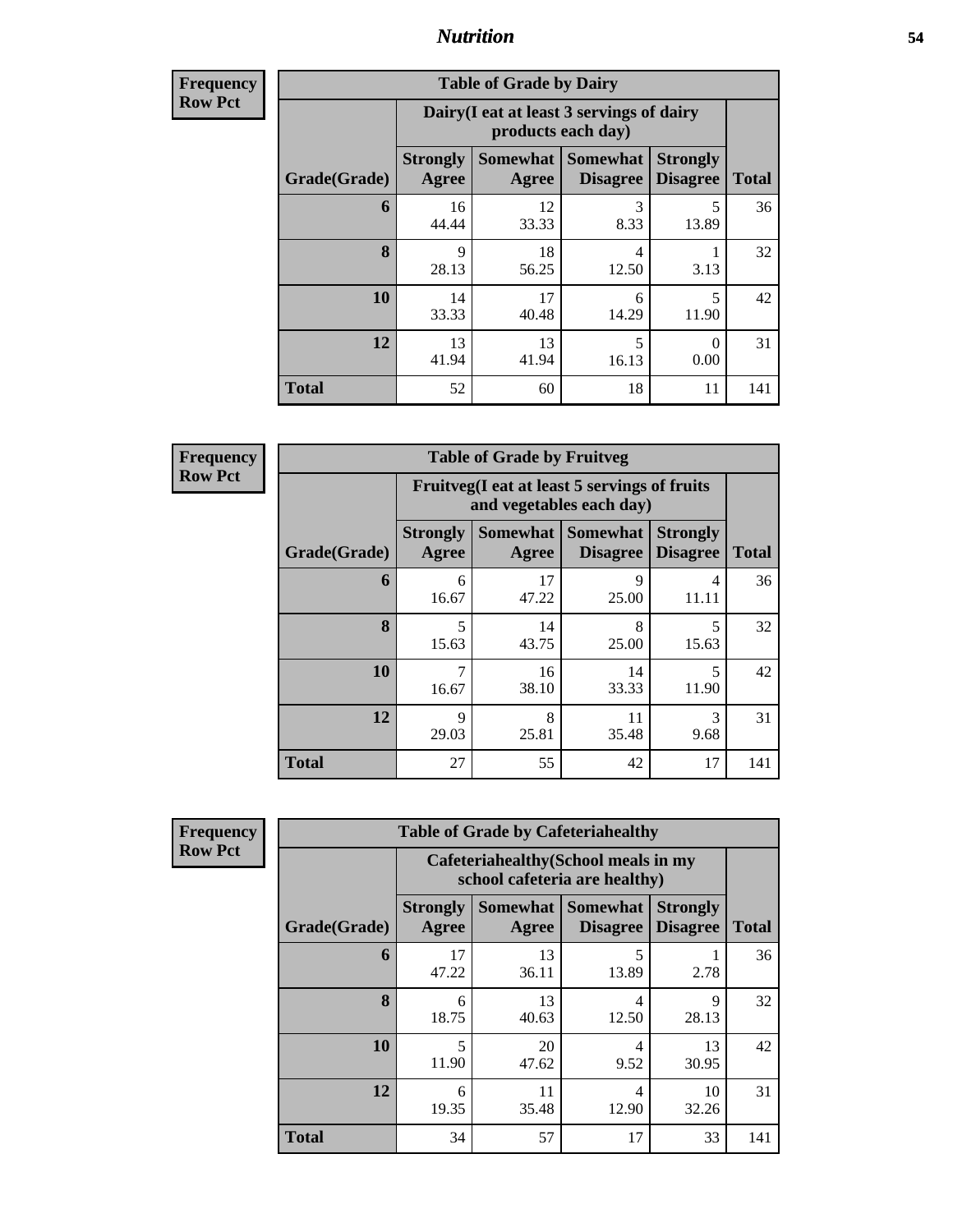| Frequency<br><b>Row Pct</b> |  |
|-----------------------------|--|
|                             |  |

| <b>Table of Grade by Cafeterianutrition</b> |                          |                                                                                           |                                               |                                    |              |  |  |
|---------------------------------------------|--------------------------|-------------------------------------------------------------------------------------------|-----------------------------------------------|------------------------------------|--------------|--|--|
|                                             |                          | <b>Cafeterianutrition</b> (Facts about nutrition<br>are available in my school cafeteria) |                                               |                                    |              |  |  |
| Grade(Grade)                                | <b>Strongly</b><br>Agree | Agree                                                                                     | <b>Somewhat   Somewhat</b><br><b>Disagree</b> | <b>Strongly</b><br><b>Disagree</b> | <b>Total</b> |  |  |
| 6                                           | 22<br>61.11              | 12<br>33.33                                                                               | 2<br>5.56                                     | $\mathbf{0}$<br>0.00               | 36           |  |  |
| 8                                           | 12<br>37.50              | 14<br>43.75                                                                               | 4<br>12.50                                    | $\mathfrak{D}$<br>6.25             | 32           |  |  |
| 10                                          | 15<br>35.71              | 16<br>38.10                                                                               | 9<br>21.43                                    | $\mathfrak{D}$<br>4.76             | 42           |  |  |
| 12                                          | 22.58                    | 16<br>51.61                                                                               | 5<br>16.13                                    | 3<br>9.68                          | 31           |  |  |
| <b>Total</b>                                | 56                       | 58                                                                                        | 20                                            | 7                                  | 141          |  |  |

**Frequency Row Pct**

| <b>Table of Grade by Schoollunch</b> |                                 |                                                                 |                                          |                                    |              |  |  |
|--------------------------------------|---------------------------------|-----------------------------------------------------------------|------------------------------------------|------------------------------------|--------------|--|--|
|                                      |                                 | Schoollunch(I eat school lunch three or<br>more times per week) |                                          |                                    |              |  |  |
| Grade(Grade)                         | <b>Strongly</b><br><b>Agree</b> | Agree                                                           | Somewhat   Somewhat  <br><b>Disagree</b> | <b>Strongly</b><br><b>Disagree</b> | <b>Total</b> |  |  |
| 6                                    | 24<br>66.67                     | 5<br>13.89                                                      | 3<br>8.33                                | 4<br>11.11                         | 36           |  |  |
| 8                                    | 19<br>59.38                     | 21.88                                                           | $\mathfrak{D}$<br>6.25                   | 4<br>12.50                         | 32           |  |  |
| 10                                   | 29<br>69.05                     | 8<br>19.05                                                      | $\mathfrak{D}$<br>4.76                   | 3<br>7.14                          | 42           |  |  |
| 12                                   | 15<br>48.39                     | $\mathbf Q$<br>29.03                                            | $\overline{2}$<br>6.45                   | 5<br>16.13                         | 31           |  |  |
| <b>Total</b>                         | 87                              | 29                                                              | 9                                        | 16                                 | 141          |  |  |

| <b>Table of Grade by Foodchoices</b> |                          |                                                                    |                                    |                                    |              |  |  |
|--------------------------------------|--------------------------|--------------------------------------------------------------------|------------------------------------|------------------------------------|--------------|--|--|
|                                      |                          | Foodchoices(I make healthy food choices in<br>my school cafeteria) |                                    |                                    |              |  |  |
| Grade(Grade)                         | <b>Strongly</b><br>Agree | <b>Somewhat</b><br>Agree                                           | <b>Somewhat</b><br><b>Disagree</b> | <b>Strongly</b><br><b>Disagree</b> | <b>Total</b> |  |  |
| 6                                    | 14<br>38.89              | 16<br>44.44                                                        | 5<br>13.89                         | 2.78                               | 36           |  |  |
| 8                                    | 10<br>31.25              | 15<br>46.88                                                        | 6<br>18.75                         | 3.13                               | 32           |  |  |
| 10                                   | 11<br>26.19              | 22<br>52.38                                                        | 3<br>7.14                          | 6<br>14.29                         | 42           |  |  |
| 12                                   | 6<br>19.35               | 13<br>41.94                                                        | 6<br>19.35                         | 6<br>19.35                         | 31           |  |  |
| <b>Total</b>                         | 41                       | 66                                                                 | 20                                 | 14                                 | 141          |  |  |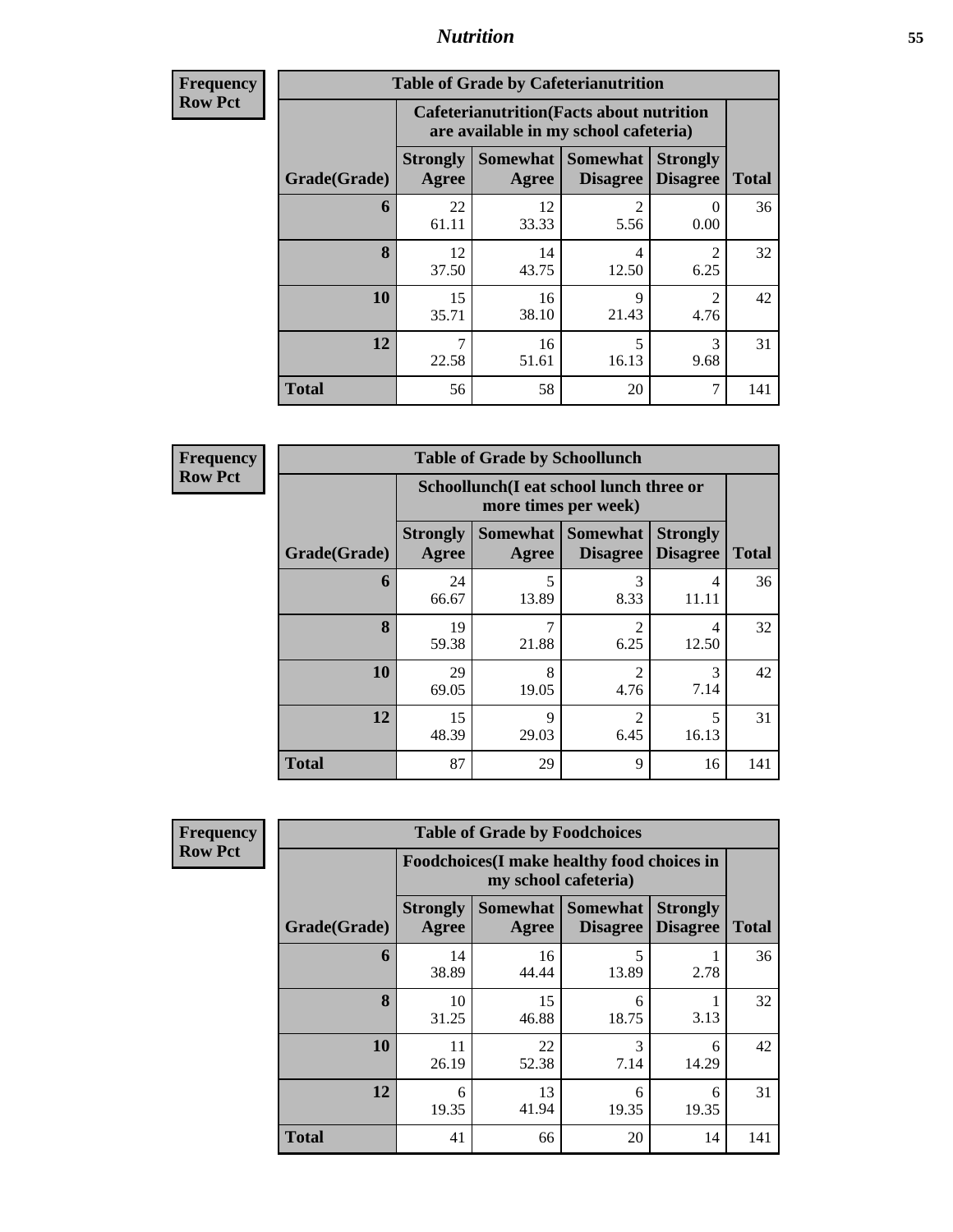| <b>Frequency</b><br>Row Pct |
|-----------------------------|
|                             |

| <b>Table of Grade by Wholewheat</b> |                                                                                                             |                     |                             |                                    |              |  |  |  |
|-------------------------------------|-------------------------------------------------------------------------------------------------------------|---------------------|-----------------------------|------------------------------------|--------------|--|--|--|
|                                     | Wholewheat (There are whole wheat and<br>multigrain breads and cereals available in<br>my school cafeteria) |                     |                             |                                    |              |  |  |  |
| Grade(Grade)                        | <b>Strongly</b><br>Agree                                                                                    | Somewhat  <br>Agree | Somewhat<br><b>Disagree</b> | <b>Strongly</b><br><b>Disagree</b> | <b>Total</b> |  |  |  |
| 6                                   | 23<br>63.89                                                                                                 | 7<br>19.44          | 6<br>16.67                  | ∩<br>0.00                          | 36           |  |  |  |
| 8                                   | 12<br>37.50                                                                                                 | 12<br>37.50         | 4<br>12.50                  | 4<br>12.50                         | 32           |  |  |  |
| 10                                  | 20<br>47.62                                                                                                 | 16<br>38.10         | 2.38                        | $\overline{\phantom{0}}$<br>11.90  | 42           |  |  |  |
| 12                                  | 13<br>41.94                                                                                                 | 12<br>38.71         | 5<br>16.13                  | 3.23                               | 31           |  |  |  |
| <b>Total</b>                        | 68                                                                                                          | 47                  | 16                          | 10                                 | 141          |  |  |  |

| <b>Table of Grade by Healthyvending</b> |                                                                                                                          |             |                                             |                                    |              |  |  |
|-----------------------------------------|--------------------------------------------------------------------------------------------------------------------------|-------------|---------------------------------------------|------------------------------------|--------------|--|--|
|                                         | Healthyvending (If only healthy snacks and<br>beverages were available in the vending<br>machines during the school day, |             |                                             |                                    |              |  |  |
| Grade(Grade)                            | <b>Strongly</b><br>Agree                                                                                                 | Agree       | <b>Somewhat Somewhat</b><br><b>Disagree</b> | <b>Strongly</b><br><b>Disagree</b> | <b>Total</b> |  |  |
| 6                                       | 15<br>41.67                                                                                                              | 15<br>41.67 | 3<br>8.33                                   | $\mathcal{R}$<br>8.33              | 36           |  |  |
| 8                                       | 10<br>31.25                                                                                                              | 15<br>46.88 | 3<br>9.38                                   | 4<br>12.50                         | 32           |  |  |
| 10                                      | 10<br>23.81                                                                                                              | 13<br>30.95 | 3<br>7.14                                   | 16<br>38.10                        | 42           |  |  |
| 12                                      | 6<br>19.35                                                                                                               | 11<br>35.48 | $\mathfrak{D}$<br>6.45                      | 12<br>38.71                        | 31           |  |  |
| <b>Total</b>                            | 41                                                                                                                       | 54          | 11                                          | 35                                 | 141          |  |  |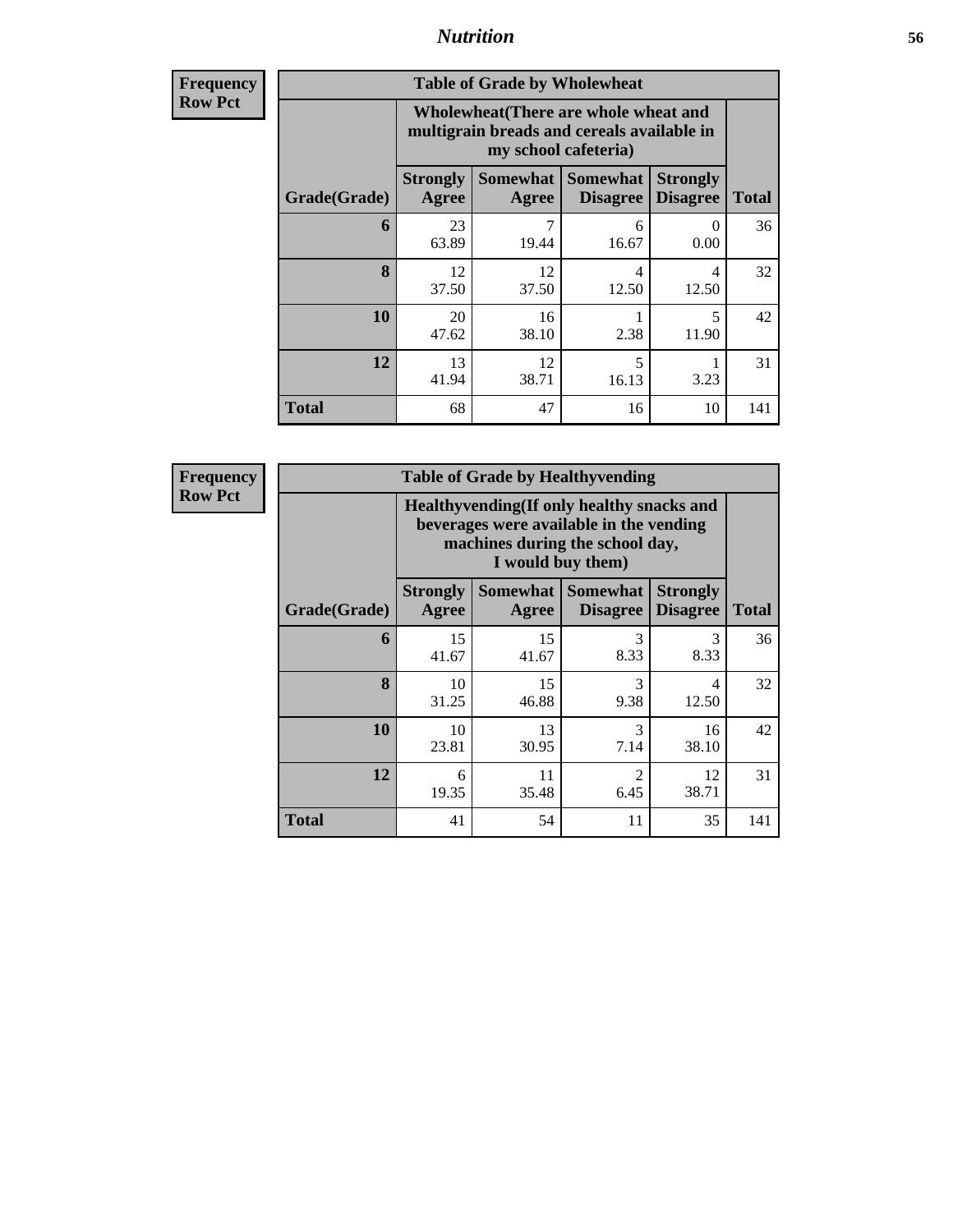| <b>Table of Grade by Schoolbreakfast</b> |                                                                                                                                         |             |                                        |                                    |              |  |  |
|------------------------------------------|-----------------------------------------------------------------------------------------------------------------------------------------|-------------|----------------------------------------|------------------------------------|--------------|--|--|
|                                          | Schoolbreakfast (If breakfast were<br>available at school,<br>but outside the cafeteria,<br>I would eat breakfast at school more often) |             |                                        |                                    |              |  |  |
| Grade(Grade)                             | <b>Strongly</b><br>Agree                                                                                                                | Agree       | Somewhat   Somewhat<br><b>Disagree</b> | <b>Strongly</b><br><b>Disagree</b> | <b>Total</b> |  |  |
| 6                                        | 13<br>36.11                                                                                                                             | 11<br>30.56 | $\mathfrak{D}$<br>5.56                 | 10<br>27.78                        | 36           |  |  |
| 8                                        | 14<br>43.75                                                                                                                             | 11<br>34.38 | 3<br>9.38                              | 4<br>12.50                         | 32           |  |  |
| 10                                       | 22<br>52.38                                                                                                                             | 11<br>26.19 | 3<br>7.14                              | 6<br>14.29                         | 42           |  |  |
| 12                                       | 19<br>61.29                                                                                                                             | 5<br>16.13  | $\mathfrak{D}$<br>6.45                 | 5<br>16.13                         | 31           |  |  |
| Total                                    | 68                                                                                                                                      | 38          | 10                                     | 25                                 | 141          |  |  |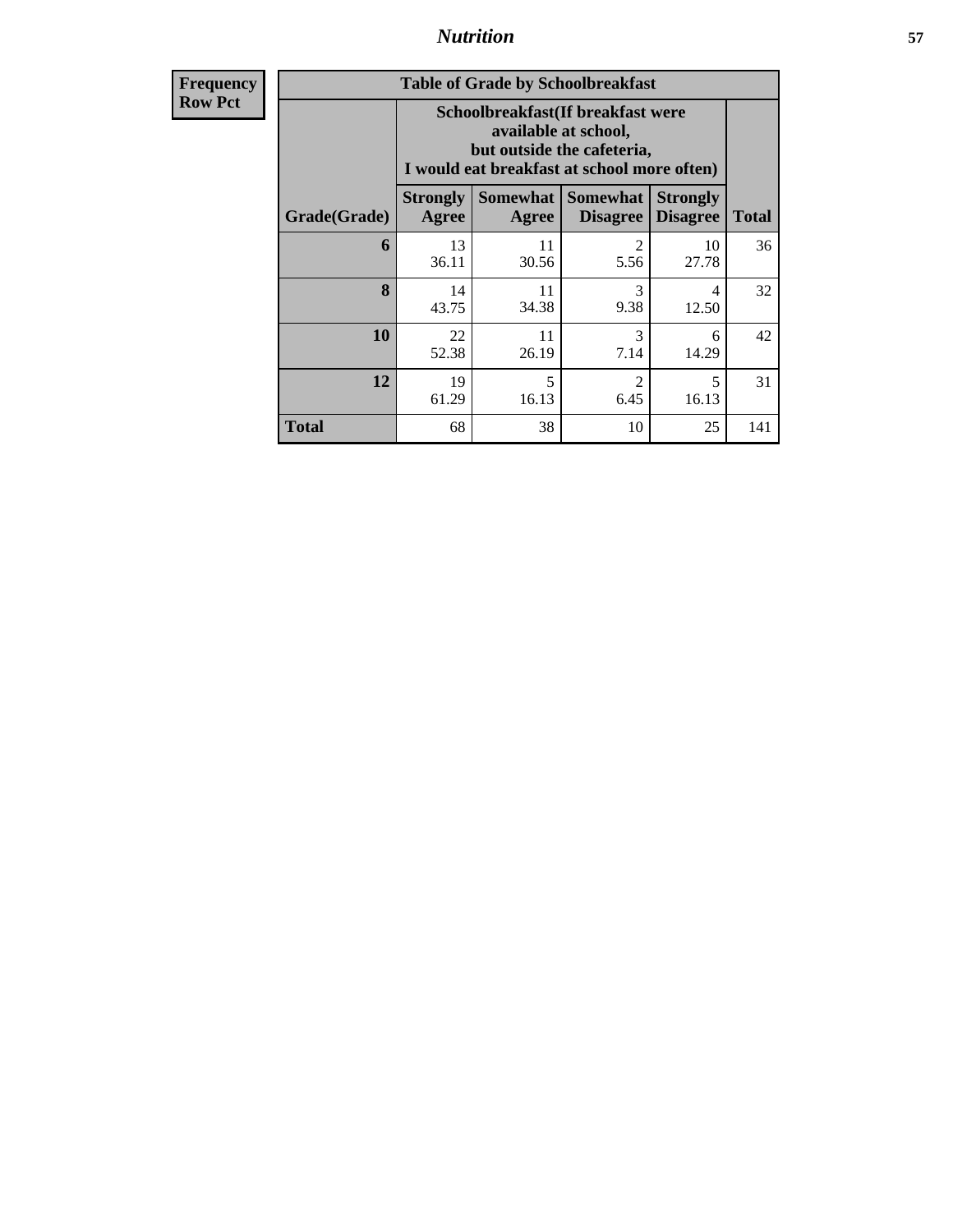| <b>Frequency</b> |                                                                                                           | <b>Table of Educationaids by Grade</b> |                   |             |             |              |  |  |
|------------------|-----------------------------------------------------------------------------------------------------------|----------------------------------------|-------------------|-------------|-------------|--------------|--|--|
| <b>Col Pct</b>   | <b>Educationaids</b> (I<br>have been<br>taught about<br><b>HIV/AIDS</b> at<br>school in the<br>past year) | 6                                      | Grade(Grade)<br>8 | 10          | 12          | <b>Total</b> |  |  |
|                  | <b>Yes</b>                                                                                                | 11                                     | 24                | 32          | 21          | 88           |  |  |
|                  |                                                                                                           | 30.56                                  | 75.00             | 76.19       | 67.74       |              |  |  |
|                  | N <sub>0</sub>                                                                                            | 25<br>69.44                            | 8<br>25.00        | 10<br>23.81 | 10<br>32.26 | 53           |  |  |
|                  | <b>Total</b>                                                                                              | 36                                     | 32                | 42          | 31          | 141          |  |  |

| Frequency      |                                                                                                                 | <b>Table of Educationcharacter by Grade</b> |             |              |             |     |  |  |  |
|----------------|-----------------------------------------------------------------------------------------------------------------|---------------------------------------------|-------------|--------------|-------------|-----|--|--|--|
| <b>Col Pct</b> | <b>Educationcharacter</b> (I<br>have been taught<br>about character<br>education in the past<br>year at school) | Grade(Grade)<br>6                           | <b>12</b>   | <b>Total</b> |             |     |  |  |  |
|                | <b>Yes</b>                                                                                                      | 30<br>83.33                                 | 25<br>78.13 | 37<br>88.10  | 25<br>80.65 | 117 |  |  |  |
|                | No.                                                                                                             | 6<br>16.67                                  | 7<br>21.88  | 5<br>11.90   | 6<br>19.35  | 24  |  |  |  |
|                | <b>Total</b>                                                                                                    | 36                                          | 32          | 42           | 31          | 141 |  |  |  |

| Frequency      |                                                  | <b>Table of Gradcoach1 by Grade</b> |              |             |             |              |  |  |
|----------------|--------------------------------------------------|-------------------------------------|--------------|-------------|-------------|--------------|--|--|
| <b>Col Pct</b> | Gradcoach1(I<br>know who my<br><b>Graduation</b> |                                     | Grade(Grade) |             |             |              |  |  |
|                | Coach is)                                        | 6                                   | 8            | 10          | 12          | <b>Total</b> |  |  |
|                | Yes                                              | 15<br>41.67                         | 26<br>81.25  | 30<br>71.43 | 28<br>90.32 | 99           |  |  |
|                | N <sub>0</sub>                                   | 21<br>58.33                         | 6<br>18.75   | 12<br>28.57 | 3<br>9.68   | 42           |  |  |
|                | <b>Total</b>                                     | 36                                  | 32           | 42          | 31          | 141          |  |  |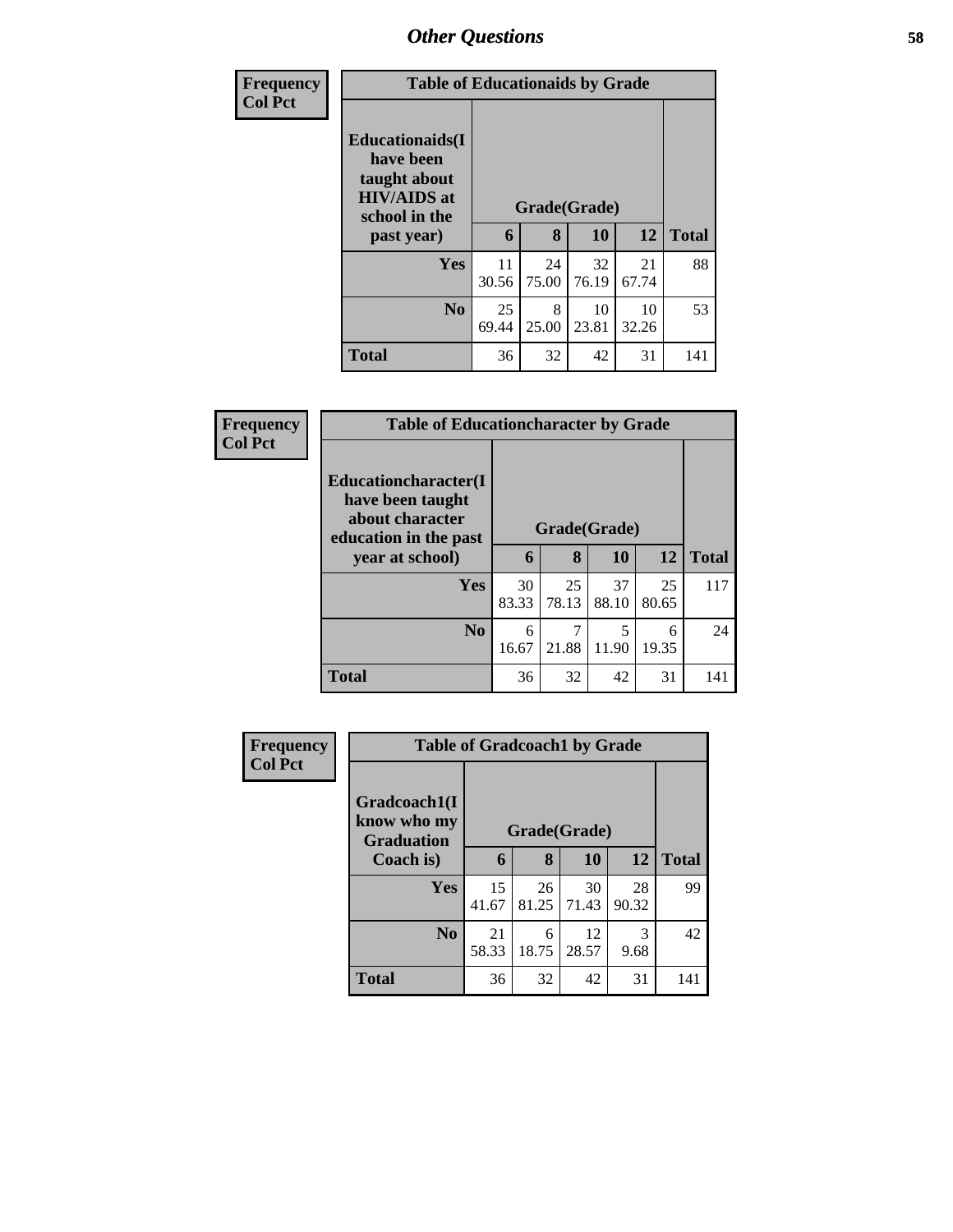| Frequency<br><b>Col Pct</b> |                                                           | <b>Table of Gradcoach2 by Grade</b> |             |             |             |              |  |  |  |
|-----------------------------|-----------------------------------------------------------|-------------------------------------|-------------|-------------|-------------|--------------|--|--|--|
|                             | Gradcoach2(I<br>have<br>contacted my<br><b>Graduation</b> | Grade(Grade)                        |             |             |             |              |  |  |  |
|                             | Coach)                                                    | 6                                   | 8           | 10          | <b>12</b>   | <b>Total</b> |  |  |  |
|                             | <b>Yes</b>                                                | 7<br>19.44                          | 9<br>28.13  | 8<br>19.05  | 24<br>77.42 | 48           |  |  |  |
|                             | N <sub>0</sub>                                            | 29<br>80.56                         | 23<br>71.88 | 34<br>80.95 | 7<br>22.58  | 93           |  |  |  |
|                             | <b>Total</b>                                              | 36                                  | 32          | 42          | 31          | 141          |  |  |  |

| Frequency      |                                                                             | <b>Table of Gradcoach3 by Grade</b> |             |             |             |              |  |  |
|----------------|-----------------------------------------------------------------------------|-------------------------------------|-------------|-------------|-------------|--------------|--|--|
| <b>Col Pct</b> | Gradcoach3(I<br>have received<br>assistance<br>from my<br><b>Graduation</b> | Grade(Grade)                        |             |             |             |              |  |  |
|                | <b>Coach</b> )                                                              | 6                                   | 8           | 10          | 12          | <b>Total</b> |  |  |
|                | Yes                                                                         | $\overline{2}$<br>5.56              | 4<br>12.50  | 7<br>16.67  | 24<br>77.42 | 37           |  |  |
|                | N <sub>0</sub>                                                              | 24<br>66.67                         | 13<br>40.63 | 8<br>19.05  | 2<br>6.45   | 47           |  |  |
|                | Don't know                                                                  | 10<br>27.78                         | 15<br>46.88 | 27<br>64.29 | 5<br>16.13  | 57           |  |  |
|                | <b>Total</b>                                                                | 36                                  | 32          | 42          | 31          | 141          |  |  |

| Frequency<br><b>Col Pct</b> |                                                                                                                                                                                        | <b>Table of Selfharm by Grade</b> |                                   |                           |             |              |
|-----------------------------|----------------------------------------------------------------------------------------------------------------------------------------------------------------------------------------|-----------------------------------|-----------------------------------|---------------------------|-------------|--------------|
|                             | <b>Selfharm</b> (During<br>the past 12<br>months,<br>I harmed myself<br>on purpose<br><b>Suicideconsider</b><br>During the past<br>12 months,<br>I seriously<br>considered<br>suicide) | 6                                 | 8                                 | Grade(Grade)<br><b>10</b> | 12          | <b>Total</b> |
|                             | Yes                                                                                                                                                                                    | $\Omega$<br>0.00                  | $\overline{\mathcal{A}}$<br>12.50 | 8<br>19.05                | 1<br>3.23   | 13           |
|                             | N <sub>0</sub>                                                                                                                                                                         | 36<br>100.00                      | 28<br>87.50                       | 34<br>80.95               | 30<br>96.77 | 128          |
|                             | <b>Total</b>                                                                                                                                                                           | 36                                | 32                                | 42                        | 31          | 141          |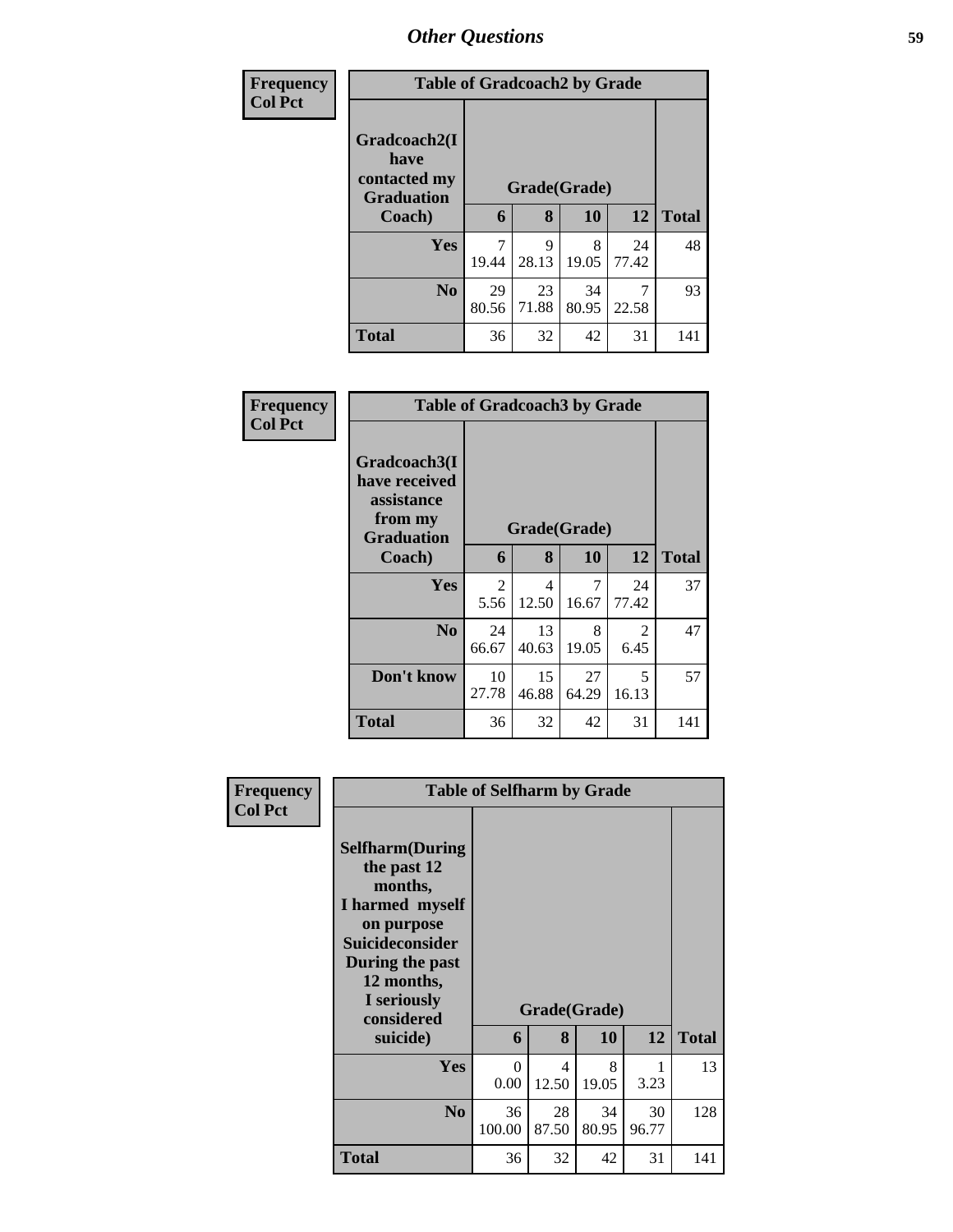| <b>Frequency</b> | <b>Table of Suicideconsider by Grade</b> |              |              |             |              |              |  |  |  |
|------------------|------------------------------------------|--------------|--------------|-------------|--------------|--------------|--|--|--|
| <b>Col Pct</b>   |                                          |              | Grade(Grade) |             |              |              |  |  |  |
|                  | Suicideconsider                          | 6            | 8            | 10          | 12           | <b>Total</b> |  |  |  |
|                  | Yes                                      | 0.00         | 3<br>9.38    | 4<br>9.52   | 0.00         | 7            |  |  |  |
|                  | N <sub>0</sub>                           | 36<br>100.00 | 29<br>90.63  | 38<br>90.48 | 31<br>100.00 | 134          |  |  |  |
|                  | <b>Total</b>                             | 36           | 32           | 42          | 31           | 141          |  |  |  |

| <b>Frequency</b> | <b>Table of Suicideattempt by Grade</b>              |              |             |             |              |              |
|------------------|------------------------------------------------------|--------------|-------------|-------------|--------------|--------------|
| <b>Col Pct</b>   | Suicideattempt(I<br>have attempted<br>suicide in the | Grade(Grade) |             |             |              |              |
|                  | last year)                                           | 6            | 8           | <b>10</b>   | 12           | <b>Total</b> |
|                  | <b>Yes</b>                                           | 0<br>0.00    | 3.13        | 4<br>9.52   | 0<br>0.00    | 5            |
|                  | N <sub>0</sub>                                       | 36<br>100.00 | 31<br>96.88 | 38<br>90.48 | 31<br>100.00 | 136          |
|                  | <b>Total</b>                                         | 36           | 32          | 42          | 31           | 141          |

| Frequency      | <b>Table of Instantmessaged by Grade</b>               |                       |             |             |             |              |
|----------------|--------------------------------------------------------|-----------------------|-------------|-------------|-------------|--------------|
| <b>Col Pct</b> | Instantmessaged(I<br>have instant<br>messaged people I | Grade(Grade)          |             |             |             |              |
|                | do not even know)                                      | 6                     | 8           | 10          | 12          | <b>Total</b> |
|                | <b>Yes</b>                                             | $\mathcal{R}$<br>8.33 | 10<br>31.25 | 15<br>35.71 | 14<br>45.16 | 42           |
|                | N <sub>0</sub>                                         | 33<br>91.67           | 22<br>68.75 | 27<br>64.29 | 17<br>54.84 | 99           |
|                | <b>Total</b>                                           | 36                    | 32          | 42          | 31          | 141          |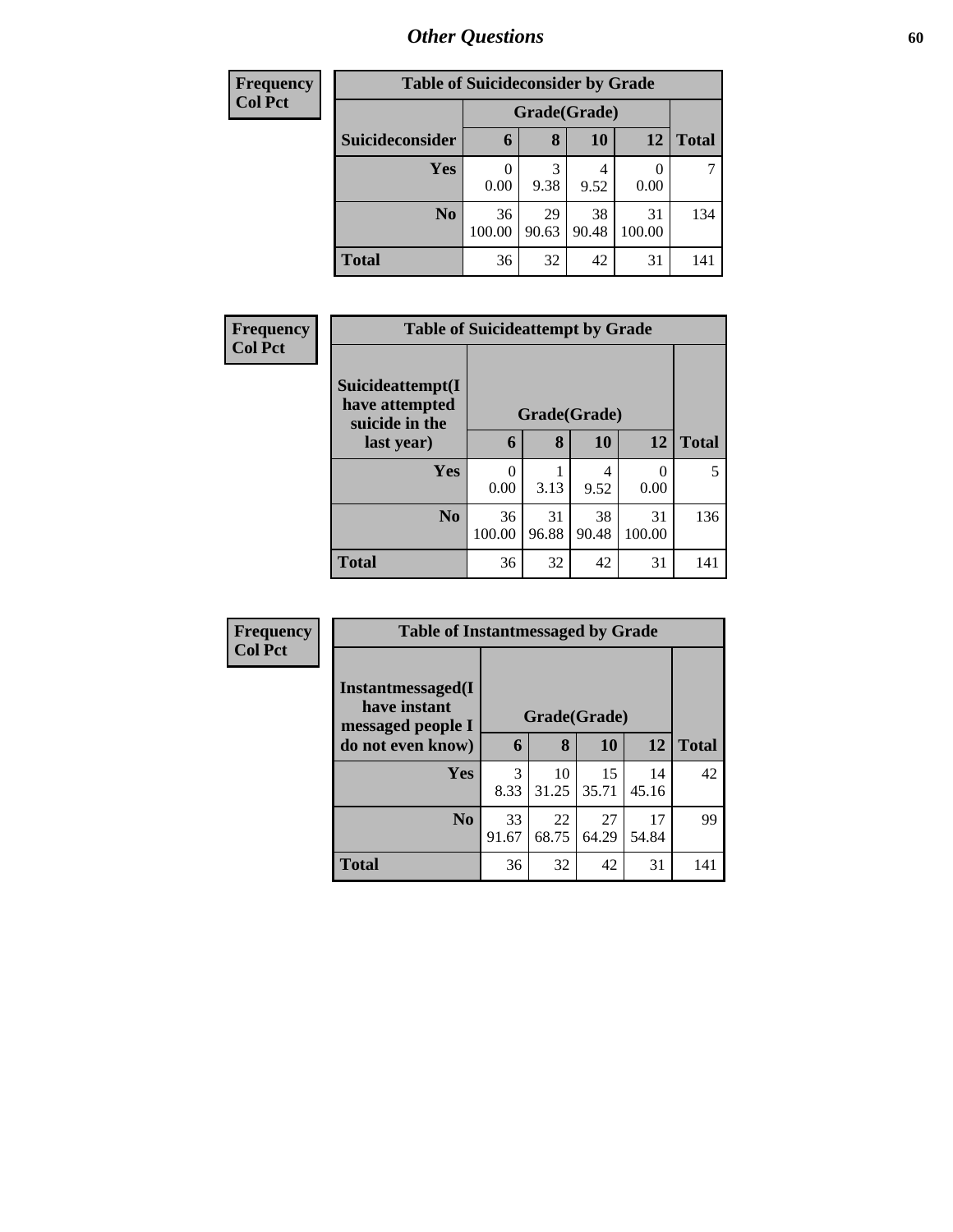| Frequency      | <b>Table of Getsalong by Grade</b>                  |              |                        |                                     |                  |              |  |
|----------------|-----------------------------------------------------|--------------|------------------------|-------------------------------------|------------------|--------------|--|
| <b>Col Pct</b> | Getsalong(I get<br>along with other<br>students and | Grade(Grade) |                        |                                     |                  |              |  |
|                | adults)                                             | 6            | 8                      | 10                                  | 12               | <b>Total</b> |  |
|                | <b>Strongly Agree</b>                               | 17<br>47.22  | 15<br>46.88            | 30<br>71.43                         | 22<br>70.97      | 84           |  |
|                | <b>Somewhat Agree</b>                               | 13<br>36.11  | 15<br>46.88            | 10<br>23.81                         | 8<br>25.81       | 46           |  |
|                | <b>Somewhat Disagree</b>                            | 3<br>8.33    | $\overline{2}$<br>6.25 | $\mathcal{D}_{\mathcal{L}}$<br>4.76 | 3.23             | 8            |  |
|                | <b>Strongly Disagree</b>                            | 3<br>8.33    | $\Omega$<br>0.00       | 0<br>0.00                           | $\Omega$<br>0.00 | 3            |  |
|                | Total                                               | 36           | 32                     | 42                                  | 31               | 141          |  |

| Frequency      | <b>Table of Safehome by Grade</b> |              |             |             |                       |              |  |  |
|----------------|-----------------------------------|--------------|-------------|-------------|-----------------------|--------------|--|--|
| <b>Col Pct</b> | Safehome(I feel                   | Grade(Grade) |             |             |                       |              |  |  |
|                | safe at home)                     | 6            | 8           | 10          | 12                    | <b>Total</b> |  |  |
|                | <b>Strongly Agree</b>             | 27<br>75.00  | 23<br>71.88 | 36<br>85.71 | 27<br>87.10           | 113          |  |  |
|                | <b>Somewhat Agree</b>             | 19.44        | 6<br>18.75  | 6<br>14.29  | $\mathcal{R}$<br>9.68 | 22           |  |  |
|                | <b>Somewhat Disagree</b>          | 2.78         | 3<br>9.38   | 0<br>0.00   | 3.23                  | 5            |  |  |
|                | <b>Strongly Disagree</b>          | 2.78         | 0<br>0.00   | 0<br>0.00   | 0.00                  |              |  |  |
|                | <b>Total</b>                      | 36           | 32          | 42          | 31                    | 141          |  |  |

| Frequency      |                                                                                                   | <b>Table of Adulttalk by Grade</b> |                   |             |             |              |
|----------------|---------------------------------------------------------------------------------------------------|------------------------------------|-------------------|-------------|-------------|--------------|
| <b>Col Pct</b> | <b>Adulttalk(I</b><br>know an<br>adult at<br>school that<br>I can talk<br>with if I<br>need help) | 6                                  | Grade(Grade)<br>8 | 10          | 12          | <b>Total</b> |
|                |                                                                                                   |                                    |                   |             |             |              |
|                | <b>Yes</b>                                                                                        | 29<br>80.56                        | 29<br>90.63       | 37<br>88.10 | 29<br>93.55 | 124          |
|                | N <sub>0</sub>                                                                                    | 7<br>19.44                         | 3<br>9.38         | 5<br>11.90  | 2<br>6.45   | 17           |
|                | <b>Total</b>                                                                                      | 36                                 | 32                | 42          | 31          | 141          |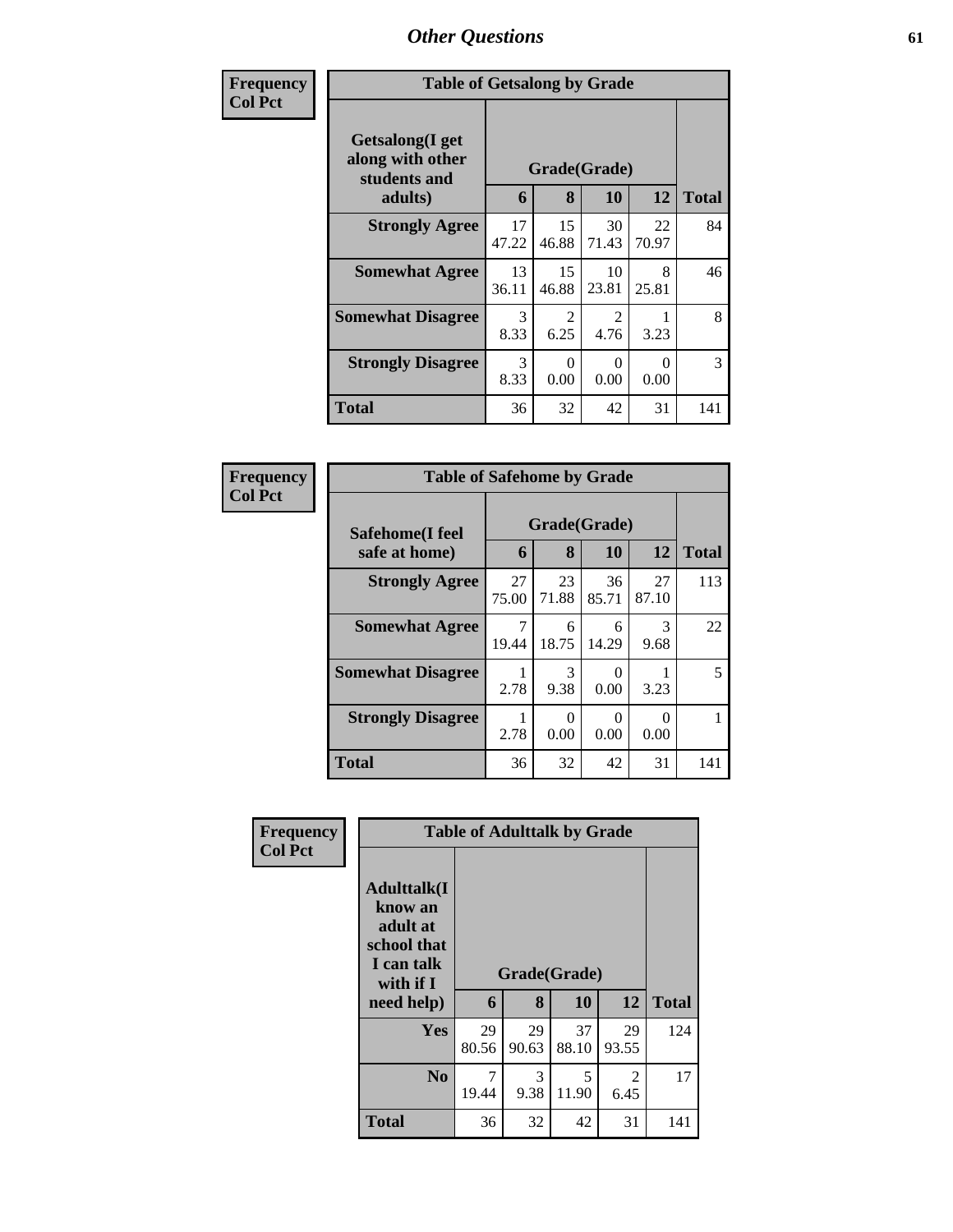**Frequency Row Pct**

| <b>Table of Grade by Tvtime</b> |                         |                                                                                        |             |                      |                      |                   |              |  |  |  |
|---------------------------------|-------------------------|----------------------------------------------------------------------------------------|-------------|----------------------|----------------------|-------------------|--------------|--|--|--|
|                                 |                         | Tvtime(On an average school day,<br>how much unsupervised time do I spend watching TV) |             |                      |                      |                   |              |  |  |  |
| Grade(Grade)                    | None                    | <b>Less that</b><br>hour/day                                                           | hour/day    | $2 - 3$<br>hours/day | $4 - 5$<br>hours/day | $6+$<br>hours/day | <b>Total</b> |  |  |  |
| 6                               | 5.56                    | 19.44                                                                                  | 4<br>11.11  | 17<br>47.22          | 4<br>11.11           | 5.56              | 36           |  |  |  |
| 8                               | $\overline{4}$<br>12.50 | 4<br>12.50                                                                             | 15.63       | 14<br>43.75          | っ<br>6.25            | 3<br>9.38         | 32           |  |  |  |
| 10                              | 4<br>9.52               | 7<br>16.67                                                                             | 12<br>28.57 | 10<br>23.81          | 8<br>19.05           | 2.38              | 42           |  |  |  |
| 12                              | 7<br>22.58              | 4<br>12.90                                                                             | 2<br>6.45   | 12<br>38.71          | 5<br>16.13           | 3.23              | 31           |  |  |  |
| <b>Total</b>                    | 17                      | 22                                                                                     | 23          | 53                   | 19                   | 7                 | 141          |  |  |  |

| <b>Table of Grade by Computertime</b> |             |                                                                                                                                  |            |             |           |           |     |  |  |  |
|---------------------------------------|-------------|----------------------------------------------------------------------------------------------------------------------------------|------------|-------------|-----------|-----------|-----|--|--|--|
|                                       |             | Computertime(On an average school day,<br>how much unsupervised time do I spend on the computer)                                 |            |             |           |           |     |  |  |  |
| Grade(Grade)                          | <b>None</b> | <b>Less that</b><br>$2 - 3$<br>$4 - 5$<br>$6+$<br>hour/day   hour/day<br>  hours/day  <br>hours/day<br>hours/day<br><b>Total</b> |            |             |           |           |     |  |  |  |
| 6                                     | 10<br>27.78 | 7<br>19.44                                                                                                                       | 8<br>22.22 | 19.44       | 2.78      | 3<br>8.33 | 36  |  |  |  |
| $\bf{8}$                              | 3<br>9.38   | 8<br>25.00                                                                                                                       | 9<br>28.13 | 21.88       | 3<br>9.38 | っ<br>6.25 | 32  |  |  |  |
| 10                                    | 12<br>28.57 | 12<br>28.57                                                                                                                      | 5<br>11.90 | 10<br>23.81 | 2<br>4.76 | 2.38      | 42  |  |  |  |
| 12                                    | ⇁<br>22.58  | 11<br>っ<br>4<br>35.48<br>22.58<br>6.45<br>0.00<br>12.90                                                                          |            |             |           |           |     |  |  |  |
| <b>Total</b>                          | 32          | 38                                                                                                                               | 26         | 31          | 8         | 6         | 141 |  |  |  |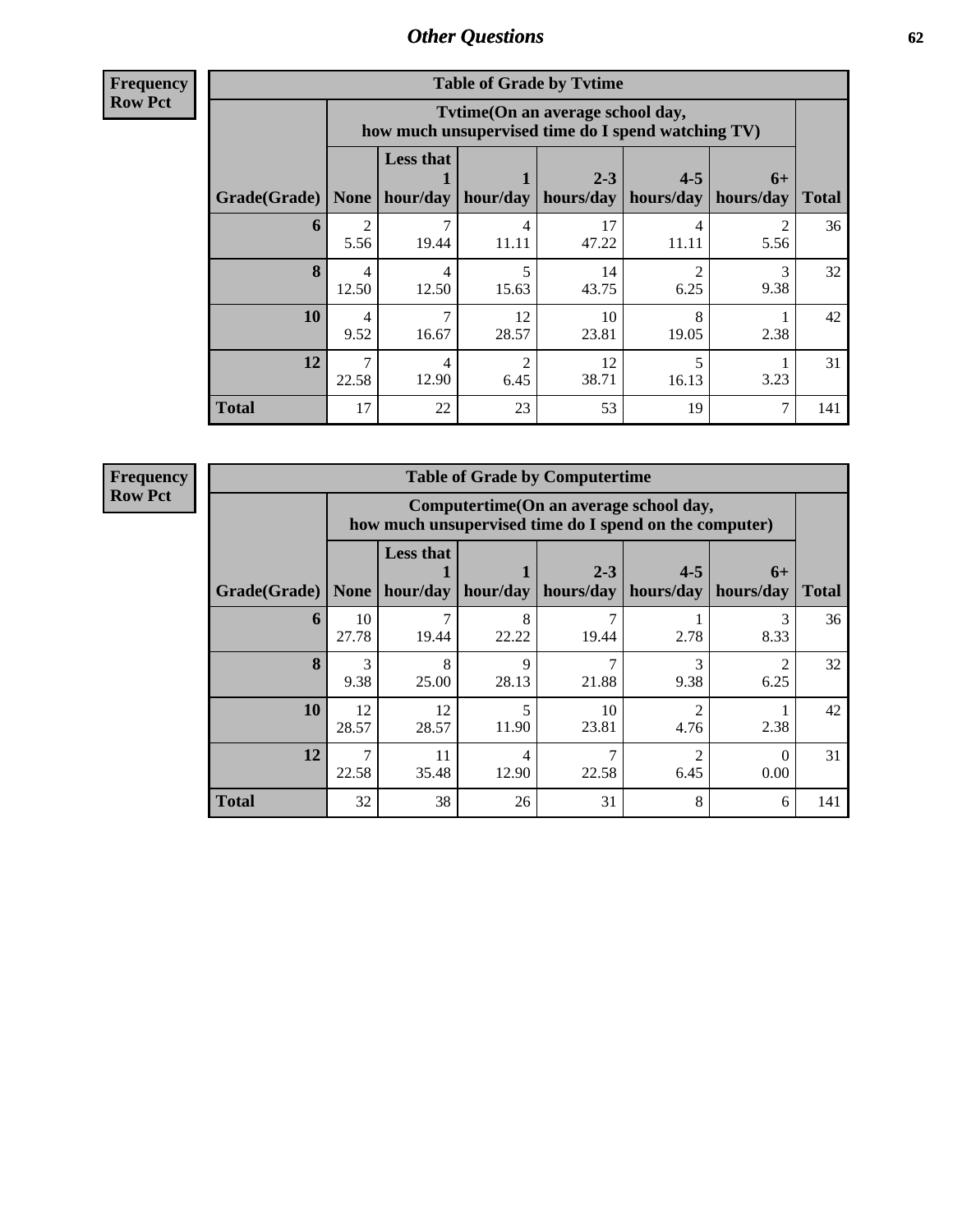### *Questions about Driving Laws* **63** *Driving Questions were asked only of high school students.*

| Frequency<br>Row Pct |
|----------------------|

| <b>Table of Grade by License1</b> |                                                                                                                                           |                                            |                |        |               |              |  |  |
|-----------------------------------|-------------------------------------------------------------------------------------------------------------------------------------------|--------------------------------------------|----------------|--------|---------------|--------------|--|--|
|                                   | License1(During the first 6 months of driving<br>with a provisional license,<br>the only passengers who can ride with the<br>driver are:) |                                            |                |        |               |              |  |  |
| Grade(Grade)                      | <b>Parent or</b>                                                                                                                          | Family<br><b>Guardian</b>   Members        | <b>Friends</b> | Anyone | Don't<br>Know | <b>Total</b> |  |  |
| 6                                 | 0                                                                                                                                         | 0                                          | 0              | 0      | 0             | 0            |  |  |
| 8                                 | 0                                                                                                                                         | $\Omega$                                   | $\theta$       | 0      | 0             | $\Omega$     |  |  |
| 10                                | 17<br>40.48                                                                                                                               | 23<br>0<br>0.00<br>2.38<br>2.38<br>54.76   |                |        |               |              |  |  |
| 12                                | 5<br>19<br>$\Omega$<br>6<br>3.23<br>0.00<br>19.35<br>61.29<br>16.13                                                                       |                                            |                |        |               |              |  |  |
| <b>Total</b>                      | 23<br>42<br>1<br>6                                                                                                                        |                                            |                |        |               |              |  |  |
|                                   |                                                                                                                                           | <b>Frequency Missing = <math>68</math></b> |                |        |               |              |  |  |

| <b>Frequency</b> | <b>Table of Grade by License2</b> |                                            |                                                                                                          |                         |                                                    |               |              |  |  |
|------------------|-----------------------------------|--------------------------------------------|----------------------------------------------------------------------------------------------------------|-------------------------|----------------------------------------------------|---------------|--------------|--|--|
| <b>Row Pct</b>   |                                   |                                            | License2(17 yr old drivers with a<br>provisional driver's license cannot<br>drive between the hours of:) |                         |                                                    |               |              |  |  |
|                  | Grade(Grade)                      | <b>Midnight</b><br>to 6am                  | 1am<br>to<br>5am                                                                                         | 1am<br>to<br><b>6am</b> | N <sub>0</sub><br>curfew<br>for 17<br>year<br>olds | Don't<br>Know | <b>Total</b> |  |  |
|                  | 6                                 | $\Omega$                                   | $\theta$                                                                                                 | $\Omega$                | $\Omega$                                           | 0             | $\theta$     |  |  |
|                  | $\mathbf{8}$                      | $\theta$                                   | $\theta$                                                                                                 | $\theta$                | $\theta$                                           | $\Omega$      | $\Omega$     |  |  |
|                  | 10                                | 24<br>57.14                                | 3<br>7.14                                                                                                | 6<br>14.29              | $\overline{2}$<br>4.76                             | 7<br>16.67    | 42           |  |  |
|                  | 12                                | 21<br>67.74                                | $\overline{4}$<br>12.90                                                                                  | 1<br>3.23               | 3.23                                               | 4<br>12.90    | 31           |  |  |
|                  | <b>Total</b>                      | 45                                         | 7                                                                                                        | 7                       | 3                                                  | 11            | 73           |  |  |
|                  |                                   | <b>Frequency Missing = <math>68</math></b> |                                                                                                          |                         |                                                    |               |              |  |  |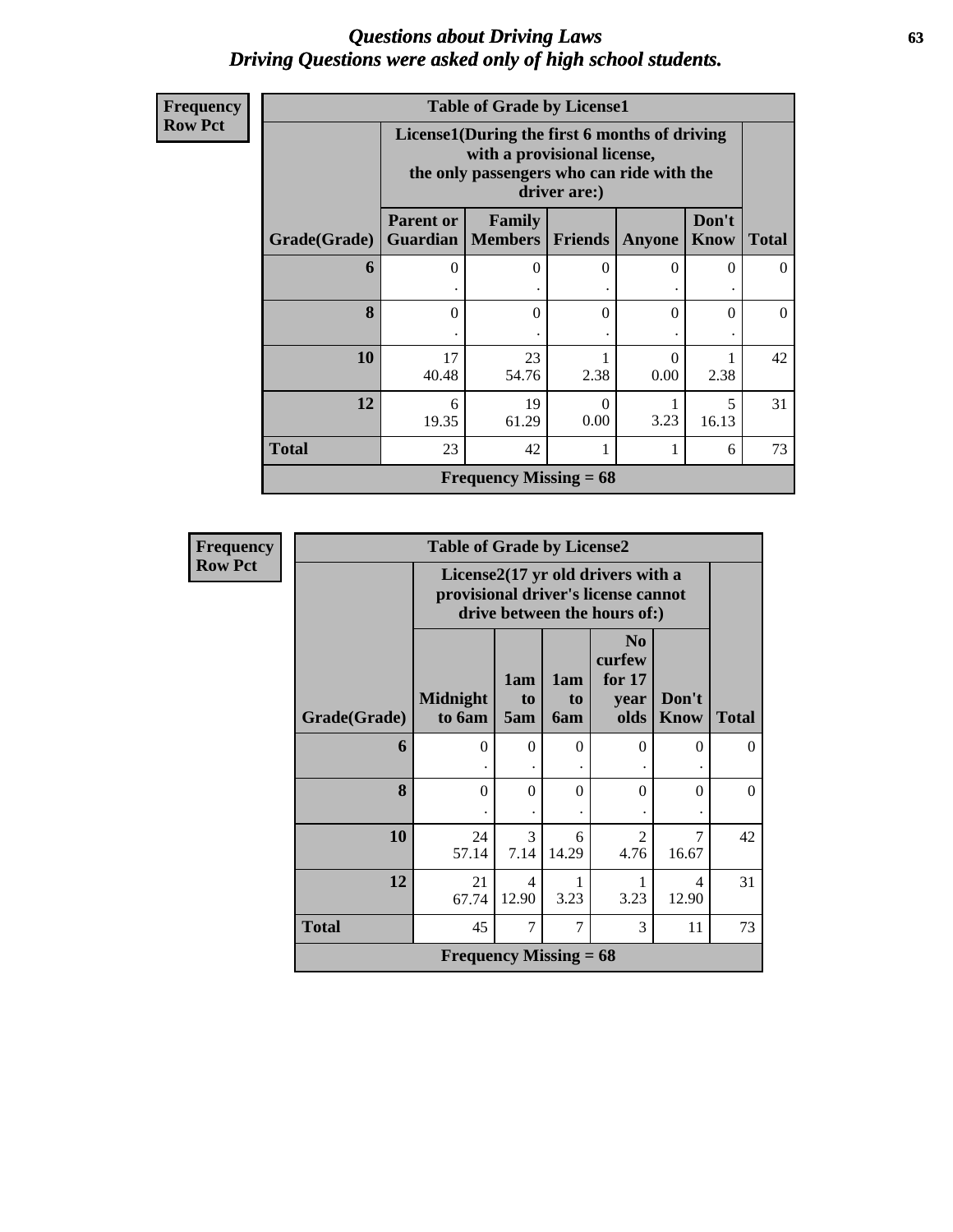### *Questions about Driving Laws* **64** *Driving Questions were asked only of high school students.*

| Frequency      |              | <b>Table of Grade by License3</b> |                                                                                                 |                        |            |           |               |              |  |
|----------------|--------------|-----------------------------------|-------------------------------------------------------------------------------------------------|------------------------|------------|-----------|---------------|--------------|--|
| <b>Row Pct</b> |              |                                   | License3(For drivers under the age of<br>21,<br>what level of alcohol is considered<br>$DUI$ ?) |                        |            |           |               |              |  |
|                | Grade(Grade) | Any<br><b>Amount</b>              | 0.02                                                                                            | 0.04                   | 0.06       | 0.08      | Don't<br>know | <b>Total</b> |  |
|                | 6            | $\Omega$                          | $\Omega$                                                                                        | $\Omega$               | $\Omega$   | $\Omega$  | $\theta$      | $\Omega$     |  |
|                | 8            | $\theta$                          | $\Omega$                                                                                        | $\Omega$               | $\theta$   | $\theta$  | $\theta$      | $\Omega$     |  |
|                | 10           | 8<br>19.05                        | 10<br>23.81                                                                                     | $\overline{2}$<br>4.76 | 5<br>11.90 | 3<br>7.14 | 14<br>33.33   | 42           |  |
|                | 12           | 11<br>35.48                       | 6<br>19.35                                                                                      | $\mathfrak{D}$<br>6.45 | 5<br>16.13 | 2<br>6.45 | 5<br>16.13    | 31           |  |
|                | <b>Total</b> | 5<br>19<br>19<br>16<br>10<br>4    |                                                                                                 |                        |            |           |               |              |  |
|                |              |                                   | <b>Frequency Missing = <math>68</math></b>                                                      |                        |            |           |               |              |  |

| <b>Frequency</b> |                                                |                |                        |                      | <b>Table of Grade by License4</b>          |                                                                                           |               |              |  |
|------------------|------------------------------------------------|----------------|------------------------|----------------------|--------------------------------------------|-------------------------------------------------------------------------------------------|---------------|--------------|--|
| <b>Row Pct</b>   |                                                |                |                        |                      | posted speet limit by:)                    | License4(A driver under 21 automatically<br>loses his/her license if caught exceeding the |               |              |  |
|                  | <b>Grade(Grade)</b>                            | $15+$<br>mph   | $25+$<br>mph           | $35+$<br>mph         | <b>Depends</b><br>on<br>judge              | Can't<br>lose<br>license<br>for<br>speeding                                               | Don't<br>know | <b>Total</b> |  |
|                  | 6                                              | $\overline{0}$ | $\theta$               | $\Omega$             | $\Omega$                                   | $\theta$                                                                                  | $\theta$      | $\Omega$     |  |
|                  | 8                                              | $\theta$       | $\theta$               | $\Omega$             | $\Omega$                                   | $\theta$                                                                                  | $\Omega$      | $\Omega$     |  |
|                  | 10                                             | 8<br>19.05     | $\overline{4}$<br>9.52 | $\mathbf Q$<br>21.43 | 2.38                                       | 5<br>11.90                                                                                | 15<br>35.71   | 42           |  |
|                  | 12                                             | 5<br>16.13     | 9<br>29.03             | 2<br>6.45            | $\overline{2}$<br>6.45                     | 3<br>9.68                                                                                 | 10<br>32.26   | 31           |  |
|                  | <b>Total</b><br>3<br>13<br>8<br>13<br>11<br>25 |                |                        |                      |                                            |                                                                                           |               |              |  |
|                  |                                                |                |                        |                      | <b>Frequency Missing = <math>68</math></b> |                                                                                           |               |              |  |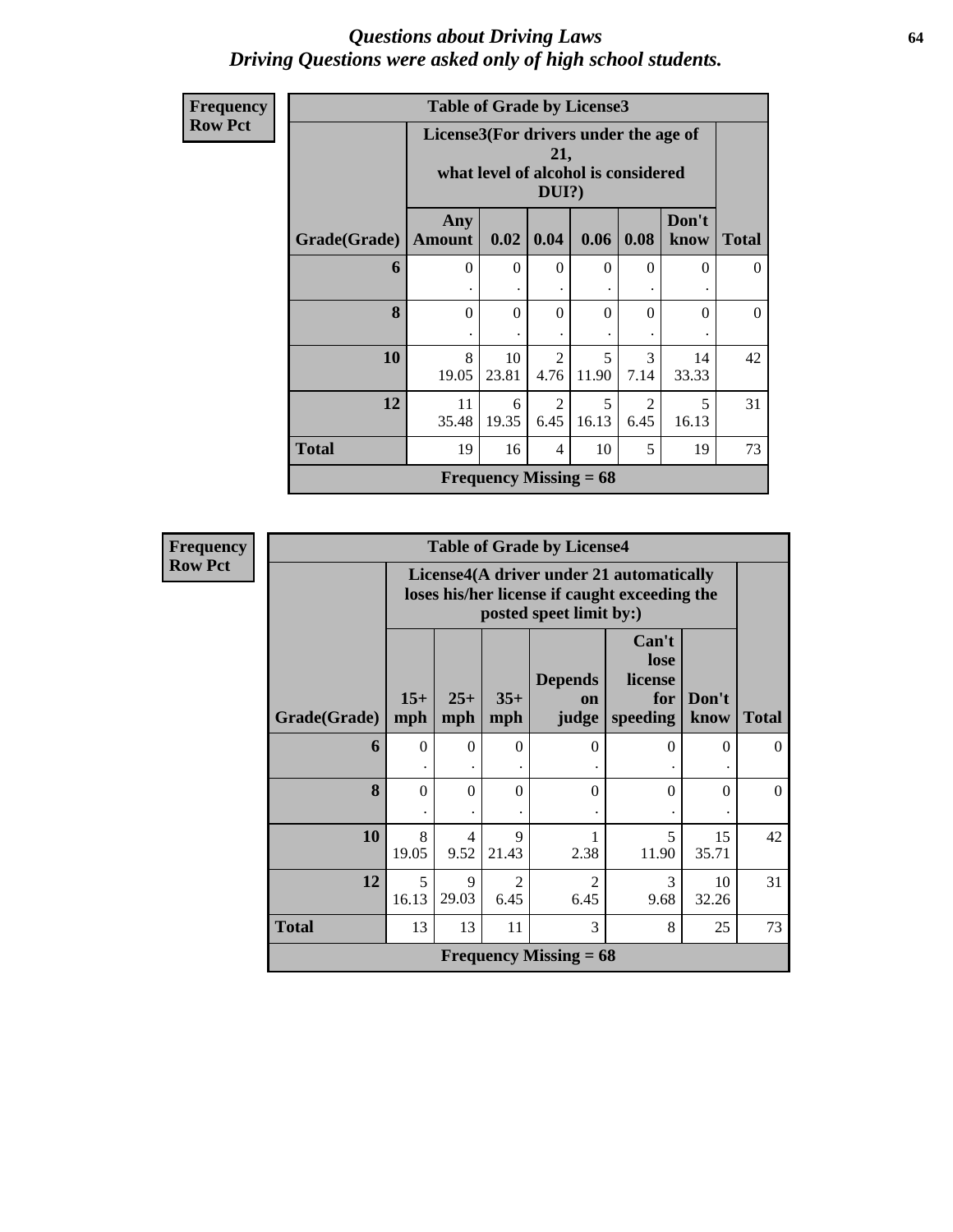### *Questions about Driving Laws* **65** *Driving Questions were asked only of high school students.*

| Frequency      | <b>Table of Grade by License5</b> |                                            |                                                                                                                                                            |                |                |
|----------------|-----------------------------------|--------------------------------------------|------------------------------------------------------------------------------------------------------------------------------------------------------------|----------------|----------------|
| <b>Row Pct</b> |                                   |                                            | License5(A<br>Georgia teenager<br>with family<br>connections or a<br>good lawyer can<br>break a teen<br>driving law and<br>keep their driver's<br>license) |                |                |
|                | Grade(Grade)                      | Yes                                        | N <sub>0</sub>                                                                                                                                             | Don't<br>know  | <b>Total</b>   |
|                | 6                                 | $\theta$                                   | $\theta$                                                                                                                                                   | $\theta$       | $\Omega$       |
|                | 8                                 | $\overline{0}$                             | $\theta$                                                                                                                                                   | $\overline{0}$ | $\overline{0}$ |
|                | 10                                | 7<br>16.67                                 | 17<br>40.48                                                                                                                                                | 18<br>42.86    | 42             |
|                | 12                                | 12<br>38.71                                | 9<br>29.03                                                                                                                                                 | 10<br>32.26    | 31             |
|                | <b>Total</b>                      | 19                                         | 26                                                                                                                                                         | 28             | 73             |
|                |                                   | <b>Frequency Missing = <math>68</math></b> |                                                                                                                                                            |                |                |

| <b>Frequency</b> | <b>Table of Grade by License6</b> |             |                                                                                                                                                 |               |              |
|------------------|-----------------------------------|-------------|-------------------------------------------------------------------------------------------------------------------------------------------------|---------------|--------------|
| <b>Row Pct</b>   |                                   |             | License <sub>6</sub> (I know a<br>friend or<br>classmate that<br>broke a teen<br>driving law,<br>but was allowed to<br>keep his/her<br>license) |               |              |
|                  | Grade(Grade)                      | Yes         | N <sub>0</sub>                                                                                                                                  | Don't<br>know | <b>Total</b> |
|                  | 6                                 | $\theta$    | 0                                                                                                                                               | 0             | 0            |
|                  | 8                                 | $\theta$    | $\theta$                                                                                                                                        | $\theta$      | $\theta$     |
|                  | 10                                | 13<br>30.95 | 18<br>42.86                                                                                                                                     | 11<br>26.19   | 42           |
|                  | 12                                | 16<br>51.61 | 8<br>25.81                                                                                                                                      | 7<br>22.58    | 31           |
|                  | <b>Total</b>                      | 29          | 26                                                                                                                                              | 18            | 73           |
|                  |                                   |             | <b>Frequency Missing = <math>68</math></b>                                                                                                      |               |              |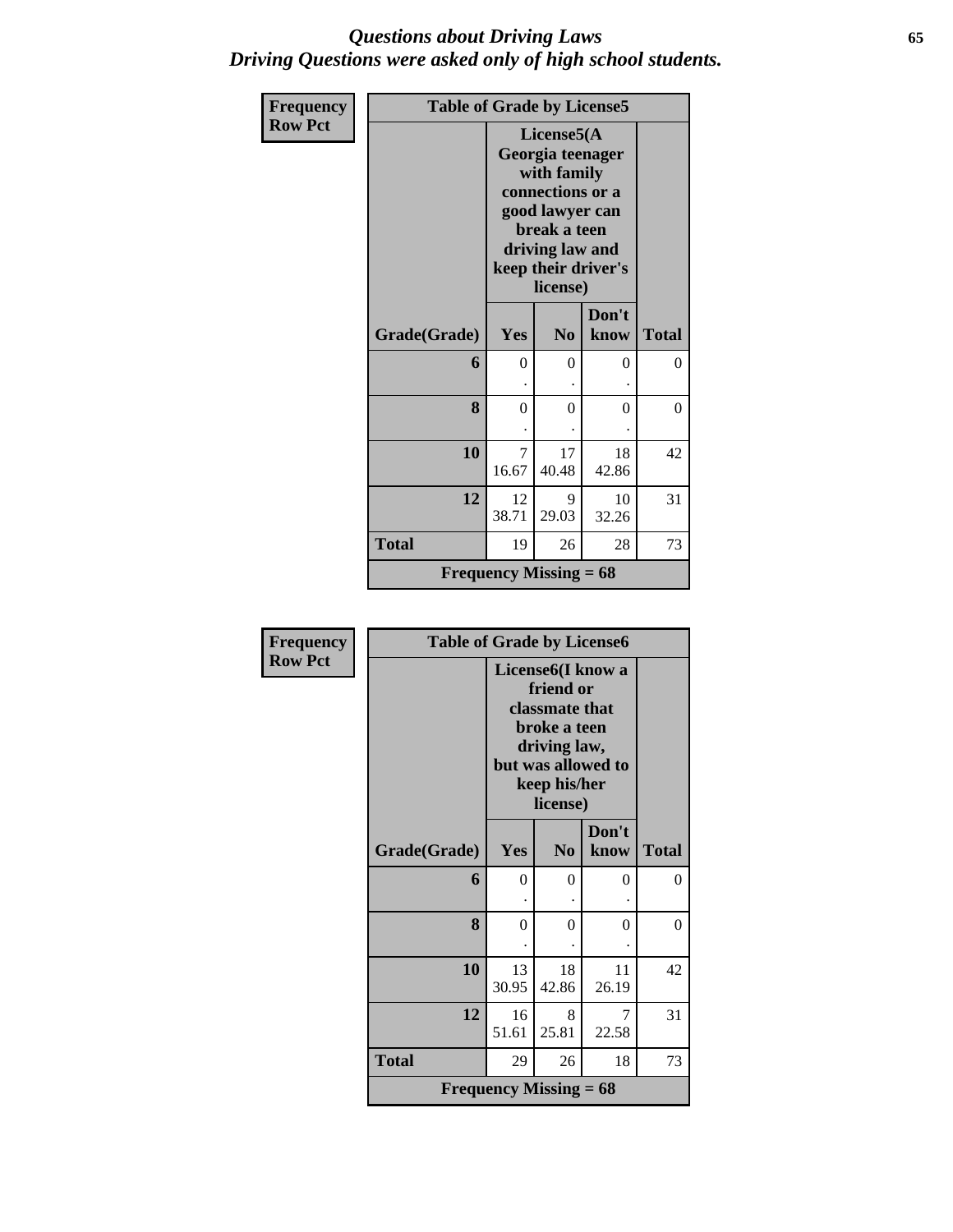### *Questions about Driving Laws* **66** *Driving Questions were asked only of high school students.*

| <b>Frequency</b> |              |                                                                              | <b>Table of Grade by License7</b>                                                             |                                      |               |                |  |  |  |
|------------------|--------------|------------------------------------------------------------------------------|-----------------------------------------------------------------------------------------------|--------------------------------------|---------------|----------------|--|--|--|
| <b>Row Pct</b>   |              |                                                                              | License7(A student under the age of 18 cam loser<br>his/her driving privileges if he or she:) |                                      |               |                |  |  |  |
|                  |              | <b>Have</b><br>more than<br><b>10</b><br>unexcused<br>absences<br>per school | Drop out<br>without                                                                           | <b>Bring</b><br>alcohol/drugs/weapon | All of<br>the |                |  |  |  |
|                  | Grade(Grade) | yr                                                                           | graduating                                                                                    | to school above                      |               | <b>Total</b>   |  |  |  |
|                  | 6            | 0                                                                            | $\theta$                                                                                      | $\Omega$                             | 0             | $\overline{0}$ |  |  |  |
|                  | 8            | 0                                                                            | 0                                                                                             | $\Omega$                             | 0             | $\overline{0}$ |  |  |  |
|                  | 10           | 6<br>14.29                                                                   | 3<br>7.14                                                                                     | 4<br>9.52                            | 29<br>69.05   | 42             |  |  |  |
|                  | 12           | 3<br>9.68                                                                    | $\mathfrak{D}$<br>6.45                                                                        | 5<br>16.13                           | 21<br>67.74   | 31             |  |  |  |
|                  | <b>Total</b> | 9                                                                            | 5                                                                                             | 9                                    | 50            | 73             |  |  |  |
|                  |              |                                                                              | <b>Frequency Missing = <math>68</math></b>                                                    |                                      |               |                |  |  |  |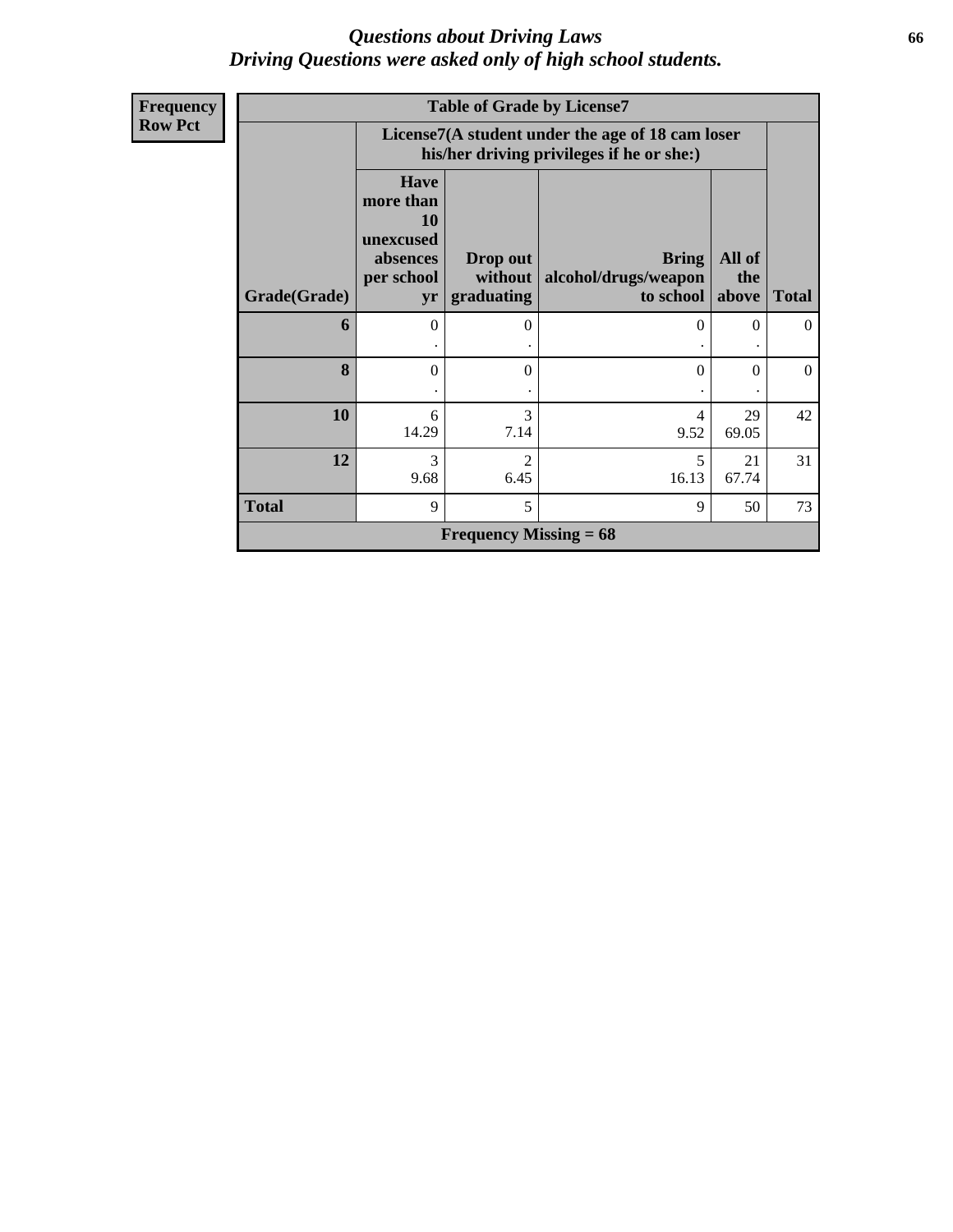## **Select Results by Gender 67**

| Frequency      | <b>Table of SchoolClimate2 by Gender</b>          |                                 |             |              |  |  |
|----------------|---------------------------------------------------|---------------------------------|-------------|--------------|--|--|
| <b>Col Pct</b> | SchoolClimate2(I<br>feel successful at<br>school) | Gender(Gender)<br><b>Female</b> | <b>Male</b> | <b>Total</b> |  |  |
|                | <b>Strongly Agree</b>                             | 25<br>34.72                     | 28<br>40.58 | 53           |  |  |
|                | <b>Somewhat Agree</b>                             | 35<br>48.61                     | 33<br>47.83 | 68           |  |  |
|                | <b>Somewhat Disagree</b>                          | 8<br>11.11                      | 7<br>10.14  | 15           |  |  |
|                | <b>Strongly Disagree</b>                          | 4<br>5.56                       | 1.45        | 5            |  |  |
|                | <b>Total</b>                                      | 72                              | 69          | 141          |  |  |

| Frequency      | <b>Table of SchoolClimate6 by Gender</b>                 |                                 |             |              |  |  |  |  |
|----------------|----------------------------------------------------------|---------------------------------|-------------|--------------|--|--|--|--|
| <b>Col Pct</b> | <b>SchoolClimate6(Teachers</b><br>treat me with respect) | Gender(Gender)<br><b>Female</b> | <b>Male</b> | <b>Total</b> |  |  |  |  |
|                | <b>Strongly Agree</b>                                    | 32<br>44.44                     | 26<br>37.68 | 58           |  |  |  |  |
|                | <b>Somewhat Agree</b>                                    | 25<br>34.72                     | 30<br>43.48 | 55           |  |  |  |  |
|                | <b>Somewhat Disagree</b>                                 | 11<br>15.28                     | 10<br>14.49 | 21           |  |  |  |  |
|                | <b>Strongly Disagree</b>                                 | 4<br>5.56                       | 3<br>4.35   |              |  |  |  |  |
|                | <b>Total</b>                                             | 72                              | 69          | 141          |  |  |  |  |

| <b>Frequency</b> | <b>Table of SchoolClimate8 by Gender</b>                                             |               |                               |              |
|------------------|--------------------------------------------------------------------------------------|---------------|-------------------------------|--------------|
| <b>Col Pct</b>   | <b>SchoolClimate8(Students</b><br>are frequently<br>recognized for good<br>behavior) | <b>Female</b> | Gender(Gender)<br><b>Male</b> | <b>Total</b> |
|                  | <b>Strongly Agree</b>                                                                | 17<br>23.61   | 27<br>39.13                   | 44           |
|                  | <b>Somewhat Agree</b>                                                                | 29<br>40.28   | 29<br>42.03                   | 58           |
|                  | <b>Somewhat Disagree</b>                                                             | 19<br>26.39   | 9<br>13.04                    | 28           |
|                  | <b>Strongly Disagree</b>                                                             | 7<br>9.72     | 4<br>5.80                     | 11           |
|                  | Total                                                                                | 72            | 69                            | 141          |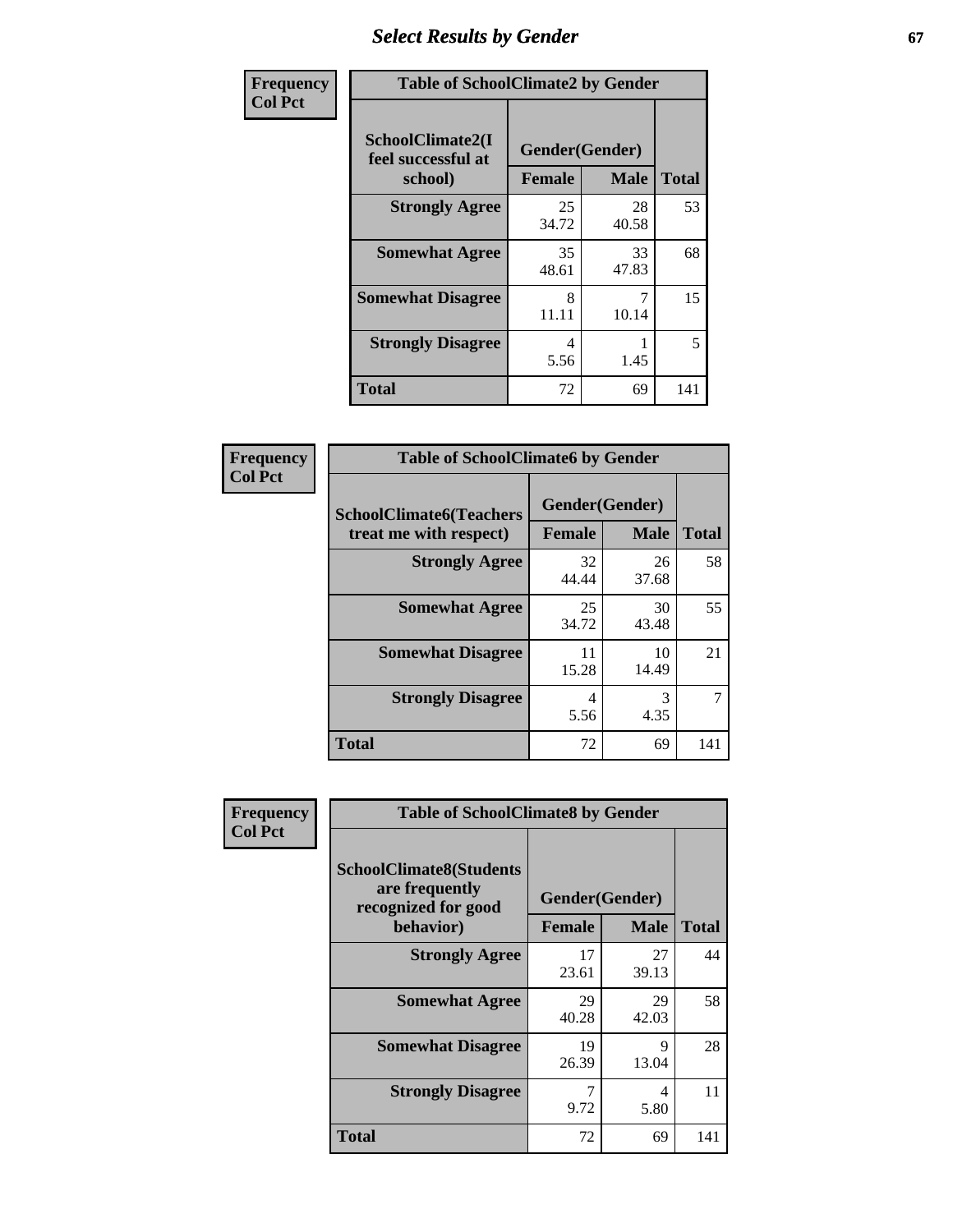## *Select Results by Gender* **68**

| Frequency      | <b>Table of Gender by Dropout</b> |                                                                        |                |              |
|----------------|-----------------------------------|------------------------------------------------------------------------|----------------|--------------|
| <b>Row Pct</b> |                                   | Dropout(I<br>have<br>thought<br>about<br>dropping<br>out of<br>school) |                |              |
|                | Gender(Gender)                    | Yes                                                                    | N <sub>0</sub> | <b>Total</b> |
|                | <b>Female</b>                     | 17<br>23.61                                                            | 55<br>76.39    | 72           |
|                | <b>Male</b>                       | 15<br>21.74                                                            | 54<br>78.26    | 69           |
|                | <b>Total</b>                      | 32                                                                     | 109            | 141          |

| <b>Frequency</b> | <b>Table of Gender by Dropoutreason</b> |                                                                    |              |                          |                                |              |              |
|------------------|-----------------------------------------|--------------------------------------------------------------------|--------------|--------------------------|--------------------------------|--------------|--------------|
| <b>Row Pct</b>   |                                         | Dropoutreason(If I dropped out the<br>reason would most likely be) |              |                          |                                |              |              |
|                  | Gender(Gender)                          | Won't<br><b>Drop</b><br>out                                        | <b>Bored</b> | Family<br><b>Reasons</b> | <b>Being</b><br><b>Bullied</b> | <b>Other</b> | <b>Total</b> |
|                  | <b>Female</b>                           | 45<br>62.50                                                        | 4<br>5.56    | 6.94                     | 6.94                           | 13<br>18.06  | 72           |
|                  | <b>Male</b>                             | 42<br>60.87                                                        | 11<br>15.94  | 7.25                     | 7.25                           | 6<br>8.70    | 69           |
|                  | <b>Total</b>                            | 87                                                                 | 15           | 10                       | 10                             | 19           | 141          |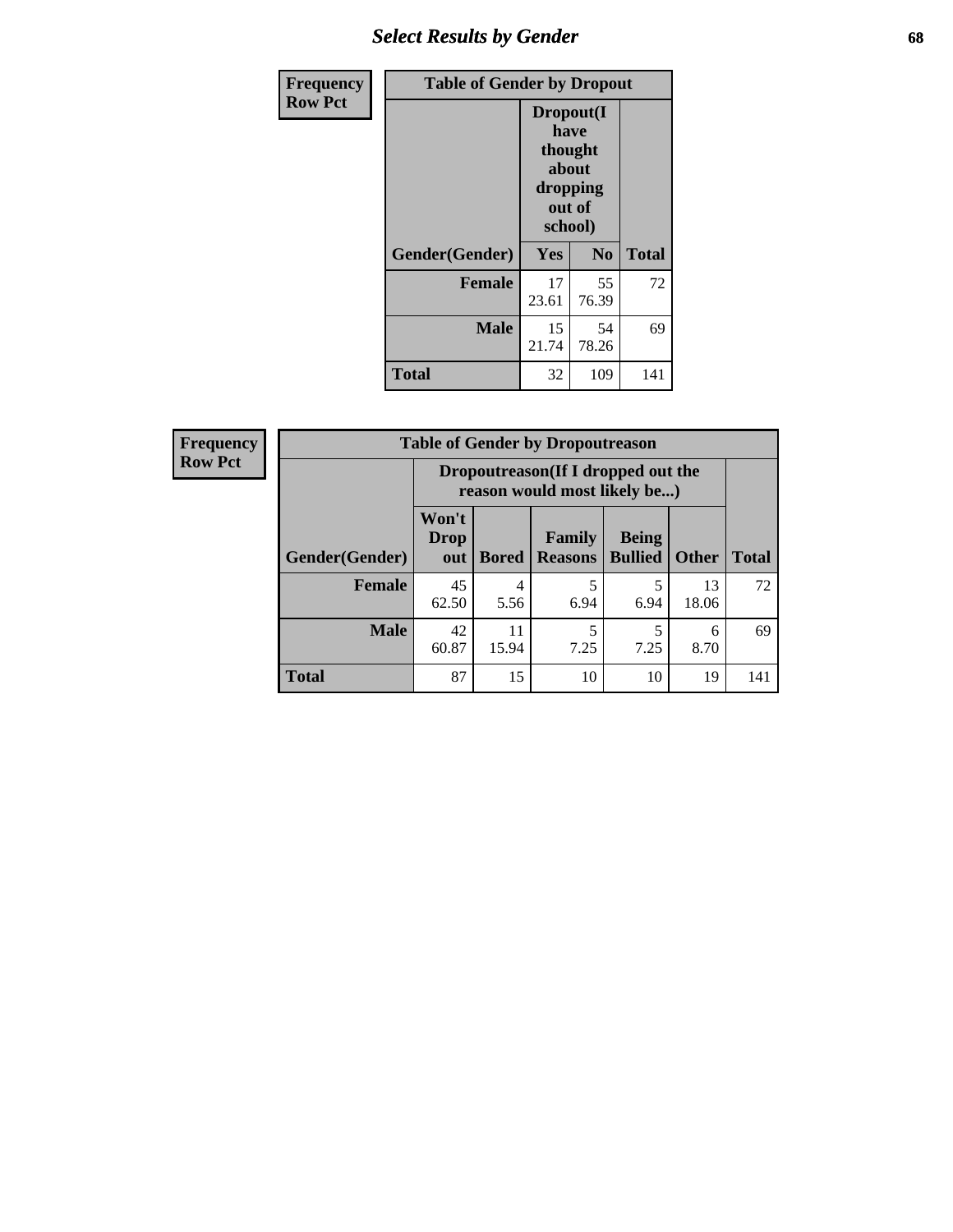*School Safety* **69**

| Frequency      | <b>Table of Gender by Bullied2</b> |                 |                |              |
|----------------|------------------------------------|-----------------|----------------|--------------|
| <b>Row Pct</b> |                                    | <b>Bullied2</b> |                |              |
|                | Gender(Gender)                     | <b>Yes</b>      | N <sub>0</sub> | <b>Total</b> |
|                | <b>Female</b>                      | 15<br>20.83     | 57<br>79.17    | 72           |
|                | <b>Male</b>                        | Q<br>13.04      | 60<br>86.96    | 69           |
|                | <b>Total</b>                       | 24              | 117            | 141          |

| <b>Frequency</b> | <b>Table of Gender by Bulliedothers2</b> |                       |                |              |
|------------------|------------------------------------------|-----------------------|----------------|--------------|
| <b>Row Pct</b>   |                                          | <b>Bulliedothers2</b> |                |              |
|                  | Gender(Gender)                           | <b>Yes</b>            | N <sub>0</sub> | <b>Total</b> |
|                  | <b>Female</b>                            | 6<br>8.33             | 66<br>91.67    | 72           |
|                  | <b>Male</b>                              | 4<br>5.80             | 65<br>94.20    | 69           |
|                  | Total                                    | 10                    | 131            | 141          |

| Frequency      | <b>Table of Gender by Weaponschool2</b> |                      |                |              |
|----------------|-----------------------------------------|----------------------|----------------|--------------|
| <b>Row Pct</b> |                                         | <b>Weaponschool2</b> |                |              |
|                | Gender(Gender)                          | Yes                  | N <sub>0</sub> | <b>Total</b> |
|                | <b>Female</b>                           | 0.00                 | 72<br>100.00   | 72           |
|                | <b>Male</b>                             | 2.90                 | 67<br>97.10    | 69           |
|                | <b>Total</b>                            | 2                    | 139            | 141          |

| Frequency      | <b>Table of Gender by Absentunsafe2</b> |               |                |              |
|----------------|-----------------------------------------|---------------|----------------|--------------|
| <b>Row Pct</b> |                                         | Absentunsafe2 |                |              |
|                | Gender(Gender)                          | Yes           | N <sub>0</sub> | <b>Total</b> |
|                | <b>Female</b>                           | 1.39          | 71<br>98.61    | 72           |
|                | <b>Male</b>                             | 1.45          | 68<br>98.55    | 69           |
|                | <b>Total</b>                            | 2             | 139            | 141          |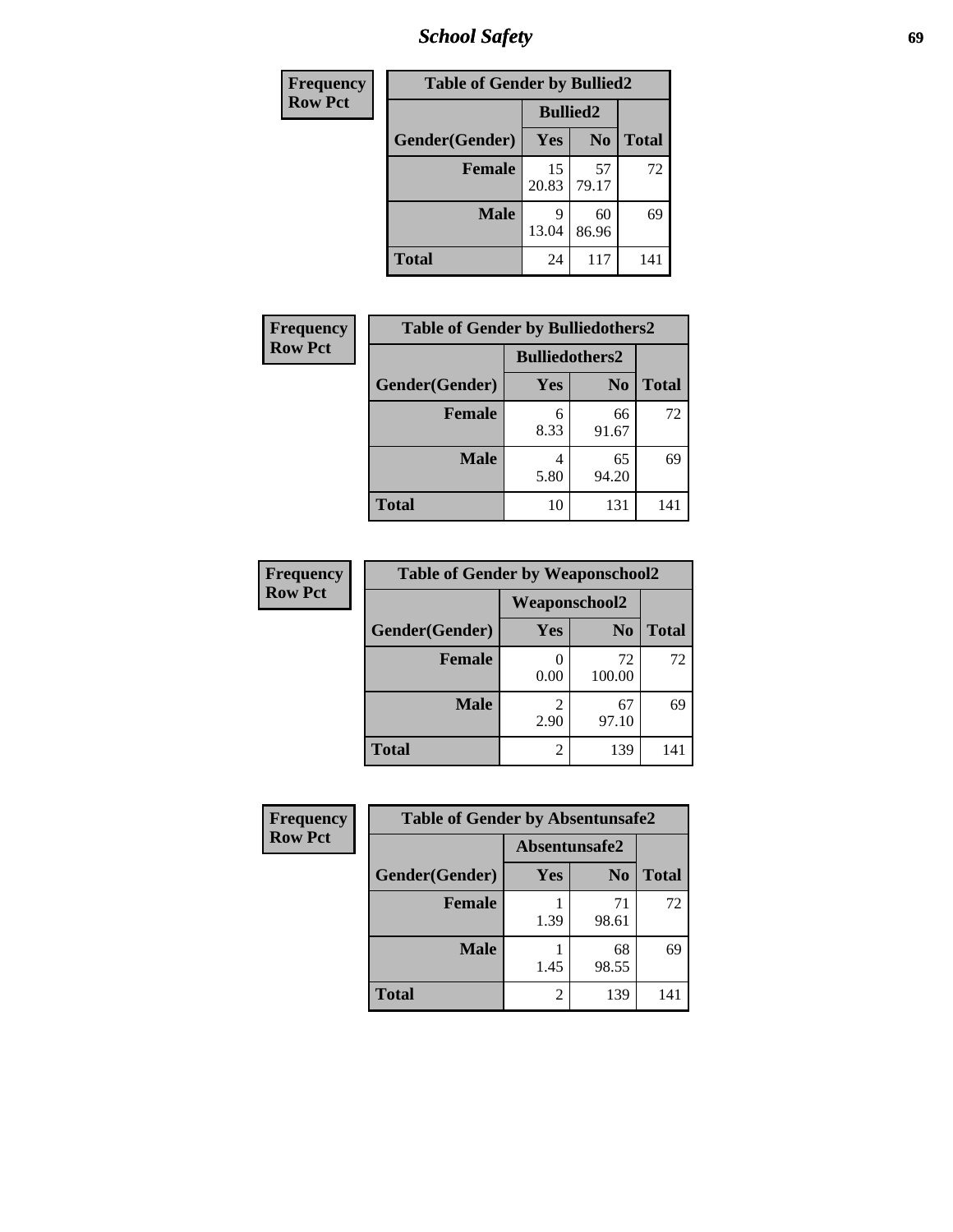*School Safety* **70**

| Frequency      | <b>Table of Gender by Gangself</b> |                                                                                                |                |              |
|----------------|------------------------------------|------------------------------------------------------------------------------------------------|----------------|--------------|
| <b>Row Pct</b> |                                    | Gangself(I<br>have<br>participated<br>in illegal gang<br>activities in<br>the past 30<br>days) |                |              |
|                | Gender(Gender)                     | Yes                                                                                            | N <sub>0</sub> | <b>Total</b> |
|                | <b>Female</b>                      | $\overline{c}$<br>2.78                                                                         | 70<br>97.22    | 72           |
|                | <b>Male</b>                        | 4<br>5.80                                                                                      | 65<br>94.20    | 69           |
|                | <b>Total</b>                       | 6                                                                                              | 135            | 141          |

| Frequency      | <b>Table of Gender by Gangpeers</b> |                                                                                                                             |                |              |
|----------------|-------------------------------------|-----------------------------------------------------------------------------------------------------------------------------|----------------|--------------|
| <b>Row Pct</b> |                                     | <b>Gangpeers</b> (I<br>have friends<br>who have<br>participated<br>in illegal gang<br>activities in<br>the past 30<br>days) |                |              |
|                | Gender(Gender)                      | Yes                                                                                                                         | N <sub>0</sub> | <b>Total</b> |
|                | <b>Female</b>                       | 10<br>13.89                                                                                                                 | 62<br>86.11    | 72           |
|                | <b>Male</b>                         | 6<br>8.70                                                                                                                   | 63<br>91.30    | 69           |
|                | <b>Total</b>                        | 16                                                                                                                          | 125            | 141          |

| Frequency      | <b>Table of Gender by Pickedon2</b> |             |                |              |
|----------------|-------------------------------------|-------------|----------------|--------------|
| <b>Row Pct</b> |                                     | Pickedon2   |                |              |
|                | Gender(Gender)                      | <b>Yes</b>  | N <sub>0</sub> | <b>Total</b> |
|                | Female                              | 37<br>51.39 | 35<br>48.61    | 72           |
|                | <b>Male</b>                         | 33<br>47.83 | 36<br>52.17    | 69           |
|                | <b>Total</b>                        | 70          | 71             | 141          |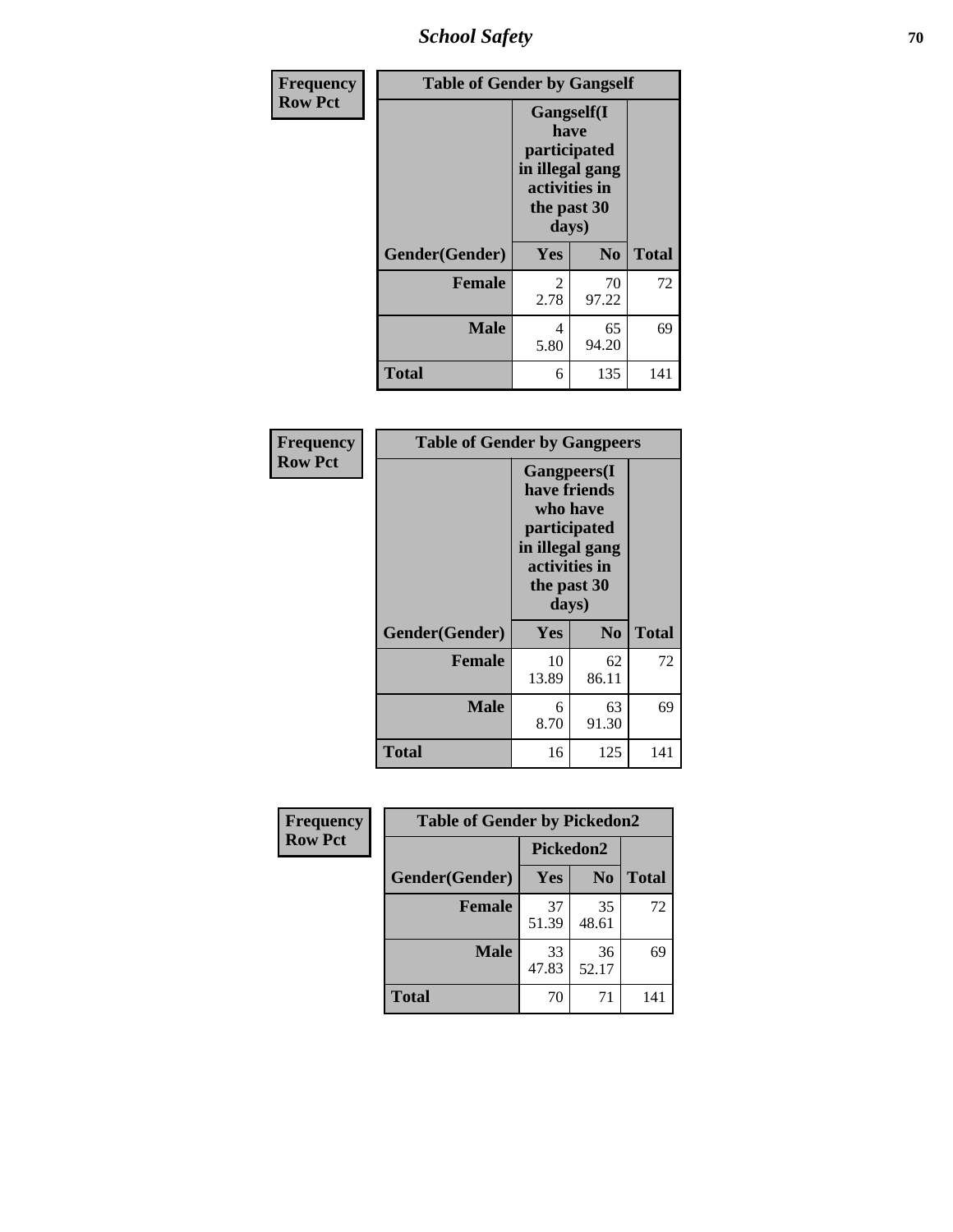*School Safety* **71**

| Frequency      | <b>Table of Gender by Safeschool2</b> |             |                |              |
|----------------|---------------------------------------|-------------|----------------|--------------|
| <b>Row Pct</b> | Safeschool2                           |             |                |              |
|                | Gender(Gender)                        | <b>Yes</b>  | N <sub>0</sub> | <b>Total</b> |
|                | <b>Female</b>                         | 60<br>83.33 | 12<br>16.67    | 72           |
|                | <b>Male</b>                           | 60<br>86.96 | q<br>13.04     | 69           |
|                | <b>Total</b>                          | 120         | 21             | 141          |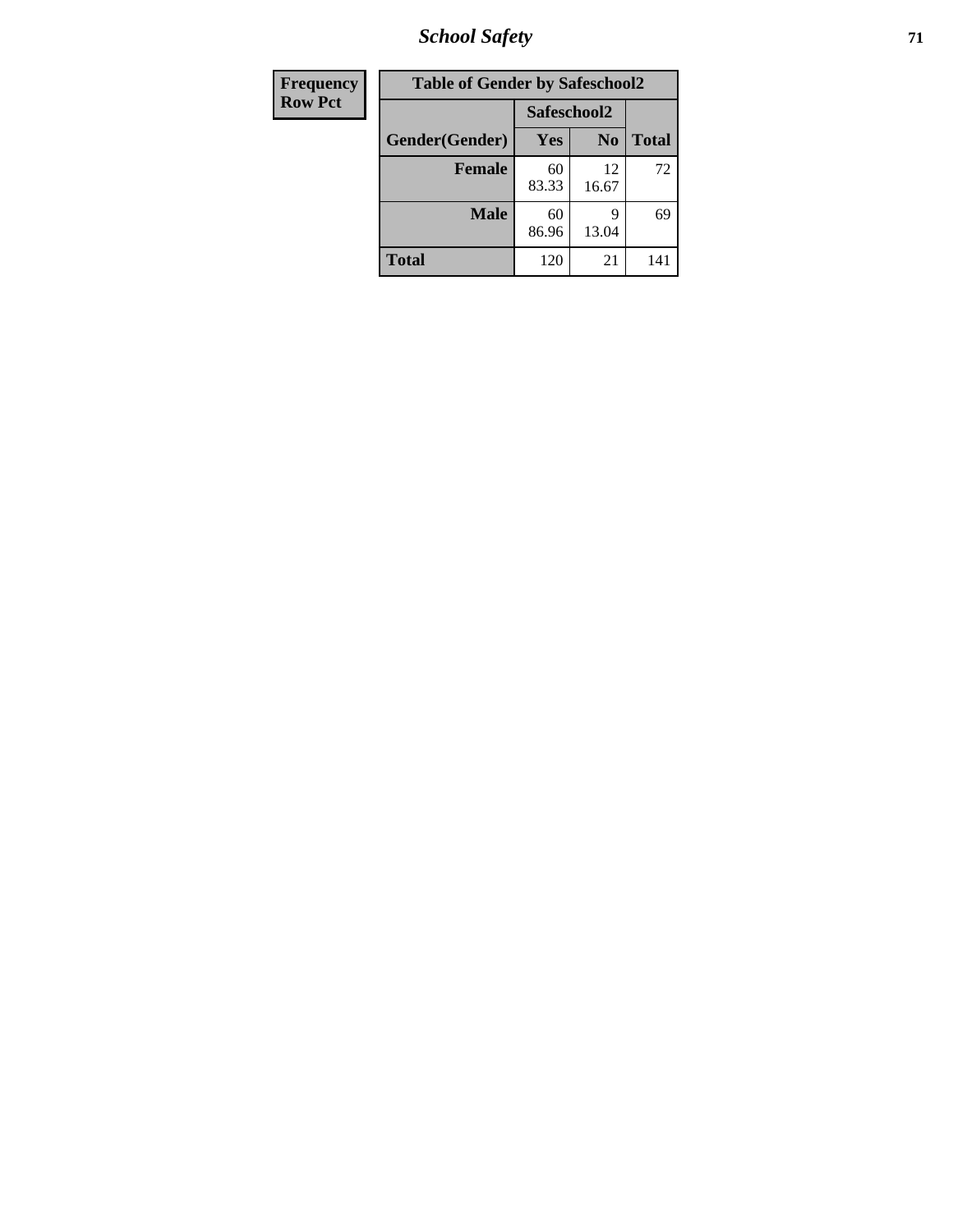# *Incidence of Drug Use 72*

| <b>Frequency</b> | <b>Table of Gender by AlcoholAlt</b> |            |                                          |              |  |
|------------------|--------------------------------------|------------|------------------------------------------|--------------|--|
| <b>Row Pct</b>   |                                      |            | AlcoholAlt(Alcohol<br>use, past 30 days) |              |  |
|                  | Gender(Gender)                       | <b>Yes</b> | N <sub>0</sub>                           | <b>Total</b> |  |
|                  | <b>Female</b>                        | q<br>12.50 | 63<br>87.50                              | 72           |  |
|                  | <b>Male</b>                          | Q<br>13.04 | 60<br>86.96                              | 69           |  |
|                  | <b>Total</b>                         | 18         | 123                                      | 141          |  |

| <b>Frequency</b> | <b>Table of Gender by TobaccoAny</b> |             |                                          |              |  |
|------------------|--------------------------------------|-------------|------------------------------------------|--------------|--|
| <b>Row Pct</b>   |                                      |             | TobaccoAny(Tobacco<br>use, past 30 days) |              |  |
|                  | Gender(Gender)                       | Yes         | N <sub>0</sub>                           | <b>Total</b> |  |
|                  | <b>Female</b>                        | 4<br>5.56   | 68<br>94.44                              | 72           |  |
|                  | <b>Male</b>                          | 12<br>17.39 | 57<br>82.61                              | 69           |  |
|                  | <b>Total</b>                         | 16          | 125                                      | 141          |  |

| <b>Frequency</b> | <b>Table of Gender by MarijuanaAlt</b> |                                              |                |              |
|------------------|----------------------------------------|----------------------------------------------|----------------|--------------|
| <b>Row Pct</b>   |                                        | MarijuanaAlt(Marijuana<br>use, past 30 days) |                |              |
|                  | Gender(Gender)                         | <b>Yes</b>                                   | N <sub>0</sub> | <b>Total</b> |
|                  | <b>Female</b>                          | 1.39                                         | 71<br>98.61    | 72           |
|                  | <b>Male</b>                            | 1.45                                         | 68<br>98.55    | 69           |
|                  | <b>Total</b>                           | 2                                            | 139            | 141          |

| <b>Frequency</b> | <b>Table of Gender by OtherDrugAny</b> |                                                      |                |              |
|------------------|----------------------------------------|------------------------------------------------------|----------------|--------------|
| <b>Row Pct</b>   |                                        | <b>OtherDrugAny(Other</b><br>drug use, past 30 days) |                |              |
|                  | Gender(Gender)                         | <b>Yes</b>                                           | N <sub>0</sub> | <b>Total</b> |
|                  | <b>Female</b>                          | 5.56                                                 | 68<br>94.44    | 72           |
|                  | <b>Male</b>                            | 0.00                                                 | 69<br>100.00   | 69           |
|                  | <b>Total</b>                           | 4                                                    | 137            | 141          |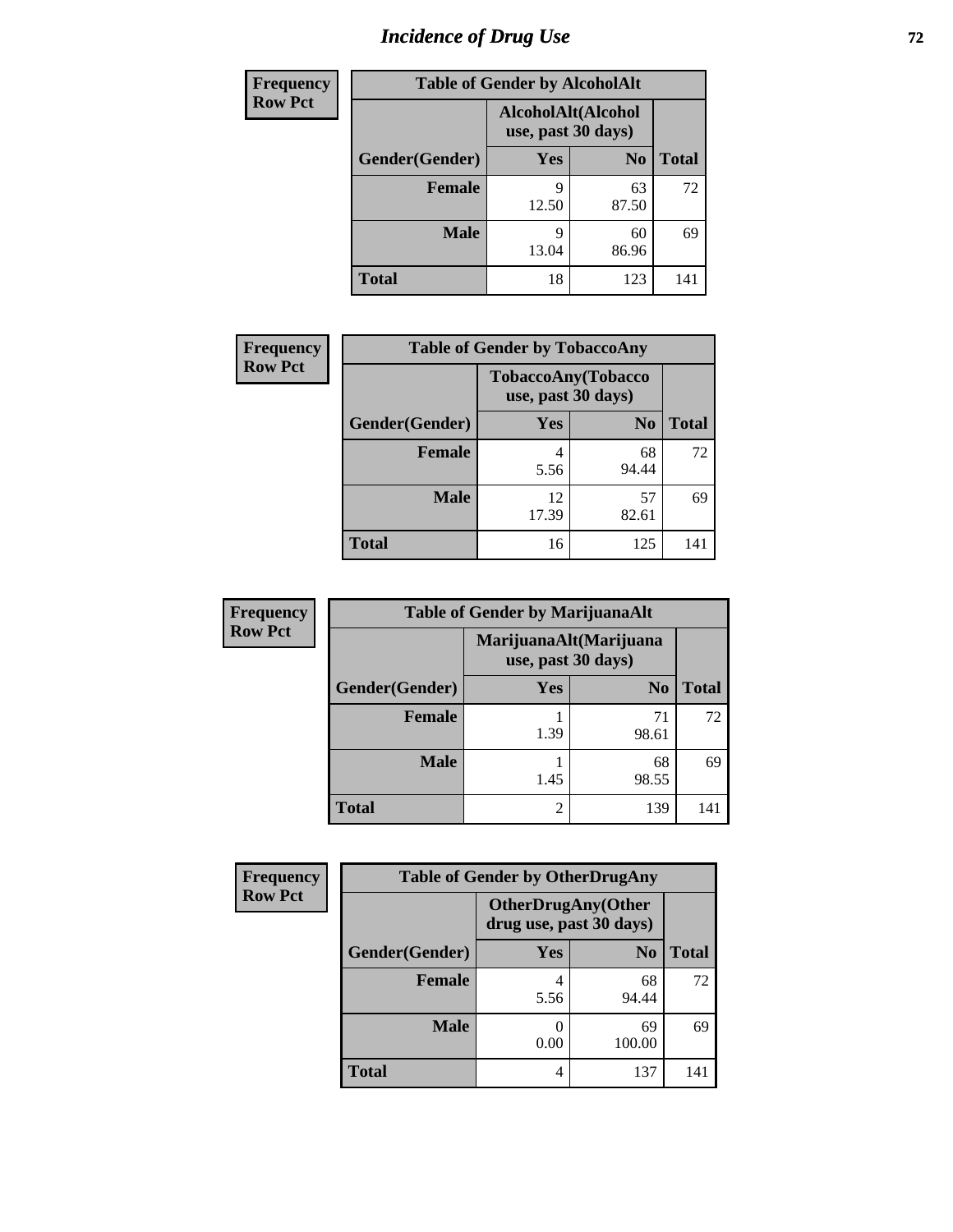## *Average Age at Onset of Use* **73** *Results for "Average Age at Onset of Use" questions exclude students who said they did not use that substance*

### **Gender=Female**

| <b>Variable</b>    | <b>Label</b>                                                       | <b>Mean</b> |
|--------------------|--------------------------------------------------------------------|-------------|
| Alcoholinit2       | I started using alcohol when I was                                 | 14.13       |
| Cigarettesinit2    | I started smoking tobacco when I was                               | 13.40       |
| Smokelessinit2     | I started chewing tobacco when I was                               | 16.00       |
| Marijuanainit2     | I started using marijuana when I was                               | 15.67       |
| Cocaineinit2       | I started using cocaine when I was                                 | 13.00       |
| Inhalantsinit2     | I started using inhalants when I was                               | 13.00       |
| Steroidsinit2      | I started using steroids when I was                                |             |
| Ecstasyinit2       | I started using ecstasy when I was                                 |             |
| Methinit2          | I started using methamphetamines when I was                        | 14.00       |
| Hallucinogensinit2 | I started using hallucinogens when I was                           |             |
| Prescription in t2 | I started using prescription drugs not prescribed to me when I was | 14.00       |

#### **Gender=Male**

| <b>Variable</b>                 | Label                                                              | <b>Mean</b> |
|---------------------------------|--------------------------------------------------------------------|-------------|
| Alcoholinit2                    | I started using alcohol when I was                                 | 14.50       |
| Cigarettesinit2                 | I started smoking tobacco when I was                               | 14.40       |
| Smokelessinit2                  | I started chewing tobacco when I was                               | 13.93       |
| Marijuanainit2                  | I started using marijuana when I was                               | 14.25       |
| Cocaineinit2                    | I started using cocaine when I was                                 | 14.00       |
| Inhalantsinit2                  | I started using inhalants when I was                               |             |
| Steroidsinit2                   | I started using steroids when I was                                |             |
| Ecstasyinit2                    | I started using ecstasy when I was                                 |             |
| Methinit2                       | I started using methamphetamines when I was                        |             |
| Hallucinogensinit2              | I started using hallucinogens when I was                           |             |
| Prescription in it <sub>2</sub> | I started using prescription drugs not prescribed to me when I was | 10.00       |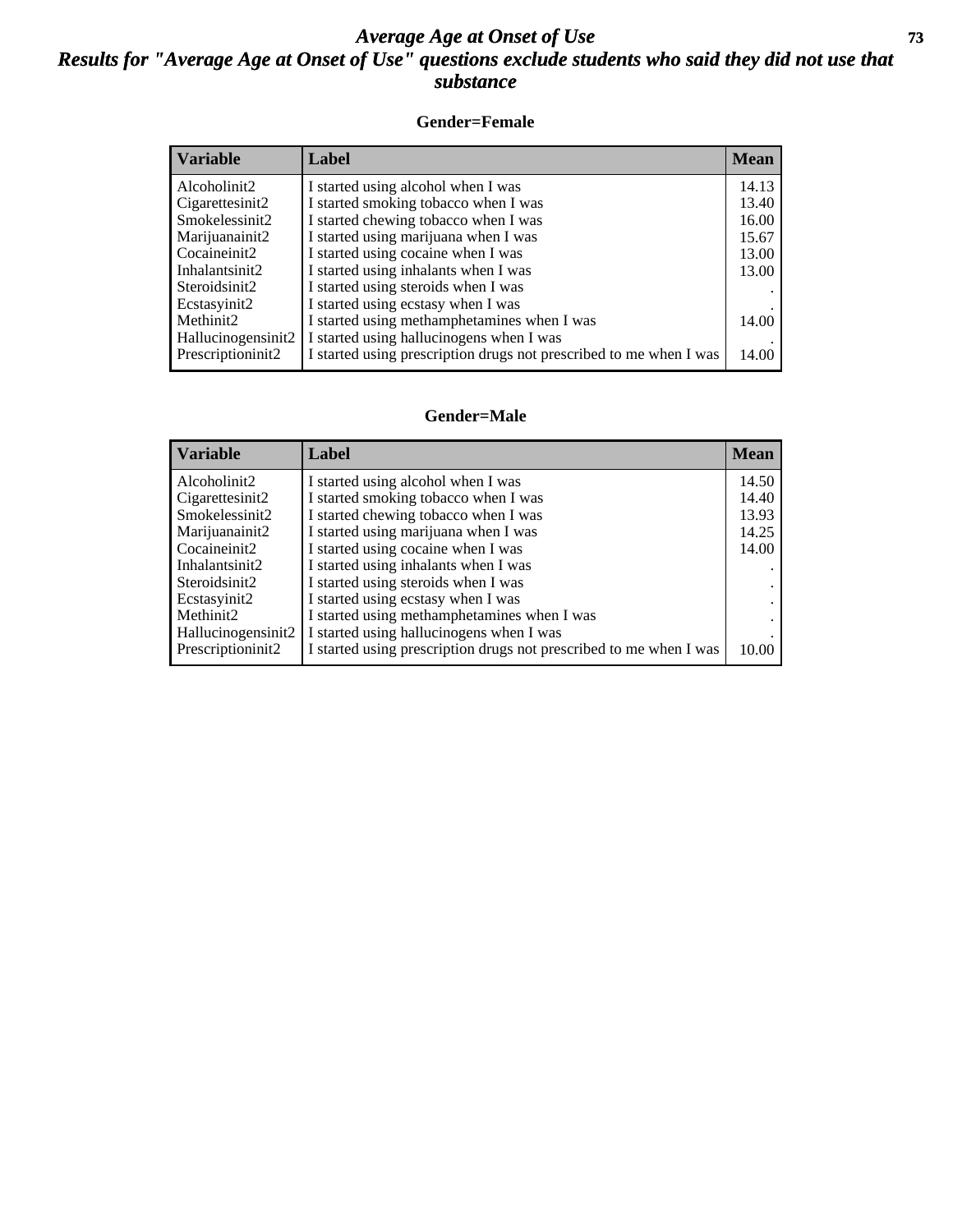# *I Think These Drugs are Harmful* **74**

| <b>Frequency</b> | <b>Table of Gender by Alcoholharmdich</b> |                                                   |                |              |
|------------------|-------------------------------------------|---------------------------------------------------|----------------|--------------|
| <b>Row Pct</b>   |                                           | Alcoholharmdich(I<br>think alcohol is<br>harmful) |                |              |
|                  | Gender(Gender)                            | <b>Yes</b>                                        | N <sub>0</sub> | <b>Total</b> |
|                  | <b>Female</b>                             | 62<br>86.11                                       | 10<br>13.89    | 72           |
|                  | <b>Male</b>                               | 62<br>89.86                                       | 10.14          | 69           |
|                  | <b>Total</b>                              | 124                                               | 17             | 141          |

| Frequency      | <b>Table of Gender by Tobaccoharmdich</b> |                  |                               |              |
|----------------|-------------------------------------------|------------------|-------------------------------|--------------|
| <b>Row Pct</b> |                                           | think tobacco is | Tobaccoharmdich(I<br>harmful) |              |
|                | Gender(Gender)                            | <b>Yes</b>       | N <sub>0</sub>                | <b>Total</b> |
|                | <b>Female</b>                             | 66<br>91.67      | 6<br>8.33                     | 72           |
|                | <b>Male</b>                               | 64<br>92.75      | 5<br>7.25                     | 69           |
|                | <b>Total</b>                              | 130              | 11                            | 141          |

| Frequency      | <b>Table of Gender by Marijuanaharmdich</b> |                                |                     |              |
|----------------|---------------------------------------------|--------------------------------|---------------------|--------------|
| <b>Row Pct</b> |                                             | think marijuana is<br>harmful) | Marijuanaharmdich(I |              |
|                | Gender(Gender)                              | <b>Yes</b>                     | N <sub>0</sub>      | <b>Total</b> |
|                | <b>Female</b>                               | 65<br>90.28                    | 9.72                | 72           |
|                | <b>Male</b>                                 | 60<br>86.96                    | Q<br>13.04          | 69           |
|                | <b>Total</b>                                | 125                            | 16                  | 141          |

| Frequency      | <b>Table of Gender by Otherdrugharmdich</b> |                                   |                     |              |
|----------------|---------------------------------------------|-----------------------------------|---------------------|--------------|
| <b>Row Pct</b> |                                             | think other drugs are<br>harmful) | Otherdrugharmdich(I |              |
|                | Gender(Gender)                              | <b>Yes</b>                        | N <sub>0</sub>      | <b>Total</b> |
|                | <b>Female</b>                               | 66<br>91.67                       | 6<br>8.33           | 72           |
|                | <b>Male</b>                                 | 66<br>95.65                       | 3<br>4.35           | 69           |
|                | <b>Total</b>                                | 132                               | 9                   | 141          |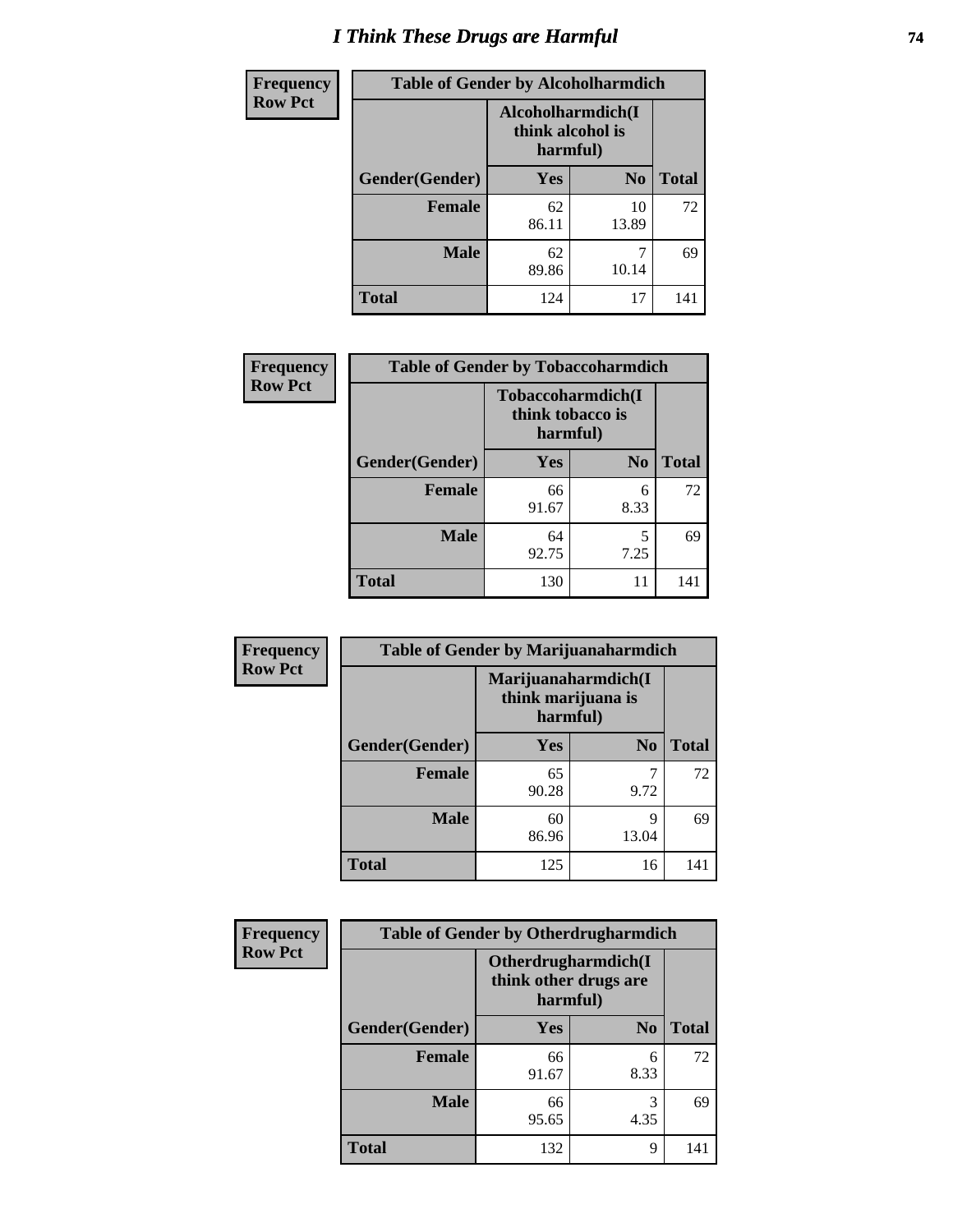| <b>Frequency</b> | <b>Table of Gender by Alcohollocation1</b>                    |             |             |              |
|------------------|---------------------------------------------------------------|-------------|-------------|--------------|
| <b>Row Pct</b>   | <b>Alcohollocation1(Places</b><br><b>Friends Use Alcohol)</b> |             |             |              |
|                  | Gender(Gender)                                                |             | Do Not Use  | <b>Total</b> |
|                  | <b>Female</b>                                                 | 36<br>50.00 | 36<br>50.00 | 72           |
|                  | <b>Male</b>                                                   | 35<br>50.72 | 34<br>49.28 | 69           |
|                  | <b>Total</b>                                                  | 71          | 70          | 141          |

| <b>Frequency</b> | <b>Table of Gender by Alcohollocation2</b> |                                                               |             |              |
|------------------|--------------------------------------------|---------------------------------------------------------------|-------------|--------------|
| <b>Row Pct</b>   |                                            | <b>Alcohollocation2(Places</b><br><b>Friends Use Alcohol)</b> |             |              |
|                  | Gender(Gender)                             |                                                               | Home        | <b>Total</b> |
|                  | <b>Female</b>                              | 46<br>63.89                                                   | 26<br>36.11 | 72           |
|                  | <b>Male</b>                                | 49<br>71.01                                                   | 20<br>28.99 | 69           |
|                  | <b>Total</b>                               | 95                                                            | 46          | 141          |

| Frequency      | <b>Table of Gender by Alcohollocation3</b> |                                                               |               |              |
|----------------|--------------------------------------------|---------------------------------------------------------------|---------------|--------------|
| <b>Row Pct</b> |                                            | <b>Alcohollocation3(Places</b><br><b>Friends Use Alcohol)</b> |               |              |
|                | Gender(Gender)                             |                                                               | <b>School</b> | <b>Total</b> |
|                | <b>Female</b>                              | 71<br>98.61                                                   | 1.39          | 72           |
|                | <b>Male</b>                                | 69<br>100.00                                                  | 0.00          | 69           |
|                | <b>Total</b>                               | 140                                                           |               | 141          |

| <b>Frequency</b> | <b>Table of Gender by Alcohollocation4</b> |                                                               |      |              |
|------------------|--------------------------------------------|---------------------------------------------------------------|------|--------------|
| <b>Row Pct</b>   |                                            | <b>Alcohollocation4(Places</b><br><b>Friends Use Alcohol)</b> |      |              |
|                  | Gender(Gender)                             |                                                               | Car  | <b>Total</b> |
|                  | <b>Female</b>                              | 69<br>95.83                                                   | 4.17 | 72           |
|                  | <b>Male</b>                                | 69<br>100.00                                                  | 0.00 | 69           |
|                  | <b>Total</b>                               | 138                                                           |      | 141          |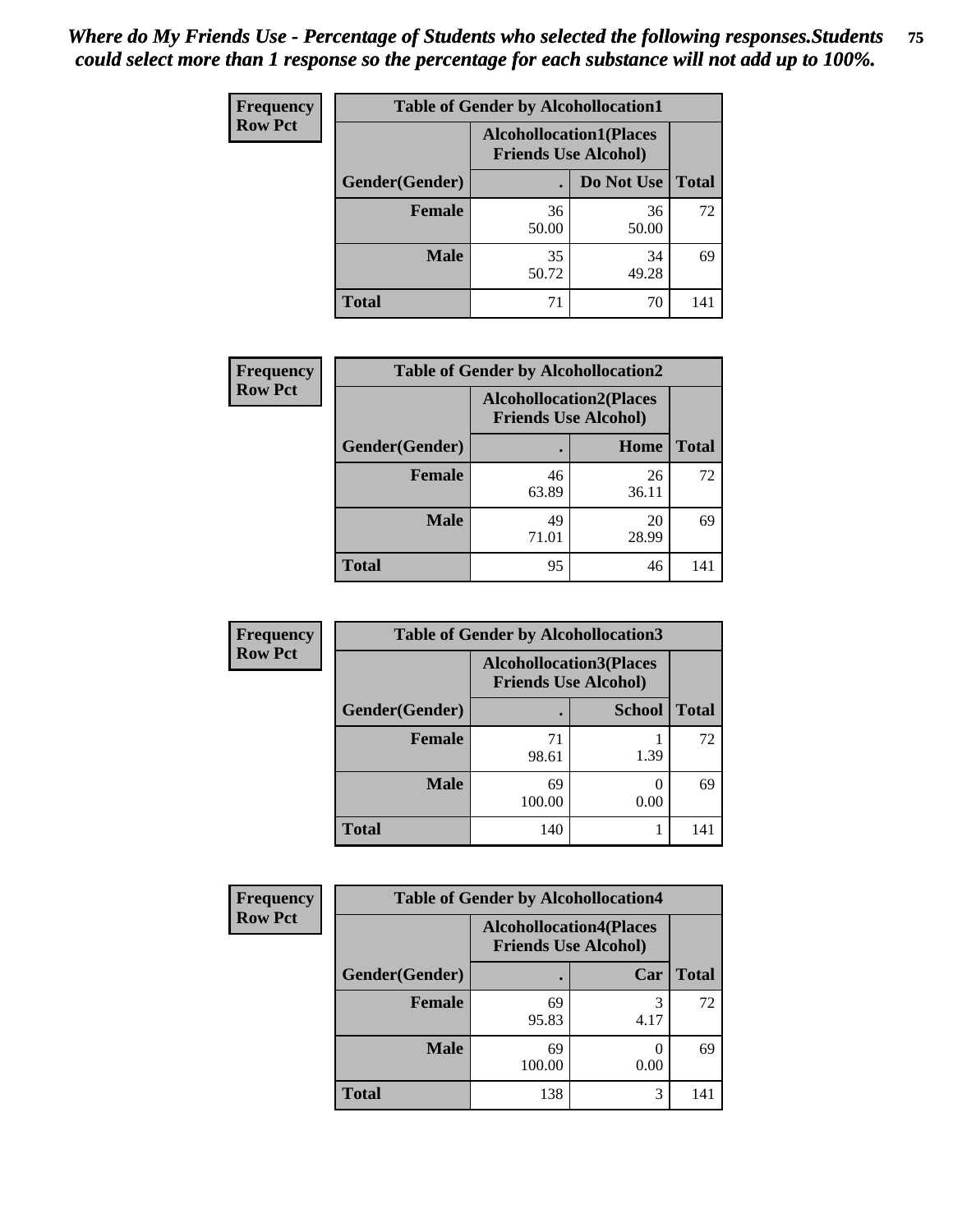| <b>Frequency</b> | <b>Table of Gender by Alcohollocation5</b> |                                                                |                                 |              |
|------------------|--------------------------------------------|----------------------------------------------------------------|---------------------------------|--------------|
| <b>Row Pct</b>   |                                            | <b>Alcohollocation5</b> (Places<br><b>Friends Use Alcohol)</b> |                                 |              |
|                  | Gender(Gender)                             |                                                                | <b>Friend's</b><br><b>House</b> | <b>Total</b> |
|                  | <b>Female</b>                              | 43<br>59.72                                                    | 29<br>40.28                     | 72           |
|                  | <b>Male</b>                                | 47<br>68.12                                                    | 22<br>31.88                     | 69           |
|                  | <b>Total</b>                               | 90                                                             | 51                              | 141          |

| <b>Frequency</b> | <b>Table of Gender by Alcohollocation6</b> |                                                               |              |              |
|------------------|--------------------------------------------|---------------------------------------------------------------|--------------|--------------|
| <b>Row Pct</b>   |                                            | <b>Alcohollocation6(Places</b><br><b>Friends Use Alcohol)</b> |              |              |
|                  | Gender(Gender)                             |                                                               | <b>Other</b> | <b>Total</b> |
|                  | <b>Female</b>                              | 57<br>79.17                                                   | 15<br>20.83  | 72           |
|                  | <b>Male</b>                                | 56<br>81.16                                                   | 13<br>18.84  | 69           |
|                  | <b>Total</b>                               | 113                                                           | 28           | 141          |

| Frequency      | <b>Table of Gender by Tobaccolocation1</b> |                                                               |             |              |
|----------------|--------------------------------------------|---------------------------------------------------------------|-------------|--------------|
| <b>Row Pct</b> |                                            | <b>Tobaccolocation1(Places</b><br><b>Friends Use Tobacco)</b> |             |              |
|                | Gender(Gender)                             |                                                               | Do Not Use  | <b>Total</b> |
|                | Female                                     | 31<br>43.06                                                   | 41<br>56.94 | 72           |
|                | <b>Male</b>                                | 38<br>55.07                                                   | 31<br>44.93 | 69           |
|                | <b>Total</b>                               | 69                                                            | 72          | 141          |

| <b>Frequency</b> | <b>Table of Gender by Tobaccolocation2</b> |                                                               |             |              |
|------------------|--------------------------------------------|---------------------------------------------------------------|-------------|--------------|
| <b>Row Pct</b>   |                                            | <b>Tobaccolocation2(Places</b><br><b>Friends Use Tobacco)</b> |             |              |
|                  | Gender(Gender)                             |                                                               | Home        | <b>Total</b> |
|                  | Female                                     | 45<br>62.50                                                   | 27<br>37.50 | 72           |
|                  | <b>Male</b>                                | 45<br>65.22                                                   | 24<br>34.78 | 69           |
|                  | <b>Total</b>                               | 90                                                            | 51          | 141          |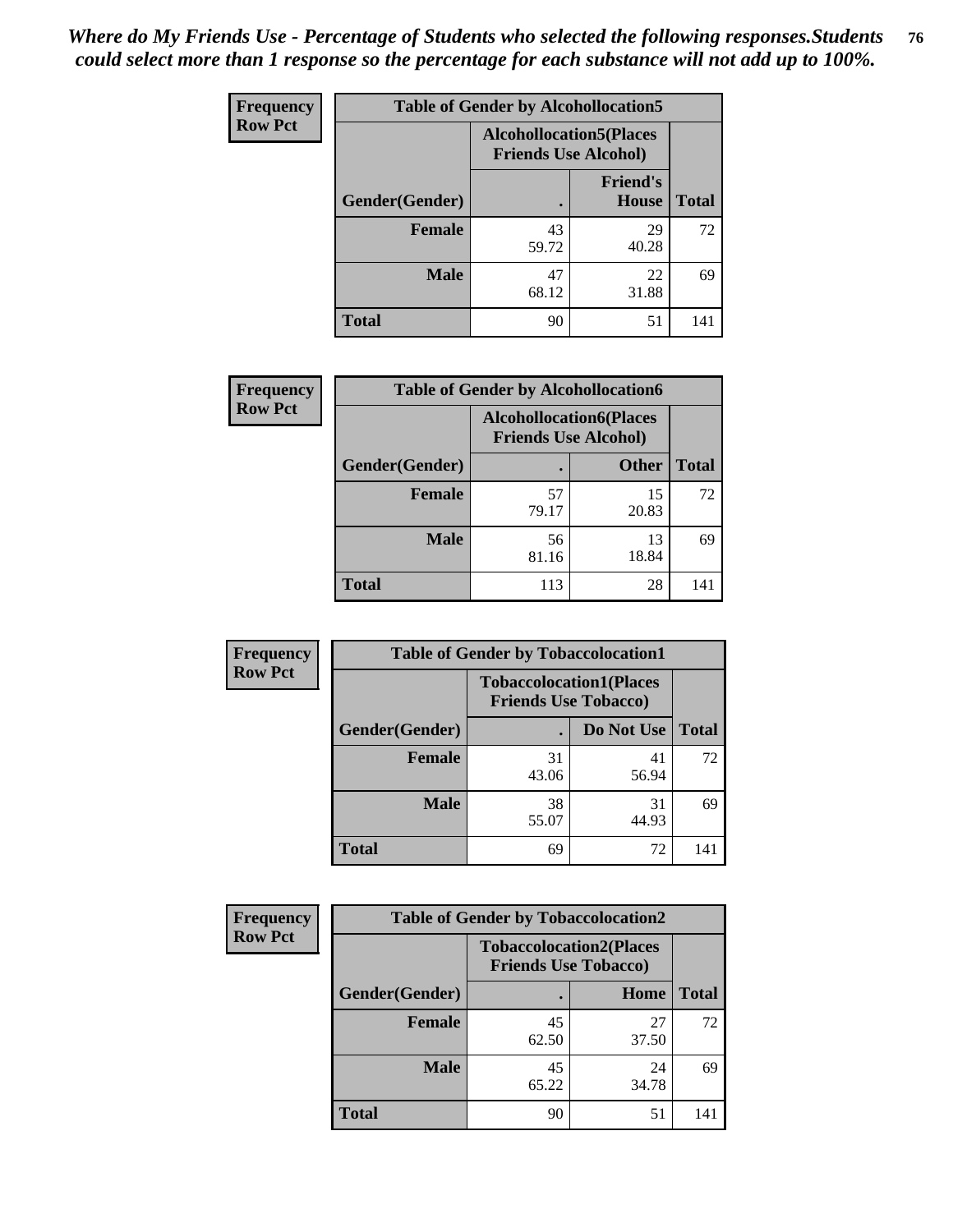| <b>Frequency</b> | <b>Table of Gender by Tobaccolocation3</b> |                                                               |               |              |
|------------------|--------------------------------------------|---------------------------------------------------------------|---------------|--------------|
| <b>Row Pct</b>   |                                            | <b>Tobaccolocation3(Places</b><br><b>Friends Use Tobacco)</b> |               |              |
|                  | Gender(Gender)                             |                                                               | <b>School</b> | <b>Total</b> |
|                  | <b>Female</b>                              | 58<br>80.56                                                   | 14<br>19.44   | 72           |
|                  | <b>Male</b>                                | 59<br>85.51                                                   | 10<br>14.49   | 69           |
|                  | Total                                      | 117                                                           | 24            | 141          |

| <b>Frequency</b> | <b>Table of Gender by Tobaccolocation4</b> |                             |                                |              |
|------------------|--------------------------------------------|-----------------------------|--------------------------------|--------------|
| <b>Row Pct</b>   |                                            | <b>Friends Use Tobacco)</b> | <b>Tobaccolocation4(Places</b> |              |
|                  | Gender(Gender)                             |                             | Car                            | <b>Total</b> |
|                  | Female                                     | 56<br>77.78                 | 16<br>22.22                    | 72           |
|                  | <b>Male</b>                                | 56<br>81.16                 | 13<br>18.84                    | 69           |
|                  | <b>Total</b>                               | 112                         | 29                             | 141          |

| <b>Frequency</b> | <b>Table of Gender by Tobaccolocation5</b> |                                                               |                                 |              |
|------------------|--------------------------------------------|---------------------------------------------------------------|---------------------------------|--------------|
| <b>Row Pct</b>   |                                            | <b>Tobaccolocation5(Places</b><br><b>Friends Use Tobacco)</b> |                                 |              |
|                  | Gender(Gender)                             |                                                               | <b>Friend's</b><br><b>House</b> | <b>Total</b> |
|                  | <b>Female</b>                              | 48<br>66.67                                                   | 24<br>33.33                     | 72           |
|                  | <b>Male</b>                                | 55<br>79.71                                                   | 14<br>20.29                     | 69           |
|                  | <b>Total</b>                               | 103                                                           | 38                              | 141          |

| <b>Frequency</b> | <b>Table of Gender by Tobaccolocation6</b> |                                                               |              |              |
|------------------|--------------------------------------------|---------------------------------------------------------------|--------------|--------------|
| <b>Row Pct</b>   |                                            | <b>Tobaccolocation6(Places</b><br><b>Friends Use Tobacco)</b> |              |              |
|                  | Gender(Gender)                             |                                                               | <b>Other</b> | <b>Total</b> |
|                  | <b>Female</b>                              | 57<br>79.17                                                   | 15<br>20.83  | 72           |
|                  | <b>Male</b>                                | 48<br>69.57                                                   | 21<br>30.43  | 69           |
|                  | <b>Total</b>                               | 105                                                           | 36           | 141          |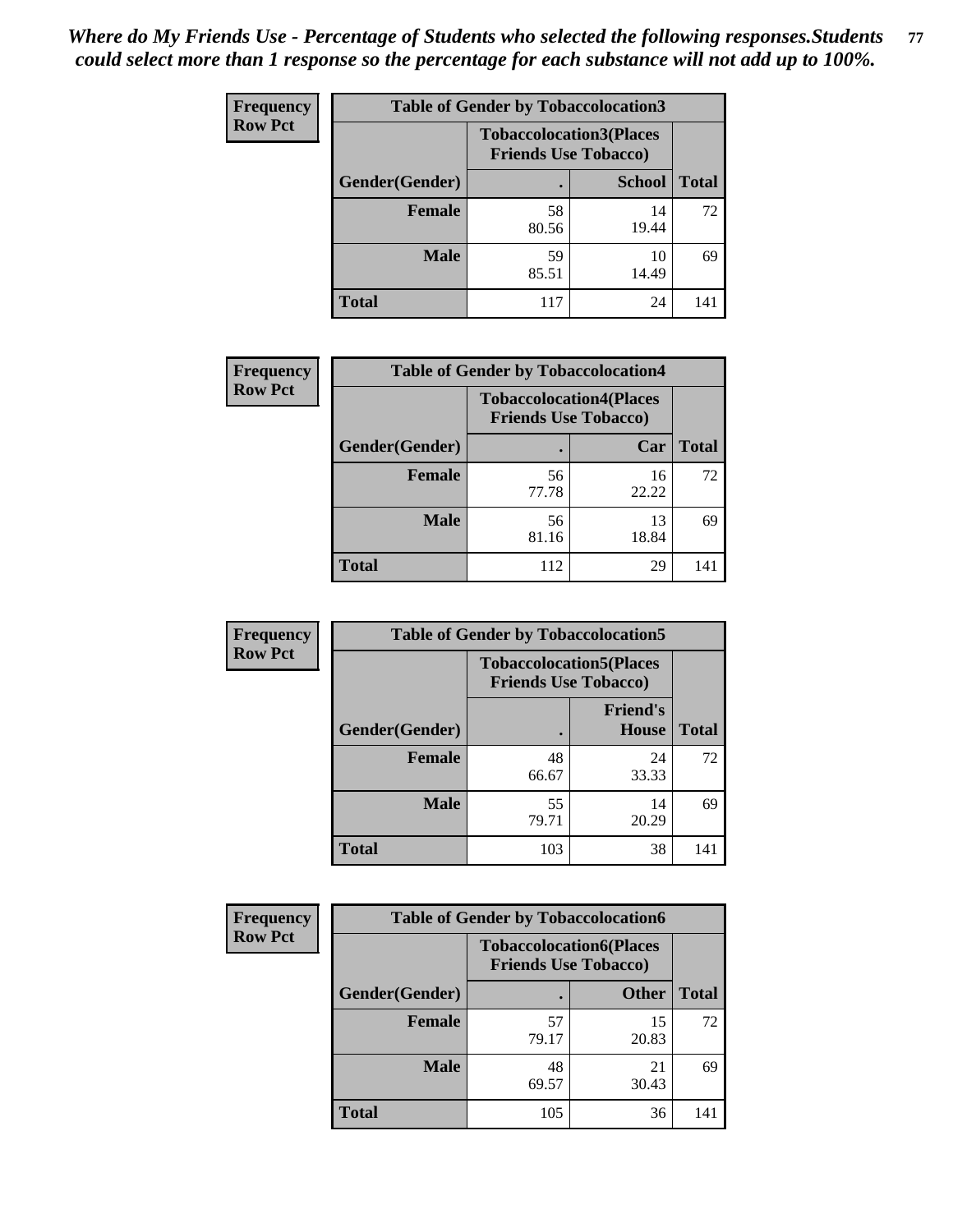| <b>Frequency</b> | <b>Table of Gender by Marijuanalocation1</b> |                                                                    |             |              |
|------------------|----------------------------------------------|--------------------------------------------------------------------|-------------|--------------|
| <b>Row Pct</b>   |                                              | <b>Marijuanalocation1(Places</b><br><b>Friends Use Marijuana</b> ) |             |              |
|                  | Gender(Gender)                               |                                                                    | Do Not Use  | <b>Total</b> |
|                  | <b>Female</b>                                | 14<br>19.44                                                        | 58<br>80.56 | 72           |
|                  | <b>Male</b>                                  | 10<br>14.49                                                        | 59<br>85.51 | 69           |
|                  | <b>Total</b>                                 | 24                                                                 | 117         | 141          |

| <b>Frequency</b> | <b>Table of Gender by Marijuanalocation2</b> |                                                                    |           |              |
|------------------|----------------------------------------------|--------------------------------------------------------------------|-----------|--------------|
| <b>Row Pct</b>   |                                              | <b>Marijuanalocation2(Places</b><br><b>Friends Use Marijuana</b> ) |           |              |
|                  | Gender(Gender)                               |                                                                    | Home      | <b>Total</b> |
|                  | <b>Female</b>                                | 66<br>91.67                                                        | 6<br>8.33 | 72           |
|                  | <b>Male</b>                                  | 67<br>97.10                                                        | 2.90      | 69           |
|                  | <b>Total</b>                                 | 133                                                                | 8         | 141          |

| Frequency      | <b>Table of Gender by Marijuanalocation3</b> |                                                                    |                        |              |
|----------------|----------------------------------------------|--------------------------------------------------------------------|------------------------|--------------|
| <b>Row Pct</b> |                                              | <b>Marijuanalocation3(Places</b><br><b>Friends Use Marijuana</b> ) |                        |              |
|                | Gender(Gender)                               |                                                                    | <b>School</b>          | <b>Total</b> |
|                | Female                                       | 70<br>97.22                                                        | $\mathfrak{D}$<br>2.78 | 72           |
|                | <b>Male</b>                                  | 69<br>100.00                                                       | 0.00                   | 69           |
|                | <b>Total</b>                                 | 139                                                                | 2                      | 141          |

| <b>Frequency</b> | <b>Table of Gender by Marijuanalocation4</b> |                                                                     |      |              |
|------------------|----------------------------------------------|---------------------------------------------------------------------|------|--------------|
| <b>Row Pct</b>   |                                              | <b>Marijuanalocation4(Places)</b><br><b>Friends Use Marijuana</b> ) |      |              |
|                  | Gender(Gender)                               |                                                                     | Car  | <b>Total</b> |
|                  | Female                                       | 68<br>94.44                                                         | 5.56 | 72           |
|                  | <b>Male</b>                                  | 68<br>98.55                                                         | 1.45 | 69           |
|                  | <b>Total</b>                                 | 136                                                                 | 5    | 141          |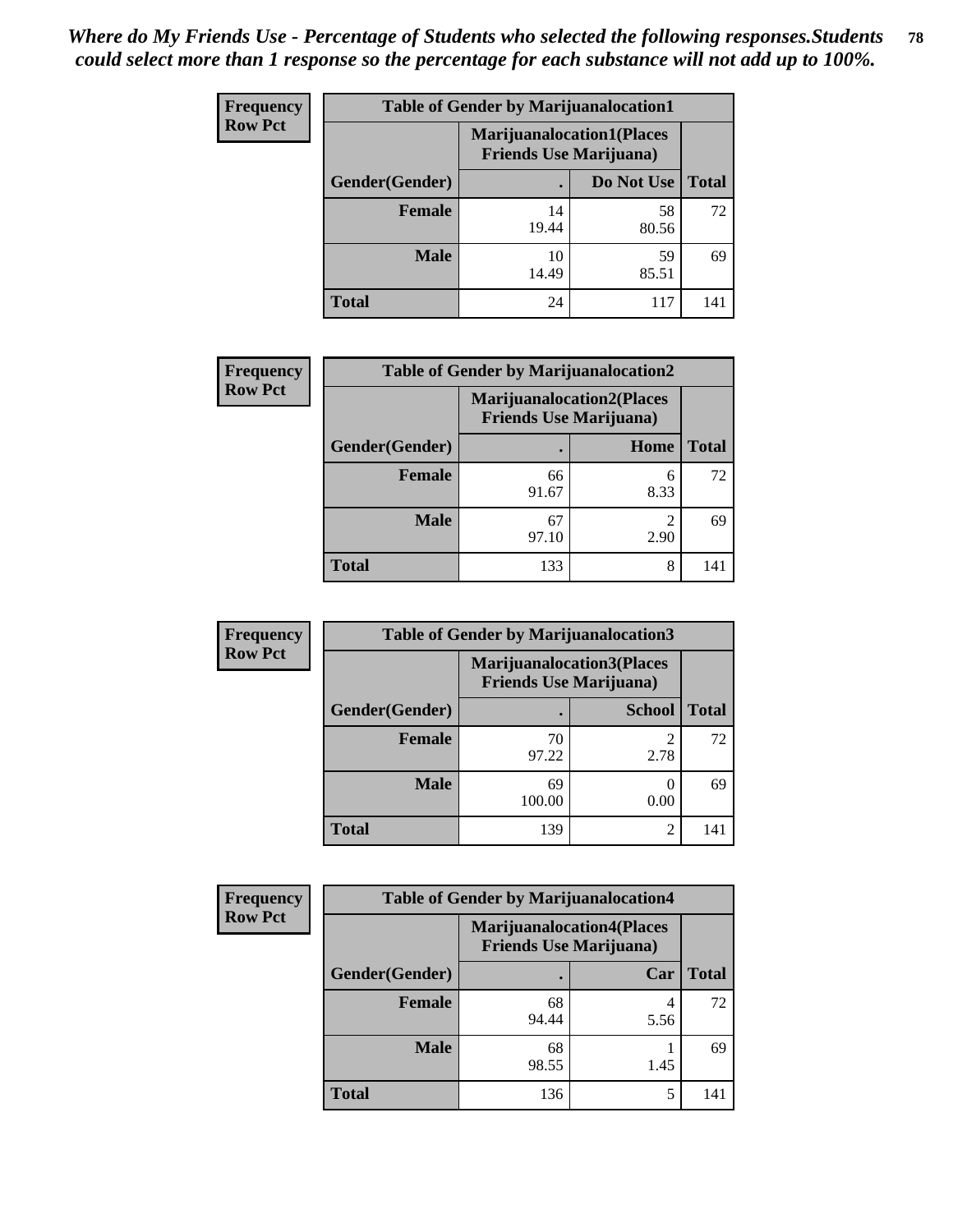| <b>Frequency</b> | <b>Table of Gender by Marijuanalocation5</b> |                                |                                   |              |
|------------------|----------------------------------------------|--------------------------------|-----------------------------------|--------------|
| <b>Row Pct</b>   |                                              | <b>Friends Use Marijuana</b> ) | <b>Marijuanalocation5</b> (Places |              |
|                  | Gender(Gender)                               |                                | <b>Friend's</b><br>House          | <b>Total</b> |
|                  | <b>Female</b>                                | 61<br>84.72                    | 11<br>15.28                       | 72           |
|                  | <b>Male</b>                                  | 63<br>91.30                    | 6<br>8.70                         | 69           |
|                  | <b>Total</b>                                 | 124                            | 17                                | 141          |

| <b>Frequency</b> |                | <b>Table of Gender by Marijuanalocation6</b>                        |              |              |
|------------------|----------------|---------------------------------------------------------------------|--------------|--------------|
| <b>Row Pct</b>   |                | <b>Marijuanalocation6(Places)</b><br><b>Friends Use Marijuana</b> ) |              |              |
|                  | Gender(Gender) |                                                                     | <b>Other</b> | <b>Total</b> |
|                  | <b>Female</b>  | 65<br>90.28                                                         | 9.72         | 72           |
|                  | <b>Male</b>    | 63<br>91.30                                                         | 6<br>8.70    | 69           |
|                  | <b>Total</b>   | 128                                                                 | 13           | 141          |

| <b>Frequency</b> | <b>Table of Gender by Otherdruglocation1</b> |             |                                                                      |              |
|------------------|----------------------------------------------|-------------|----------------------------------------------------------------------|--------------|
| <b>Row Pct</b>   |                                              | Drugs)      | <b>Otherdruglocation1(Places</b><br><b>Friends Use Other Illegal</b> |              |
|                  | Gender(Gender)                               |             | Do Not Use                                                           | <b>Total</b> |
|                  | <b>Female</b>                                | 14<br>19.44 | 58<br>80.56                                                          | 72           |
|                  | <b>Male</b>                                  | 10.14       | 62<br>89.86                                                          | 69           |
|                  | <b>Total</b>                                 | 21          | 120                                                                  | 141          |

| Frequency      | <b>Table of Gender by Otherdruglocation2</b> |                                                                                |      |              |
|----------------|----------------------------------------------|--------------------------------------------------------------------------------|------|--------------|
| <b>Row Pct</b> |                                              | <b>Otherdruglocation2(Places</b><br><b>Friends Use Other Illegal</b><br>Drugs) |      |              |
|                | Gender(Gender)                               |                                                                                | Home | <b>Total</b> |
|                | <b>Female</b>                                | 67<br>93.06                                                                    | 6.94 | 72           |
|                | <b>Male</b>                                  | 68<br>98.55                                                                    | 1.45 | 69           |
|                | <b>Total</b>                                 | 135                                                                            | 6    | 141          |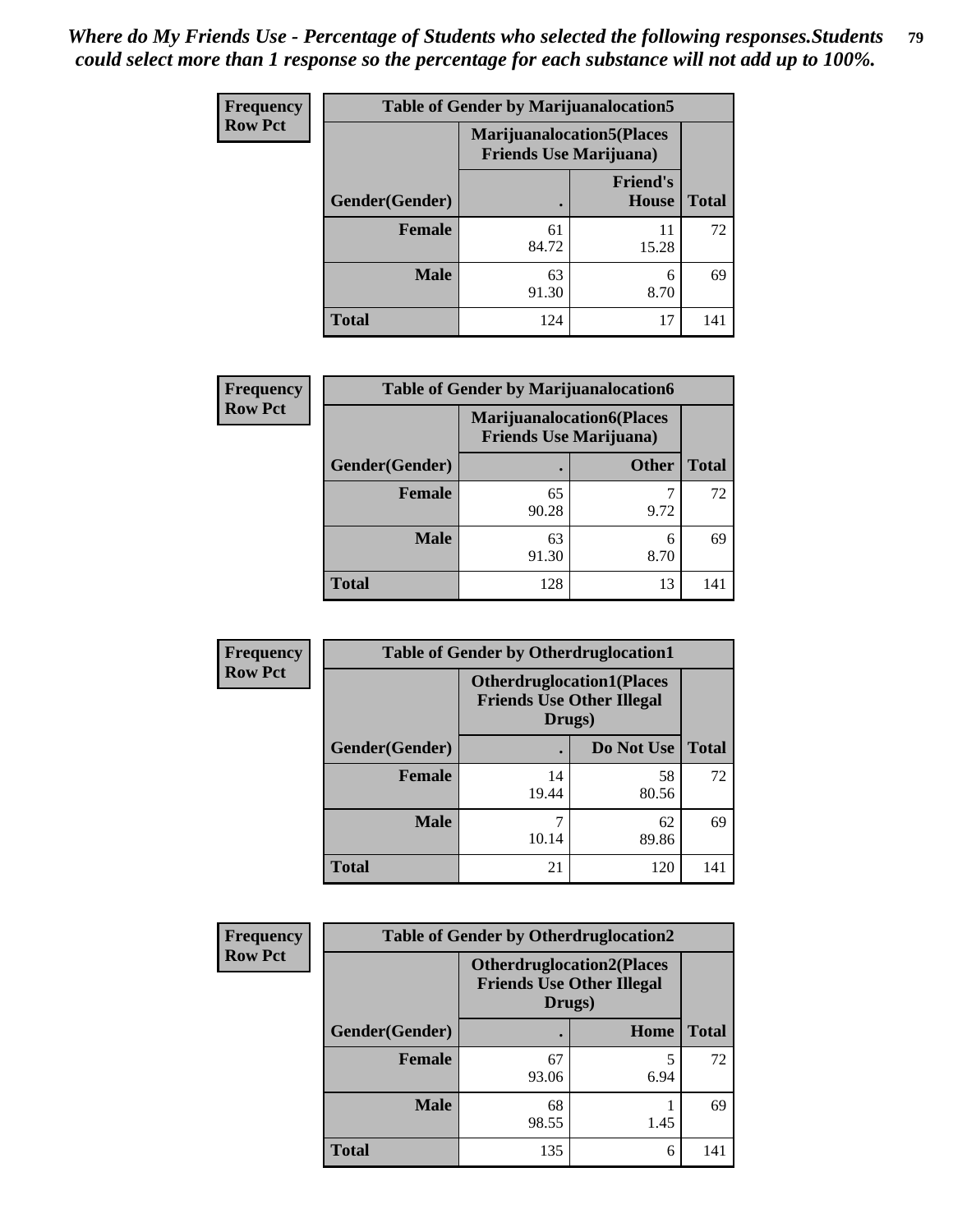| <b>Frequency</b> | <b>Table of Gender by Otherdruglocation3</b> |                                            |                                  |              |
|------------------|----------------------------------------------|--------------------------------------------|----------------------------------|--------------|
| <b>Row Pct</b>   |                                              | <b>Friends Use Other Illegal</b><br>Drugs) | <b>Otherdruglocation3(Places</b> |              |
|                  | Gender(Gender)                               |                                            | <b>School</b>                    | <b>Total</b> |
|                  | <b>Female</b>                                | 70<br>97.22                                | 2.78                             | 72           |
|                  | <b>Male</b>                                  | 69<br>100.00                               | 0.00                             | 69           |
|                  | <b>Total</b>                                 | 139                                        | $\mathfrak{D}$                   | 141          |

| Frequency      | <b>Table of Gender by Otherdruglocation4</b> |                                                                                 |           |              |  |
|----------------|----------------------------------------------|---------------------------------------------------------------------------------|-----------|--------------|--|
| <b>Row Pct</b> |                                              | <b>Otherdruglocation4(Places)</b><br><b>Friends Use Other Illegal</b><br>Drugs) |           |              |  |
|                | Gender(Gender)                               |                                                                                 | Car       | <b>Total</b> |  |
|                | <b>Female</b>                                | 67<br>93.06                                                                     | 5<br>6.94 | 72           |  |
|                | <b>Male</b>                                  | 69<br>100.00                                                                    | 0.00      | 69           |  |
|                | <b>Total</b>                                 | 136                                                                             | 5         | 141          |  |

| Frequency      | <b>Table of Gender by Otherdruglocation5</b> |                                                                                |                                 |              |
|----------------|----------------------------------------------|--------------------------------------------------------------------------------|---------------------------------|--------------|
| <b>Row Pct</b> |                                              | <b>Otherdruglocation5(Places</b><br><b>Friends Use Other Illegal</b><br>Drugs) |                                 |              |
|                | Gender(Gender)                               |                                                                                | <b>Friend's</b><br><b>House</b> | <b>Total</b> |
|                | <b>Female</b>                                | 63<br>87.50                                                                    | q<br>12.50                      | 72           |
|                | <b>Male</b>                                  | 67<br>97.10                                                                    | 2<br>2.90                       | 69           |
|                | <b>Total</b>                                 | 130                                                                            | 11                              | 141          |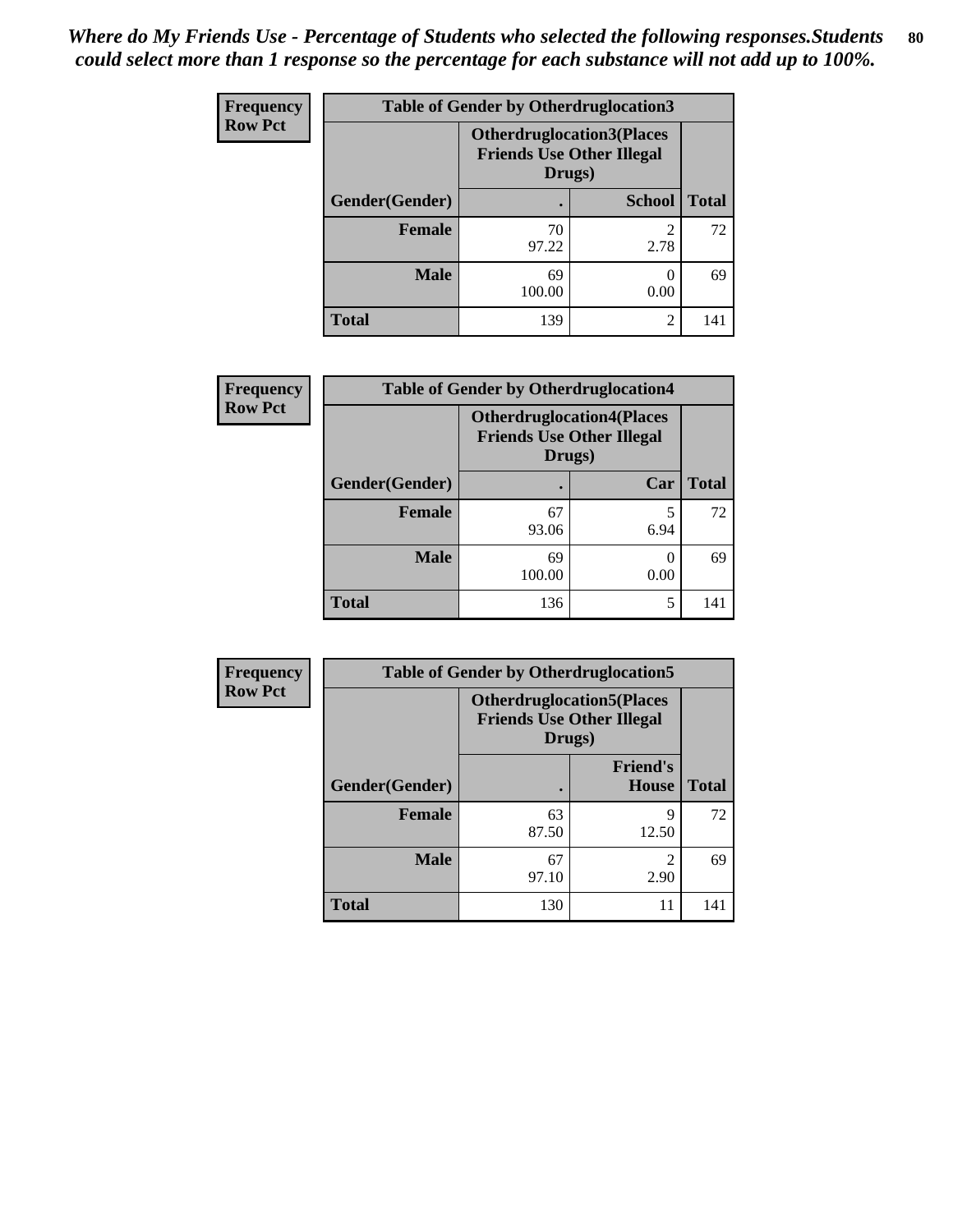| <b>Frequency</b> | <b>Table of Gender by Otherdruglocation6</b> |                                                                                |              |              |
|------------------|----------------------------------------------|--------------------------------------------------------------------------------|--------------|--------------|
| <b>Row Pct</b>   |                                              | <b>Otherdruglocation6(Places</b><br><b>Friends Use Other Illegal</b><br>Drugs) |              |              |
|                  | Gender(Gender)                               |                                                                                | <b>Other</b> | <b>Total</b> |
|                  | Female                                       | 63<br>87.50                                                                    | q<br>12.50   | 72           |
|                  | <b>Male</b>                                  | 64<br>92.75                                                                    | 7.25         | 69           |
|                  | <b>Total</b>                                 | 127                                                                            | 14           | 141          |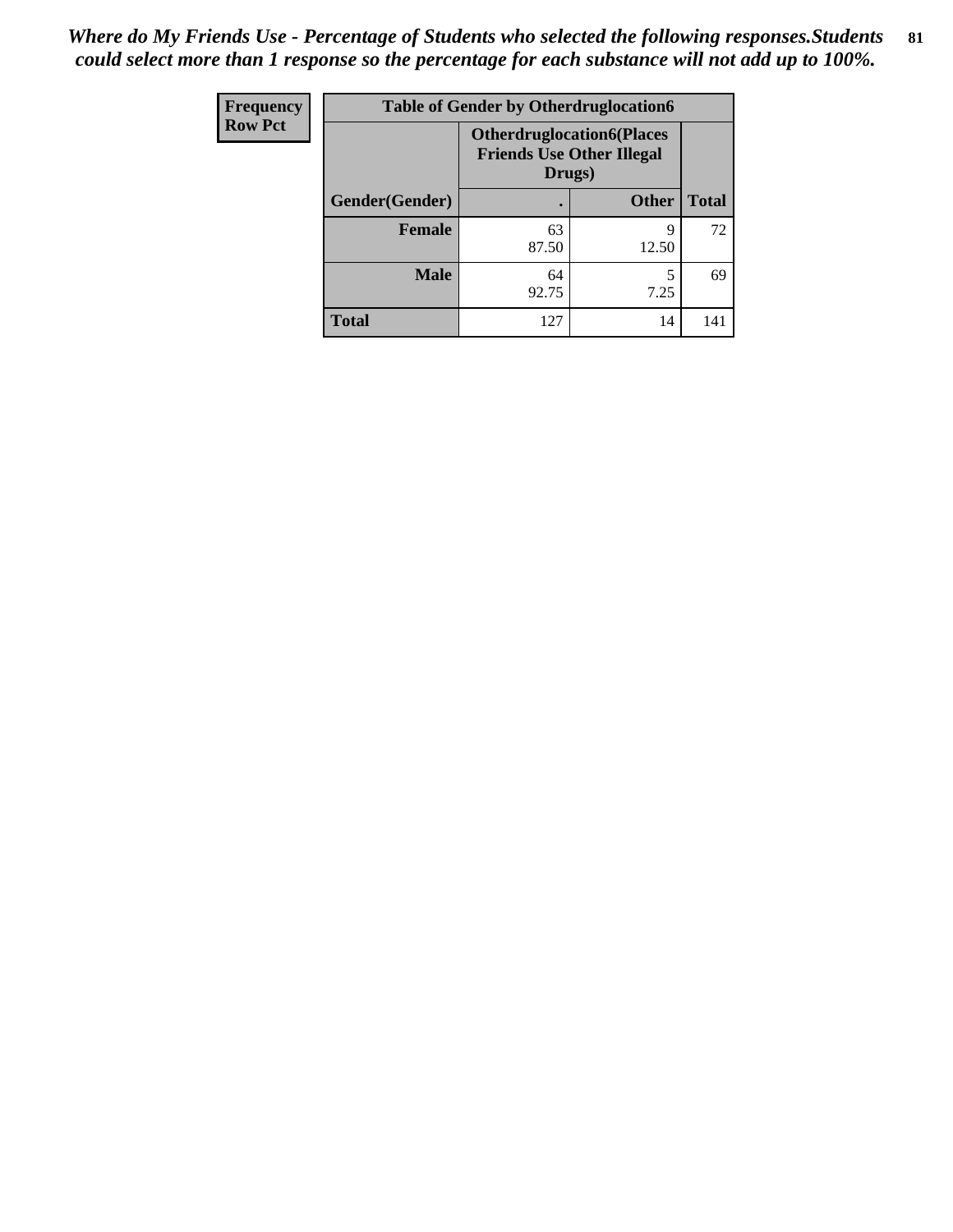| <b>Frequency</b> | <b>Table of Gender by Alcoholtime1</b> |                                                          |                      |              |
|------------------|----------------------------------------|----------------------------------------------------------|----------------------|--------------|
| <b>Row Pct</b>   |                                        | <b>Alcoholtime1(Times</b><br><b>Friends Use Alcohol)</b> |                      |              |
|                  | Gender(Gender)                         | $\bullet$                                                | Do Not<br><b>Use</b> | <b>Total</b> |
|                  | <b>Female</b>                          | 35<br>48.61                                              | 37<br>51.39          | 72           |
|                  | <b>Male</b>                            | 39<br>56.52                                              | 30<br>43.48          | 69           |
|                  | <b>Total</b>                           | 74                                                       | 67                   | 141          |

| <b>Frequency</b> | <b>Table of Gender by Alcoholtime2</b> |                                                          |                            |              |
|------------------|----------------------------------------|----------------------------------------------------------|----------------------------|--------------|
| <b>Row Pct</b>   |                                        | <b>Alcoholtime2(Times</b><br><b>Friends Use Alcohol)</b> |                            |              |
|                  | Gender(Gender)                         |                                                          | <b>On Way</b><br>to School | <b>Total</b> |
|                  | <b>Female</b>                          | 71<br>98.61                                              | 1.39                       | 72           |
|                  | <b>Male</b>                            | 69<br>100.00                                             | 0.00                       | 69           |
|                  | <b>Total</b>                           | 140                                                      |                            | 141          |

| <b>Frequency</b> | <b>Table of Gender by Alcoholtime3</b> |                                                             |              |  |
|------------------|----------------------------------------|-------------------------------------------------------------|--------------|--|
| <b>Row Pct</b>   |                                        | <b>Alcoholtime3(Times</b><br><b>Friends Use</b><br>Alcohol) |              |  |
|                  | Gender(Gender)                         |                                                             | <b>Total</b> |  |
|                  | <b>Female</b>                          | 72<br>100.00                                                | 72           |  |
|                  | <b>Male</b>                            | 69<br>100.00                                                | 69           |  |
|                  | <b>Total</b>                           | 141                                                         | 141          |  |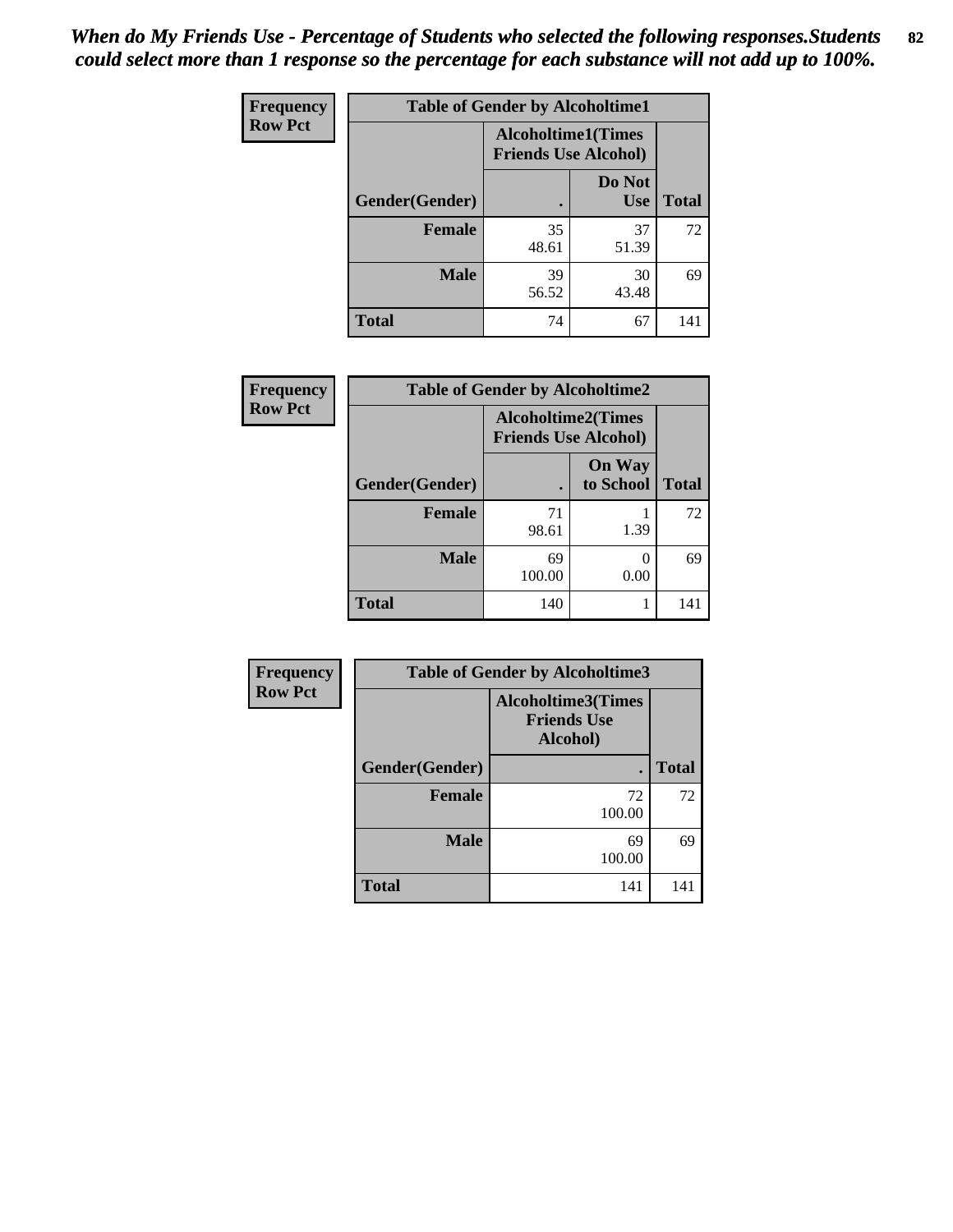*When do My Friends Use - Percentage of Students who selected the following responses.Students could select more than 1 response so the percentage for each substance will not add up to 100%.* **83**

| <b>Frequency</b> | <b>Table of Gender by Alcoholtime4</b> |                                                          |                                                |              |
|------------------|----------------------------------------|----------------------------------------------------------|------------------------------------------------|--------------|
| <b>Row Pct</b>   |                                        | <b>Alcoholtime4(Times</b><br><b>Friends Use Alcohol)</b> |                                                |              |
|                  | Gender(Gender)                         |                                                          | <b>On Way</b><br>Home<br>From<br><b>School</b> | <b>Total</b> |
|                  | <b>Female</b>                          | 70<br>97.22                                              | 2<br>2.78                                      | 72           |
|                  | <b>Male</b>                            | 68<br>98.55                                              | 1.45                                           | 69           |
|                  | <b>Total</b>                           | 138                                                      | 3                                              | 141          |

| <b>Frequency</b> | <b>Table of Gender by Alcoholtime5</b> |             |                                                           |              |
|------------------|----------------------------------------|-------------|-----------------------------------------------------------|--------------|
| <b>Row Pct</b>   |                                        |             | <b>Alcoholtime5</b> (Times<br><b>Friends Use Alcohol)</b> |              |
|                  | Gender(Gender)                         |             | <b>Weeknights</b>                                         | <b>Total</b> |
|                  | <b>Female</b>                          | 60<br>83.33 | 12<br>16.67                                               | 72           |
|                  | <b>Male</b>                            | 65<br>94.20 | 4<br>5.80                                                 | 69           |
|                  | <b>Total</b>                           | 125         | 16                                                        | 141          |

| <b>Frequency</b> | <b>Table of Gender by Alcoholtime6</b> |             |                                                          |              |
|------------------|----------------------------------------|-------------|----------------------------------------------------------|--------------|
| <b>Row Pct</b>   |                                        |             | <b>Alcoholtime6(Times</b><br><b>Friends Use Alcohol)</b> |              |
|                  | Gender(Gender)                         |             | <b>Weekends</b>                                          | <b>Total</b> |
|                  | Female                                 | 34<br>47.22 | 38<br>52.78                                              | 72           |
|                  | <b>Male</b>                            | 29<br>42.03 | 40<br>57.97                                              | 69           |
|                  | <b>Total</b>                           | 63          | 78                                                       | 141          |

| <b>Frequency</b> | <b>Table of Gender by Tobaccotime1</b> |                                                          |                      |              |
|------------------|----------------------------------------|----------------------------------------------------------|----------------------|--------------|
| <b>Row Pct</b>   |                                        | <b>Tobaccotime1(Times</b><br><b>Friends Use Tobacco)</b> |                      |              |
|                  | Gender(Gender)                         |                                                          | Do Not<br><b>Use</b> | <b>Total</b> |
|                  | Female                                 | 31<br>43.06                                              | 41<br>56.94          | 72           |
|                  | <b>Male</b>                            | 38<br>55.07                                              | 31<br>44.93          | 69           |
|                  | <b>Total</b>                           | 69                                                       | 72                   | 141          |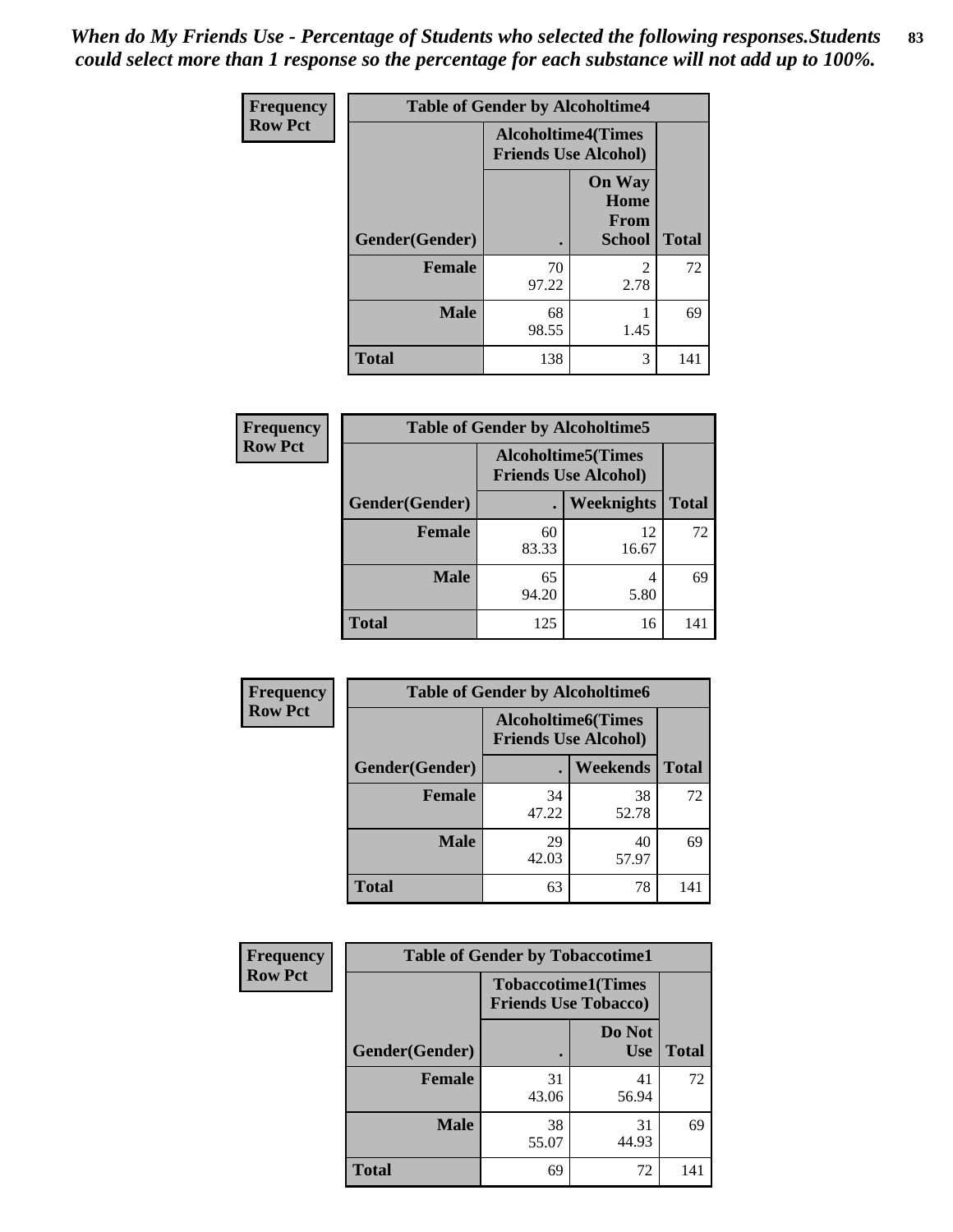*When do My Friends Use - Percentage of Students who selected the following responses.Students could select more than 1 response so the percentage for each substance will not add up to 100%.* **84**

| Frequency      | <b>Table of Gender by Tobaccotime2</b> |                                                          |                            |              |
|----------------|----------------------------------------|----------------------------------------------------------|----------------------------|--------------|
| <b>Row Pct</b> |                                        | <b>Tobaccotime2(Times</b><br><b>Friends Use Tobacco)</b> |                            |              |
|                | Gender(Gender)                         | $\bullet$                                                | <b>On Way</b><br>to School | <b>Total</b> |
|                | <b>Female</b>                          | 55<br>76.39                                              | 17<br>23.61                | 72           |
|                | <b>Male</b>                            | 55<br>79.71                                              | 14<br>20.29                | 69           |
|                | <b>Total</b>                           | 110                                                      | 31                         | 141          |

| Frequency      | <b>Table of Gender by Tobaccotime3</b> |                             |                                |              |
|----------------|----------------------------------------|-----------------------------|--------------------------------|--------------|
| <b>Row Pct</b> |                                        | <b>Friends Use Tobacco)</b> | <b>Tobaccotime3(Times</b>      |              |
|                | Gender(Gender)                         |                             | <b>During</b><br><b>School</b> | <b>Total</b> |
|                | <b>Female</b>                          | 57<br>79.17                 | 15<br>20.83                    | 72           |
|                | <b>Male</b>                            | 55<br>79.71                 | 14<br>20.29                    | 69           |
|                | <b>Total</b>                           | 112                         | 29                             | 141          |

| Frequency      | <b>Table of Gender by Tobaccotime4</b> |                                                          |                                                |              |
|----------------|----------------------------------------|----------------------------------------------------------|------------------------------------------------|--------------|
| <b>Row Pct</b> |                                        | <b>Tobaccotime4(Times</b><br><b>Friends Use Tobacco)</b> |                                                |              |
|                | Gender(Gender)                         |                                                          | <b>On Way</b><br>Home<br>From<br><b>School</b> | <b>Total</b> |
|                | Female                                 | 70<br>97.22                                              | $\mathfrak{D}$<br>2.78                         | 72           |
|                | <b>Male</b>                            | 68<br>98.55                                              | 1.45                                           | 69           |
|                | <b>Total</b>                           | 138                                                      | 3                                              | 141          |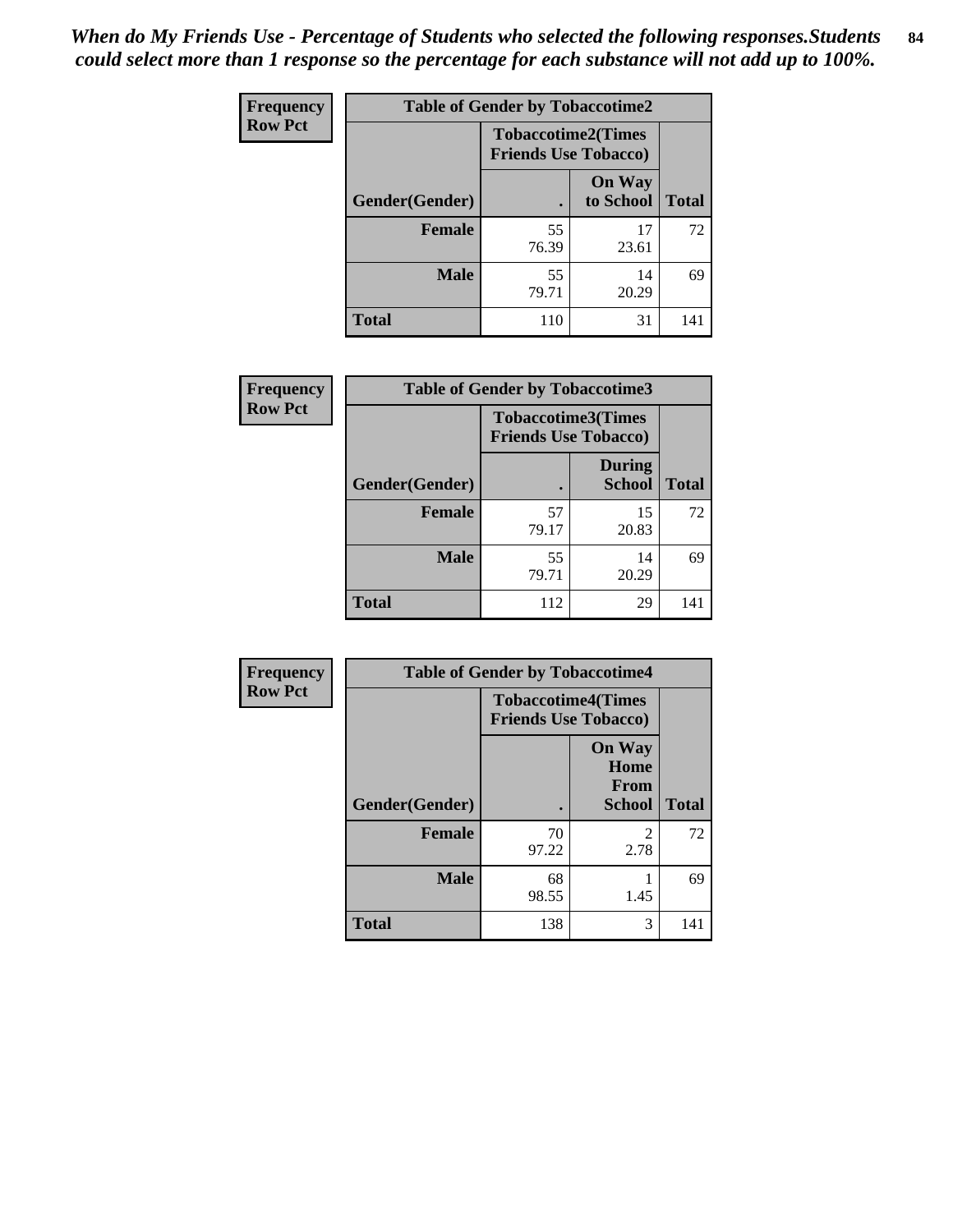| <b>Frequency</b> | <b>Table of Gender by Tobaccotime5</b> |             |                                                          |              |  |
|------------------|----------------------------------------|-------------|----------------------------------------------------------|--------------|--|
| <b>Row Pct</b>   |                                        |             | <b>Tobaccotime5(Times</b><br><b>Friends Use Tobacco)</b> |              |  |
|                  | Gender(Gender)                         |             | <b>Weeknights</b>                                        | <b>Total</b> |  |
|                  | <b>Female</b>                          | 48<br>66.67 | 24<br>33.33                                              | 72           |  |
|                  | <b>Male</b>                            | 47<br>68.12 | 22<br>31.88                                              | 69           |  |
|                  | Total                                  | 95          | 46                                                       | 141          |  |

| <b>Frequency</b> |                | <b>Table of Gender by Tobaccotime6</b> |                           |              |
|------------------|----------------|----------------------------------------|---------------------------|--------------|
| <b>Row Pct</b>   |                | <b>Friends Use Tobacco)</b>            | <b>Tobaccotime6(Times</b> |              |
|                  | Gender(Gender) |                                        | <b>Weekends</b>           | <b>Total</b> |
|                  | Female         | 43<br>59.72                            | 29<br>40.28               | 72           |
|                  | <b>Male</b>    | 44<br>63.77                            | 25<br>36.23               | 69           |
|                  | <b>Total</b>   | 87                                     | 54                        | 141          |

| <b>Frequency</b> | <b>Table of Gender by Marijuanatime1</b> |                                |                             |              |
|------------------|------------------------------------------|--------------------------------|-----------------------------|--------------|
| <b>Row Pct</b>   |                                          | <b>Friends Use Marijuana</b> ) | <b>Marijuanatime1(Times</b> |              |
|                  | Gender(Gender)                           |                                | Do Not Use                  | <b>Total</b> |
|                  | <b>Female</b>                            | 12<br>16.67                    | 60<br>83.33                 | 72           |
|                  | <b>Male</b>                              | 8<br>11.59                     | 61<br>88.41                 | 69           |
|                  | <b>Total</b>                             | 20                             | 121                         | 141          |

| <b>Frequency</b> | <b>Table of Gender by Marijuanatime2</b> |                                                               |                            |              |
|------------------|------------------------------------------|---------------------------------------------------------------|----------------------------|--------------|
| <b>Row Pct</b>   |                                          | <b>Marijuanatime2(Times</b><br><b>Friends Use Marijuana</b> ) |                            |              |
|                  | Gender(Gender)                           |                                                               | On Way to<br><b>School</b> | <b>Total</b> |
|                  | <b>Female</b>                            | 69<br>95.83                                                   | 3<br>4.17                  | 72           |
|                  | <b>Male</b>                              | 68<br>98.55                                                   | 1.45                       | 69           |
|                  | <b>Total</b>                             | 137                                                           | 4                          | 141          |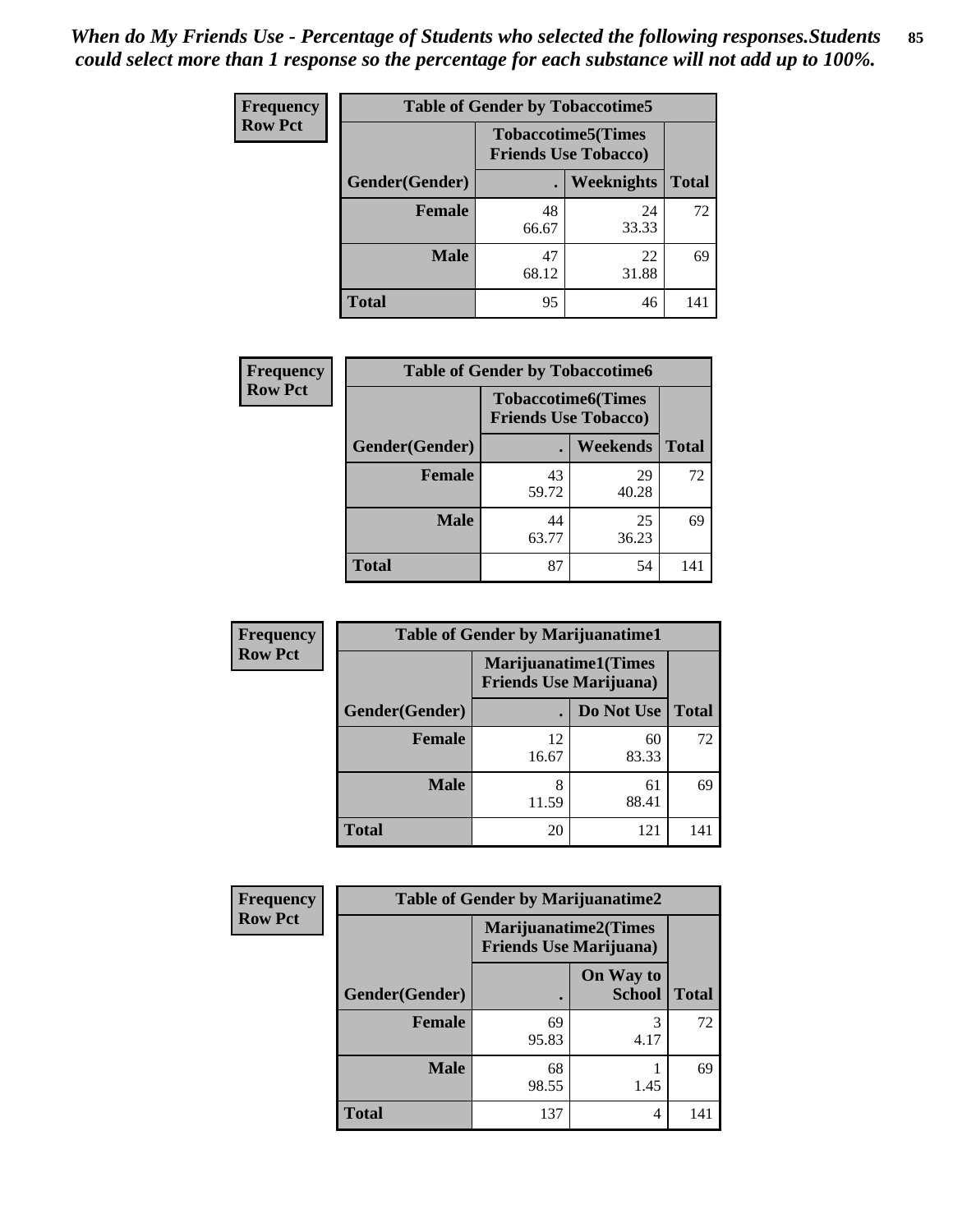| Frequency      | <b>Table of Gender by Marijuanatime3</b> |                                                        |                                |              |
|----------------|------------------------------------------|--------------------------------------------------------|--------------------------------|--------------|
| <b>Row Pct</b> |                                          | Marijuanatime3(Times<br><b>Friends Use Marijuana</b> ) |                                |              |
|                | Gender(Gender)                           |                                                        | <b>During</b><br><b>School</b> | <b>Total</b> |
|                | <b>Female</b>                            | 71<br>98.61                                            | 1.39                           | 72           |
|                | <b>Male</b>                              | 69<br>100.00                                           | 0<br>0.00                      | 69           |
|                | <b>Total</b>                             | 140                                                    |                                | 141          |

| <b>Frequency</b> |                | <b>Table of Gender by Marijuanatime4</b> |                                                               |              |  |
|------------------|----------------|------------------------------------------|---------------------------------------------------------------|--------------|--|
| <b>Row Pct</b>   |                |                                          | <b>Marijuanatime4(Times</b><br><b>Friends Use Marijuana</b> ) |              |  |
|                  | Gender(Gender) |                                          | <b>On Way</b><br>Home<br>From<br><b>School</b>                | <b>Total</b> |  |
|                  | <b>Female</b>  | 69<br>95.83                              | 3<br>4.17                                                     | 72           |  |
|                  | <b>Male</b>    | 68<br>98.55                              | 1.45                                                          | 69           |  |
|                  | <b>Total</b>   | 137                                      | 4                                                             | 141          |  |

| Frequency      | <b>Table of Gender by Marijuanatime5</b> |                                                                |                        |              |  |
|----------------|------------------------------------------|----------------------------------------------------------------|------------------------|--------------|--|
| <b>Row Pct</b> |                                          | <b>Marijuanatime5</b> (Times<br><b>Friends Use Marijuana</b> ) |                        |              |  |
|                | Gender(Gender)                           |                                                                | Weeknights             | <b>Total</b> |  |
|                | Female                                   | 64<br>88.89                                                    | 8<br>11.11             | 72           |  |
|                | <b>Male</b>                              | 67<br>97.10                                                    | $\mathfrak{D}$<br>2.90 | 69           |  |
|                | <b>Total</b>                             | 131                                                            | 10                     | 141          |  |

| <b>Frequency</b> | <b>Table of Gender by Marijuanatime6</b> |                                                               |             |              |
|------------------|------------------------------------------|---------------------------------------------------------------|-------------|--------------|
| <b>Row Pct</b>   |                                          | <b>Marijuanatime6(Times</b><br><b>Friends Use Marijuana</b> ) |             |              |
|                  | Gender(Gender)                           |                                                               | Weekends    | <b>Total</b> |
|                  | Female                                   | 60<br>83.33                                                   | 12<br>16.67 | 72           |
|                  | <b>Male</b>                              | 62<br>89.86                                                   | 10.14       | 69           |
|                  | <b>Total</b>                             | 122                                                           | 19          | 141          |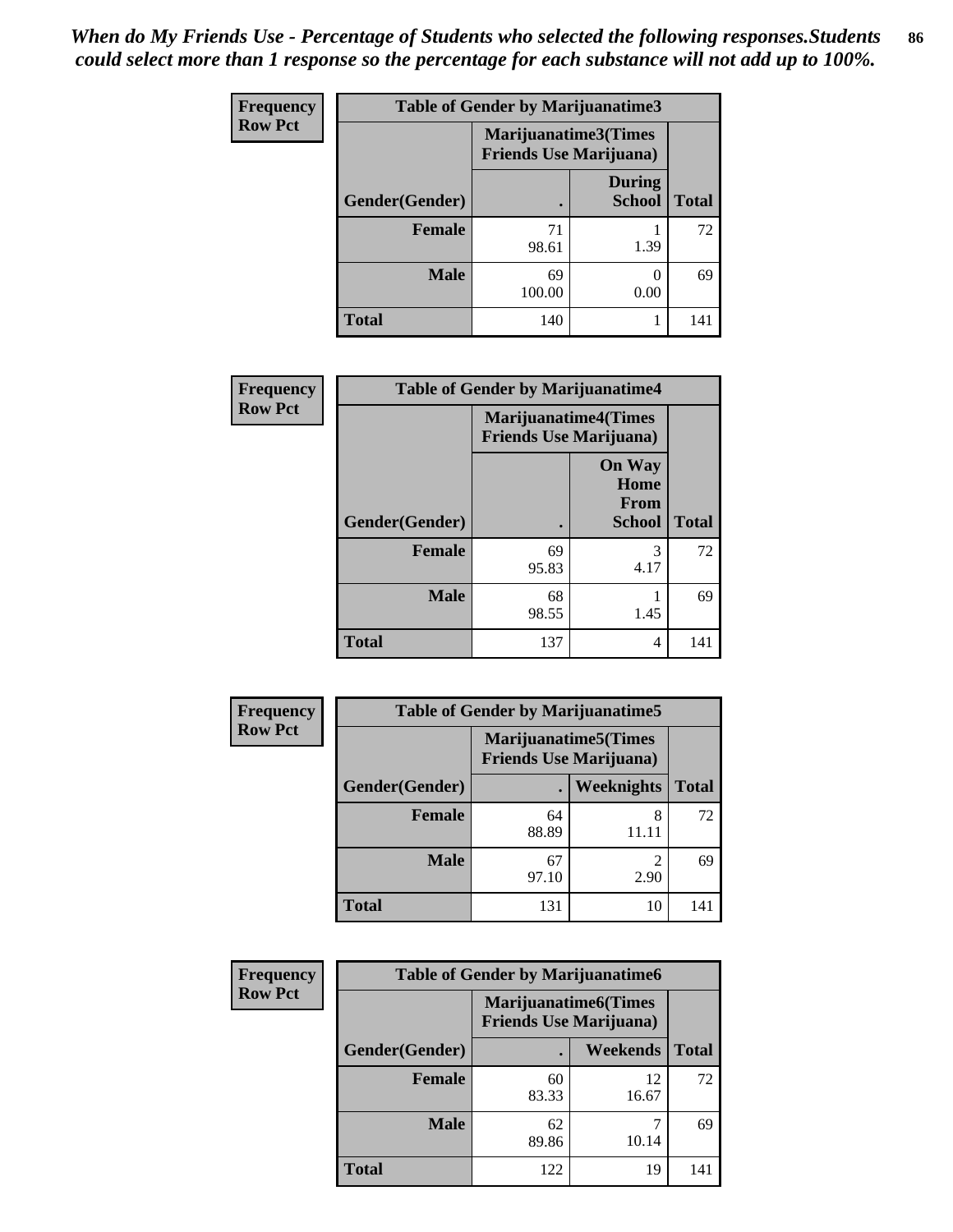| <b>Frequency</b> | <b>Table of Gender by Otherdrugtime1</b> |                                                                                    |             |              |  |  |
|------------------|------------------------------------------|------------------------------------------------------------------------------------|-------------|--------------|--|--|
| <b>Row Pct</b>   |                                          | <b>Otherdrugtime1</b> (Times<br><b>Friends Use Other</b><br><b>Illegal Drugs</b> ) |             |              |  |  |
|                  | Gender(Gender)                           |                                                                                    | Do Not Use  | <b>Total</b> |  |  |
|                  | <b>Female</b>                            | 12<br>16.67                                                                        | 60<br>83.33 | 72           |  |  |
|                  | <b>Male</b>                              | 6<br>8.70                                                                          | 63<br>91.30 | 69           |  |  |
|                  | <b>Total</b>                             | 18                                                                                 | 123         | 141          |  |  |

| Frequency      | <b>Table of Gender by Otherdrugtime2</b> |                                                                                   |                            |              |  |
|----------------|------------------------------------------|-----------------------------------------------------------------------------------|----------------------------|--------------|--|
| <b>Row Pct</b> |                                          | <b>Otherdrugtime2(Times</b><br><b>Friends Use Other</b><br><b>Illegal Drugs</b> ) |                            |              |  |
|                | Gender(Gender)                           |                                                                                   | On Way to<br><b>School</b> | <b>Total</b> |  |
|                | <b>Female</b>                            | 70<br>97.22                                                                       | $\mathfrak{D}$<br>2.78     | 72           |  |
|                | <b>Male</b>                              | 69<br>100.00                                                                      | 0.00                       | 69           |  |
|                | <b>Total</b>                             | 139                                                                               | $\overline{2}$             | 141          |  |

| Frequency      | <b>Table of Gender by Otherdrugtime3</b> |                                                                            |                                |              |  |
|----------------|------------------------------------------|----------------------------------------------------------------------------|--------------------------------|--------------|--|
| <b>Row Pct</b> |                                          | Otherdrugtime3(Times<br><b>Friends Use Other</b><br><b>Illegal Drugs</b> ) |                                |              |  |
|                | Gender(Gender)                           |                                                                            | <b>During</b><br><b>School</b> | <b>Total</b> |  |
|                | <b>Female</b>                            | 71<br>98.61                                                                | 1.39                           | 72           |  |
|                | <b>Male</b>                              | 69<br>100.00                                                               | 0<br>0.00                      | 69           |  |
|                | <b>Total</b>                             | 140                                                                        |                                | 141          |  |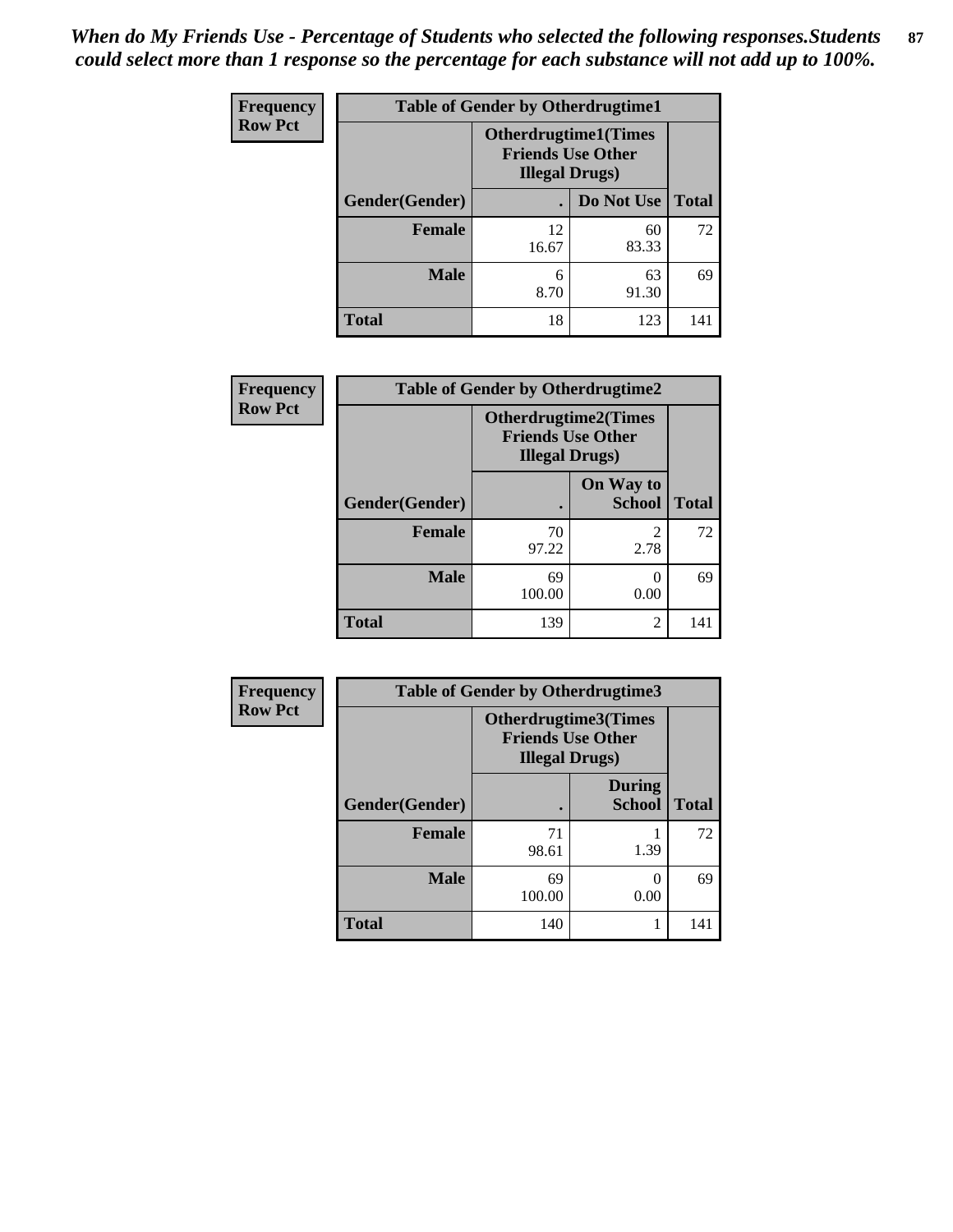*When do My Friends Use - Percentage of Students who selected the following responses.Students could select more than 1 response so the percentage for each substance will not add up to 100%.* **88**

| <b>Frequency</b> | <b>Table of Gender by Otherdrugtime4</b> |                                                                                   |                                                       |              |  |
|------------------|------------------------------------------|-----------------------------------------------------------------------------------|-------------------------------------------------------|--------------|--|
| <b>Row Pct</b>   |                                          | <b>Otherdrugtime4(Times</b><br><b>Friends Use Other</b><br><b>Illegal Drugs</b> ) |                                                       |              |  |
|                  | Gender(Gender)                           |                                                                                   | <b>On Way</b><br>Home<br><b>From</b><br><b>School</b> | <b>Total</b> |  |
|                  | <b>Female</b>                            | 70<br>97.22                                                                       | $\mathfrak{D}$<br>2.78                                | 72           |  |
|                  | <b>Male</b>                              | 69<br>100.00                                                                      | 0<br>0.00                                             | 69           |  |
|                  | <b>Total</b>                             | 139                                                                               | $\overline{2}$                                        | 141          |  |

| Frequency      | <b>Table of Gender by Otherdrugtime5</b> |                                                                                    |            |              |  |  |
|----------------|------------------------------------------|------------------------------------------------------------------------------------|------------|--------------|--|--|
| <b>Row Pct</b> |                                          | <b>Otherdrugtime5</b> (Times<br><b>Friends Use Other</b><br><b>Illegal Drugs</b> ) |            |              |  |  |
|                | Gender(Gender)                           |                                                                                    | Weeknights | <b>Total</b> |  |  |
|                | <b>Female</b>                            | 66<br>91.67                                                                        | 6<br>8.33  | 72           |  |  |
|                | <b>Male</b>                              | 69<br>100.00                                                                       | 0.00       | 69           |  |  |
|                | <b>Total</b>                             | 135                                                                                | 6          | 141          |  |  |

| Frequency      | <b>Table of Gender by Otherdrugtime6</b> |                                                                                   |             |              |  |  |
|----------------|------------------------------------------|-----------------------------------------------------------------------------------|-------------|--------------|--|--|
| <b>Row Pct</b> |                                          | <b>Otherdrugtime6(Times</b><br><b>Friends Use Other</b><br><b>Illegal Drugs</b> ) |             |              |  |  |
|                | Gender(Gender)                           |                                                                                   | Weekends    | <b>Total</b> |  |  |
|                | <b>Female</b>                            | 60<br>83.33                                                                       | 12<br>16.67 | 72           |  |  |
|                | <b>Male</b>                              | 63<br>91.30                                                                       | 6<br>8.70   | 69           |  |  |
|                | <b>Total</b>                             | 123                                                                               | 18          | 141          |  |  |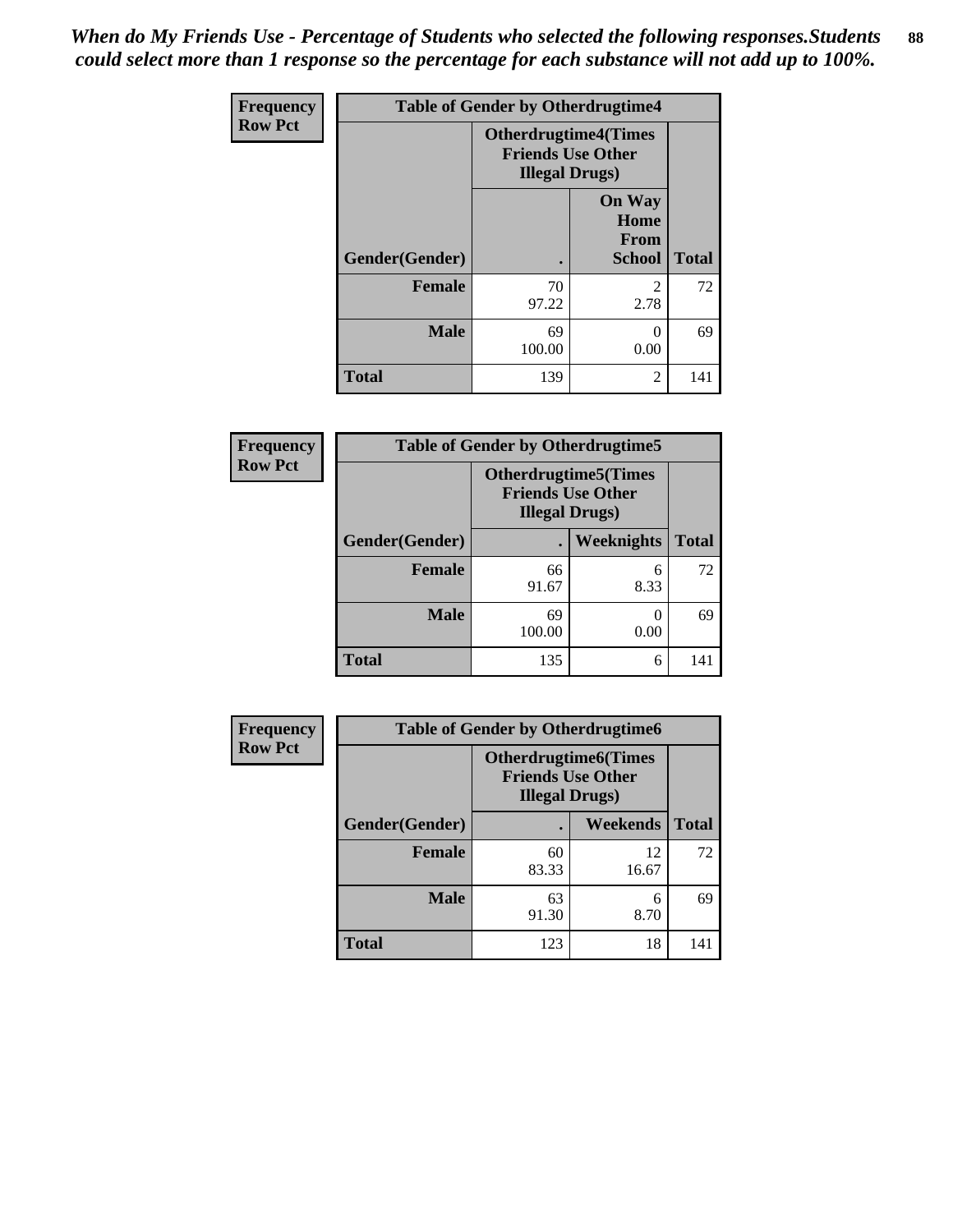## *Other Questions* **89**

| Frequency      |                | <b>Table of Gender by Educationalcohol</b>                                                                                    |                |              |  |  |
|----------------|----------------|-------------------------------------------------------------------------------------------------------------------------------|----------------|--------------|--|--|
| <b>Row Pct</b> |                | Educationalcohol(I<br>have been taught<br>about alcohol,<br>tobacco,<br>and other drugs<br>within the last year<br>at school) |                |              |  |  |
|                | Gender(Gender) | <b>Yes</b>                                                                                                                    | N <sub>0</sub> | <b>Total</b> |  |  |
|                | <b>Female</b>  | 53<br>73.61                                                                                                                   | 19<br>26.39    | 72           |  |  |
|                | <b>Male</b>    | 55<br>79.71                                                                                                                   | 14<br>20.29    | 69           |  |  |
|                | <b>Total</b>   | 108                                                                                                                           | 33             | 141          |  |  |

| Frequency      | <b>Table of Gender by Rodedrinking</b> |                                                                                                                     |             |              |
|----------------|----------------------------------------|---------------------------------------------------------------------------------------------------------------------|-------------|--------------|
| <b>Row Pct</b> |                                        | Rodedrinking(In<br>the past 30 days I<br>have ridden in a<br>car with a driver<br>who had been<br>drinking alcohol) |             |              |
|                | Gender(Gender)                         | Yes                                                                                                                 | $\bf N_0$   | <b>Total</b> |
|                | <b>Female</b>                          | 11<br>15.28                                                                                                         | 61<br>84.72 | 72           |
|                | <b>Male</b>                            | 6<br>8.70                                                                                                           | 63<br>91.30 | 69           |
|                | <b>Total</b>                           | 17                                                                                                                  | 124         | 141          |

| Frequency      | <b>Table of Gender by Drugsschool</b> |                                                                                                                                     |                |              |  |
|----------------|---------------------------------------|-------------------------------------------------------------------------------------------------------------------------------------|----------------|--------------|--|
| <b>Row Pct</b> |                                       | <b>Drugsschool</b> (During<br>the past 12 months,<br>I have been offered,<br>sold,<br>or given illegal drugs<br>on school property) |                |              |  |
|                | Gender(Gender)                        | Yes                                                                                                                                 | N <sub>0</sub> | <b>Total</b> |  |
|                | <b>Female</b>                         | 1.39                                                                                                                                | 71<br>98.61    | 72           |  |
|                | <b>Male</b>                           | 2<br>2.90                                                                                                                           | 67<br>97.10    | 69           |  |
|                | <b>Total</b>                          | 3                                                                                                                                   | 138            | 141          |  |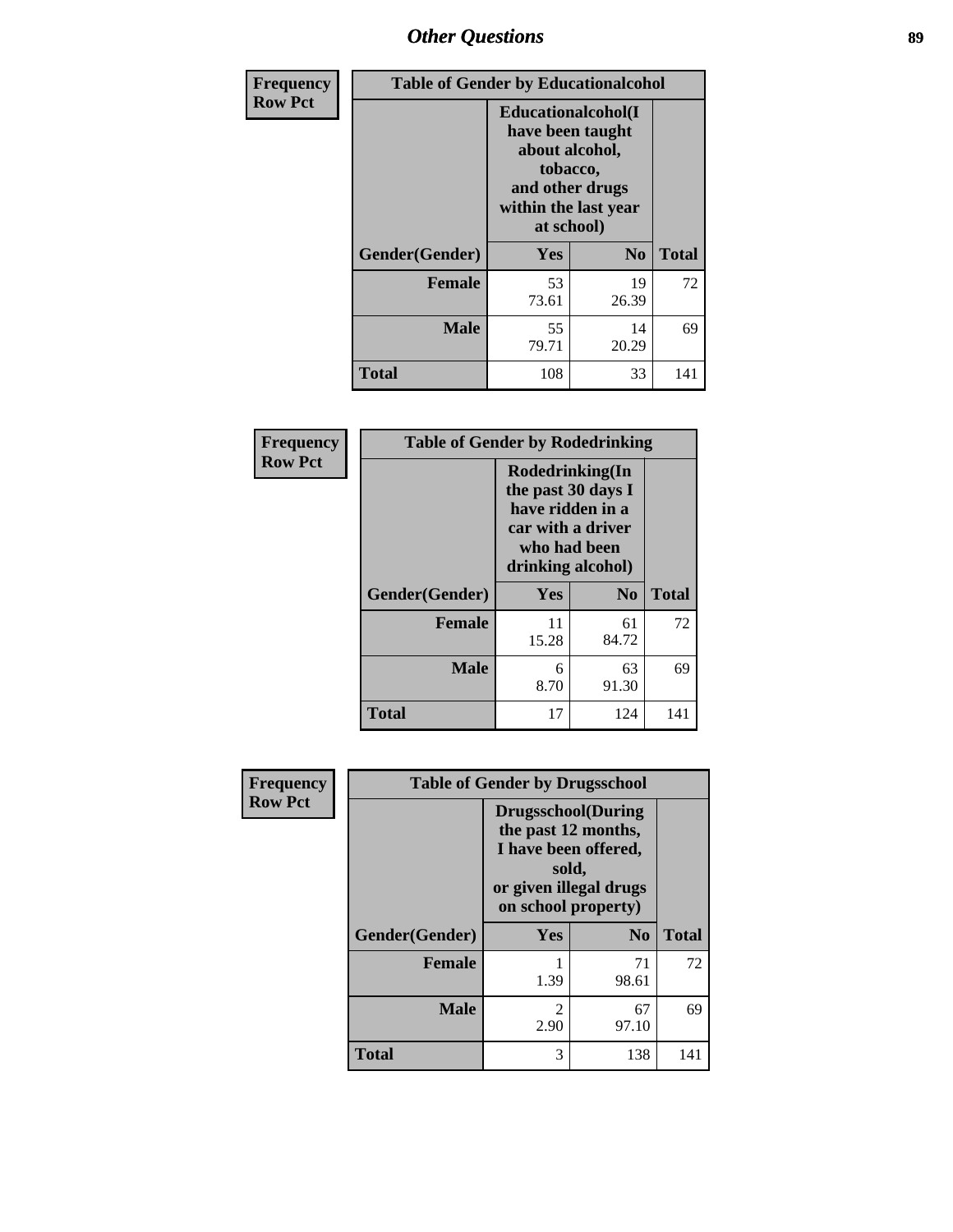## *Other Questions* **90**

**Frequency Row Pct**

| <b>Table of Gender by Bingedrinking</b> |                         |                                                                                                         |                              |                   |                               |                               |                        |              |
|-----------------------------------------|-------------------------|---------------------------------------------------------------------------------------------------------|------------------------------|-------------------|-------------------------------|-------------------------------|------------------------|--------------|
|                                         |                         | Bingedrinking(I have drunk five or more<br>drinks of alcohol at one sitting during the<br>last 30 days) |                              |                   |                               |                               |                        |              |
| <b>Gender</b> (Gender)                  | $\bf{0}$<br><b>Days</b> | $1$ or<br>days                                                                                          | 3 <sub>to</sub><br>5<br>days | 6 to<br>q<br>days | <b>10</b><br>to<br>19<br>days | <b>20</b><br>to<br>29<br>days | All<br>30<br>days      | <b>Total</b> |
| <b>Female</b>                           | 69<br>95.83             | 0<br>0.00                                                                                               | $\Omega$<br>0.00             | 1.39              | $\Omega$<br>0.00              | $\Omega$<br>0.00              | $\mathfrak{D}$<br>2.78 | 72           |
| <b>Male</b>                             | 61<br>88.41             | 1.45                                                                                                    | 1.45                         | 1.45              | 1.45                          | 2<br>2.90                     | $\mathfrak{D}$<br>2.90 | 69           |
| <b>Total</b>                            | 130                     |                                                                                                         | 1                            | $\mathfrak{D}$    | 1                             | $\mathfrak{D}$                | 4                      | 141          |

| Frequency      | <b>Table of Gender by Educationaids</b> |                                                                                                 |                |              |
|----------------|-----------------------------------------|-------------------------------------------------------------------------------------------------|----------------|--------------|
| <b>Row Pct</b> |                                         | <b>Educationaids</b> (I<br>have been taught<br>about HIV/AIDS<br>at school in the<br>past year) |                |              |
|                | Gender(Gender)                          | Yes                                                                                             | N <sub>0</sub> | <b>Total</b> |
|                | <b>Female</b>                           | 42<br>58.33                                                                                     | 30<br>41.67    | 72           |
|                | <b>Male</b>                             | 46<br>66.67                                                                                     | 23<br>33.33    | 69           |
|                | <b>Total</b>                            | 88                                                                                              | 53             | 141          |

| <b>Frequency</b> | <b>Table of Gender by Suicideconsider</b> |                 |                |       |
|------------------|-------------------------------------------|-----------------|----------------|-------|
| <b>Row Pct</b>   |                                           | Suicideconsider |                |       |
|                  | Gender(Gender)                            | Yes             | N <sub>0</sub> | Total |
|                  | <b>Female</b>                             | 9.72            | 65<br>90.28    | 72    |
|                  | <b>Male</b>                               | 0.00            | 69<br>100.00   | 69    |
|                  | <b>Total</b>                              |                 | 134            | 141   |